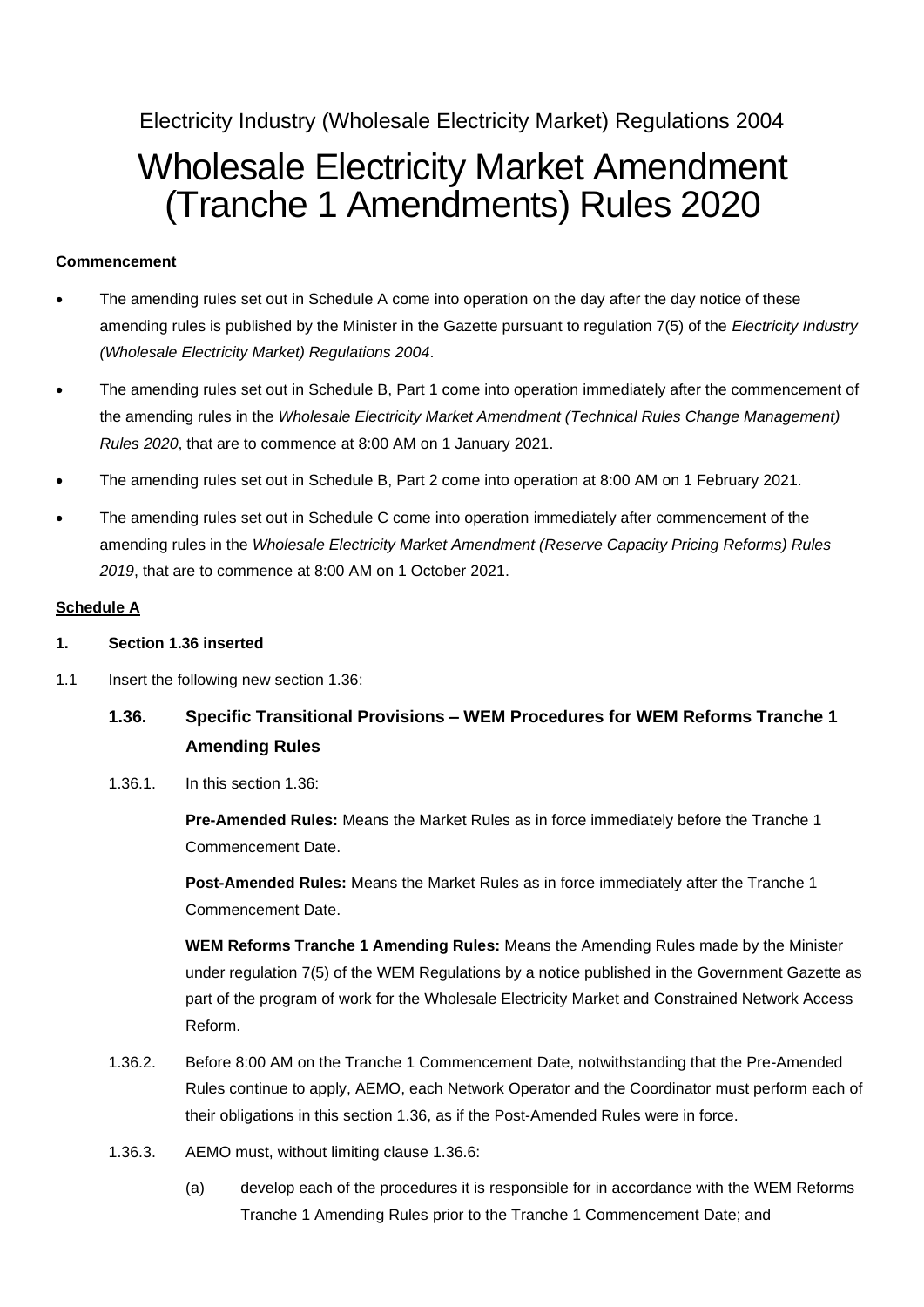- (b) consult with Rule Participants and other relevant stakeholders in developing the procedures it is responsible for in accordance with the WEM Reforms Tranche 1 Amending Rules.
- 1.36.4. Each Network Operator must, without limiting clause 1.36.6:
	- (a) develop each of the procedures it is responsible for in accordance with the WEM Reforms Tranche 1 Amending Rules prior to the Tranche 1 Commencement Date; and
	- (b) consult with Rule Participants and other relevant stakeholders in developing the procedures it is responsible for in accordance with the WEM Reforms Tranche 1 Amending Rules.
- 1.36.5. The Coordinator must, without limiting clause 1.36.6:
	- (a) develop each of the procedures it is responsible for in accordance with the WEM Reforms Tranche 1 Amending Rules prior to the Tranche 1 Commencement Date; and
	- (b) consult with Rule Participants and other relevant stakeholders in developing the procedures it is responsible for in accordance with the WEM Reforms Tranche 1 Amending Rules.
- 1.36.6. Each WEM Procedure that is required to be developed under clauses 1.36.3(a), 1.36.4(a) and 1.36.5(a):
	- (a) without limiting clauses 1.36.3(b), 1.36.4(b) and 1.36.5(b), may, but is not required to, be developed in accordance with the Procedure Change Process;
	- (b) is, from the Tranche 1 Commencement Date, deemed to be the relevant WEM Procedure required to be developed under the relevant clause in the WEM Reforms Tranche 1 Amending Rules; and
	- (c) may, with industry consultation, be amended or replaced with a revised WEM Procedure without undertaking the Procedure Change Process by the party responsible for developing the WEM Procedure for a period of six months from the Tranche 1 Commencement Date. To avoid doubt, after the expiry of the 6 month period, any amendment or replacement of the WEM Procedure must be made in accordance with the Procedure Change Process.
- 1.36.7. For the purposes of this section 1.36, 'WEM Procedure' has the same meaning as 'Market Procedure' in these Market Rules.

# **2. Chapter 11 (Glossary) amended**

2.1 Insert the following new definition in Chapter 11 (Glossary):

**Tranche 1 Commencement Date**: Means the Trading Day commencing at 8:00 AM on 1 February 2021.

#### **Schedule B, Part 1**

#### **1. Section 2.1A amended**

1.1 Clause 2.1A.2(lC) as inserted by the *Wholesale Electricity Market Amendment (Technical Rules Change Management) Rules 2020* is deleted and replaced with the following: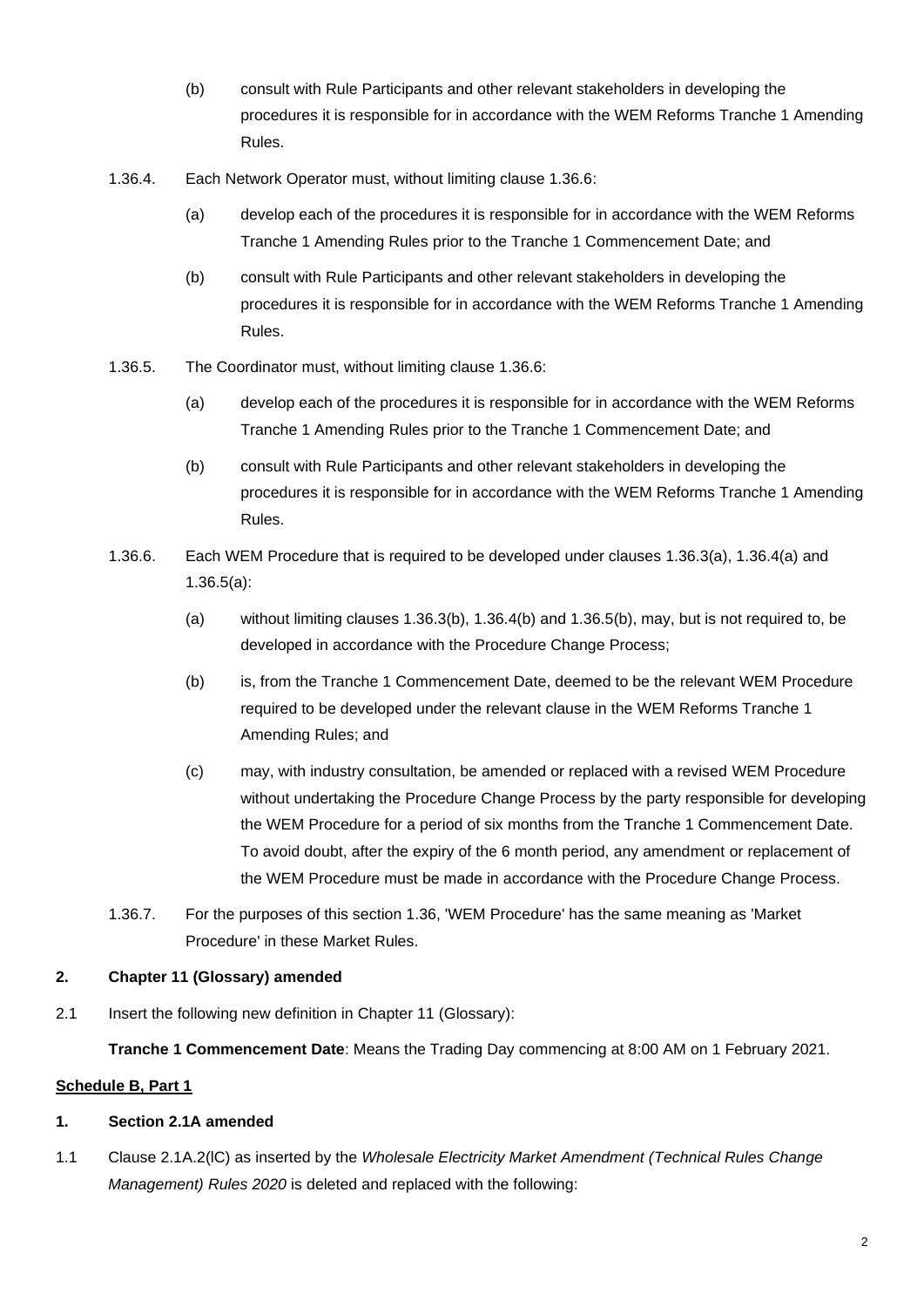(lD) to participate in the Technical Rules Committee and provide advice on Technical Rules Change Proposals as required by the Economic Regulation Authority under the Access Code, to provide submissions as part of the public consultation process in respect of Technical Rules Change Proposals and to develop and submit Technical Rules Change Proposals relating to System Management Functions;

# **Schedule B, Part 2**

# **1. Heading above section 1.1 amended**

1.1 The heading 'The Market Rules' appearing immediately above the section 1.1 heading is amended by deleting the words 'Market Rules' and replacing them with the words 'WEM Rules'.

#### **2. Section 1.1 heading amended**

2.1 The section 1.1 heading 'Authority of Market Rules' is amended by deleting the words 'Market Rules' and replacing them with the words 'WEM Rules'.

#### **3. Section 1.4 amended**

- 3.1 Clause 1.4.1(n) is deleted and replaced with the following:
	- (n) (**amendments**): if the Rule Change Panel, AEMO, the Economic Regulation Authority, the Coordinator or a Network Operator has the power to make, prescribe, determine, compile, establish or develop a document, instrument, matter or thing, then the Rule Change Panel, AEMO, the Economic Regulation Authority, the Coordinator or a Network Operator, as applicable, also has the power to amend, replace or revoke the whole or part of that document, instrument, matter or thing exercisable in like manner and subject to like conditions (if any);

#### **4. Section 1.5 amended**

- 4.1 Clause 1.5.1(b) is deleted and replaced with the following:
	- (b) any other document or instrument issued, made or given by the Rule Change Panel, AEMO, the Economic Regulation Authority, a Network Operator or the Coordinator under the WEM Rules.

# **5. Section 1.7 amended**

- 5.1 Insert the following new clause 1.7.5:
	- 1.7.5. Where the Coordinator (in respect to any WEM Procedures the Coordinator is required to develop and maintain under these WEM Rules) is required by these WEM Rules to publish or release a document or information, then:
		- (a) the Coordinator must make that document or information available online in a place which is generally accessible by members of the class of persons entitled to access that document or information given AEMO's determination of its confidentiality status in accordance with section 10.2; and
		- (b) if these WEM Rules require that document or information to be published on the WEM Website:
			- i. the Coordinator must promptly notify AEMO when the document or information is made available in accordance with clause 1.7.5(a);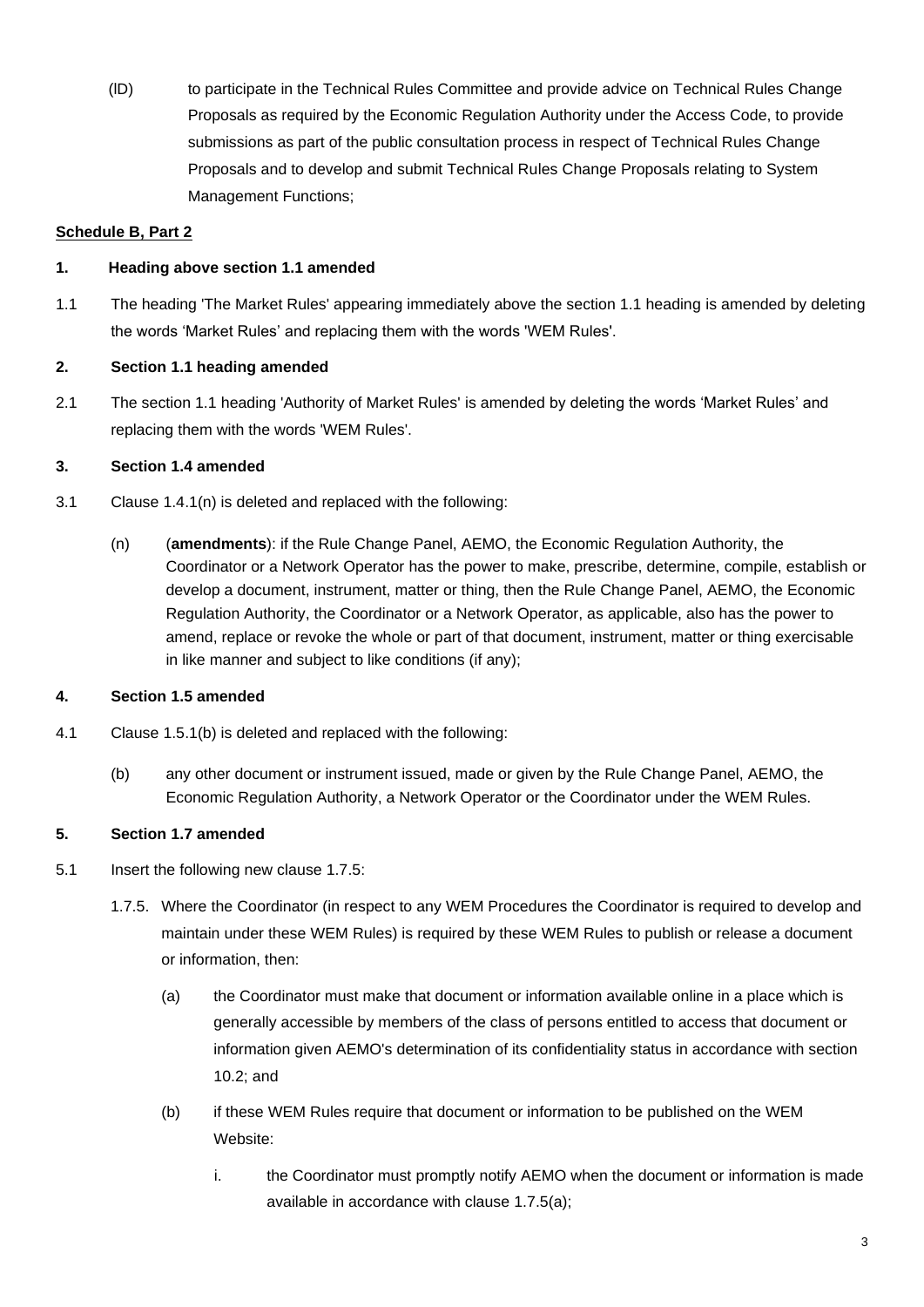- ii. AEMO must, at a minimum, promptly publish a link on the WEM Website to the document or information; and
- iii. the Coordinator is deemed to have published or released the document or information once the Coordinator has published the document or information online and has notified AEMO.

# **6. Section 1.8 amended**

- 6.1 The section 1.8 heading 'Staging of the Market Rules' is amended by deleting the words 'Market Rules' and replacing them with the words 'WEM Rules'.
- 6.2 Clause 1.8.1 is deleted and replaced with the following:
	- 1.8.1. A provision of the WEM Rules commences at the time fixed by the Minister.

# **7. Section 1.36 amended**

7.1 Clause 1.36.7 is deleted.

# **8. Section 1.37 added**

8.1 Insert the following new section 1.37:

# **1.37. Specific Transitional Provisions for Administrative Amendments**

1.37.1. In this section 1.37:

**Pre-Amended Rules**: Means the WEM Rules as in force immediately before the Administrative Amendments come into effect.

**Post-Amended Rules**: Means the WEM Rules as in force immediately after the Administrative Amendments come into effect.

**Administrative Amendments**: Means the Amending Rules that will commence at 8:00 AM on the Administrative Amendments Commencement Day made by the Minister under regulation 7(5) of the WEM Regulations by a notice published in the Government Gazette.

**Administrative Amendments Commencement Day**: Means a day specified by the Minister under regulation 7(5) of the WEM Regulations by a notice published in the Government Gazette.

- 1.37.2. Where a WEM Procedure refers to System Management (as that term is defined in the Pre-Amended Rules) then:
	- (a) the relevant Rule Participant responsible for the WEM Procedure must, as soon as practicable after the Administrative Amendments Commencement Day, amend the WEM Procedure to refer to AEMO instead of System Management and make any consequential amendments that AEMO considers reasonably necessary to give effect to the Administrative Amendments without undertaking the Procedure Change Process;
	- (b) any WEM Procedure which is amended in accordance with clause 1.37.2(a) commences operation on the date and time determined by the relevant Rule Participant responsible for the WEM Procedure and published on the WEM Website; and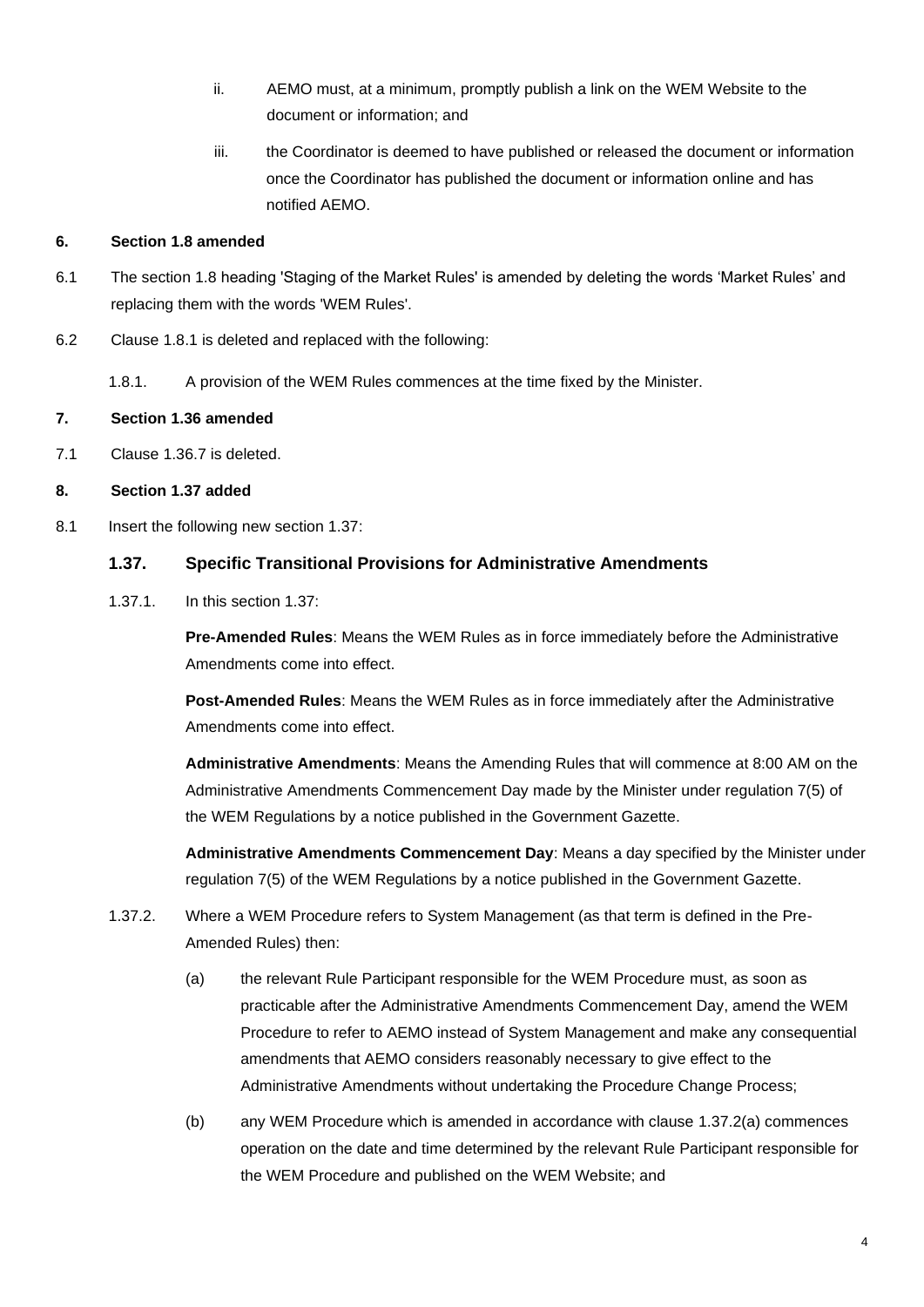- (c) until any WEM Procedure is amended and commenced in accordance with clauses 1.37.2(a) and 1.37.2(b), a reference in a WEM Procedure that should be a reference to AEMO having regard to AEMO's functions, including System Operation Functions, rights and obligations under these WEM Rules and any other WEM Procedure, is deemed to be a reference to AEMO.
- 1.37.3. On and from the Administrative Amendments Commencement Day, all market information that AEMO has set the class of confidentiality status as System Management Confidential in accordance with clause 10.2.1 or section 10.9 of the Pre-Amended Rules, is to be deemed to be the confidentiality status of System Operation Confidential under the Post-Amended Rules.

#### **9. Section 1.38 added**

9.1 Insert the following new section 1.38:

#### **1.38. Specific Transitional Provisions – Application of Chapter 3A to Network Operators**

- 1.38.1. Notwithstanding the requirements of Chapter 3A, a Network Operator, other than Western Power, is exempt from the requirement to comply with Chapter 3A and Appendix 12 until such time as it is notified by AEMO, in writing, that it must comply with Chapter 3A and Appendix 12.
- 1.38.2. AEMO may issue a notice to a Network Operator that it must comply with Chapter 3A and Appendix 12, where:
	- (a) AEMO has consulted with the Network Operator in respect of the Network Operator's ability to comply with Chapter 3A and Appendix 12; and
	- (b) AEMO reasonably considers that the Network Operator can comply with Chapter 3A and Appendix 12 on and from the date of the notification.
- 1.38.3. A notice issued under clause 1.38.2 must specify the time by which the Network Operator is required to comply with Chapter 3A and Appendix 12 which must be no less than six months from the date of the notice.
- 1.38.4. At the same time AEMO issues a notice to the Network Operator under clause 1.38.2, AEMO must provide a copy of that notice to the Economic Regulation Authority.

# **10. Section 1.39 added**

10.1 Insert the following new section 1.39:

# **1.39. Application of Chapter 3A to Existing Transmission Connected Generating Systems**

- 1.39.1. A Market Participant responsible for an Existing Transmission Connected Generating System is exempt from all of the requirements of section 3A.1, section 3A.2 and sections 3A.5 to 3A.14 other than as set out in sections 1.39 to 1.42 until the time at which the Existing Transmission Connected Generating System ceases to be an Existing Transmission Connected Generating System as set out in clause 1.39.13.
- 1.39.2. The date by which the Market Participant responsible for an Existing Transmission Connected Generating System must have a Registered Generator Performance Standard for each Technical Requirement for the Transmission Connected Generating System will be the later of: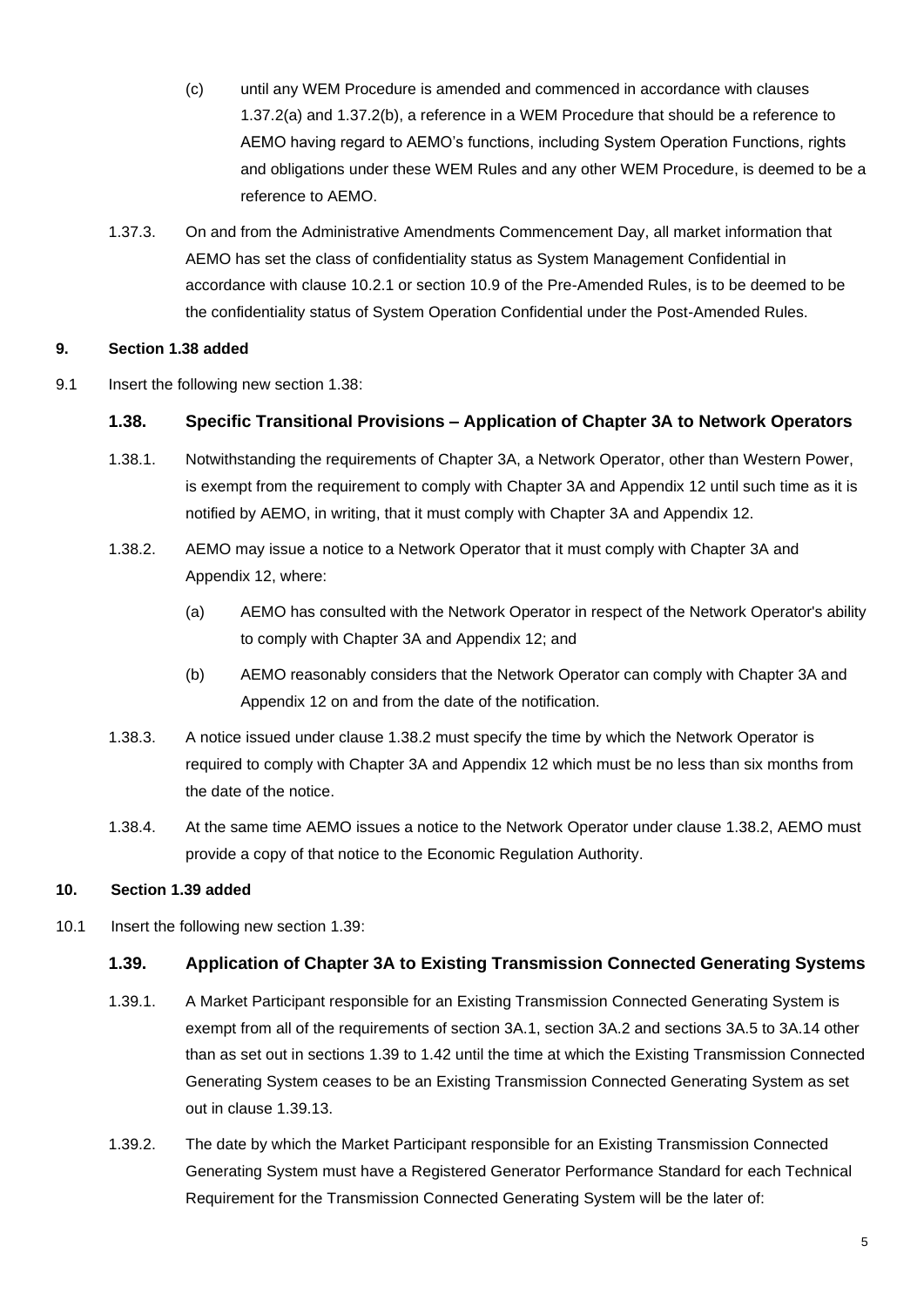- (a) 31 January 2022; or
- (b) any date agreed by the relevant Network Operator and the Market Participant responsible for the Existing Transmission Connected Generating System under clause 1.39.4.
- 1.39.3. If, by the date set out in clause 1.39.2, a Market Participant responsible for an Existing Transmission Connected Generating System does not have a Registered Generator Performance Standard for each Technical Requirement then the relevant Network Operator must commence the dispute resolution mechanism contained in section 1.42.
- 1.39.4. Subject to clause 1.39.5, a Market Participant may request the date referred to in clause 1.39.2 be extended by the Network Operator, who must agree to extend the date by a reasonable period where the Network Operator considers that the Market Participant is making reasonable progress to having Registered Generator Performance Standards in respect of Technical Requirements for one or more of its Existing Transmission Connected Generating Systems and reasonably requires additional time to have all required Registered Generator Performance Standards. To avoid doubt, the Market Participant may request, and the Network Operator may extend, the date in clause 1.39.2 more than once.
- 1.39.5. A request made under clause 1.39.4 must be made at least 20 Business Days before 31 January 2022, or any extended date agreed under clause 1.39.4. Where a request is made within 20 Business Days of the relevant date the Network Operator may, but is not obliged to, consider the request.
- 1.39.6. A Network Operator must notify the Market Participant responsible for the Existing Transmission Connected Generating System whether the request made under clause 1.39.4 is approved or rejected within 10 Business Days or other date agreed between the parties.
- 1.39.7. The time by which the Market Participant responsible for an Existing Transmission Connected Generating System must have a Generator Monitoring Plan approved by AEMO will be the later of:
	- (a) the date that is 12 months after the date on which the Market Participant submits their proposed Generator Monitoring Plan to AEMO for approval; or
	- (b) any date agreed by AEMO and the Market Participant responsible for the Existing Transmission Connected Generating System under clause 1.39.9.
- 1.39.8. If, by the date set out in clause 1.39.7, a Market Participant responsible for an Existing Transmission Connected Generating System does not have a Generator Monitoring Plan approved by AEMO in accordance with section 1.41 then AEMO must commence the dispute resolution mechanism contained in section 1.42.
- 1.39.9. Subject to clause 1.39.10, a Market Participant may request the date referred to in clause 1.39.7 be extended by AEMO, who must agree to extend the date by a reasonable period where AEMO considers that the Market Participant is making reasonable progress towards having a Generator Monitoring Plan for one or more of its Existing Transmission Connected Generating Systems and reasonably requires additional time to complete the Generator Monitoring Plan or Generator Monitoring Plans. To avoid doubt, the Market Participant may request, and AEMO may extend, the date in clause 1.39.7 more than once.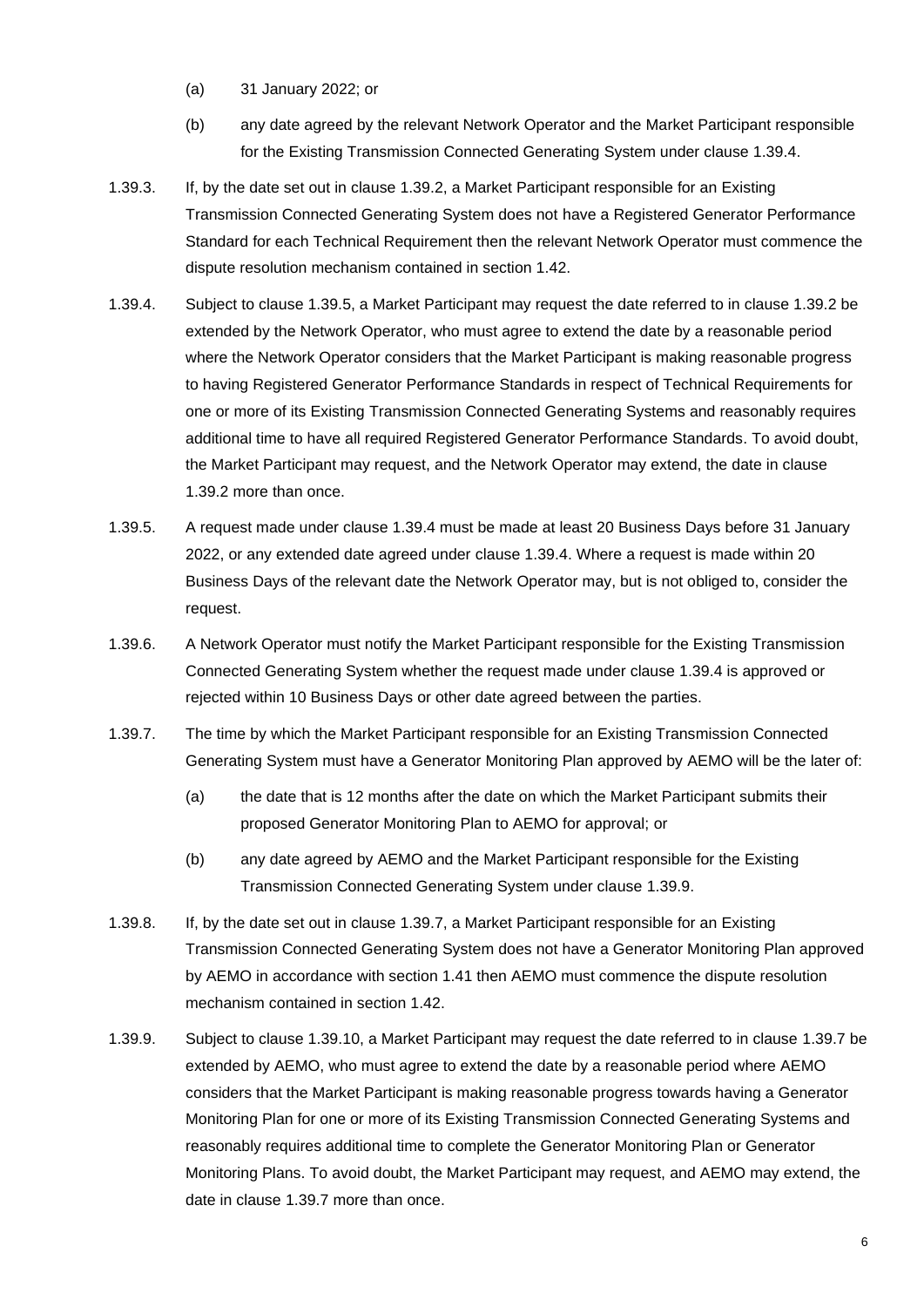- 1.39.10. A request made under clause 1.39.9 must be made at least 20 Business Days before the date described in clause 1.39.7(a), or any extended date agreed under clause 1.39.9. Where a request is made within 20 Business Days of the relevant date AEMO may, but is not obliged to, consider the request.
- 1.39.11. AEMO must notify the Market Participant whether the request made under clause 1.39.9 is approved or rejected within 10 Business Days or other date agreed between the parties.
- 1.39.12. A Market Participant responsible for an Existing Transmission Connected Generating System must use reasonable endeavours to provide all data and information reasonably required by a Network Operator or AEMO under sections 1.39 to 1.42 to assess the impact of the Existing Transmission Connected Generating System on the performance and security of the applicable network.
- 1.39.13. An Existing Transmission Connected Generating System will cease to be an Existing Transmission Connected Generating System at the time the Market Participant responsible for the Existing Transmission Connected Generating System has:
	- (a) a Registered Generator Performance Standard for each Technical Requirement in accordance with section 1.40; and
	- (b) a Generator Monitoring Plan approved by AEMO in accordance with section 1.41 or determined by an arbitrator in accordance with the dispute resolution mechanism contained in section 1.42.

# **11. Section 1.40 added**

11.1 Insert the following new section 1.40:

# **1.40. Requirements for Existing Transmission Connected Generating Systems**

1.40.1. In this section 1.40:

**Access Standard:** Means an existing standard or technical level of performance in respect of the same or equivalent matter as a Technical Requirement that is either:

- (a) set out in and required by an Arrangement for Access; or
- (b) otherwise previously agreed by the Network Operator at the time of connection of the Existing Transmission Connected Generating System to the SWIS, or prior to the Tranche 1 Commencement Date,

and includes any condition or circumstance which is of similar effect as a Generator Condition in respect of an existing standard or technical level of performance for the Existing Transmission Connected Generating System.

**Agreed Generator Performance Standard:** Means the standard or technical level of performance in respect of a Technical Requirement that is either:

(a) agreed between a Market Participant responsible for an Existing Transmission Connected Generating System and the relevant Network Operator; or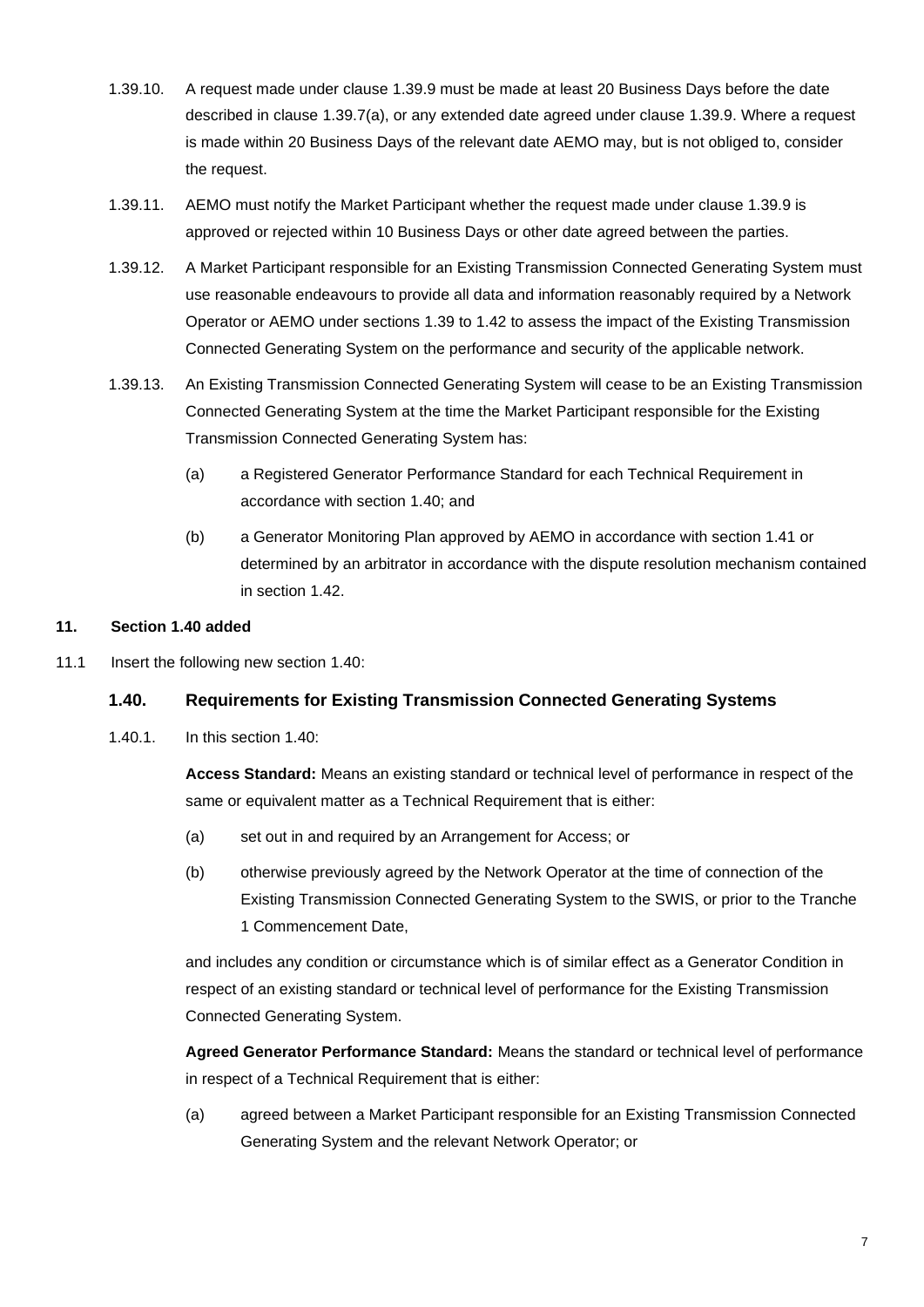(b) deemed to be the applicable standard or technical level of performance in respect of the same matter as a Technical Requirement that applies in respect of an Existing Transmission Connected Generating System,

in accordance with this section 1.40.

**Generator Condition:** Means one or more circumstances specified in a Proposed Alternative Standard:

- (a) the occurrence of which requires a Market Participant responsible for an Existing Transmission Connected Generating System to undertake required actions to achieve an agreed outcome and or achieve an agreed higher level of performance than set out in the Proposed Alternative Standard in respect of one or more Technical Requirements; and
- (b) that specifies or describes each of the matters in clauses  $3A.5.6(a)$  to  $3A.5.6(a)$ , where each reference to 'Trigger Event' in those clauses is to be read as 'Generator Condition'.

**Proposed Alternative Standard:** Means a standard or technical level of performance in respect of a Technical Requirement proposed to apply to an Existing Transmission Connected Generating System that has been submitted in accordance with clause 1.40.6.

**Reference Standard:** Means a standard or technical level of performance that applied at the time of connection of the Existing Transmission Connected Generating System to the SWIS or a modification of an Existing Transmission Connected Generating System before the Tranche 1 Commencement Date as set out in the WEM Procedure referred to in clause 1.40.30 in respect of the same matter as a Technical Requirement.

- 1.40.2. A Market Participant responsible for an Existing Transmission Connected Generating System must use reasonable endeavours to provide to the relevant Network Operator any relevant document or information that it is able to provide that is in its possession, power or control which relates to an Access Standard in respect of the Existing Transmission Connected Generating System.
- 1.40.3. A Network Operator must use reasonable endeavours to provide to a Market Participant responsible for an Existing Transmission Connected Generating System any relevant document or information that it is able to provide that is in its possession, power or control which relates to an Access Standard in respect of the Existing Transmission Connected Generating System.
- 1.40.4. Subject to clause 1.40.6, an Access Standard in respect of the same or equivalent matter as a Technical Requirement will be deemed to be the Agreed Generator Performance Standard for that Technical Requirement.
- 1.40.5. Subject to clause 1.40.6, where no Access Standard in respect of the same matter as a Technical Requirement exists and there is an applicable Reference Standard, then the Reference Standard will be deemed to be the Agreed Generator Performance Standard for that Technical Requirement.
- 1.40.6. Where:
	- (a) these WEM Rules do not deem a standard of performance for a Technical Requirement to be an Agreed Generator Performance Standard in accordance with clause 1.40.4 or clause 1.40.5;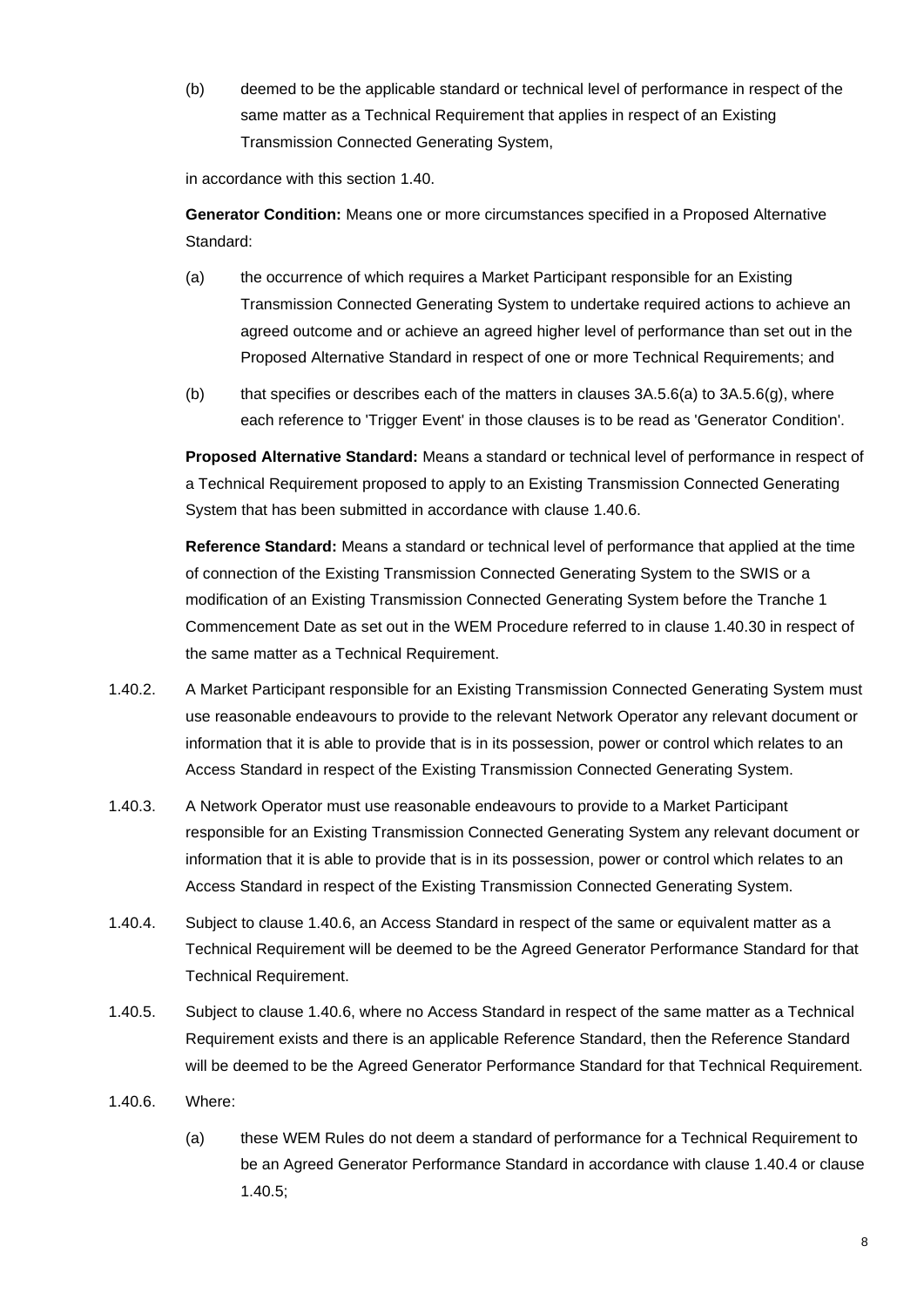- (b) a Market Participant responsible for the Existing Transmission Connected Generating System does not reasonably consider that the Existing Transmission Connected Generating System is able to comply with a Reference Standard that is deemed to be an Agreed Generator Performance Standard under clause 1.40.5; or
- (c) the relevant Network Operator and Market Participant responsible for the Existing Transmission Connected Generating System disagree as to the existence or interpretation of an Access Standard,

the Market Participant responsible for the Existing Transmission Connected Generating System must notify the Network Operator as soon as practicable and submit a Proposed Alternative Standard which may include a Generator Condition.

- 1.40.7. Where clause 1.40.6 applies, the Market Participant responsible for the Existing Transmission Connected Generating System must also submit reasons and supporting evidence as to how the Proposed Alternative Standard meets the applicable criteria listed in clause 1.40.8 and is otherwise appropriate in the circumstances. Where the Proposed Alternative Standard is less onerous than the Minimum Generator Performance Standard or the Reference Standard (as applicable) for that Technical Requirement, the Market Participant must also submit:
	- (a) technical evidence as to why the Existing Transmission Connected Generating System cannot comply with the Minimum Generator Performance Standard or the Reference Standard (as applicable); and
	- (b) information on the costs the Market Participant is likely to incur in order to meet the Minimum Generator Performance Standard or Reference Standard (as applicable).
- 1.40.8. A Proposed Alternative Standard submitted under clause 1.40.6 must be as consistent as practicable to the Minimum Generator Performance Standard or Reference Standard for the relevant Technical Requirement (as applicable), having regard to:
	- (a) the need to protect the Existing Transmission Connected Generating System from damage;
	- (b) power system conditions at the location of the connection;
	- (c) the commercial and technical feasibility of complying with the Minimum Generator Performance Standard or Reference Standard (as applicable);
	- (d) the costs associated with complying with the Minimum Generator Performance Standard or Reference Standard (as applicable) over the remaining life of the Existing Transmission Connected Generating System; and
	- (e) the capability of the Existing Transmission Connected Generating System in respect of the Technical Requirement.
- 1.40.9. If the relevant Network Operator requires further information that it considers necessary to determine whether a Proposed Alternative Standard is appropriate it must request the information from the Market Participant responsible for the Existing Transmission Connected Generating System who must use reasonable endeavours to provide the further information that is in its possession, power or control. To avoid doubt, a Market Participant is not required to undertake testing to comply with this obligation.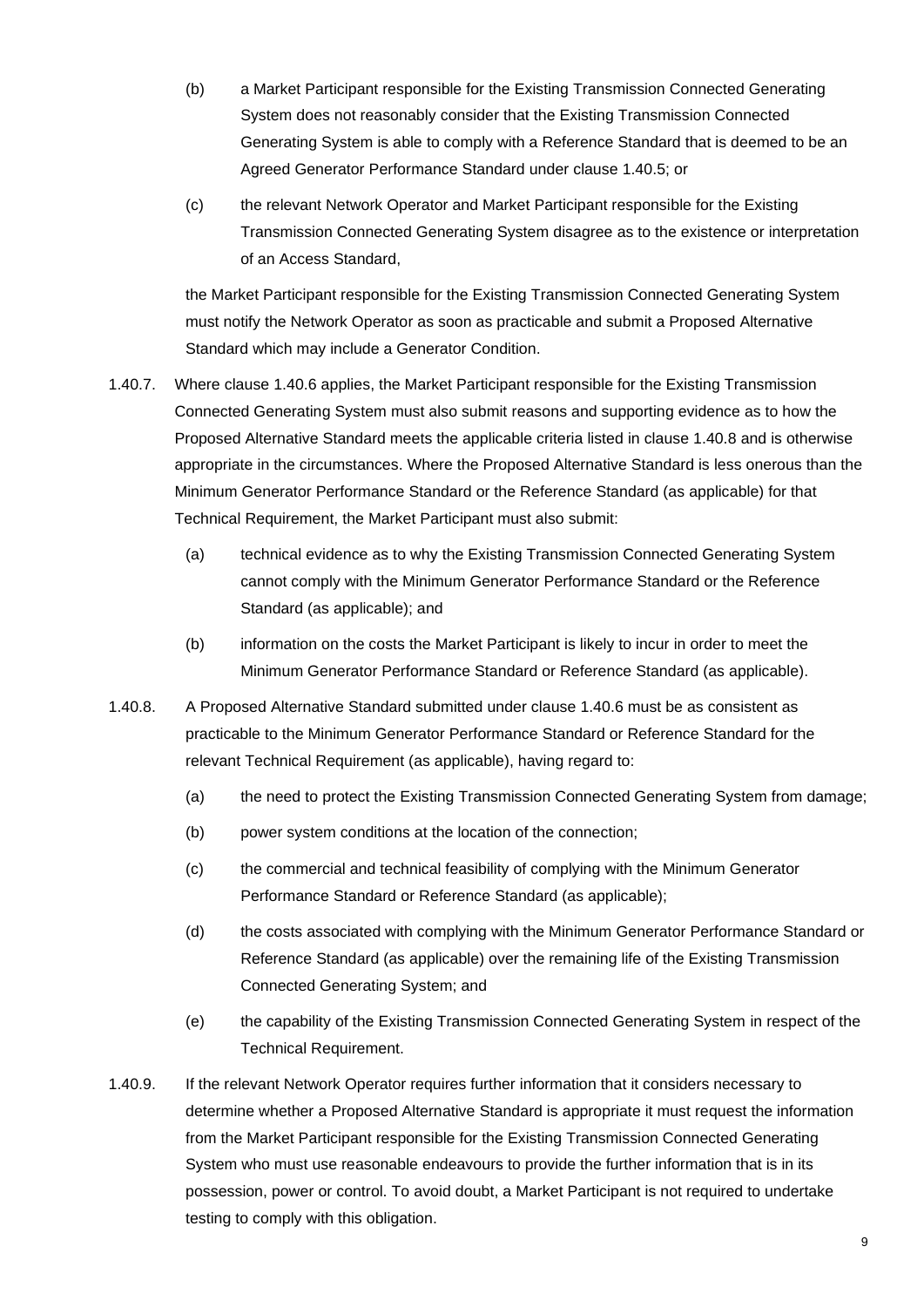- 1.40.10. If:
	- (a) a Proposed Alternative Standard is at or above the Minimum Generator Performance Standard or Reference Standard (as applicable); or
	- (b) the Network Operator reasonably considers it will approve a Proposed Alternative Standard having regard to the matters in clause 1.40.8 and following the receipt of the information and evidence referred to in clause 1.40.7 and any further information requested under clause 1.40.9,

the Network Operator must:

- (c) provide any information received from the Market Participant responsible for the Existing Transmission Connected Generating System under clause 1.40.7 and clause 1.40.9 to AEMO; and
- (d) use best endeavours to consult with AEMO within a reasonable timeframe, in accordance with the process agreed under clause 3A.1.3, in relation to each submitted Proposed Alternative Standard.
- 1.40.11. AEMO must use best endeavours to respond in a reasonable timeframe after being consulted in accordance with clause 1.40.10 and provide a recommendation to the Network Operator whether a Proposed Alternative Standard should be approved or rejected, or whether AEMO requires further information to make the recommendation.
- 1.40.12. Where AEMO requires further information under clause 1.40.11, the Network Operator must:
	- (a) provide the further information that is in its possession, power or control; or
	- (b) use reasonable endeavours to obtain that information from the Market Participant responsible for the Existing Transmission Connected Generating System and provide that information to AEMO in accordance with the process agreed under clause 3A.1.3.
- 1.40.13. In making a recommendation whether a Proposed Alternative Standard should be approved or rejected in accordance with clause 1.40.11, AEMO is not limited to considering information provided by the Network Operator and may use any other relevant information available to it.
- 1.40.14. Subject to clause 1.40.15, AEMO must recommend that the Network Operator accept a Proposed Alternative Standard if:
	- (a) AEMO reasonably considers the Proposed Alternative Standard satisfies clause 1.40.8; or
	- (b) the Proposed Alternative Standard:
		- i. relates to a standard or technical level of performance for a Technical Requirement for which there is no Agreed Generator Performance Standard that is deemed to apply in accordance with clause 1.40.4 or clause 1.40.5; and
		- ii. is at or above the Minimum Generator Performance Standard for the relevant Technical Requirement.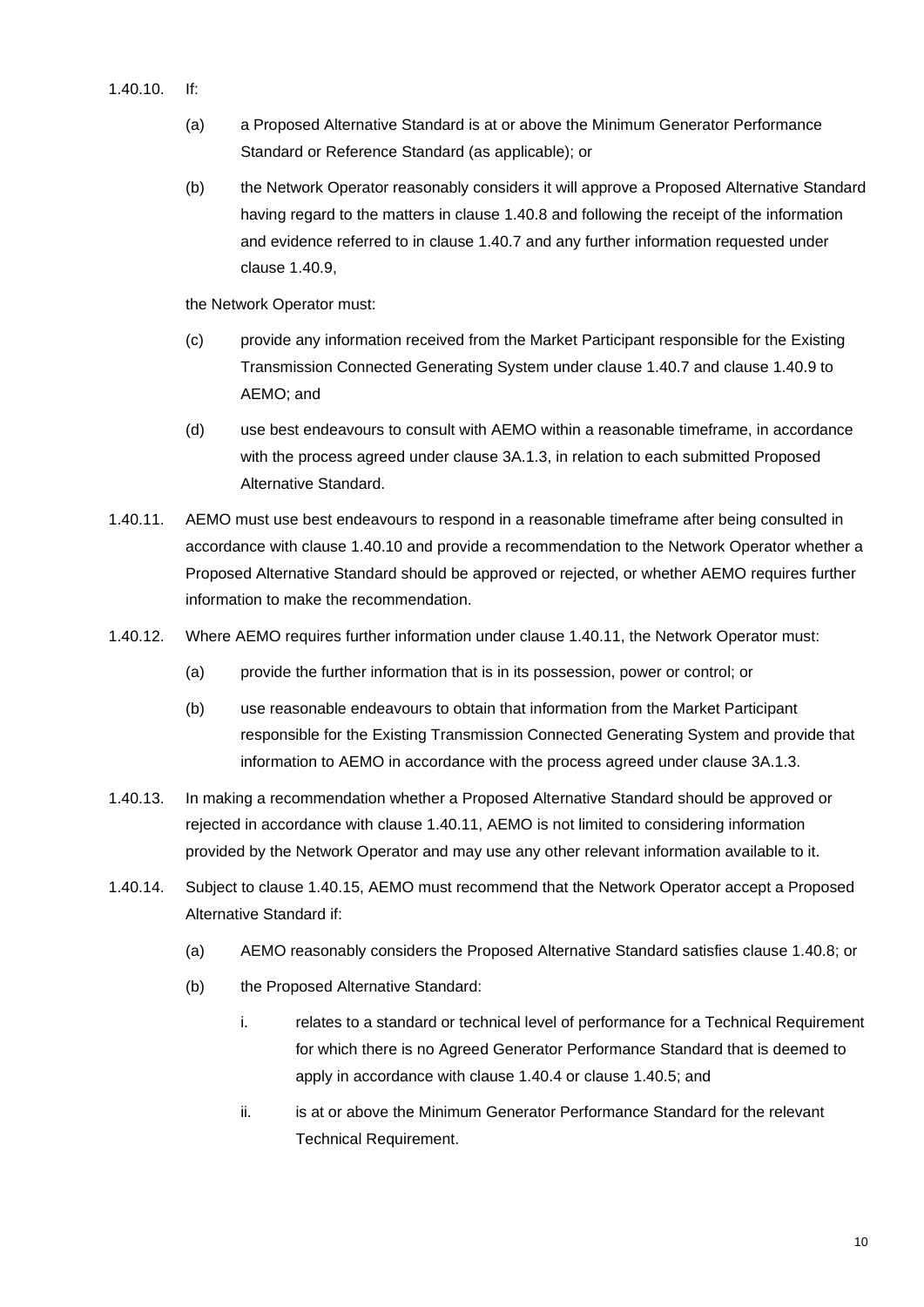- 1.40.15. AEMO must recommend that the Network Operator reject a Proposed Alternative Standard if it reasonably considers that the Proposed Alternative Standard may create an unacceptable risk to Power System Security or Power System Reliability.
- 1.40.16. Where AEMO recommends that the Network Operator reject a Proposed Alternative Standard in respect of a Technical Requirement, AEMO must:
	- (a) provide written reasons to the Network Operator; and
	- (b) recommend that either:
		- i. an amended Proposed Alternative Standard is adopted that AEMO considers satisfies clause 1.40.8 which may include a Generator Condition; or
		- ii. otherwise:
			- 1. where a Reference Standard exists, the Reference Standard is adopted; or
			- 2. where no Reference Standard exists, the Minimum Generator Performance Standard is adopted.
- 1.40.17. Subject to clauses 1.40.18, 1.40.19 and clause 1.40.24, after a Network Operator has received the recommendation from AEMO in respect of a Proposed Alternative Standard, the Network Operator must determine whether to approve or reject each Proposed Alternative Standard proposed by the Market Participant responsible for the Existing Transmission Connected Generating System.
- 1.40.18. Subject to clause 1.40.19, a Network Operator must approve a Proposed Alternative Standard and notify the relevant Market Participant where AEMO recommends that the Network Operator accept a Proposed Alternative Standard.
- 1.40.19. A Network Operator must reject a Proposed Alternative Standard where:
	- (a) AEMO has recommended that the Network Operator reject the Proposed Alternative Standard; or
	- (b) the Network Operator reasonably considers the Proposed Alternative Standard may create an unacceptable risk in relation to:
		- i. Power System Security;
		- ii. Power System Reliability;
		- iii. Power Transfer Capability; or
		- iv. the quality of supply of electricity for other users of the Network.
- 1.40.20. If the Network Operator rejects a Proposed Alternative Standard, the Network Operator must provide to the Market Participant responsible for the Existing Transmission Connected Generating System:
	- (a) written reasons for the decision; and
	- (b) an alternative or amended Proposed Alternative Standard that the Network Operator and AEMO consider is acceptable having regard to each of the matters in clause 1.40.8 which may include a Generator Condition.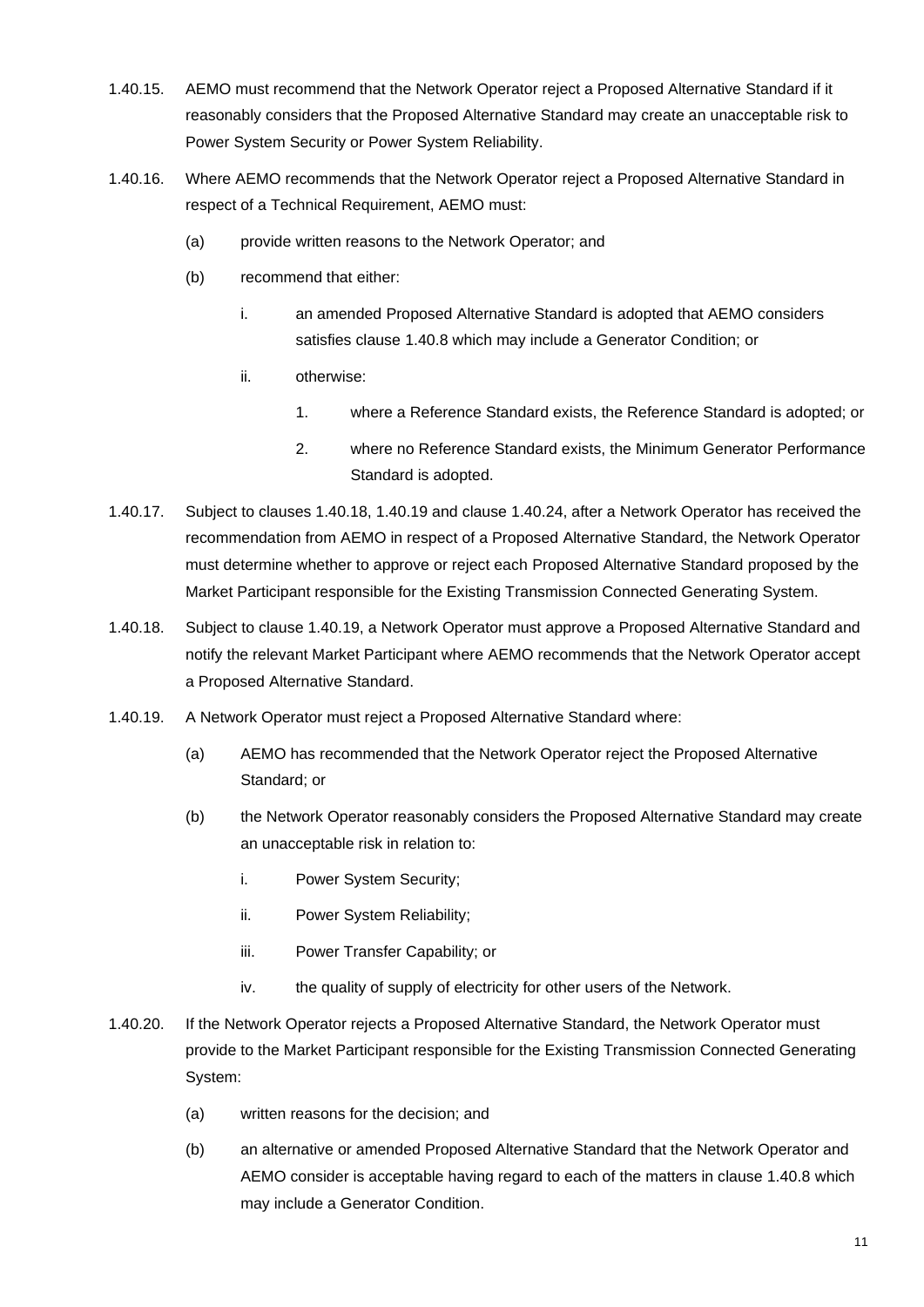- 1.40.21. Where the Market Participant responsible for the Existing Transmission Connected Generating System agrees with the amended Proposed Alternative Standard proposed in accordance with clause 1.40.20(b), the amended Proposed Alternative Standard will be the Agreed Generator Performance Standard for the Technical Requirement.
- 1.40.22. Where the Market Participant responsible for the Existing Transmission Connected Generating System disagrees with the amended Proposed Alternative Standard proposed in accordance with clause 1.40.20(b):
	- (a) the Market Participant and Network Operator may agree to a testing regime in accordance with clause 1.40.24; otherwise
	- (b) the Market Participant must commence the dispute resolution mechanism contained in section 1.42.
- 1.40.23. Where the Network Operator approves a Proposed Alternative Standard in accordance with clause 1.40.17, it will be the Agreed Generator Performance Standard for the Technical Requirement.
- 1.40.24. A Market Participant responsible for an Existing Transmission Connected Generating System may, at any time, agree with a Network Operator to a testing regime or interrogation of data under clause 1.40.26 to demonstrate the performance or capability of the Existing Transmission Connected Generating System and assist in determining a Proposed Alternative Standard that is likely to be acceptable to both the relevant Network Operator and AEMO.
- 1.40.25. A Network Operator, must consult with and only agree to a testing regime or interrogation of data under clause 1.40.24 with the agreement of AEMO.
- 1.40.26. A testing regime or interrogation of data contemplated by clause 1.40.24 must include measures which each party will take, at their cost, to demonstrate the performance or capability of the Existing Transmission Connected Generating System. Where possible, the measures agreed should be the lowest cost option available, after considering all other relevant information available. For the avoidance of doubt, the testing regime or interrogation of data may be undertaken by the Existing Transmission Connected Generating System, the Network Operator, or AEMO.
- 1.40.27. Following receipt of the testing results or interrogation of data contemplated by clause 1.40.24, the Market Participant responsible for the Existing Transmission Connected Generating System and the relevant Network Operator must negotiate in good faith to determine if they can agree a Proposed Alternative Standard, which may include a Generator Condition, in respect of the Technical Requirement that the Existing Transmission Connected Generating System can comply with based on the testing results or data. To avoid doubt, the Network Operator may, as part of the negotiations or otherwise, consult with AEMO as to any Proposed Alternative Standard.
- 1.40.28. If the Market Participant responsible for the Existing Transmission Connected Generating System and the relevant Network Operator can agree a Proposed Alternative Standard under clause 1.40.27, the agreed Proposed Alternative Standard will be the Agreed Generator Performance Standard for the Technical Requirement. If the Market Participant and Network Operator cannot agree, the Network Operator must commence the dispute resolution mechanism contained in section 1.42.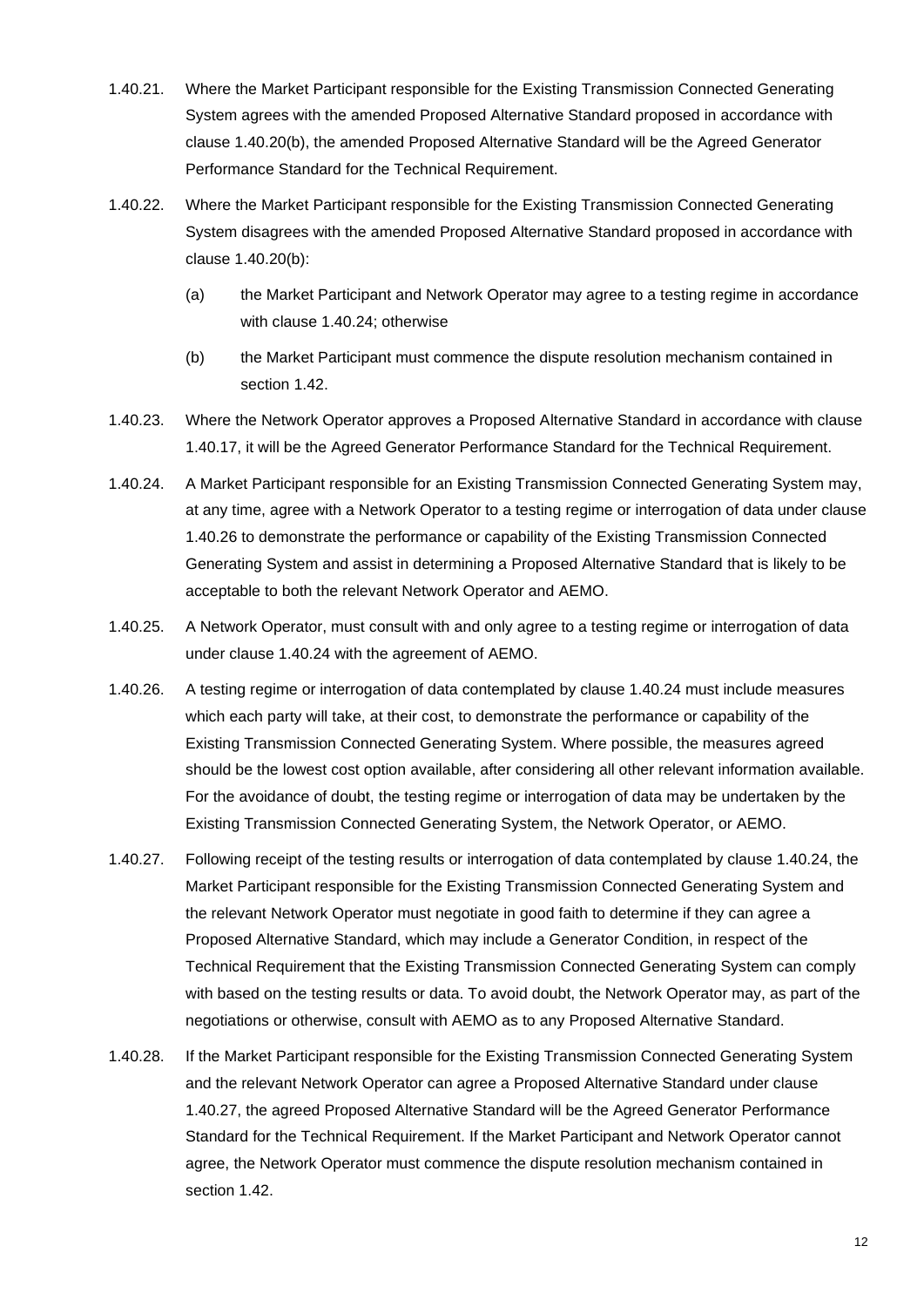- 1.40.29. For the purposes of this section 1.40, where the standard or technical level of performance in respect of a Technical Requirement is determined under the dispute resolution mechanism contained in section 1.42, it will be an Agreed Generator Performance Standard for the Technical Requirement.
- 1.40.30. A Network Operator must develop and maintain a WEM Procedure which includes:
	- (a) the process and considerations it will follow in assessing a Proposed Alternative Standard under this section 1.40; and
	- (b) the relevant Reference Standards which may apply to an Existing Transmission Connected Generating System for the purposes of this section 1.40.
- 1.40.31. An Agreed Generator Performance Standard must be recorded by the relevant Network Operator on the Generator Register and it will be the Registered Generator Performance Standard for the Technical Requirement for that Transmission Connected Generating System.
- 1.40.32. Where an Agreed Generator Performance Standard includes a Generator Condition, once the Agreed Generator Performance Standard becomes the Registered Generator Performance Standard under clause 1.40.31, the Generator Condition will be a Trigger Event for the purposes of Chapter 3A.

# **12. Section 1.41 added**

12.1 Insert the following new section 1.41:

# **1.41. Generator Monitoring Plans for Existing Transmission Connected Generating Systems**

1.41.1. In this section 1.41:

**Existing Monitoring Plan**: Means an existing plan approved or agreed by the relevant Network Operator for monitoring the performance of the Existing Transmission Connected Generating System against a Technical Requirement.

- 1.41.2. Subject to any extension granted under clause 1.41.3, no later than six months after the Tranche 1 Commencement Date, a Market Participant responsible for an Existing Transmission Connected Generating System must submit a proposed Generator Monitoring Plan to AEMO for approval in accordance with any requirements for submission in the WEM Procedure referred to in clause 1.41.6 that:
	- (a) meets the requirements of the Template Generator Monitoring Plan as applicable to the Existing Transmission Connected Generating System; or
	- (b) meets the requirements of the Template Generator Monitoring Plan as applicable to the Existing Transmission Connected Generating System other than in respect of variations that the Market Participant reasonably considers are required on the basis that:
		- i. compliance is not possible, or where doing so would impose unreasonable costs on the Market Participant; or
		- ii. an Existing Monitoring Plan includes a monitoring regime or requirements in respect of the relevant Technical Requirement.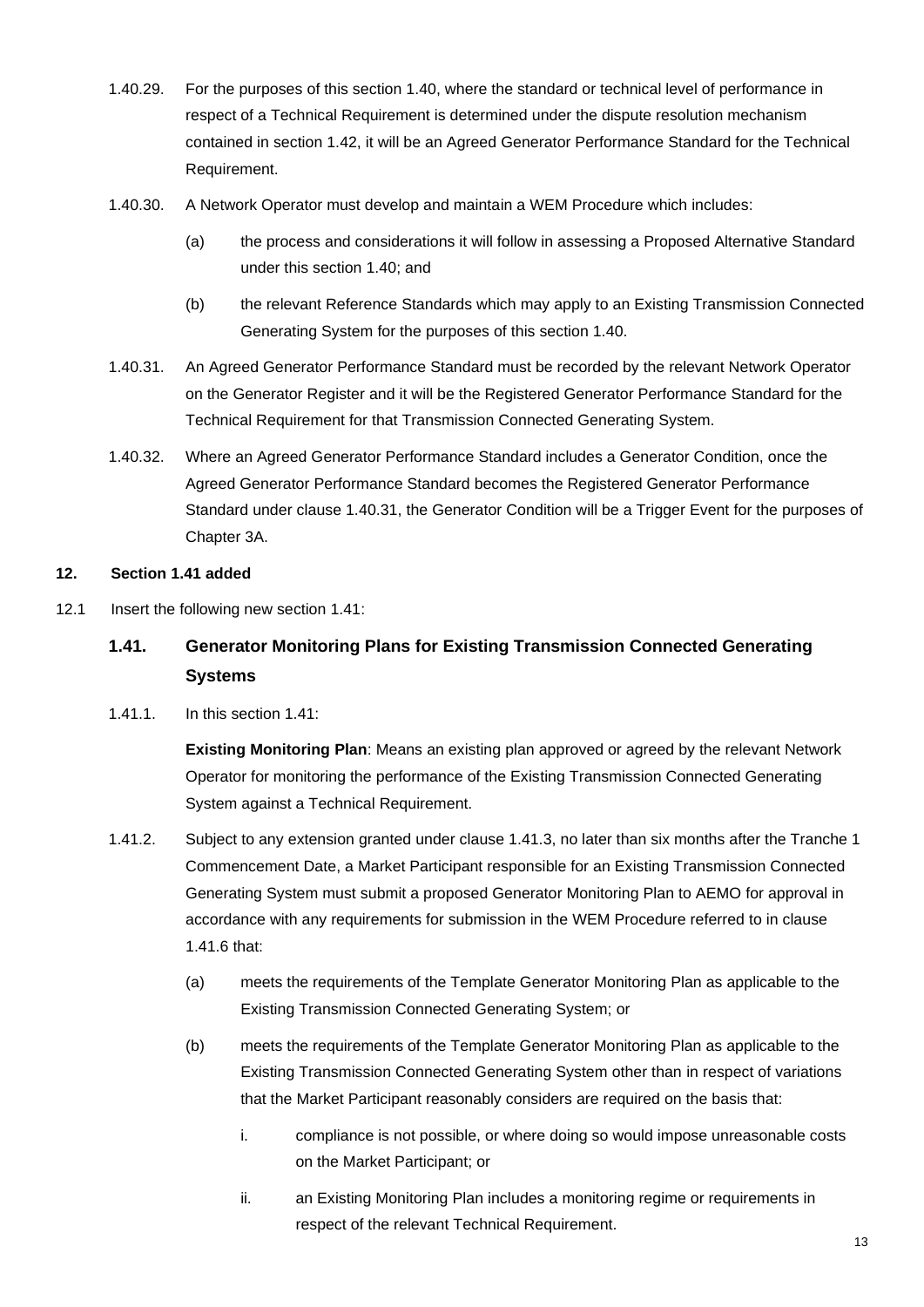- 1.41.3. Subject to clause 1.41.4, a Market Participant may, by written notice, request the date referred to in clause 1.41.2 be extended by AEMO, including detailed reasons as to why an extension is necessary. Where AEMO considers that the Market Participant is making reasonable progress towards having a Generator Monitoring Plan for one or more of its Existing Transmission Connected Generating Systems and reasonably requires additional time to complete it, AEMO must agree to extend the date by a reasonable period. To avoid doubt, the Market Participant may request, and AEMO may extend, the date in clause 1.41.2 more than once.
- 1.41.4. A request made under clause 1.41.3 must be made at least 20 Business Days before the date in clause 1.41.2, or any extended date agreed under clause 1.41.3. Where a request is made within 20 Business Days of the relevant date AEMO may, but is not obliged to, consider the request.
- 1.41.5. AEMO must notify the Market Participant whether the request made under clause 1.41.3 is approved or rejected within 10 Business Days or other date agreed between the parties.
- 1.41.6. AEMO may develop a WEM Procedure which sets out:
	- (a) the information required by AEMO to, and the method by which AEMO will, consider a proposed Generator Monitoring Plan submitted under clause 1.41.2; and
	- (b) the information required by AEMO to, and method by which AEMO will, consider and determine requests for an extension made under clause 1.41.3.
- 1.41.7. Subject to clauses 1.41.9 and 1.41.12, AEMO must approve a proposed Generator Monitoring Plan that AEMO reasonably considers satisfies the requirements in clause 1.41.2 and where AEMO considers any variations requested by the Market Participant are justified.
- 1.41.8. Where a Market Participant responsible for an Existing Transmission Connected Generating System proposes a Generator Monitoring Plan that includes required variations on the basis of clause 1.41.2(b)(ii), it must provide a copy of the Existing Monitoring Plan to AEMO including any supporting documentation that AEMO reasonably considers necessary.
- 1.41.9. Subject to clause 1.41.10, if AEMO is satisfied an Existing Monitoring Plan applies in respect of a Technical Requirement, AEMO must approve the method of monitoring as it relates to that Technical Requirement as set out in the Existing Monitoring Plan as part of a Generator Monitoring Plan proposed by a Market Participant.
- 1.41.10. Where AEMO reasonably considers the method of monitoring in an Existing Monitoring Plan in accordance with clause 1.41.9 would create an unacceptable risk to Power System Security or Power System Reliability, AEMO must:
	- (a) reject the Existing Monitoring Plan in respect of that Technical Requirement; and
	- (b) in addition to the reasons provided under clause 1.41.14, provide detailed reasons to the Market Participant as to why it considers the Existing Monitoring Plan in respect of that Technical Requirement would create an unacceptable risk to Power System Security or Power System Reliability.
- 1.41.11. Where a Market Participant responsible for an Existing Transmission Connected Generating System proposes a Generator Monitoring Plan, AEMO must use reasonable endeavours to respond in a reasonable timeframe and no later than 12 months after AEMO receives the proposed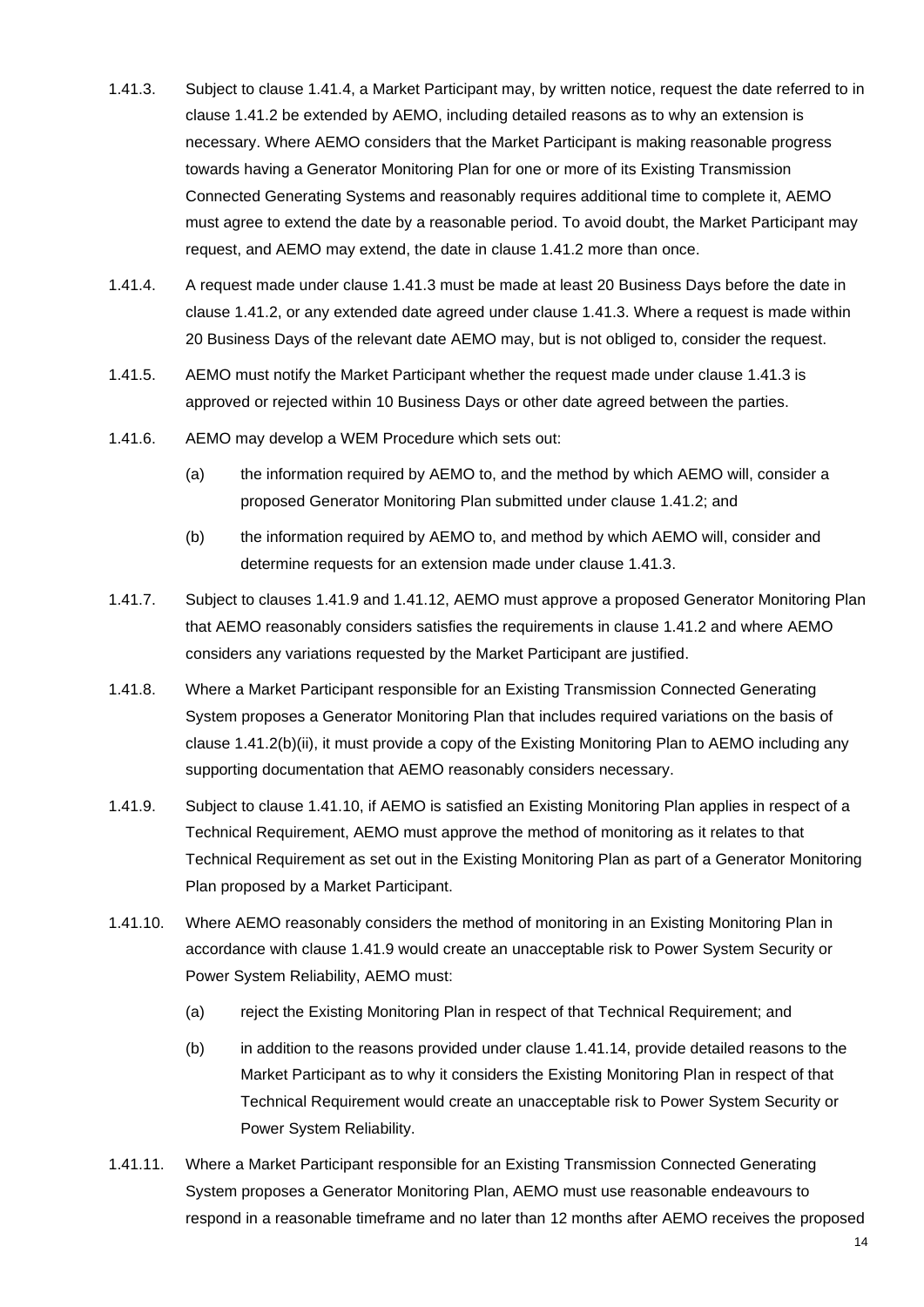Generator Monitoring Plan, determine whether to approve or reject the proposed Generator Monitoring Plan or request further information.

- 1.41.12. When considering whether or not to approve a proposed Generator Monitoring Plan under clause 1.41.2(b)(i), AEMO must consider where relevant:
	- (a) the technical feasibility of the Existing Transmission Connected Generating System complying with the Template Generator Monitoring Plan;
	- (b) consistency of alternative testing methods proposed with good electricity industry practice including any contained in an Existing Monitoring Plan (if applicable);
	- (c) the age of the Existing Transmission Connected Generating System, in particular the cost of imposing the standard testing method relative to the benefits gained over the expected remaining life of the Existing Transmission Connected Generating System;
	- (d) the risk that the Existing Transmission Connected Generating System poses to power system security and reliability (considering size, location and technology type of generator);
	- (e) the efficacy of an alternative proposed testing method (incorporating cost, risk and accuracy of alternative proposed testing method);
	- (f) any advice from manufacturers and industry experts;
	- (g) specific factors associated with the technology of the Existing Transmission Connected Generating System, including whether its performance is likely to drift or degrade over a particular timeframe, in which case more stringent monitoring may be required; and
	- (h) whether the testing method or data source proposed by the Market Participant responsible for the Existing Transmission Connected Generating System as a modification to the Template Generator Monitoring Plan was used to establish the compliance standard as part of the process to determine the Registered Generator Performance Standards for that Existing Transmission Connected Generating System.
- 1.41.13. AEMO may, but is not required to, consult the relevant Network Operator in respect of a proposed Generator Monitoring Plan submitted to AEMO for approval under this section 1.41.
- 1.41.14. Where AEMO rejects a proposed Generator Monitoring Plan submitted in accordance with this section 1.41, AEMO:
	- (a) must notify the Market Participant;
	- (b) must provide reasons to the Market Participant for the rejection; and
	- (c) may request amendments to the proposed Generator Monitoring Plan that it considers are required to meet the requirements of the Template Generator Monitoring Plan or are otherwise satisfactory to AEMO taking into account the matters referred to in clause 1.41.12 where relevant.
- 1.41.15. Where AEMO requests amendments under clause 1.41.14(c), the Market Participant responsible for the Existing Transmission Connected Generating System may either: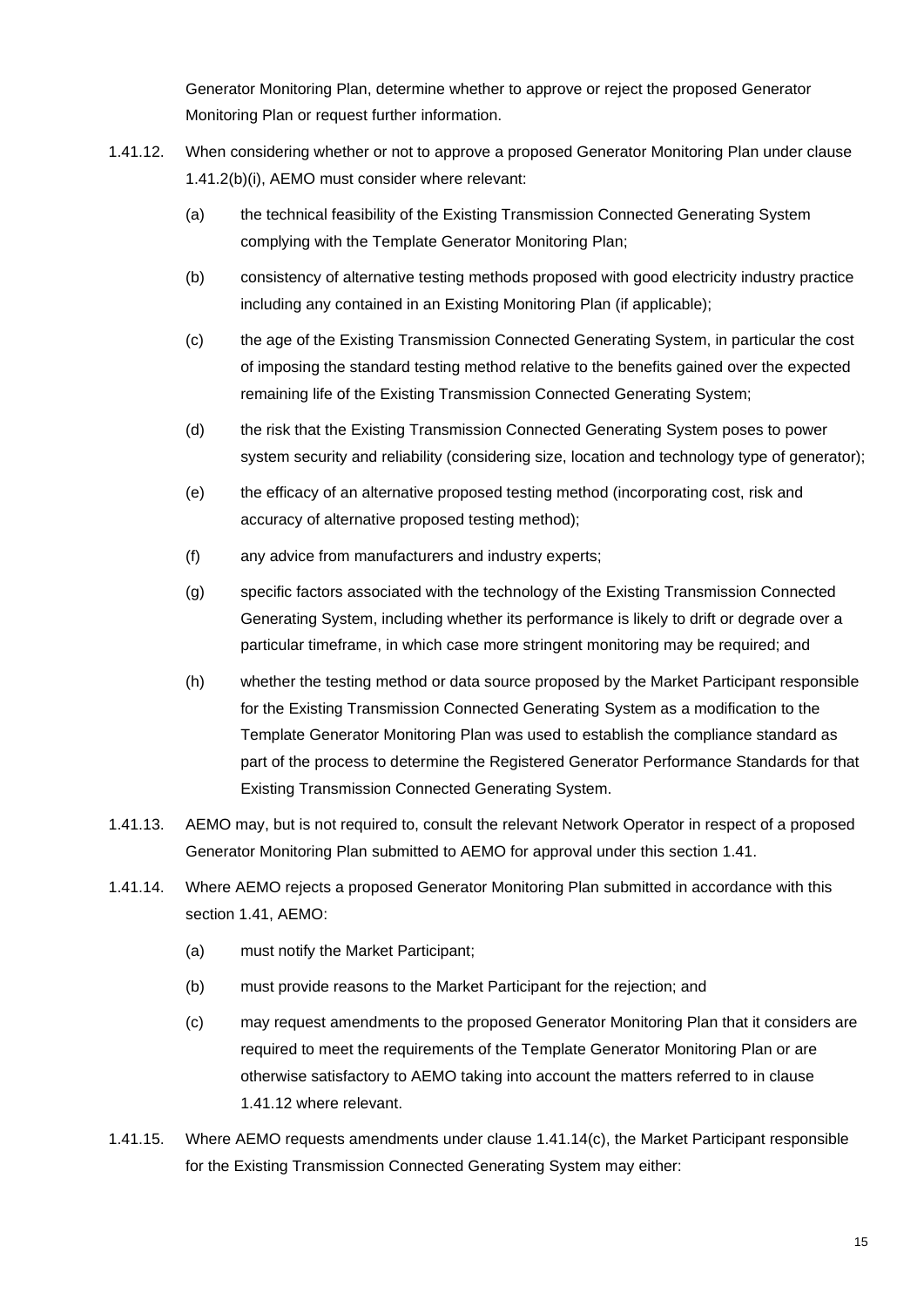- (a) accept the proposal, in which case the requested amendments will be taken to be made to the proposed Generator Monitoring Plan and it will be deemed to be the approved Generator Monitoring Plan for the Existing Transmission Connected Generating System; or
- (b) reject the proposal, in which case the Market Participant must commence the dispute resolution mechanism contained in section 1.42.
- 1.41.16. A Generator Monitoring Plan for an Existing Transmission Connected Generating System will commence on the later of:
	- (a) the date on which the Market Participant responsible for the Existing Transmission Connected Generating System has;
		- i. a Registered Generator Performance Standard for each Technical Requirement in accordance with section 1.40; and
		- ii. a Generator Monitoring Plan is approved under this section 1.41 or determined to apply by arbitration in accordance with section 1.42; or
	- (b) the date agreed by AEMO and the Market Participant.
- 1.41.17. A Generator Monitoring Plan approved by AEMO under this section 1.41 or determined by arbitration in accordance with section 1.42 must be recorded by the relevant Network Operator on the Generator Register.

# **13. Section 1.42 added**

13.1 Insert the following new section 1.42:

# **1.42. Dispute Resolution Mechanism for Existing Transmission Connected Generating Systems**

1.42.1. In this section 1.42:

**Confidential Information:** Means in relation to arbitral proceedings conducted under this section 1.42, information that relates to the arbitral proceedings or a decision of the Generator Arbitrator in the arbitral proceedings and includes the following:

- (a) the statement of claim, statement of defence and all other pleadings, submissions, statements or other information supplied to the Generator Arbitrator by a Party;
- (b) any information supplied by a Party to another Party in compliance with a direction of the Generator Arbitrator;
- (c) any evidence (whether documentary or otherwise) supplied to the Generator Arbitrator;
- (d) any notes made by the Generator Arbitrator of oral evidence or submissions given before the Generator Arbitrator;
- (e) any transcript of oral evidence or submissions given before the Generator Arbitrator; and
- (f) any other thing declared by the Generator Arbitrator (whether upon submissions by a Party or otherwise) to be Confidential Information.

**Dispute:** Means a dispute to which the WEM Rules provide that this section 1.42 will apply.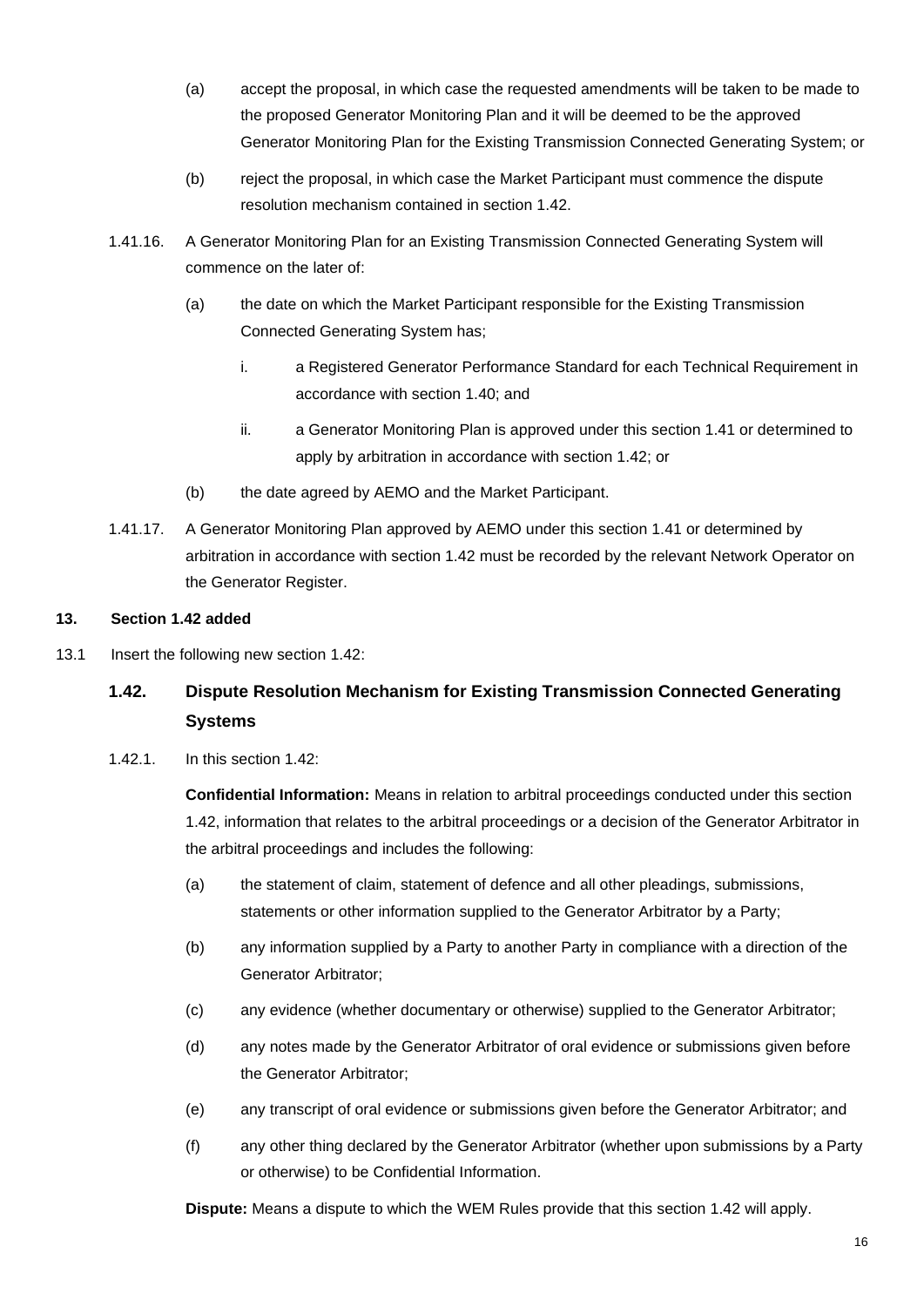**Generator Arbitration Commencement Date**: Has the meaning given in clause 1.42.11.

**Generator Arbitration Decision:** Has the meaning given in clause 1.42.18.

**Generator Arbitrator:** Means the arbitrator to which the Dispute has been referred by the Coordinator under clause 1.42.5.

**Party:** Means a party to the Dispute.

**Primary Generator Arbitrator:** Has the meaning given in clause 1.42.2(a).

**Secondary Generator Arbitrator:** Has the meaning given in clause 1.42.2(b).

**Technical Panel of Experts:** Has the meaning given in clause 1.42.2(c).

- 1.42.2. The Coordinator must, not later than 1 April 2021, in accordance with the process referred to in clause 1.42.28, appoint:
	- (a) one primary arbitrator ("**Primary Generator Arbitrator**");
	- (b) at least two secondary arbitrators ("**Secondary Generator Arbitrator**"); and
	- (c) an independent panel of not less than three experts for the purpose of performing the function described in 1.42.14 (**"Technical Panel of Experts"**).

The Coordinator may, in accordance with the process referred to in clause 1.42.28, appoint a further Primary Generator Arbitrator, Secondary Generator Arbitrator or person to the Technical Panel of Experts.

- 1.42.3. The Coordinator must, in respect of each appointment made under clause 1.42.2 publish:
	- (a) the names and relevant details of each appointment;
	- (b) respective tenures of each appointment; and
	- (c) the remuneration and expense provisions,

within five Business Days of each appointment.

- 1.42.4. Before a Dispute may be resolved in accordance with the arbitral proceedings set out in this section 1.42, a Party must comply with any relevant processes set out in the WEM Procedure referred to in clause 1.42.10 and deliver a written notification for that Dispute to be referred to arbitration to:
	- (a) the Coordinator; and
	- (b) each other Party to the Dispute.
- 1.42.5. On satisfying itself that clause 1.42.4 has been complied with, the Coordinator must, subject to clauses 1.42.6 to 1.42.9, refer the Dispute for resolution to a Generator Arbitrator in accordance with this section 1.42
- 1.42.6. The Generator Arbitrator to which a Dispute is referred under clause 1.42.5 must be the Primary Generator Arbitrator unless, subject to the WEM Procedure referred to in clause 1.42.10, in the reasonable opinion of the Coordinator:
	- (a) the Primary Generator Arbitrator has an actual, potential or perceived conflict of interest with the subject matter of the Dispute;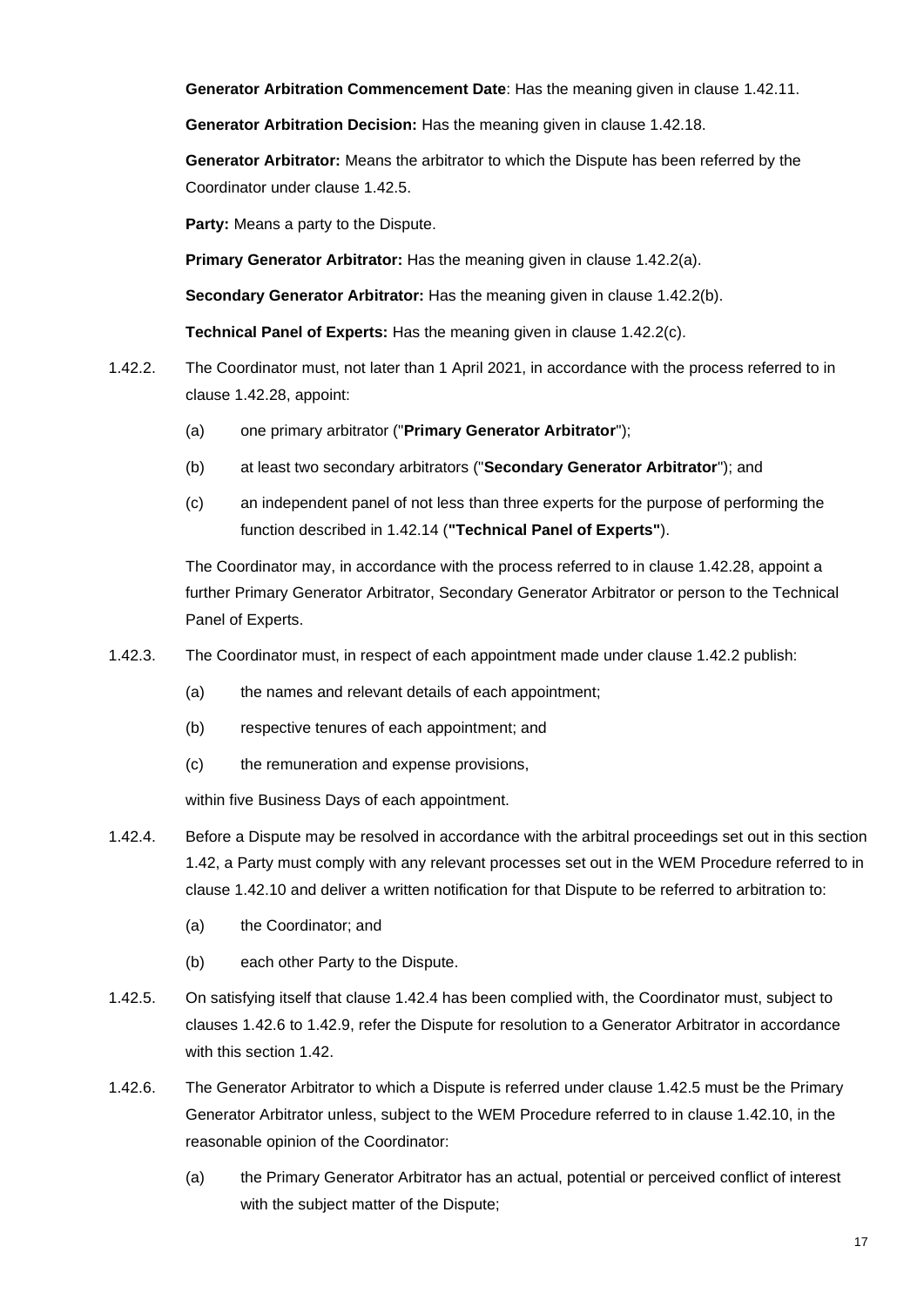- (b) the Primary Generator Arbitrator has insufficient time to adequately perform their functions under this section 1.42 due to one or more contemporaneous arbitral proceedings being conducted under this section 1.42;
- (c) the Primary Generator Arbitrator is in ill health such that they are unable to adequately perform their functions under this section 1.42; or
- (d) the Coordinator otherwise declares for a reason as set out in the WEM Procedure referred to in clause 1.42.10,

in which case, the Primary Generator Arbitrator must be a Secondary Generator Arbitrator (and any references under this section 1.42 to the Primary Generator Arbitrator will be to the Secondary Generator Arbitrator).

- 1.42.7. For the purpose of clause 1.42.6, where the Generator Arbitrator is a Secondary Generator Arbitrator, the Coordinator must select which Secondary Generator Arbitrator is to be the Generator Arbitrator, subject to the WEM Procedure referred to in clause 1.42.10 and subject to clause 1.42.6 (which in such case are to apply as if the Secondary Generator Arbitrator is the Primary Generator Arbitrator).
- 1.42.8. For the purpose of clause 1.42.6, a Party must:
	- (a) declare if in their reasonable belief the Primary Generator Arbitrator or a Secondary Generator Arbitrator, as relevant, has an actual, potential or perceived conflict of interest with the subject matter of or parties to the Dispute; and
	- (b) provide written reasons to the Coordinator as to why the Generator Arbitrator should not be the Primary Generator Arbitrator or a Secondary Generator Arbitrator, as relevant.
- 1.42.9. Should the Primary Generator Arbitrator and each Secondary Generator Arbitrator be excluded from being the Generator Arbitrator, the Coordinator and each Party to the Dispute shall decide upon an alternative independent arbitrator to be the Generator Arbitrator by majority vote. The Coordinator will have the deciding vote in the event of a tied vote.
- 1.42.10. The Coordinator must develop a WEM Procedure which sets out:
	- (a) any administrative support the Coordinator will provide to the Primary Generator Arbitrator, Secondary Generator Arbitrators and Technical Panel of Experts;
	- (b) the particulars of how the Coordinator will assess the matters detailed in clauses 1.42.6(a) to 1.42.6(c);
	- (c) any reasons under clause 1.42.6(d) where the Coordinator will declare the Generator Arbitrator to be a Secondary Generator Arbitrator;
	- (d) the process which a Party must follow in order to refer a Dispute for arbitration under this section 1.42;
	- (e) the manner in which the Dispute is to be resolved by the Generator Arbitrator, including, but not limited to, the manner in which evidence is to be presented;
	- (f) the awarding of costs pursuant to clause 1.42.20; and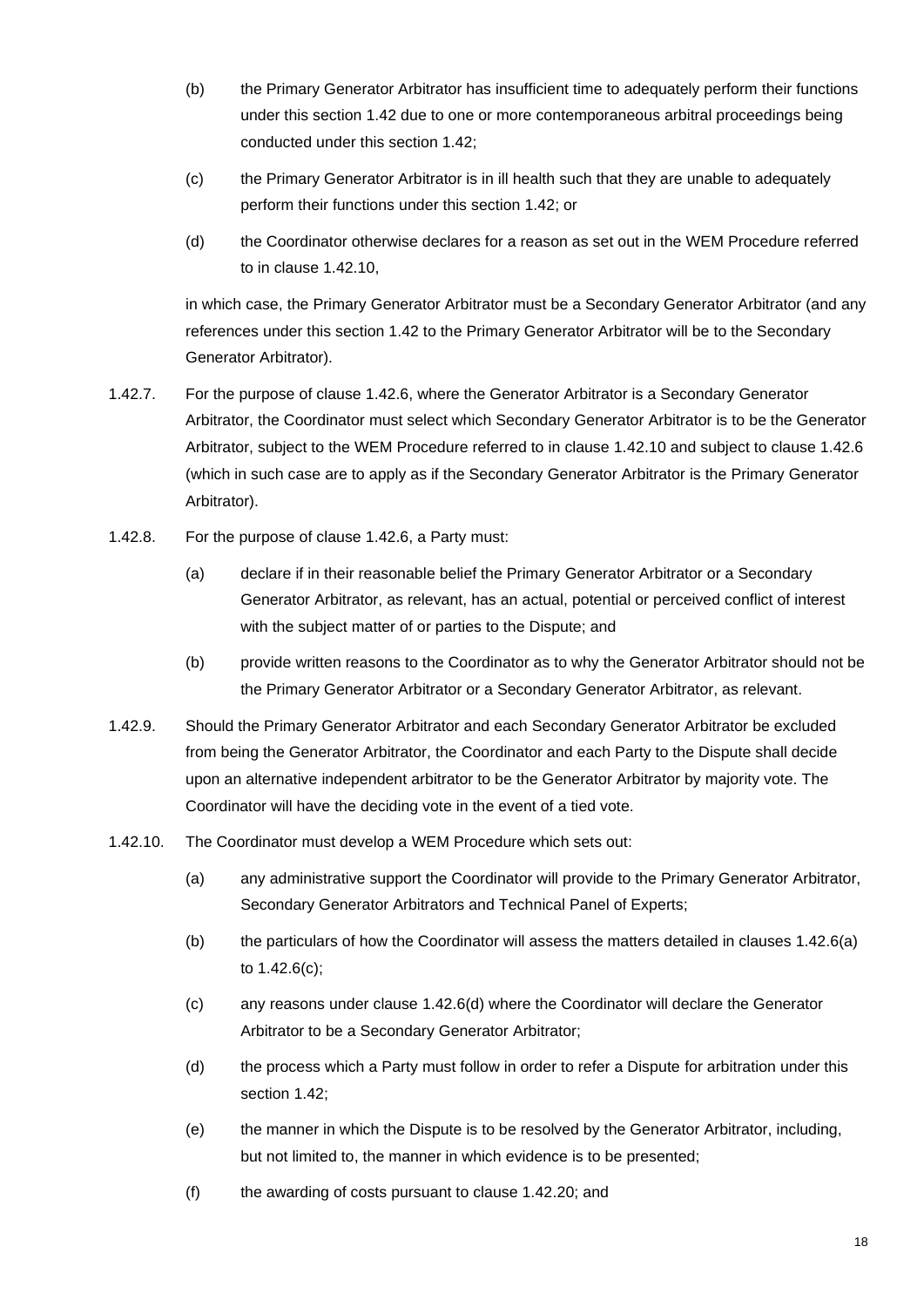- (g) any other particulars in relation to the referral of a Dispute to a Generator Arbitrator.
- 1.42.11. Unless otherwise agreed by the Parties, the arbitral proceedings contemplated by this section 1.42 in respect of a particular Dispute commence on the date the Dispute is referred to the Generator Arbitrator in accordance with clause 1.42.5 ("**Generator Arbitration Commencement Date**").
- 1.42.12. Unless otherwise agreed by the Parties and the Generator Arbitrator, the Dispute will be resolved in accordance with the WEM Procedure referred to in clause 1.42.10.
- 1.42.13. The Generator Arbitrator:
	- (a) must use best endeavours to resolve a Dispute within six months from the Generator Arbitration Commencement Date; and
	- (b) if the Generator Arbitrator reasonably considers that the Dispute will not be resolved within six months from the Generator Arbitration Commencement Date, the Generator Arbitrator:
		- i. must notify the Parties in writing of the reasons for the belief and the estimated date by which the Generator Arbitrator reasonably believes that the Dispute will be resolved; and
		- ii. must update the Parties should the Generator Arbitrator's reasonable belief contemplated in 1.42.13(b)(i) materially change.
- 1.42.14. Subject to clause 1.42.15, the Generator Arbitrator may:
	- (a) appoint one or more experts from the Technical Panel of Experts to report to it on specific issues to be determined by the Generator Arbitrator; and
	- (b) may require a Party to give any expert appointed in accordance with clause 1.42.14(a) any relevant information or to produce, or to provide access to, any relevant documents, goods or other property for inspection by the expert,

and unless otherwise agreed by the Parties, if a Party so requests or if the Generator Arbitrator considers it necessary, any expert appointed in accordance with clause 1.42.14(a) must, after delivery of a written or oral report from the expert, participate in a hearing where the Parties have the opportunity to put questions to the expert.

- 1.42.15. Prior to appointing an expert from the Technical Panel of Experts, the Generator Arbitrator must advise each Party that it intends to appoint an expert from the Technical Panel of Experts, and provide the Parties:
	- (a) the identification of the particular expert;
	- (b) the nature of the advice being sought;
	- (c) the approximate cost of appointing the expert; and
	- (d) an opportunity for each Party to make submissions to the Generator Arbitrator as to whether the particular expert has an actual, potential or perceived conflict of interest in respect of the matter or the advice being sought.
- 1.42.16. If the Generator Arbitrator reasonably considers a request for arbitration to be frivolous, vexatious, trivial or lacking in substance, the Generator Arbitrator may: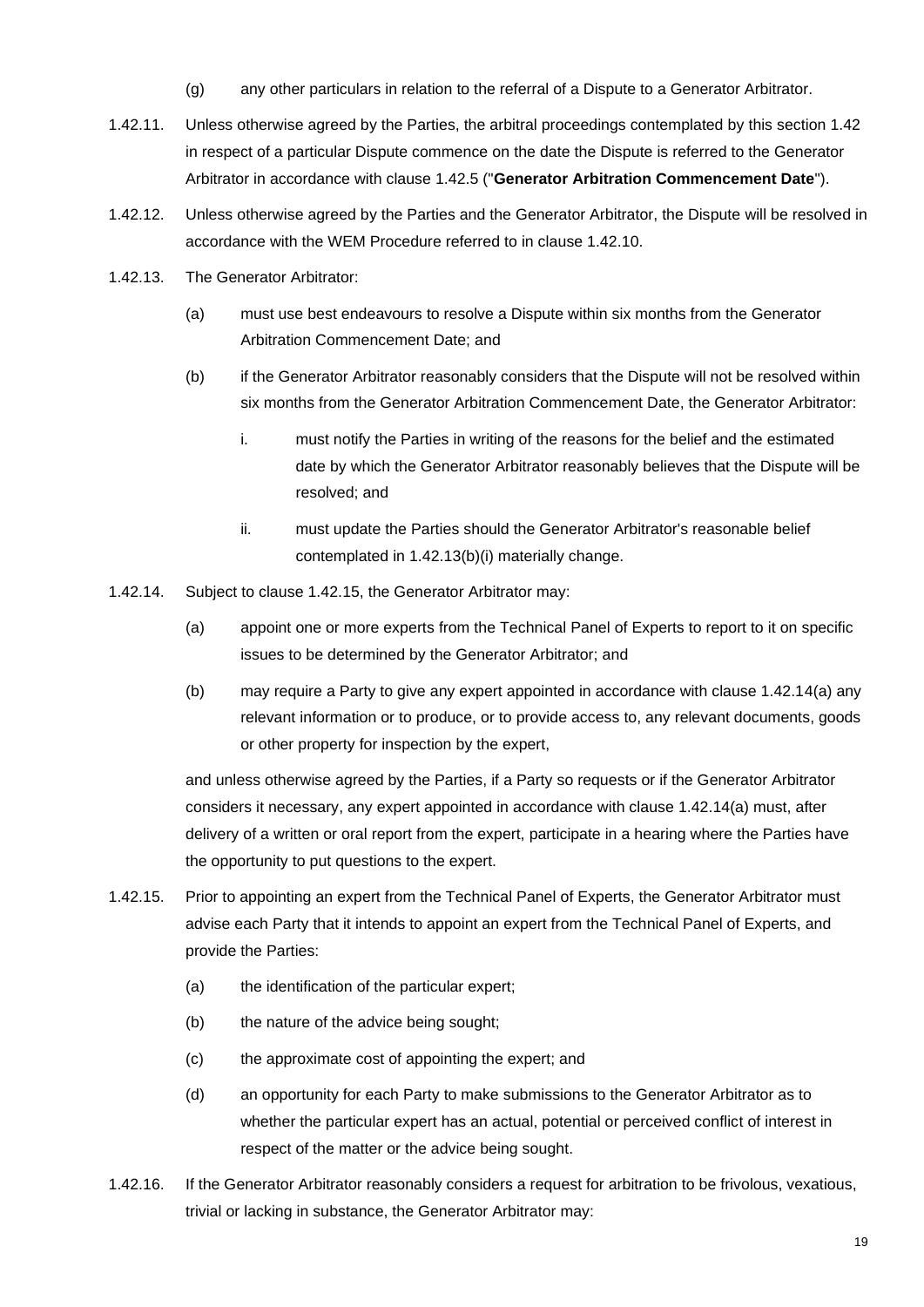- (a) require that the Parties undertake negotiations on terms the Generator Arbitrator reasonably considers appropriate; or
- (b) make a Generator Arbitration Decision in accordance with clause 1.42.18 without conducting arbitral proceedings.
- 1.42.17. If, during the arbitral proceedings, the Parties settle the Dispute:
	- (a) the Generator Arbitrator must terminate the proceedings in accordance with clause 1.42.21 and, if requested by the Parties and not objected to by the Generator Arbitrator, record the settlement in the form contemplated in clause 1.42.18; and
	- (b) such settlement will have the same status and effect as a Generator Arbitration Decision.
- 1.42.18. Subject to clause 1.42.17(a), on determination of the Dispute, the Generator Arbitrator must:
	- (a) record the decision in writing; and
	- (b) state the reasons upon which the decision is based, unless the Parties have agreed that no reasons are to be given or the award is an award on agreed terms,

and such determination is final and binding (the "Generator Arbitration Decision").

- 1.42.19. In relation to the costs associated with arbitral proceedings conducted under this section 1.42, unless otherwise determined by the Generator Arbitrator in accordance with clause 1.42.20:
	- (a) all administrative costs will be borne equally by the Parties; and
	- (b) all legal and other costs will be borne by the Party that incurred such cost.
- 1.42.20. Notwithstanding clause 1.42.19, a Generator Arbitrator may assign any costs associated with the arbitral proceedings as they reasonably consider and in doing so must consider the following factors:
	- (a) the final Generator Arbitration Decision;
	- (b) the conduct of the Parties during the arbitral proceedings;
	- (c) any prior settlement offers or positions of the Parties;
	- (d) any material public interest considerations; and
	- (e) any information or requirements in the WEM Procedure referred to in clause 1.42.10.

To avoid doubt, a Generator Arbitrator may assign costs associated with the arbitral proceedings at any stage during the arbitral proceedings and may make payment of those costs a condition to continuing proceedings.

1.42.21. If:

- (a) the Party requesting arbitration withdraws their request, unless another Party objects and the Generator Arbitrator recognises a legitimate interest in obtaining a final settlement of the Dispute;
- (b) the Parties agree on the termination of the proceedings;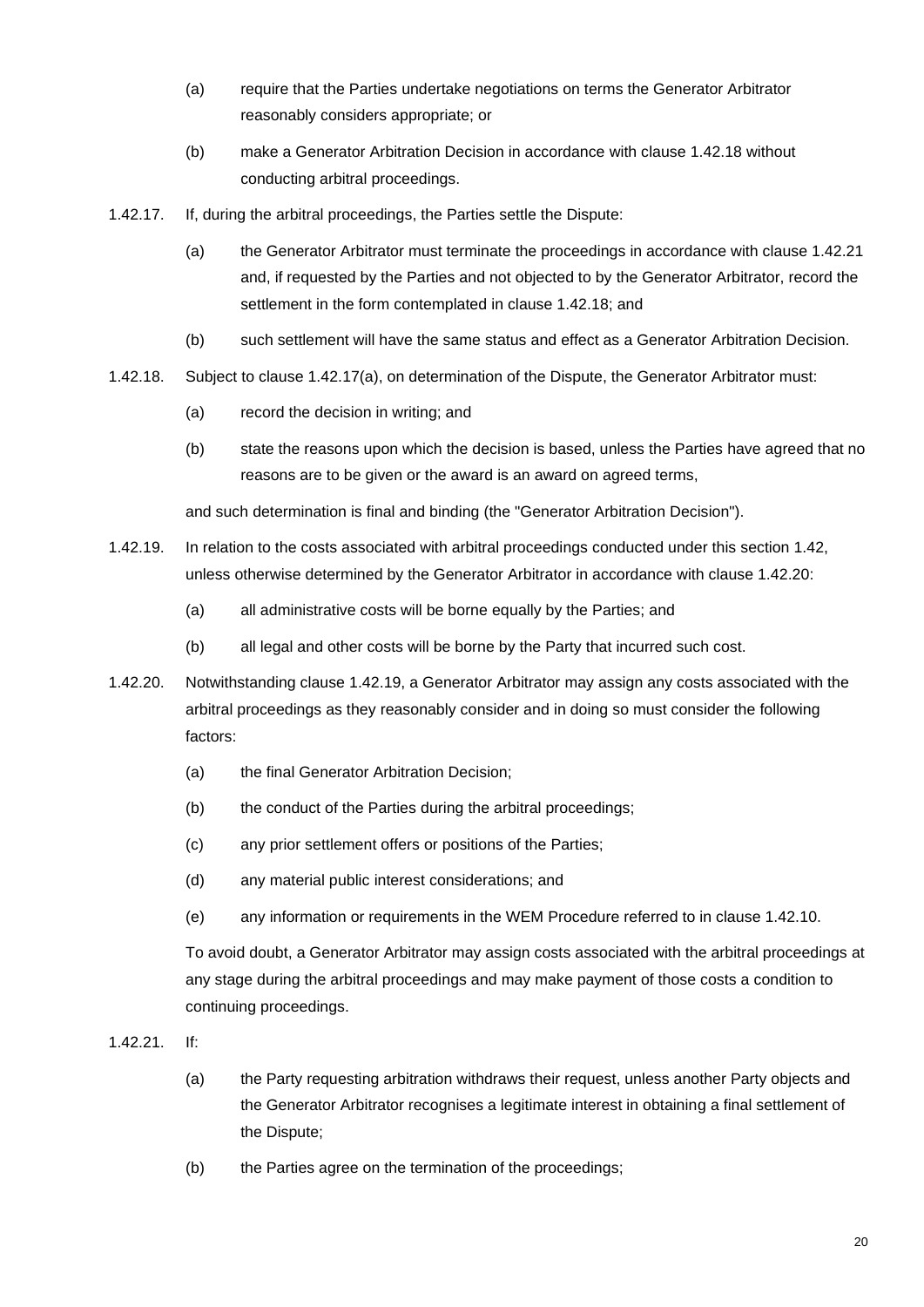- (c) the Generator Arbitrator finds that the continuation of the proceedings has for any other reason become unnecessary or impossible;
- (d) the Parties fail to comply with any requirements set out by the Generator Arbitrator as a condition to continue proceedings;
- (e) the Dispute is settled as contemplated in clause 1.42.17; or
- (f) the Generator Arbitrator makes a Generator Arbitration Decision,

the arbitral proceedings terminate and the Generator Arbitrator must notify the Parties of the termination.

- 1.42.22. The Generator Arbitrator must publish:
	- (a) the Generator Arbitration Decision;
	- (b) any reasons for the Generator Arbitration Decision; and
	- (c) any cost orders made in accordance with clause 1.42.20,

provided that any commercially sensitive information is redacted and the Generator Arbitrator does not publish any Confidential Information unless the disclosure is permitted under clause 1.42.24.

- 1.42.23. The Parties, the Generator Arbitrator, or any member of the Technical Panel of Experts must not disclose Confidential Information in relation to the Parties, the Dispute or any arbitral proceedings unless the disclosure is permitted under clause 1.42.24.
- 1.42.24. Confidential Information may be disclosed in the following circumstances:
	- (a) where written consent has been obtained from each Party;
	- (b) the disclosure is to a professional or other adviser of a Party for the purpose of the arbitral proceedings conducted under this section 1.42;
	- (c) the disclosure is necessary to ensure that a Party has a reasonable opportunity to present the Party's case and the disclosure is no more than reasonable for that purpose;
	- (d) the disclosure is necessary for the establishment or protection of a Party's legal rights in relation to a third party and the disclosure is no more than reasonable for that purpose;
	- (e) the disclosure is for the purpose of enforcing a Generator Arbitration Decision or an associated cost order and the disclosure is no more than reasonable for that purpose;
	- (f) the disclosure is in accordance with an order made or a subpoena issued by a Court; or
	- (g) the disclosure or publication is authorised or required by these WEM Rules, any applicable law or required by a competent regulatory body, and the person making the disclosure gives written details of the disclosure (including an explanation of the reasons for the disclosure) to:
		- i. if the person is a Party, the other Parties and the Generator Arbitrator; and
		- ii. if the Generator Arbitrator is making the disclosure, all the Parties.
- 1.42.25. A Generator Arbitrator is not liable for anything done or omitted to be done in good faith in their capacity as the arbitrator of a Dispute under these WEM Rules.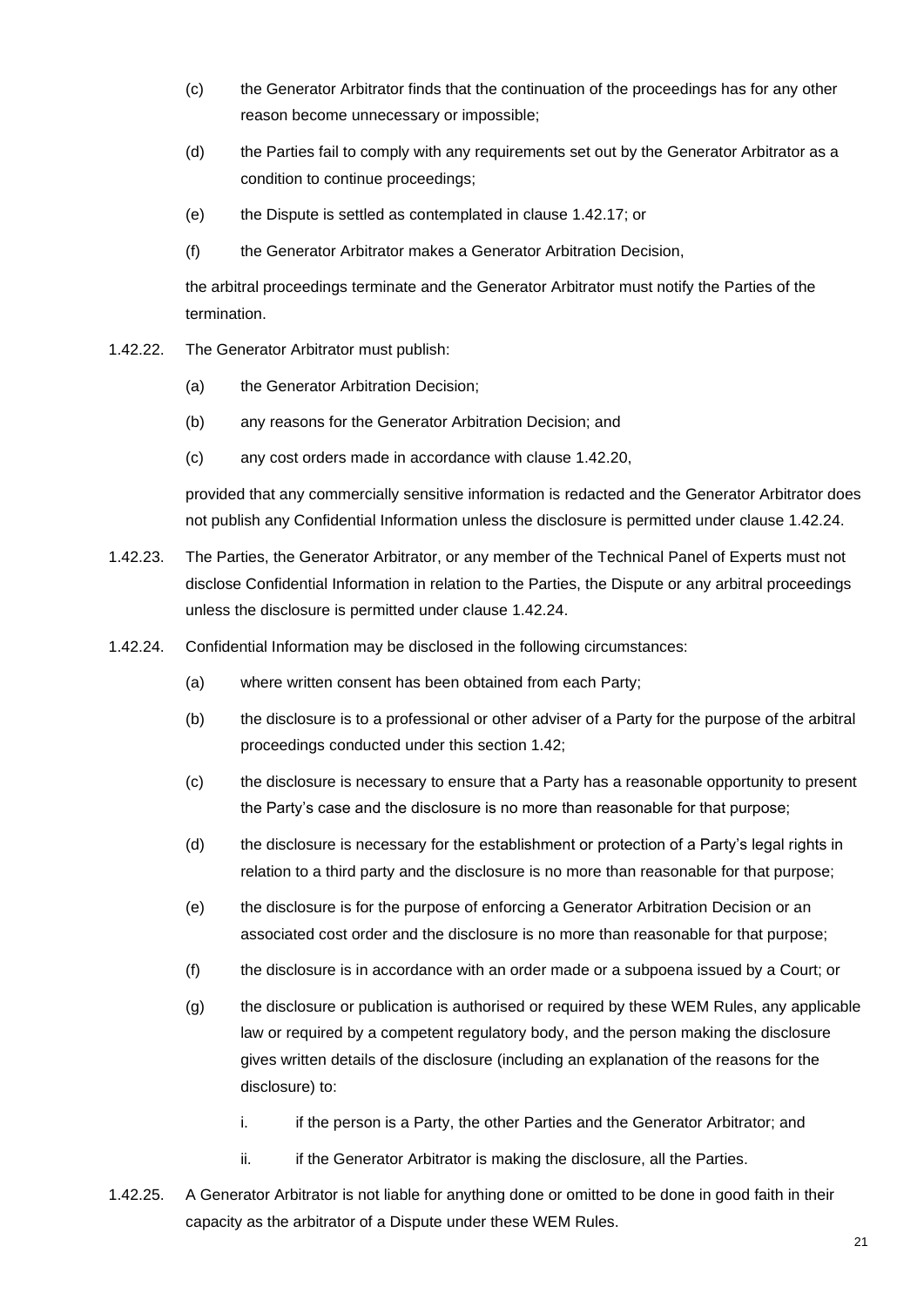- 1.42.26. Where the Coordinator appoints, fails to appoint or refuses to appoint a person as a Generator Arbitrator in respect of a Dispute under these WEM Rules, the Coordinator will not be liable in relation to the appointment, failure or refusal if done in good faith.
- 1.42.27. A Generator Arbitrator in respect of a Dispute under these WEM Rules may procure any support and services reasonably required in respect of arbitral proceedings conducted under this section 1.42 and may recover any associated costs as administrative costs associated with the arbitral proceedings.
- 1.42.28. The Coordinator must publish the process the Coordinator will follow in appointing a Primary Generator Arbitrator, Secondary Generator Arbitrators and members of the Technical Panel of Experts in the event a new Primary Generator Arbitrator, Secondary Generator Arbitrator or new appointments to the Technical Panel of Experts are considered by the Coordinator to be required after the Tranche 1 Commencement Date.

#### **14. Section 2.1A amended**

- 14.1 Insert the following new clause 2.1A.1A:
	- 2.1A.1A. The function of ensuring that the SWIS operates in a secure and reliable manner for the purposes of the WEM Regulations is conferred on AEMO.
- 14.2 Insert the following new clause 2.1A.2(cA):
	- (cA) to procure adequate Ancillary Services where Synergy cannot meet the Ancillary Service Requirements;
- 14.3 Insert the following new clause 2.1A.2(iA):
	- (iA) to monitor Rule Participants' compliance with WEM Rules relating to dispatch and Power System Security and Power System Reliability;
- 14.4 Insert the following new clause 2.1A.2(lE):
	- (IE) to support each Network Operator in relation to the standard or technical level of performance in respect of a Technical Requirement applicable to Transmission Connected Generating Systems and perform the associated functions set out in Chapter 3A of these WEM Rules;
- 14.5 Insert the following new clause 2.1A.2(lF):
	- (IF) to advise and consult with each Network Operator in respect of AEMO's System Operation Functions as contemplated under the Technical Rules applicable to the Network; and
- 14.6 Clause 2.1A.3 is deleted and replaced with the following:
	- 2.1A.3. AEMO may delegate any of its functions under the WEM Rules (other than the power to do the things indicated as not able to be delegated in the WEM Regulations) to a Delegate. A function performed by a Delegate is to be taken to be performed by AEMO. A Delegate performing a function under this clause 2.1A.3 is to be taken to do so in accordance with the terms of the delegation unless the contrary is shown. Nothing in this clause 2.1A.3 limits the ability of AEMO to perform a function through an officer, employee or agent.
- 14.7 Insert the following new clause 2.1A.4: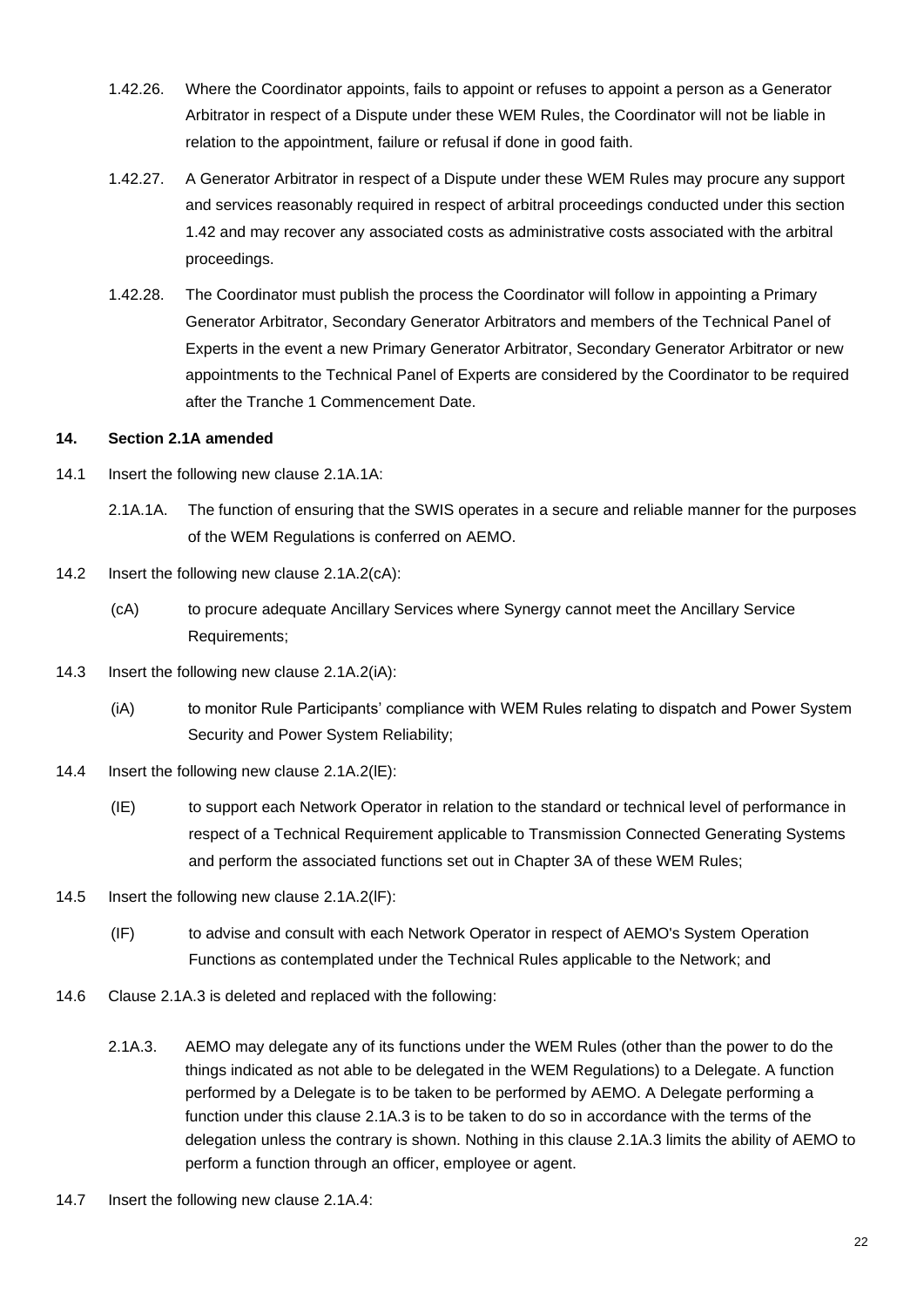- 2.1A.4. Where AEMO appoints a Delegate, AEMO must publish on the WEM Website information as to:
	- (a) the appointment of the Delegate;
	- (b) the identity of the Delegate; and
	- (c) the scope of the delegation, including, without limitation, the activities in relation to which the delegation applies.
- 14.8 Insert the following new clause 2.1A.5:
	- 2.1A.5. Where AEMO appoints a Delegate:
		- (a) AEMO may notify a Market Participant of the scope of the delegation and require that the communications from the Market Participant to AEMO are made through the Delegate; and
		- (b) a Market Participant must ensure that any communications from the Market Participant to AEMO under these WEM Rules within the scope of the delegation are made through the Delegate to the extent notified to the Market Participant by AEMO.
- 14.9 Insert the following new clause 2.1A.6:
	- 2.1A.6. A Delegate must carry out the relevant function, and other rights and obligations, in respect of which it has been appointed by AEMO, in accordance with the provisions of these WEM Rules, the WEM Procedures, and the instrument of delegation.
- 14.10 Insert the following new clause 2.1A.7:
	- 2.1A.7. A Delegate is a "market governance participant" for the purposes of section 126 of the Electricity Industry Act to the extent that it performs a function conferred on it under clause 2.1A.3.
- 14.11 Insert the following new clause 2.1A.8:
	- 2.1A.8. Notwithstanding that AEMO may have appointed a Delegate, AEMO remains liable under these WEM Rules for the performance of any function conferred on the Delegate under clause 2.1A.3.

#### **15. Section 2.2B amended**

- 15.1 Clause 2.2B.2 is deleted and replaced with the following:
	- 2.2B.2. The WEM Regulations also provide for the WEM Rules to confer functions on the Rule Change Panel. The functions conferred on the Rule Change Panel are to:
		- (a) administer these WEM Rules;
		- (b) develop amendments to these WEM Rules and replacements for them;
		- (c) develop WEM Procedures, and amendments and replacements for them, where required by these WEM Rules;
		- (d) do anything that the Rule Change Panel determines to be conducive or incidental to the performance of the functions set out in this clause 2.2B.2; and
		- (e) carry out any other functions conferred, and perform any obligations imposed, on it under these WEM Rules.
- 15.2 Clause 2.2B.3 is deleted.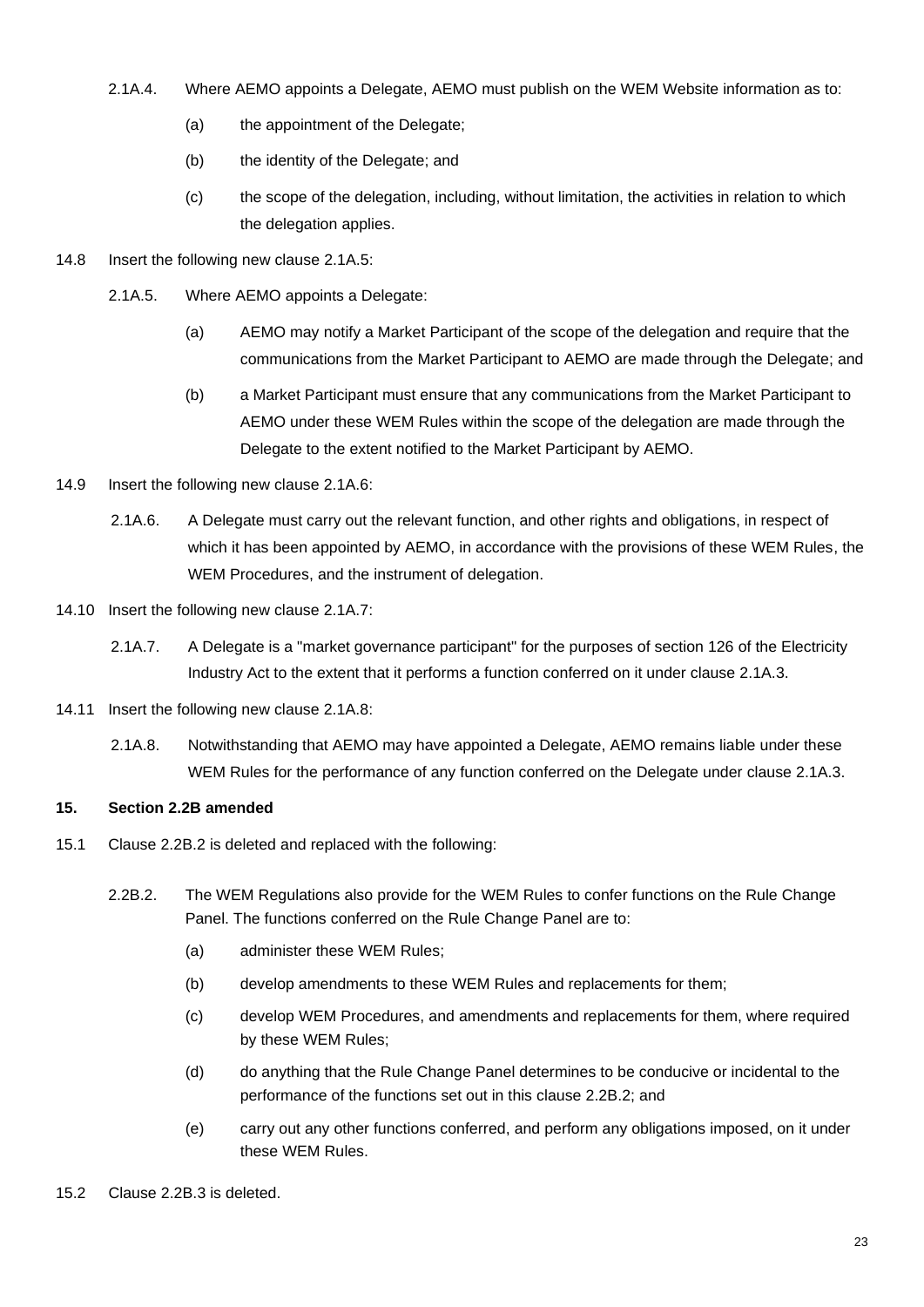#### **16. Section 2.2C amended**

- 16.1 Insert the following new clause 2.2C.1(cA):
	- (cA) perform the functions in relation to the standard or technical level of performance in respect of a Technical Requirement applicable to Transmission Connected Generating Systems electrically connected to the Network that the Network Operator operates as set out in Chapter 3A and Appendix 12 of these WEM Rules;

#### **17. Section 2.2D added**

17.1 Insert the following new section 2.2D:

#### **2.2D. Coordinator of Energy**

- 2.2D.1. The WEM Regulations provide for the WEM Rules to confer functions on the Coordinator. The functions conferred on the Coordinator are to:
	- (a) carry out the tasks necessary to establish the dispute resolution mechanism contained in section 1.42 including but not limited to the appointment of arbitrators and establishment of any expert panels;
	- (b) provide any administrative services deemed necessary by the Coordinator to facilitate the referral of disputes to an arbitrator in accordance with section 1.42;
	- (c) develop WEM Procedures, and amendments to and replacements for them, as required by these WEM Rules;
	- (d) do anything that the Coordinator determines to be conducive or incidental to the performance of the functions set out in this clause 2.2D.1; and
	- (e) carry out any other functions conferred, and perform any other obligations imposed, on the Coordinator under these WEM Rules.

#### **18. Section 2.3 amended**

18.1 Clause 2.3.5(g) is amended by deleting the words 'one member' and replacing them with the words 'two members'.

#### **19. Section 2.4 amended**

- 19.1 The section 2.4 heading 'Market Rules made by the Rule Change Panel' is amended by deleting the words 'Market Rules' and replacing them with the words 'WEM Rules'.
- 19.2 Clause 2.4.1A is deleted.

#### **20. Section 2.4A amended**

20.1 The section 2.4A heading 'Market Rules made by the Minister' is amended by deleting the words 'Market Rules' and replacing them with the words 'WEM Rules'.

## **21. Section 2.9 amended**

- 21.1 The section 2.9 heading 'Market Procedures' is deleted and replaced with the words 'WEM Procedures'.
- 21.2 Insert the following new clause 2.9.2CB: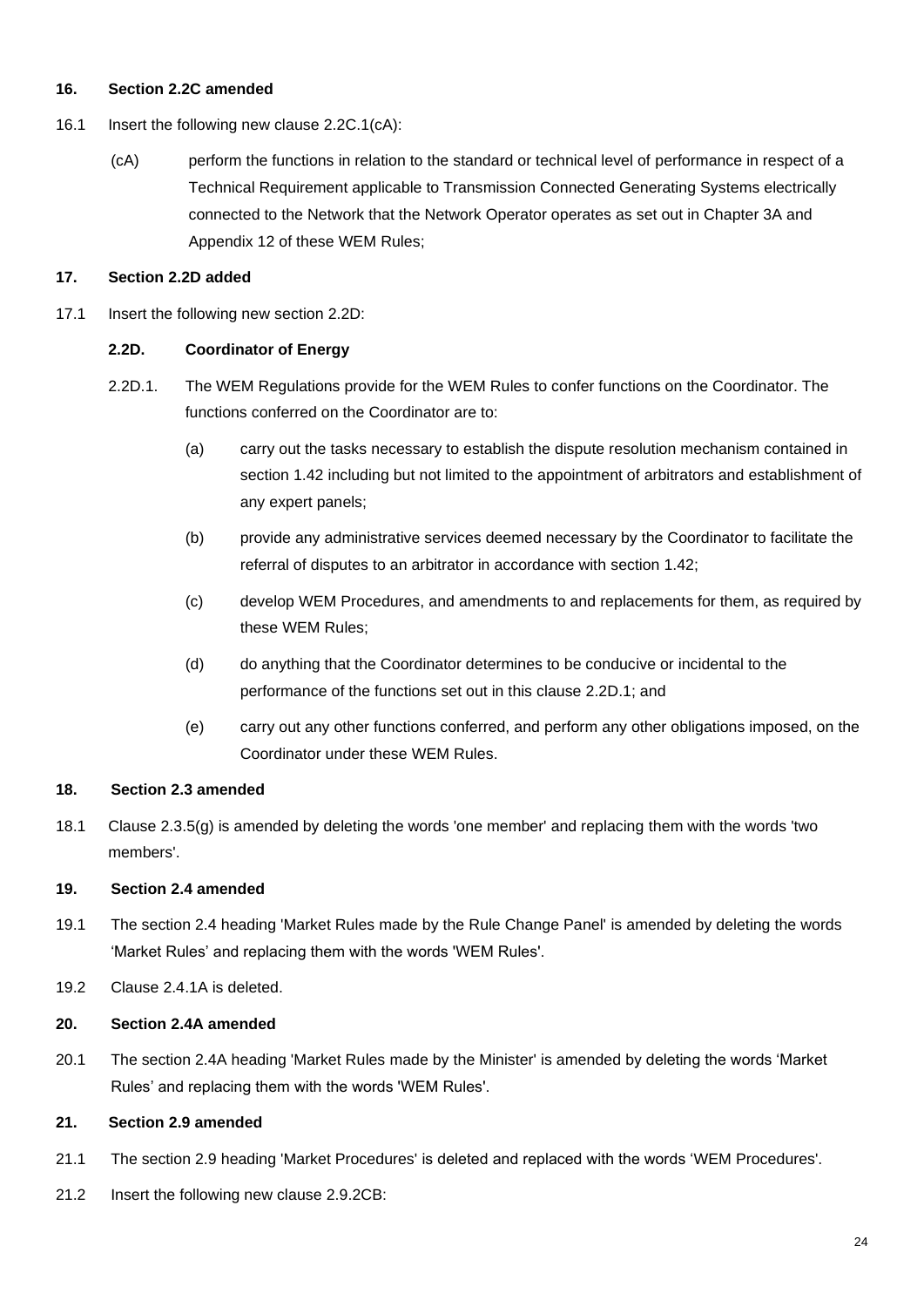- 2.9.2CB. The Coordinator must manage the development, amendment and replacement of any WEM Procedures which these WEM Rules require be developed and maintained by the Coordinator.
- 21.3 Clause 2.9.3 is amended by deleting the words 'Market Procedures' and replacing them with the words 'WEM Procedures:'.

#### **22. Section 2.10 amended**

22.1 Insert the following new clause 2.10.5E:

2.10.5E. The Coordinator must publish Procedure Change Proposals that the Coordinator develops.

- 22.2 Clause 2.10.9(aA) is amended by deleting the word 'or' at the end of the clause.
- 22.3 Insert the following new clause 2.10.9(aB):
	- (aB) the Coordinator considers that advice on the Procedure Change Proposal prepared by the Coordinator is required from the Market Advisory Committee; or
- 22.4 Insert the following new clause 2.10.12E:

2.10.12E. The Coordinator must publish Procedure Change Reports that the Coordinator prepares.

- 22.5 Clause 2.10.13(h) is amended by deleting the word 'and' at the end of the clause.
- 22.6 Clause 2.10.13(i) is amended by deleting the full stop at the end of the clause and replacing it with '; and'.
- 22.7 Insert the following new clause 2.10.13(j):
	- (j) in the case of a Procedure Change Proposal developed by the Coordinator, a proposed date and time for the WEM Procedure or amendment or replacement to commence, which must, in the Coordinator's opinion, allow sufficient time after the date of publication of the Procedure Change Report for Rule Participants to implement changes required by it.
- 22.8 Clause 2.10.17(a) is amended by deleting the word 'or' at the end of the clause.

#### **23. Section 2.11 amended**

- 23.1 Clause 2.11.2 is amended by inserting the words ', the Coordinator's decision' immediately after the words 'the Economic Regulation Authority's decision'.
- 23.2 Clause 2.11.3 is deleted and replaced with the following:
	- 2.11.3. Subject to clauses 2.11.2 and 2.11.4, a WEM Procedure or an amendment of or replacement for a WEM Procedure commences at the time and date specified under clauses 2.10.13(f), 2.10.13(g), 2.10.13(h), 2.10.13(i) or 2.10.13(j) (as applicable).

#### **24. Section 2.13 amended**

- 24.1 The section 2.13 heading 'Market Rule Compliance Monitoring and Enforcement' is amended by deleting the words 'Market Rule' and replacing them with the words 'WEM Rule'.
- 24.2 Clause 2.13.2 is amended by deleting the words 'and System Management's'.
- 24.3 Clause 2.13.6A is amended by deleting the words 'Power System Operation Procedures' and replacing them with the words 'WEM Procedures developed by AEMO in respect to system operation'.
- 24.4 Clause 2.13.9C is deleted and replaced with the following: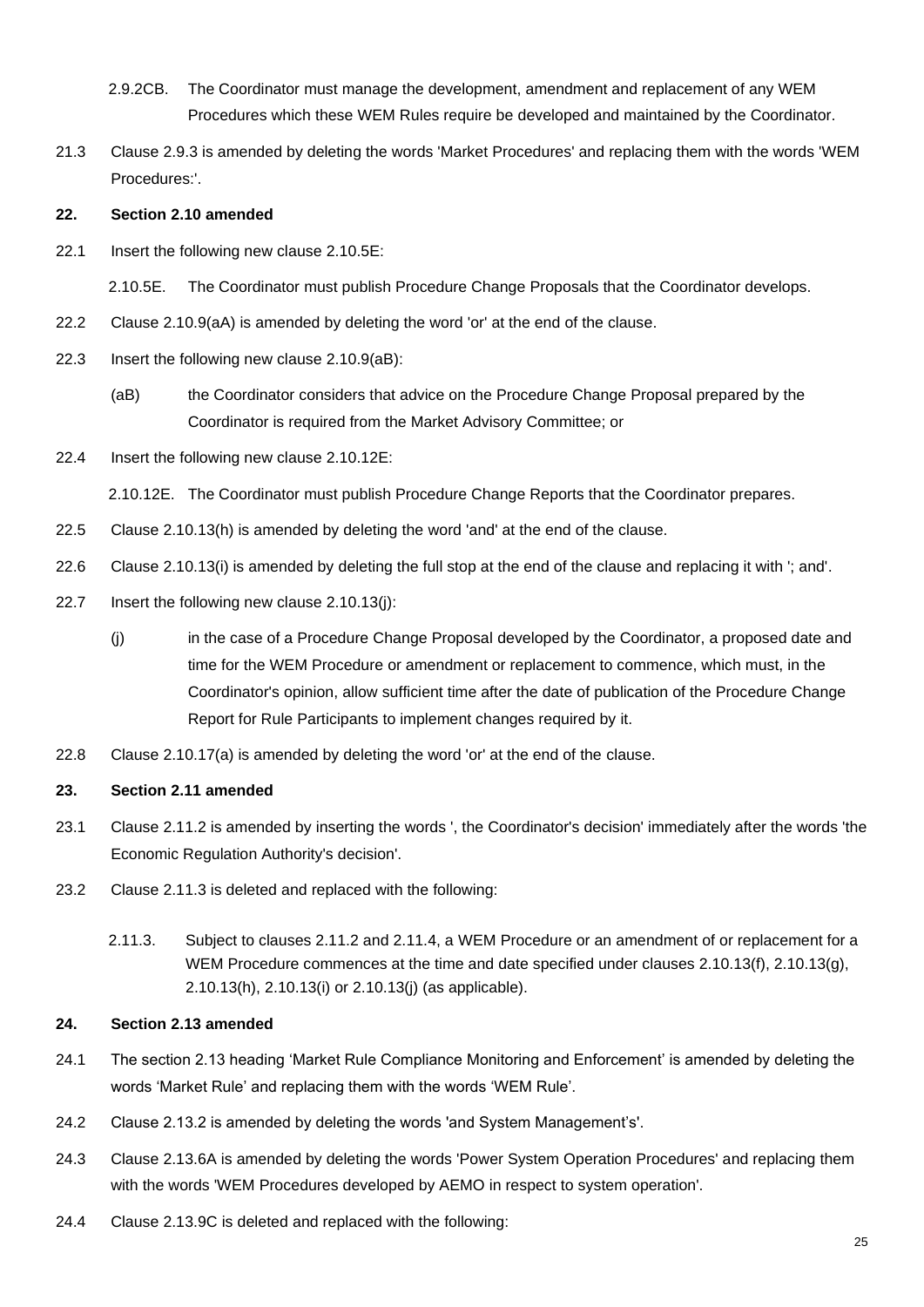- 2.13.9C. If AEMO becomes aware of an alleged breach of the WEM Rules (other than a provision of the WEM Rules referred to in clause 2.13.9) or the WEM Procedures developed by AEMO then, subject to clauses 3A.10.6, 3A.11.21(a), 3A.11.21(b), 3A.11.21(c) and 3A.12.2, it must notify the Economic Regulation Authority in accordance with the WEM Procedure specified in clause 2.15.6A developed by AEMO.
- 24.5 Clause 2.13.10 is amended by inserting the words ', subject to section 3A.12' immediately after the word 'then'.

## **25. Section 2.15 amended**

25.1 Clause 2.15.3(f) is amended by deleting the words 'Category B or C' and replacing them with the words 'Category B or Category C'.

#### **26. Section 2.18 amended**

- 26.1 Clause 2.18.1(d) is amended by deleting the word 'or' at the end of the clause.
- 26.2 Clause 2.18.1(e) is amended by deleting the full stop at the end of the clause and replacing with ';'.
- 26.3 Insert the following new clause 2.18.1(f):
	- (f) a dispute that arises in relation to:
		- i. a decision to exempt or not to exempt a Transmission Connected Generating System under section 3A.3;
		- ii. a decision by the Network Operator to refuse to renegotiate a Registered Generator Performance Standard under clause 3A.8.8;
		- iii. a decision in respect of a Rectification Plan under section 3A.11; or
		- iv. a decision to declare a Potential Relevant Generation Modification to be a Relevant Generation Modification under section 3A.13;
- 26.4 Insert the following new clause 2.18.1(g):
	- (g) a dispute in respect of a decision by a Network Operator to grant or refuse an extension of time for a Market Participant responsible for an Existing Transmission Connected Generating System to have a Registered Generator Performance Standard for each Technical Requirement for the Existing Transmission Connected Generating System;
- 26.5 Insert the following new clause 2.18.1(h):
	- (h) a dispute in respect of a decision by AEMO to grant or refuse an extension of time for a Market Participant responsible for an Existing Transmission Connected Generating System to:
		- i. submit a proposed Generator Monitoring Plan; or
		- ii. have a Generator Monitoring Plan approved by AEMO; or
- 26.6 Insert the following new clause 2.18.1(i):
	- (i) a dispute which is being dealt with under the dispute resolution mechanism for Existing Transmission Connected Generating Systems contained in section 1.42.
- **27. Section 2.21 amended**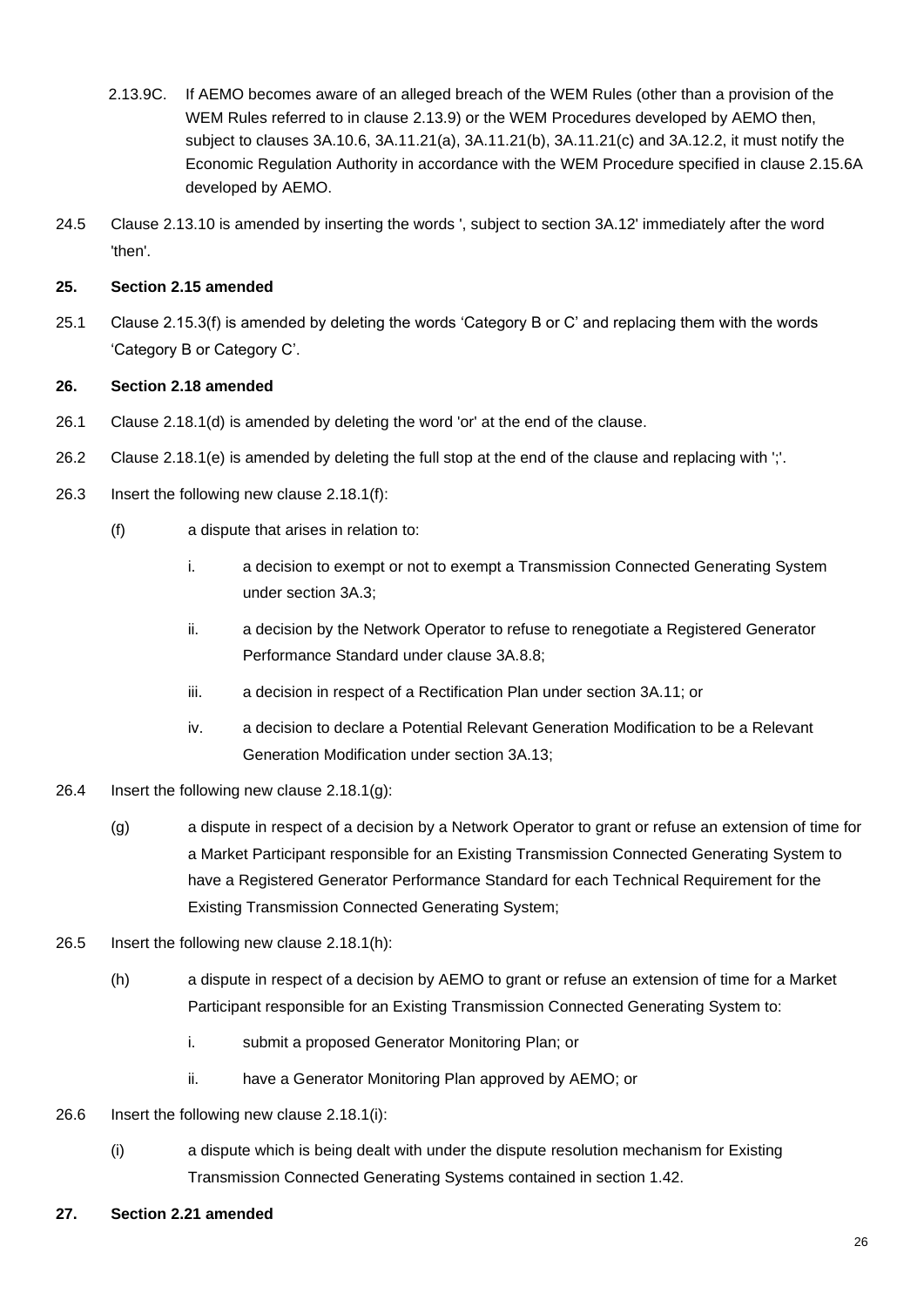- 27.1 Insert the following new clause 2.21.11:
	- 2.21.11. The Coordinator must consult on such matters with such persons and over such timeframes as are specified in these WEM Rules.
- 27.2 Insert the following new clause 2.21.12:
	- 2.21.12. The Coordinator must:
		- (a) conduct its consultation processes in good faith; and
		- (b) ensure that these consultation processes allow a reasonable opportunity for relevant stakeholders to present their views.

#### **28. Section 2.22A amended**

- 28.1 The section 2.22A heading 'Determination of AEMO's budget' is amended by adding a full stop immediately after the section number so that it reads '2.22A.'.
- 28.2 Clause 2.22A.1 is amended by deleting the words 'For the purposes of this section 2.22A, the services provided by AEMO are' and replacing them with the words 'For the purposes of this section 2.22A, the services provided by AEMO in performing its functions under these WEM Rules include'.
- 28.3 Clause 2.22A.1(d) is deleted and replaced with the following:
	- (d) system operation services, being AEMO's performance of System Operation Functions, including its functions in respect to support for each Network Operator in relation to the standard or technical level of performance in respect of a Technical Requirement applicable to Transmission Connected Generating Systems and performance of the associated functions set out in Chapter 3A of these WEM Rules, to advise and consult with each Network Operator in respect of AEMO's System Operation Functions as contemplated under the Technical Rules for each Network and the development and submission of Technical Rules Change Proposals relating to System Operation Functions; and
- 28.4 Clause 2.22A.2 is deleted and replaced with the following:
	- 2.22A.2. For the Review Period, AEMO must seek the approval of its Allowable Revenue and Forecast Capital Expenditure from the Economic Regulation Authority for the services provided by AEMO in performing its functions, including for each of the services described in clause 2.22A.1, in accordance with the following:
		- (a) by 30 November of the year prior to the start of the Review Period, AEMO must submit a proposal for its Allowable Revenue and Forecast Capital Expenditure over the Review Period;
		- (b) the Economic Regulation Authority must undertake a public consultation process in approving AEMO's Allowable Revenue and Forecast Capital Expenditure for a Review Period, which must include publishing an issues paper and issuing an invitation for public submissions; and
		- (c) by 31 March of the year in which the Review Period commences, the Economic Regulation Authority must determine AEMO's Allowable Revenue and approve the Forecast Capital Expenditure of AEMO for the Review Period for the services provided by AEMO in performing its functions, including for each of the services described in clause 2.22A.1.
- 28.5 Clause 2.22A.2A is deleted and replaced with the following: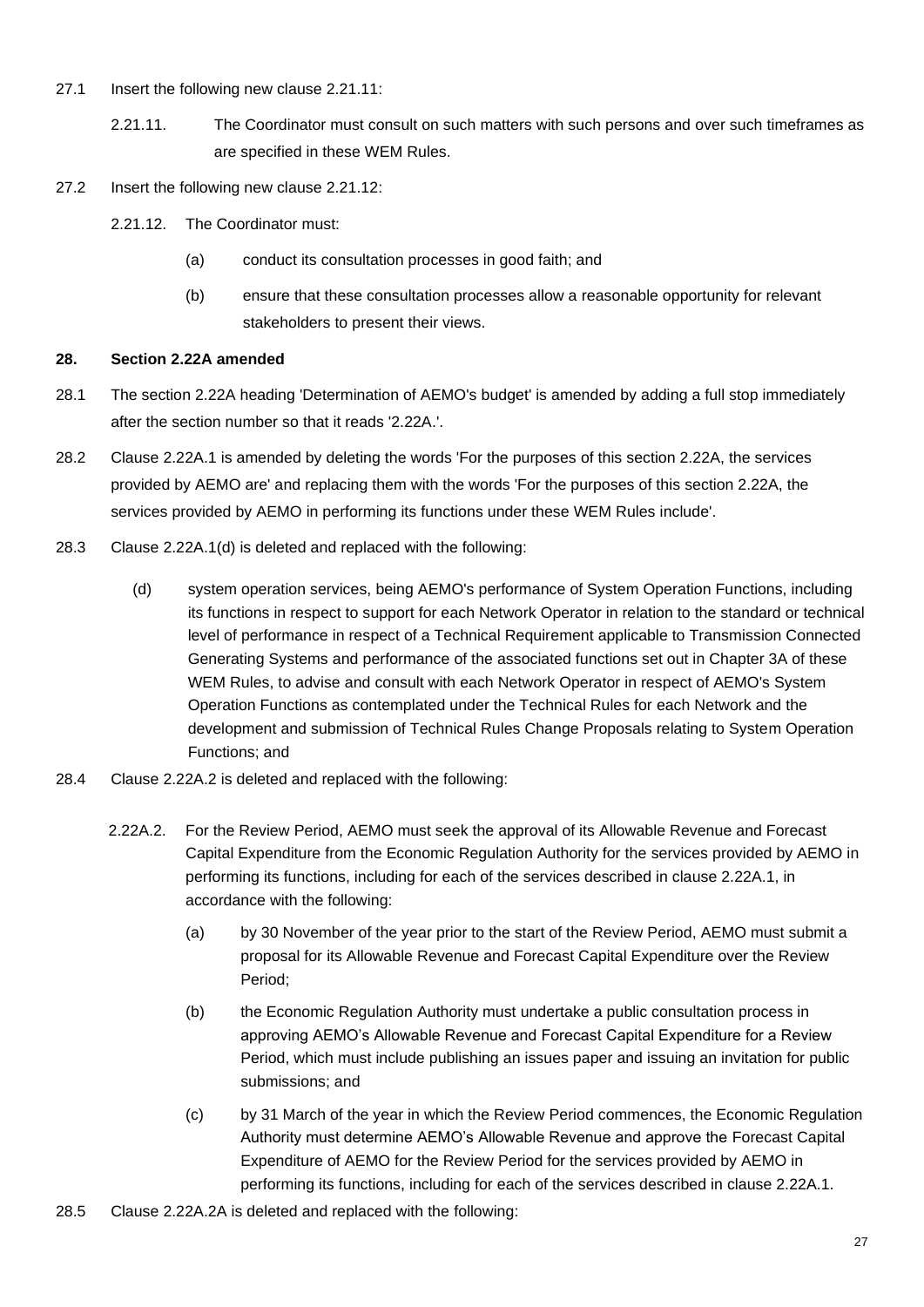- 2.22A.2A. If AEMO appoints a Delegate, then its proposal for its Allowable Revenue and Forecast Capital Expenditure must separately itemise the amount payable to the Delegate.
- 28.6 Clause 2.22A.4 is deleted and replaced with the following:
	- 2.22A.4. By 30 June each year, AEMO must publish on the WEM Website a budget for the services provided by AEMO in performing its functions, including for each of the services described in clause 2.22A.1, for the coming Financial Year (including, without limitation, the amount to be paid to a Delegate).
- 28.7 Clause 2.22A.5 is deleted and replaced with the following:
	- 2.22A.5. By 31 October each year, AEMO must publish on the WEM Website a financial report showing AEMO's actual financial performance against its budget for the previous Financial Year (including, without limitation, the actual amount paid to a Delegate compared to the budgeted amount).
- 28.8 Clause 2.22A.7 is amended by:
	- (a) inserting the words 'the services provided by AEMO in performing its functions, including for' immediately after the words 'Where the revenue earned for'; and
	- (b) inserting a comma immediately after 'clause 2.22A.1'.
- 28.9 Clause 2.22A.11(b) is deleted and replaced with the following:
	- (b) the Allowable Revenue and Forecast Capital Expenditure must include only costs which would be incurred by a prudent provider of the services provided by AEMO in performing its functions, including the services described in clause 2.22A.1, acting efficiently, seeking to achieve the lowest practicably sustainable cost of delivering the services provided by AEMO in performing its functions, including the services described in clause 2.22A.1, in accordance with these WEM Rules, while effectively promoting the Wholesale Market Objectives;
- 28.10 Clause 2.22A.11(c) is amended by inserting the words 'provided by AEMO in performing its functions' immediately after the words 'costs of providing similar services'.
- 28.11 Clause 2.22A.12 is deleted and replaced with the following:
	- 2.22A.12. Subject to clauses 2.22A.13 and 2.22A.14, AEMO may declare a project to be a Declared Market Project if:
		- (a) the project involves:
			- i. a major change to the function of AEMO under these WEM Rules; or
			- ii. a major change to any of the computer software or systems that AEMO uses in the performance of any of its functions under these WEM Rules; and
		- (b) AEMO estimates that the sum of:
			- i. the recurring expenditure associated with the change; and
			- ii. the capital expenditure required to implement the change,

would be greater than the sum of Allowable Revenue determined and Forecast Capital Expenditure approved by the Economic Regulation Authority for the current Review Period by more than 10%.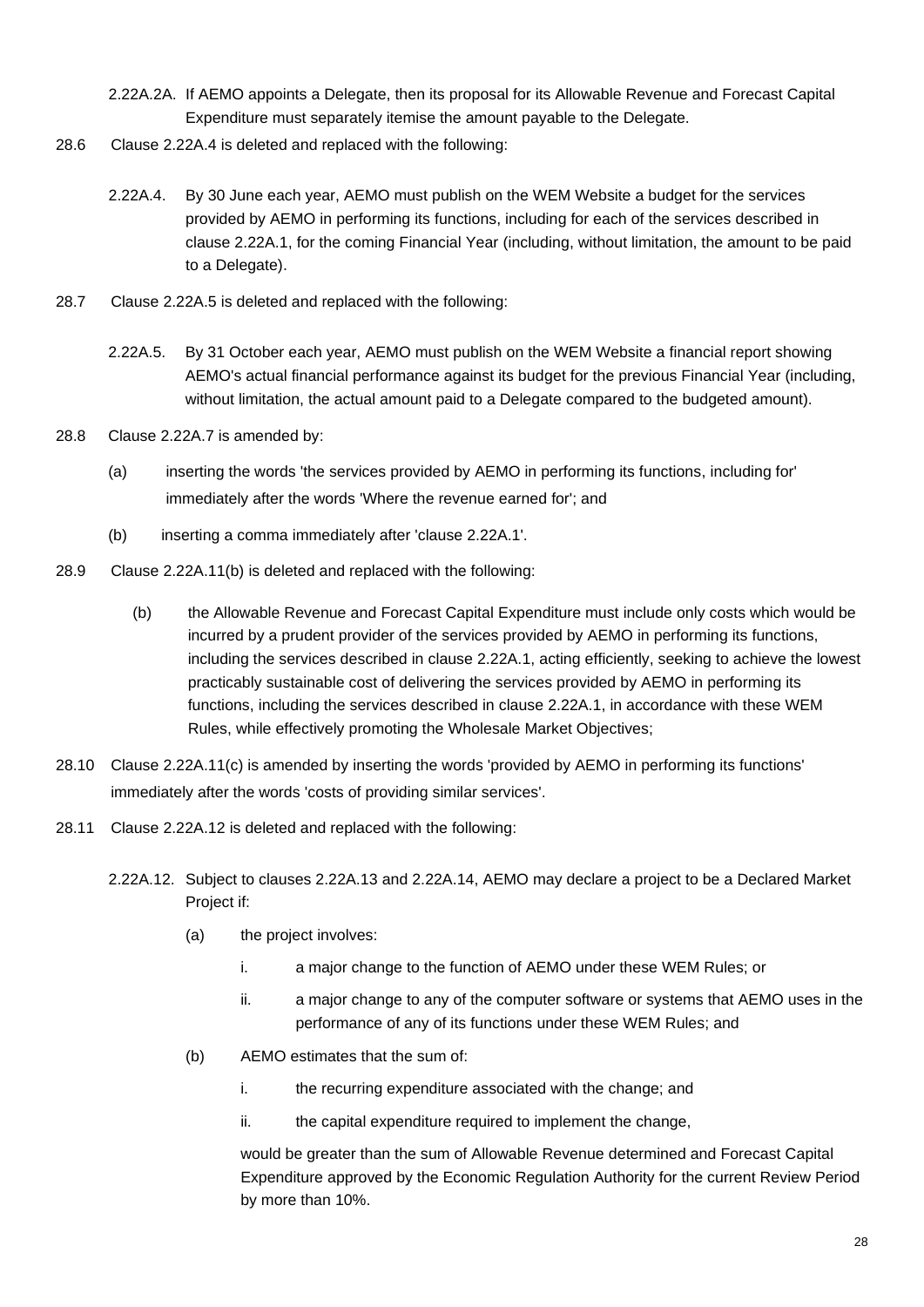#### 28.12 Clause 2.22A.14 is amended by:

- (a) inserting the words 'the services provided by AEMO in performing its functions, including' immediately after the words 'the Economic Regulation Authority for'; and
- (b) inserting a comma immediately after 'clause 2.22A.1'.

#### **29. Section 2.24 amended**

29.1 Clause 2.24.3(b) is amended by deleting the words 'system management services' and replacing them with the words 'system operation services'.

#### **30. Section 2.25 amended**

30.1 Clause 2.25.4 is amended by deleting the words ', AEMO (in its capacity as System Management)'.

#### **31. Section 2.28 amended**

- 31.1 Clause 2.28.1(cA) is amended by inserting the word 'and' at the end of the clause.
- 31.2 Clause 2.28.1(dA) is deleted.
- 31.3 Clause 2.28.14A is deleted.

#### **32. Section 2.30C amended**

- 32.1 Clause 2.30C.2 is deleted.
- 32.2 Clause 2.30C.3 is deleted.
- 32.3 Clause 2.30C.4 is deleted.

#### **33. Section 2.36 amended**

- 33.1 Clause 2.36.5 is deleted and replaced with the following:
	- 2.36.5. AEMO must document the data and IT interface requirements, including security standards in respect of systems required for Market Participants to operate in the Wholesale Electricity Market in a WEM Procedure.

#### **34. Section 2.36A amended**

- 34.1 Clause 2.36A.3 is deleted and replaced with the following:
	- 2.36A.3. Where reasonably necessary for AEMO to discharge its System Operation Functions, AEMO may direct a Network Operator to:
		- (a) install communications or control systems (including to provide access to the Network Operator's SCADA system) which, in AEMO's reasonable opinion, is adequate to enable it to remotely monitor the performance of a Network (including its dynamic performance); and
		- (b) upgrade, modify or replace any communications or control systems already installed in a Facility providing the existing communications or control systems are, in the reasonable opinion of AEMO, no longer fit for the intended purpose.
- 34.2 Clause 2.36A.4 is deleted and replaced with the following:
	- 2.36A.4. If AEMO issues a direction under clause 2.36A.3 the Network Operator must comply with the direction within the period reasonably specified by AEMO.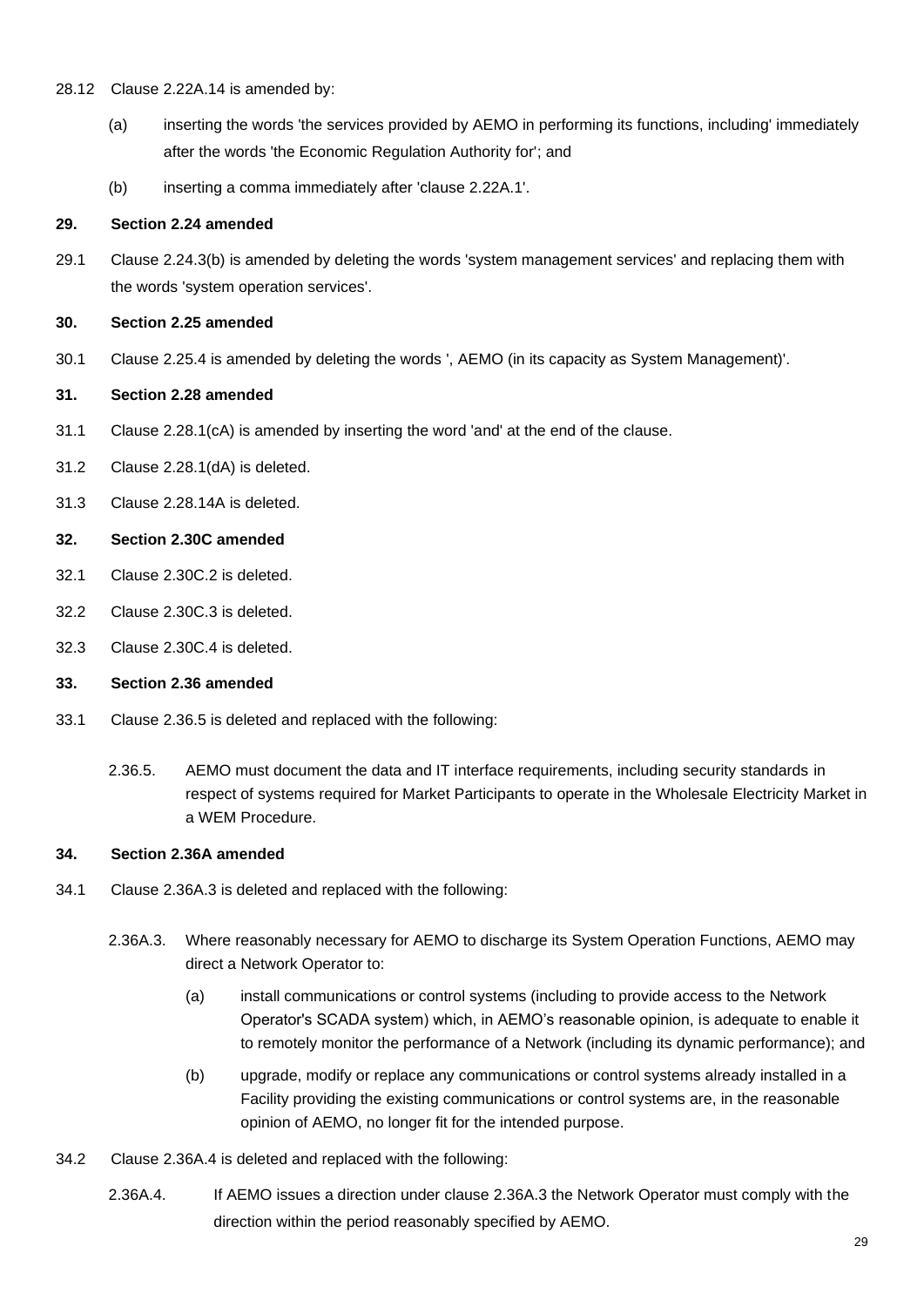#### **35. Section 3.4 amended**

- 35.1 Clause 3.4.1(l) is deleted and replaced with the following:
	- (l) any other circumstance which would, in AEMO's reasonable opinion, threaten Power System Security or Power System Reliability.

#### **36. Section 3.5 amended**

- 36.1 Clause 3.5.1(h) is deleted and replaced with the following:
	- (h) any other circumstance which would, in AEMO's reasonable opinion, significantly threaten Power System Security or Power System Reliability.

#### **37. Section 3.8A added**

37.1 Insert the following new section 3.8A:

#### **3.8A. Contingency Events**

- 3.8A.1. A Contingency Event is an event affecting the SWIS which AEMO expects would be likely to involve:
	- (a) the failure or removal from operational service of one or more energy producing units, Facilities and/or Network elements; or
	- (b) an unplanned change in load, Intermittent Generation or other elements of the SWIS not controlled by AEMO.
- 3.8A.2. A Credible Contingency Event means one or more Contingency Events, the occurrence of which AEMO considers in accordance with the WEM Procedure referred to in clause 3.8A.4 to be reasonably possible in the prevailing circumstances, taking into account the Technical Envelope. Without limitation, examples of Credible Contingency Events include:
	- (a) the unexpected automatic or manual disconnection of, or the unplanned change in output of, one or more operating energy producing units or Facilities;
	- (b) the unexpected disconnection of one or more major items of Network equipment; or
	- (c) Non-credible Contingency Events reclassified as Credible Contingency Events in accordance with the WEM Procedure referred to in clause 3.8A.4.
- 3.8A.3. A Non-credible Contingency Event means a Contingency Event other than a Credible Contingency Event. Without limitation, examples of Non-credible Contingency Events include simultaneous disruptive events such as:
	- (a) multiple Facility failures; or
	- (b) failure of multiple items of Network equipment.
- 3.8A.4. AEMO must develop and maintain a WEM Procedure which sets out:
	- (a) the process for determination and classification of Credible Contingency Events;
	- (b) the Contingency Reclassification Conditions;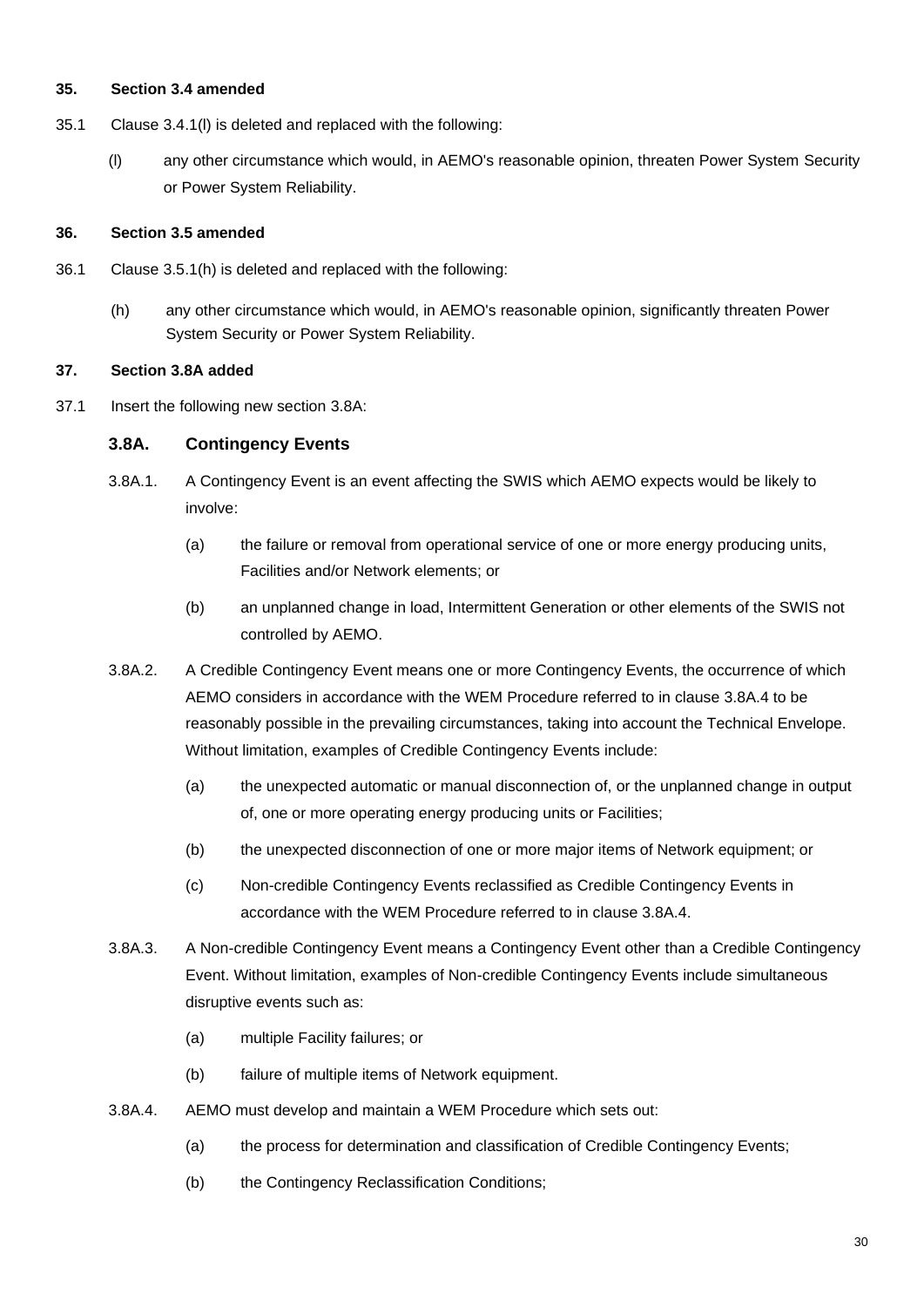- (c) the factors that AEMO may take into account in reclassifying a Contingency Event in accordance with this section 3.8A;
- (d) the process for reclassifying a Non-credible Contingency Event as a Credible Contingency Event;
- (e) the procedures for notifying affected Rule Participants under clause 3.8A.7, including the time by which a notification must be given; and
- (f) a description of the Contingency Events that are generally considered as Credible Contingency Events, taking into consideration relevant requirements in the Technical Rules of the relevant Network Operator.
- 3.8A.5. AEMO must:
	- (a) determine a Credible Contingency Event; and
	- (b) reclassify a Non-credible Contingency Event as a Credible Contingency Event,

in accordance with the WEM Procedure referred to in clause 3.8A.4.

- 3.8A.6. Where AEMO determines a new Credible Contingency Event, or reclassifies a Non-credible Contingency Event as a Credible Contingency Event, AEMO must:
	- (a) publish the determination or reclassification on the WEM Website; and
	- (b) notify affected Rule Participants in accordance with the WEM Procedure referred to in clause 3.8A.4 of all relevant information, including but not limited to:
		- i. the name of the new Credible Contingency Event;
		- ii. a description of the new Credible Contingency Event;
		- iii. any relevant timeframes in respect of the new Credible Contingency Event; and
		- iv. if applicable, the Contingency Reclassification Conditions that gave rise to the reclassification of a Non-credible Contingency Event as a Credible Contingency Event.
- 3.8A.7. If any of the information provided to Rule Participants in accordance with clause 3.8A.6 changes in any material respect, AEMO must publish the changes on the WEM Website and notify the affected Rule Participants in accordance with the WEM Procedure referred to in clause 3.8A.4.

# **38. Section 3.13 amended**

- 38.1 Clause 3.13.3 is deleted and replaced with the following:
	- 3.13.3. The parameters Margin\_Peak and Margin\_Off-Peak to be used in the settlement calculation described in clause 9.9.2 are determined by the Economic Regulation Authority in accordance with clause 3.13.3A.

#### **39. Chapter 3A added**

39.1 Insert the following new Chapter 3A: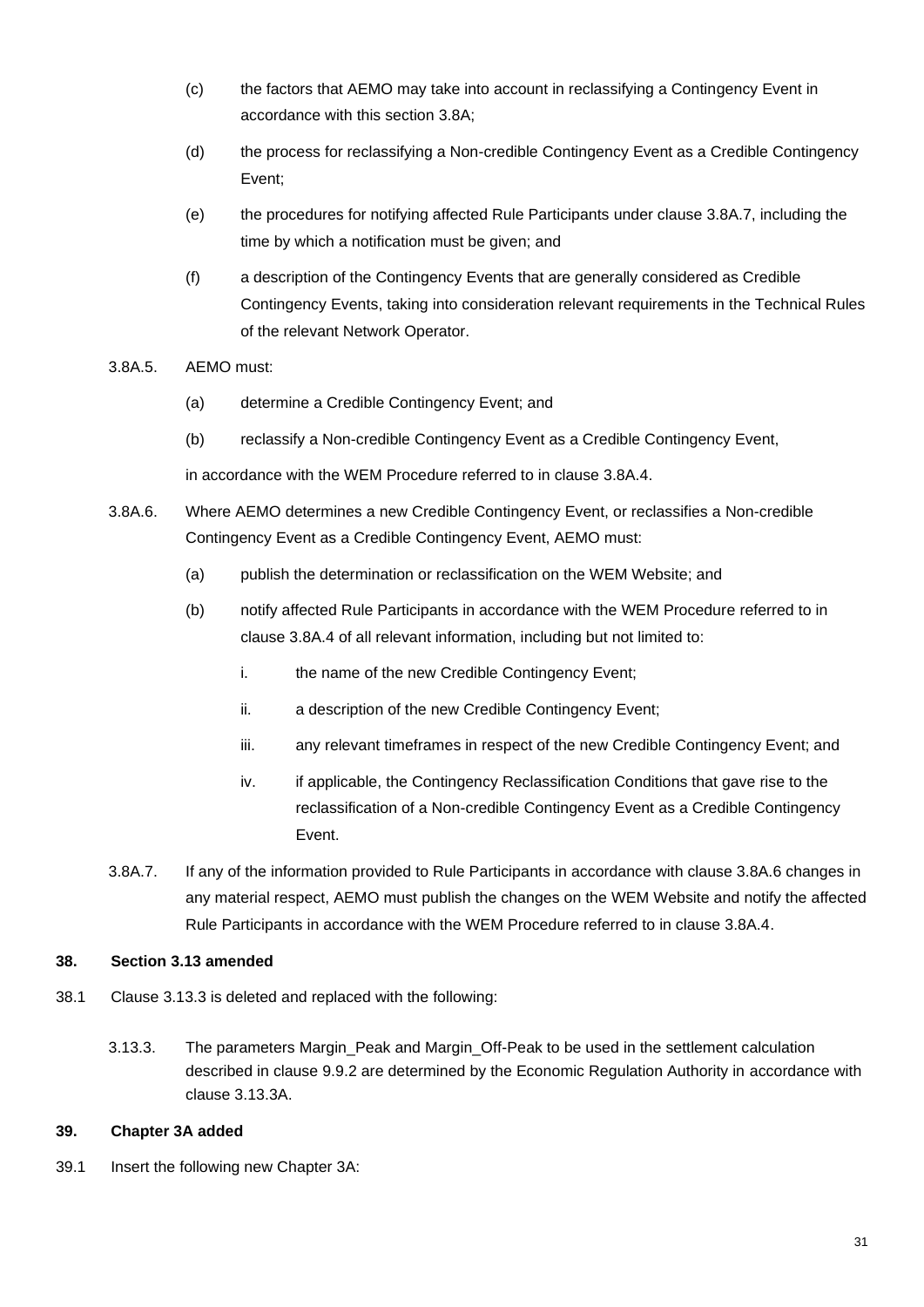# **3A. Requirements for Transmission Connected Generating Systems**

# **3A.1. General**

- 3A.1.1. A Market Participant must comply with each Registered Generator Performance Standard for a Transmission Connected Generating System from the time that they:
	- (a) are issued an Approval to Generate Notification; or
	- (b) cease to be an Existing Transmission Connected Generating System as detailed in clause 1.39.13.
- 3A.1.2. If there is any inconsistency between the provisions of these WEM Rules (including Appendix 12) and the Technical Rules of the relevant Network Operator, the provisions of these WEM Rules prevail to the extent of the inconsistency.
- 3A.1.3. A Network Operator and AEMO must document a process by which they will provide each other with information, consult with each other, or reach agreement in respect of the matters in this Chapter 3A and Appendix 12 including:
	- (a) the requirements for, and manner in which, they will consult with each other;
	- (b) the format, form and manner in which any information must be provided; and
	- (c) where these WEM Rules do not provide a timeframe for the provision of the information, the time by which such information must be provided.

# **3A.2. General Requirements to Provide Relevant Information**

- 3A.2.1. A Market Participant responsible for a Transmission Connected Generating System must provide all data and information reasonably required by a Network Operator or AEMO under this Chapter 3A and relevant provisions under Appendix 12 to assess the impact of a Transmission Connected Generating System on the performance and security of the transmission system and distribution system.
- 3A.2.2. A Market Participant responsible for a Transmission Connected Generating System must ensure that the generation system model referred to in Appendix 12 complies with the requirements specified in the WEM Procedure of the relevant Network Operator referred to in clause 3A.4.2.
- 3A.2.3. Where the requirements for the generation system model are amended in the WEM Procedure referred to in clause 3A.4.2, a Market Participant responsible for a Transmission Connected Generating System must ensure that the generation system model used by the Market Participant complies with the amended requirements within the timeframes specified in the WEM Procedure for compliance with the amended requirements.

# **3A.3. Exempt Transmission Connected Generating Systems**

3A.3.1. A Network Operator may, by written notice, exempt a Market Participant responsible for a Transmission Connected Generating System from all of the requirements of section 3A.1, section 3A.2, sections 3A.5 to 3A.12 and Appendix 12 in respect of a Transmission Connected Generating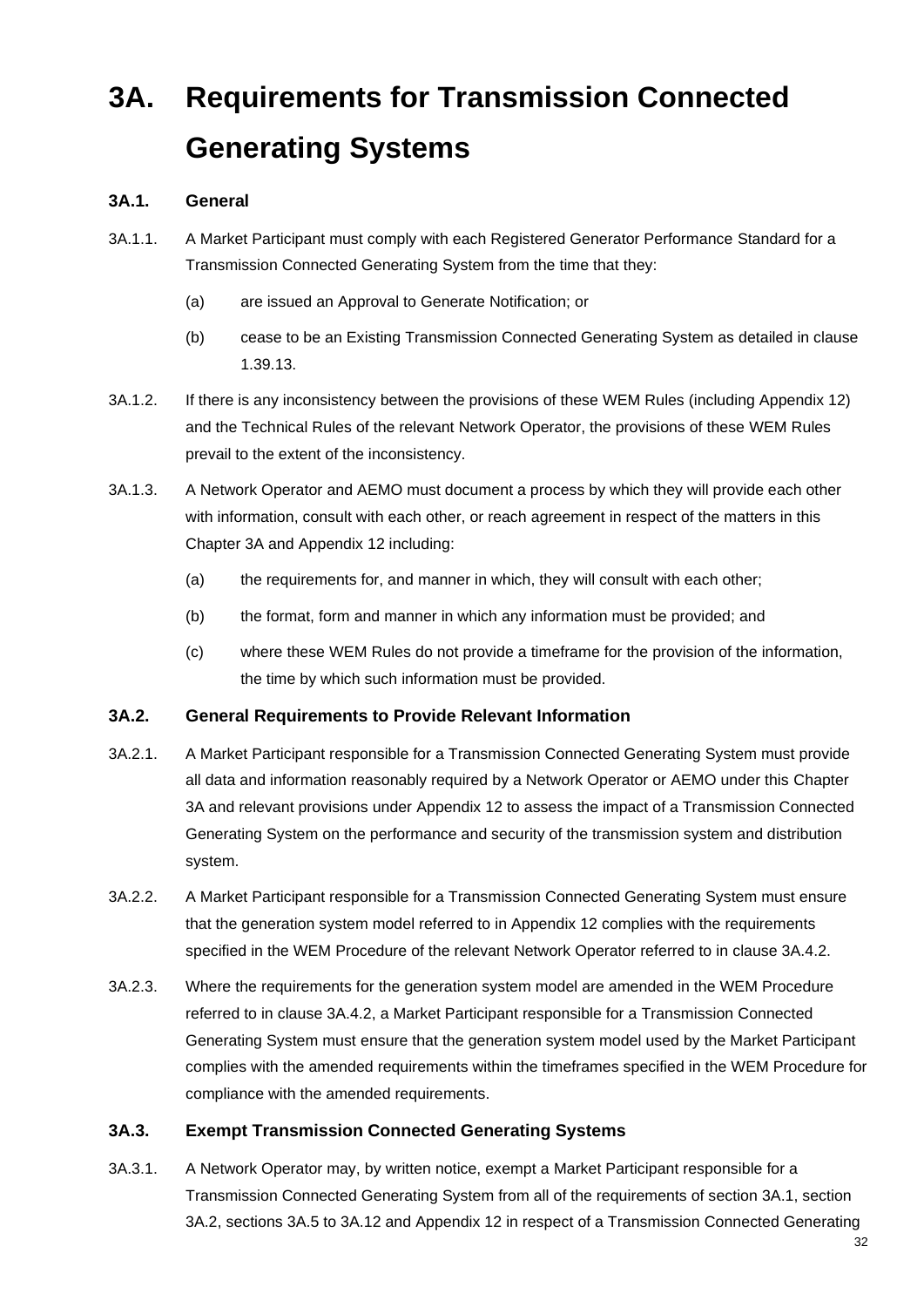System (**Exempt Transmission Connected Generating System**) where the Network Operator and AEMO agree that the cost incurred by the Market Participant responsible for the Transmission Connected Generating System to comply with Chapter 3A and Appendix 12 is reasonably likely to outweigh the benefit of requiring the Market Participant to comply having regard to:

- (a) the potential of the Transmission Connected Generating System to adversely affect Power System Security or Power System Reliability; and
- (b) the effect the proposed exemption will, if granted, have on other Market Participants.
- 3A.3.2. An exemption notice issued under clause 3A.3.1 must be provided to the Market Participant responsible for a Transmission Connected Generating System and the relevant Network Operator must keep a record of each exemption notice issued.
- 3A.3.3. A Network Operator may revoke an exemption notice issued under clause 3A.3.1 by written notice to a Market Participant responsible for the Exempt Transmission Connected Generating System where a Relevant Generator Modification is proposed to be undertaken in respect of the Exempt Transmission Connected Generating System.
- 3A.3.4. Where an exemption notice issued under clause 3A.3.1 is revoked under clause 3A.3.3, section 3A.14 applies.
- 3A.3.5. A Network Operator must notify the Economic Regulation Authority when it issues an exemption notice under clause 3A.3.1 or revokes an exemption notice under clause 3A.3.3.
- 3A.3.6. The Economic Regulation Authority must publish a list of Exempt Transmission Connected Generating Systems and update that list when it is notified by a Network Operator under clause 3A.3.5.

# **3A.4. General Obligations of a Network Operator**

- 3A.4.1. A Network Operator must ensure its connection process as it relates to Transmission Connected Generating Systems for which a Market Participant is responsible is consistent with this Chapter 3A.
- 3A.4.2. A Network Operator must develop and maintain a WEM Procedure that addresses the requirements of the generation system model referred to section 17 of Appendix 12.
- 3A.4.3. The WEM Procedure referred to in clause 3A.4.2, must specify the timeframes by which the Market Participant must ensure that the generation system model referred to in section 17 of Appendix 12, complies with each amended requirement of the generation system model as specified in the WEM Procedure.
- 3A.4.4. A Network Operator may publish guidelines and provide further information to Market Participants as to how the standard or technical level of performance in respect of each Technical Requirement will be assessed for each type of generating unit.

# **3A.5. Generator Performance Standards for Transmission Connected Generating Systems**

3A.5.1. Where a Market Participant responsible for generating works intends to connect those generating works to a transmission system, the Market Participant must submit to the relevant Network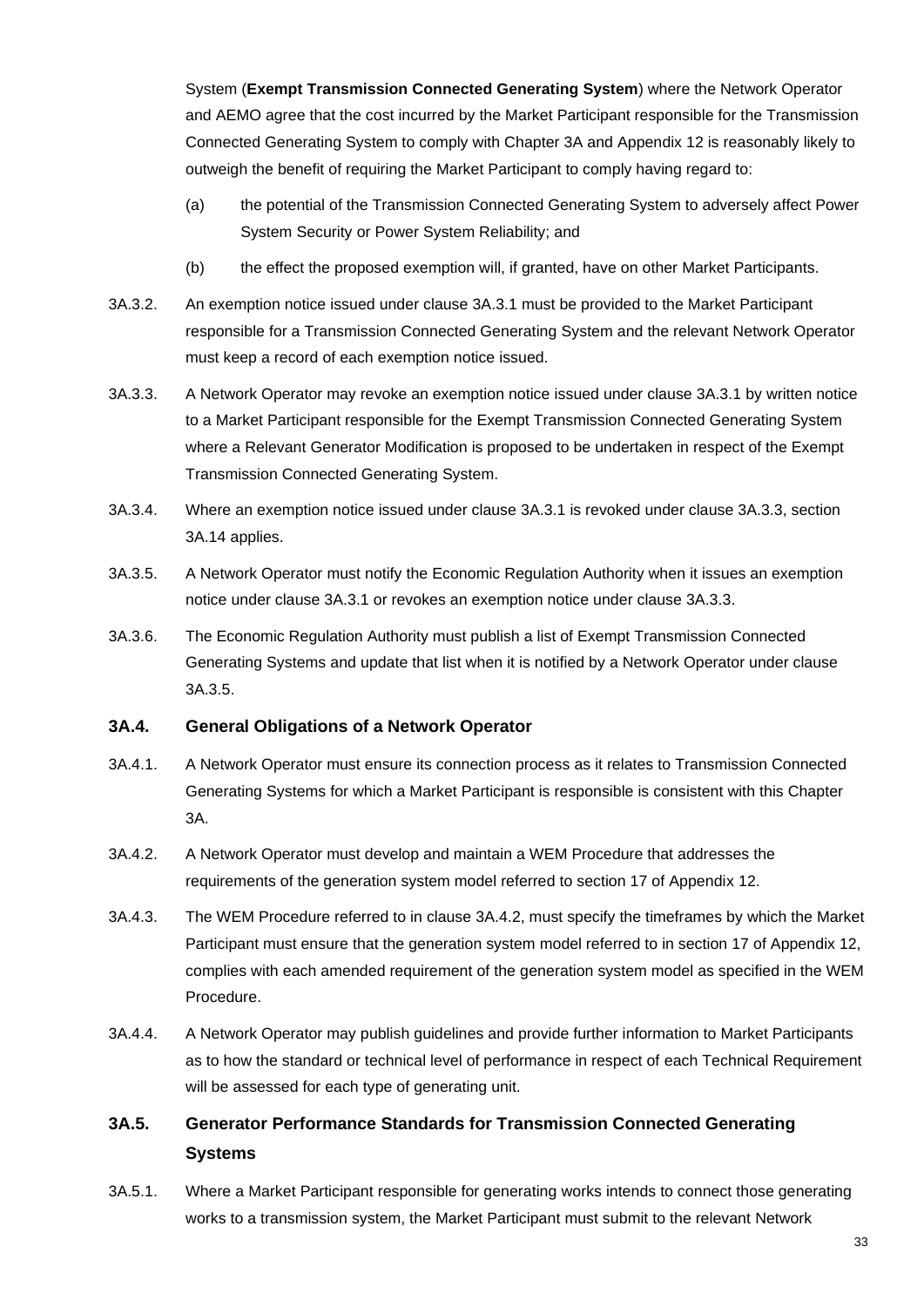Operator, Proposed Generator Performance Standards for the generating works as if the generating works were a Transmission Connected Generating System addressing each Technical Requirement.

- 3A.5.2. Each Proposed Generator Performance Standard submitted under clause 3A.5.1 or clause 3A.14.1(a) must meet the Common Requirements and:
	- (a) be equal to or better than the Ideal Generator Performance Standard; or
	- (b) if a Proposed Negotiated Generator Performance Standard is submitted:
		- i. be no less onerous than the Minimum Performance Standard;
		- ii. demonstrate any applicable Negotiation Criteria have been met;
		- iii. meet the requirements of clause 3A.5.5; and
		- iv. if applicable, meet the requirements of clause 3A.5.6.
- 3A.5.3. The Network Operator must not approve a Proposed Generator Performance Standard that does not meet or demonstrate the applicable criteria listed in clause 3A.5.2.
- 3A.5.4. The Network Operator is not required to consult AEMO and must approve a Proposed Generator Performance Standard that is equal to or better than the Ideal Generator Performance Standard for a Technical Requirement.
- 3A.5.5. A Proposed Negotiated Generator Performance Standard must be as consistent as practicable with the corresponding Ideal Generator Performance Standard for that Technical Requirement, having regard to:
	- (a) the need to protect the Transmission Connected Generating System from damage;
	- (b) power system conditions at the location of the connection or proposed connection; and
	- (c) the commercial and technical feasibility of complying with the Ideal Generator Performance Standard.
- 3A.5.6. A Proposed Negotiated Generator Performance Standard may include a Trigger Event which must address:
	- (a) the conditions for determining whether the Trigger Event has occurred;
	- (b) the party responsible for determining whether the Trigger Event has occurred;
	- (c) the actions required to be taken and any revised standard or technical level of performance in respect of a Technical Requirement which must be achieved if the Trigger Event occurs;
	- (d) the maximum timeframe for compliance with any action required to be taken and each revised standard or technical level of performance in respect of a Technical Requirement following the Trigger Event;
	- (e) any requirements to provide information and supporting evidence required by the Network Operator or AEMO to demonstrate that, if the Trigger Event occurs, the actions required will occur and will deliver the agreed outcome and level of performance required by any revised standard or technical level of performance in respect of a Technical Requirement;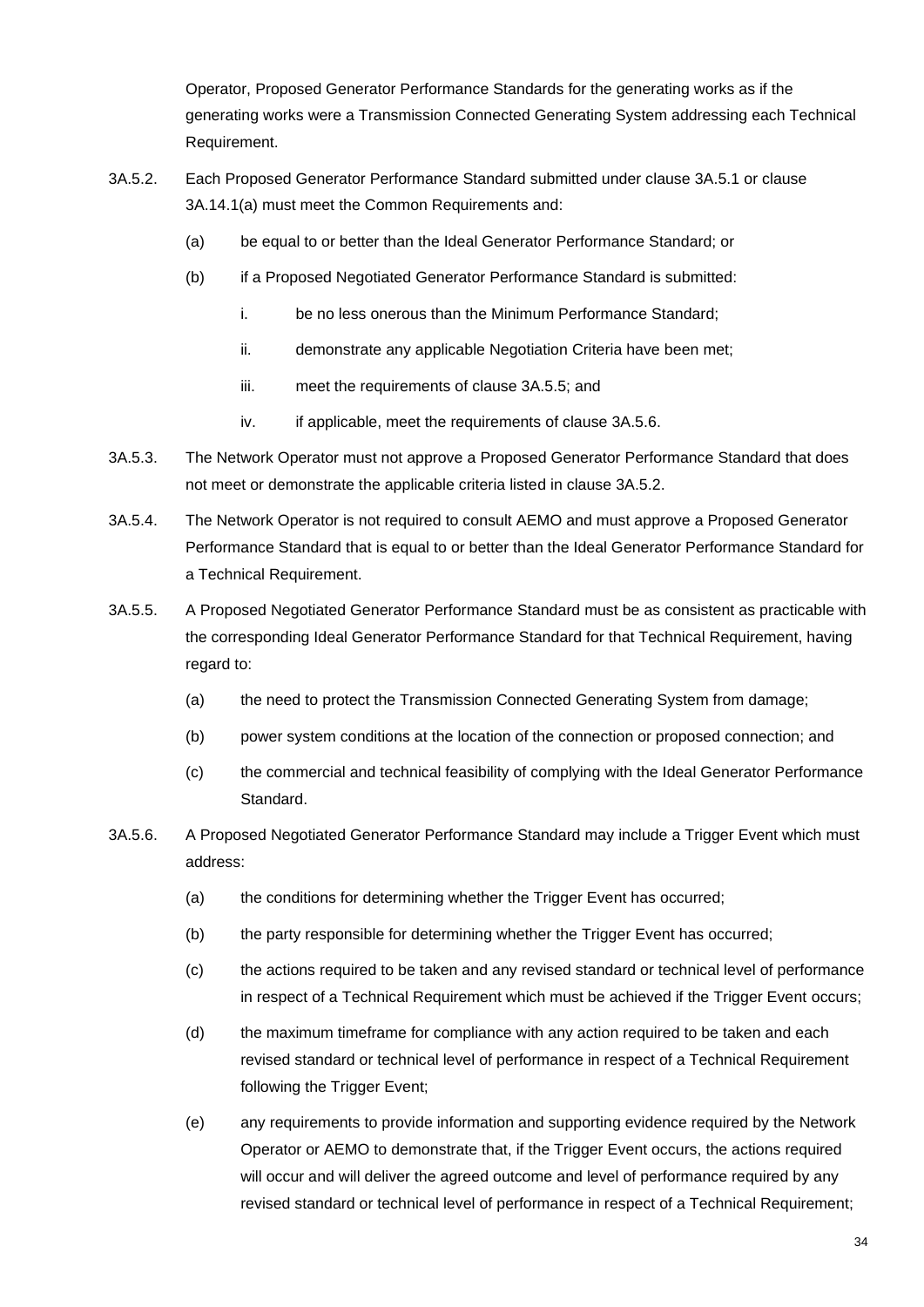- (f) any testing requirements to verify compliance with each revised standard or technical level of performance in respect of a Technical Requirement; and
- (g) any requirements necessary to verify that the actions required to be taken have occurred if the Trigger Event occurs.
- 3A.5.7. If a Registered Generator Performance Standard includes a Trigger Event and the Trigger Event subsequently occurs, the Market Participant responsible for the Transmission Connected Generating System must comply with the requirements of the Trigger Event.
- 3A.5.8. A Trigger Event contained in a Registered Generator Performance Standard may be modified by written agreement between the Market Participant responsible for the Transmission Connected Generating System, AEMO and the relevant Network Operator. For the avoidance of doubt, the process that applies to a Proposed Negotiated Generator Performance Standard in this section 3A.5 does not apply to the modification of a Trigger Event contained in a Registered Generator Performance Standard under this clause 3A.5.8.
- 3A.5.9. If a Market Participant responsible for a Transmission Connected Generating System submits to the Network Operator a Proposed Negotiated Generator Performance Standard under clause 3A.5.1 or clause 3A.14.1(a), the Market Participant responsible for the Transmission Connected Generating System must provide to the relevant Network Operator:
	- (a) the reasons and supporting evidence why the Market Participant responsible for the Transmission Connected Generating System cannot meet the Ideal Generator Performance Standard; and
	- (b) any information and supporting evidence required by the Network Operator setting out the reasons why the Proposed Negotiated Generator Performance Standard is appropriate, including:
		- i. how the Proposed Negotiated Generator Performance Standard meets the applicable criteria listed in clause 3A.5.2; and
		- ii. how the Market Participant responsible for the Transmission Connected Generating System has taken into account each of the matters listed in clause 3A.5.5.
- 3A.5.10. If, following the receipt of a Proposed Negotiated Generator Performance Standard and the information and evidence referred to in clause 3A.5.9, the Network Operator reasonably considers it will approve the Proposed Negotiated Generator Performance Standard, the Network Operator, in accordance with the process agreed under clause 3A.1.3, must:
	- (a) provide the information received from the Market Participant responsible for the Transmission Connected Generating System under clause 3A.5.9 to AEMO; and
	- (b) use best endeavours to consult with AEMO within a reasonable timeframe in relation to each Proposed Negotiated Generator Performance Standard.
- 3A.5.11. AEMO must use best endeavours to respond in a reasonable timeframe after being consulted in accordance with clause 3A.5.10 and provide a recommendation to the Network Operator whether a Proposed Negotiated Generator Performance Standard should be approved or rejected by the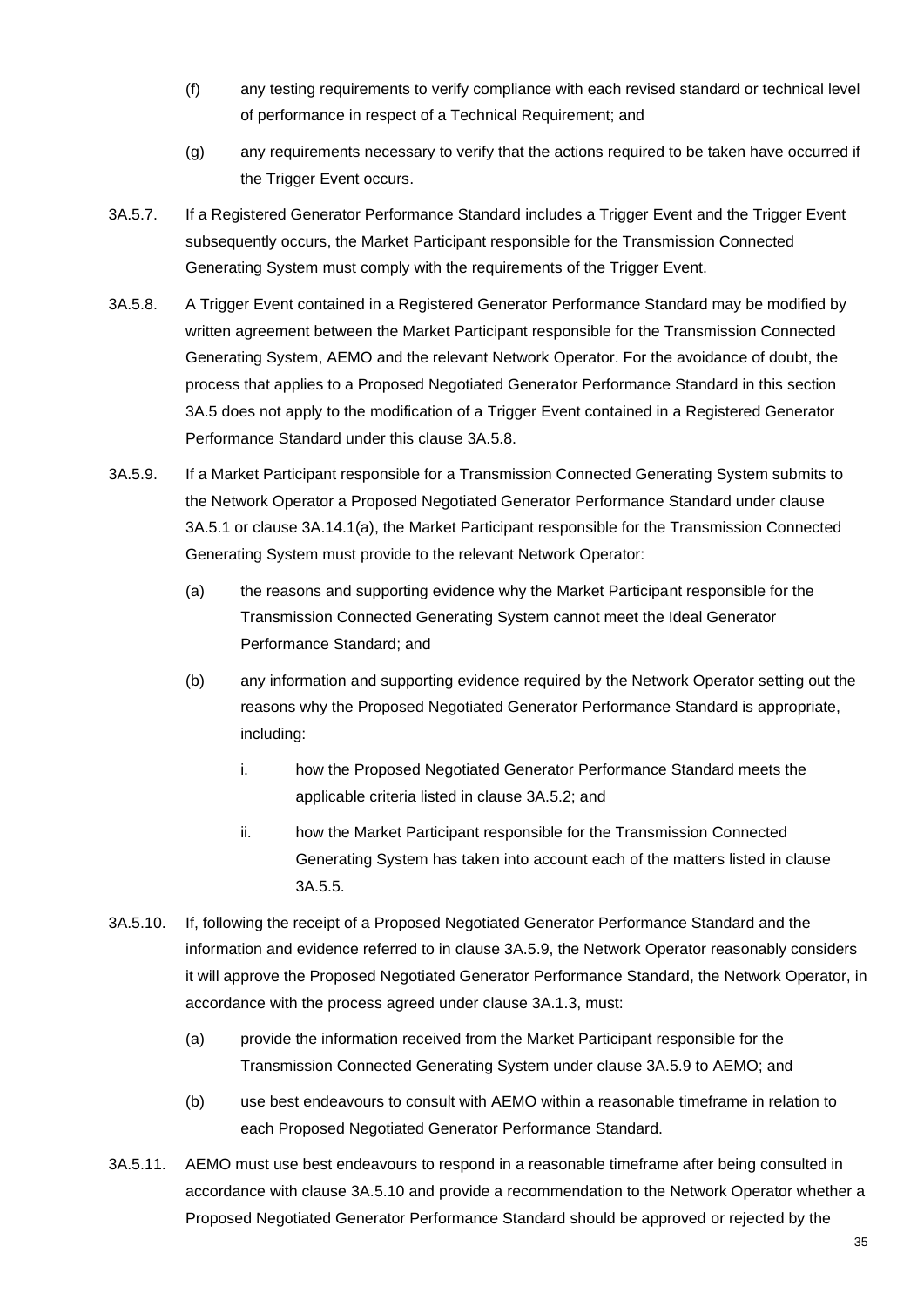Network Operator, or whether AEMO requires further information to make the recommendation in accordance with the process agreed under clause 3A.1.3.

- 3A.5.12. Where AEMO requires further information that it considers necessary to make the recommendation in clause 3A.5.11, the Network Operator, in accordance with the process agreed under clause 3A.1.3, must:
	- (a) provide the further information that is in its possession, power or control; or
	- (b) use reasonable endeavours to obtain that information from the Market Participant responsible for the Transmission Connected Generating System and provide that information to AEMO.
- 3A.5.13. In making a recommendation whether a Proposed Negotiated Generator Performance Standard should be approved or rejected in accordance with clause 3A.5.11, AEMO is not limited to considering information provided by the Network Operator and may use any other relevant information available to it.
- 3A.5.14. AEMO must recommend that the Network Operator reject a Proposed Negotiated Generator Performance Standard in accordance with clause 3A.5.11 if it reasonably considers that the Proposed Negotiated Generator Performance Standard may adversely affect Power System Security or Power System Reliability.
- 3A.5.15. Where AEMO recommends that the Network Operator reject a Proposed Negotiated Generator Performance Standard in accordance with clause 3A.5.11, AEMO must:
	- (a) provide written reasons to the Network Operator; and
	- (b) in respect of the relevant Technical Requirement, recommend that either:
		- i. if applicable, an alternative Proposed Negotiated Generator Performance Standard that AEMO considers meets the requirements of clause 3A.5.2(b), which may include a Trigger Event, is adopted; or
		- ii. otherwise, the Ideal Generator Performance Standard is adopted.
- 3A.5.16. Subject to clause 3A.5.17, after a Network Operator has received the recommendation from AEMO under clause 3A.5.11, the Network Operator must determine whether to approve or reject each Proposed Negotiated Generator Performance Standard proposed by the Market Participant responsible for the Transmission Connected Generating System*.*
- 3A.5.17. A Network Operator must reject a Proposed Negotiated Generator Performance Standard in accordance with clause 3A.5.16 where:
	- (a) in the Network Operator's reasonable opinion:
		- i. one or more of the requirements in clause 3A.5.2(b); or
		- ii. in the case of a Relevant Generator Modification, one or more of the requirements in clause 3A.14.1,

are not met;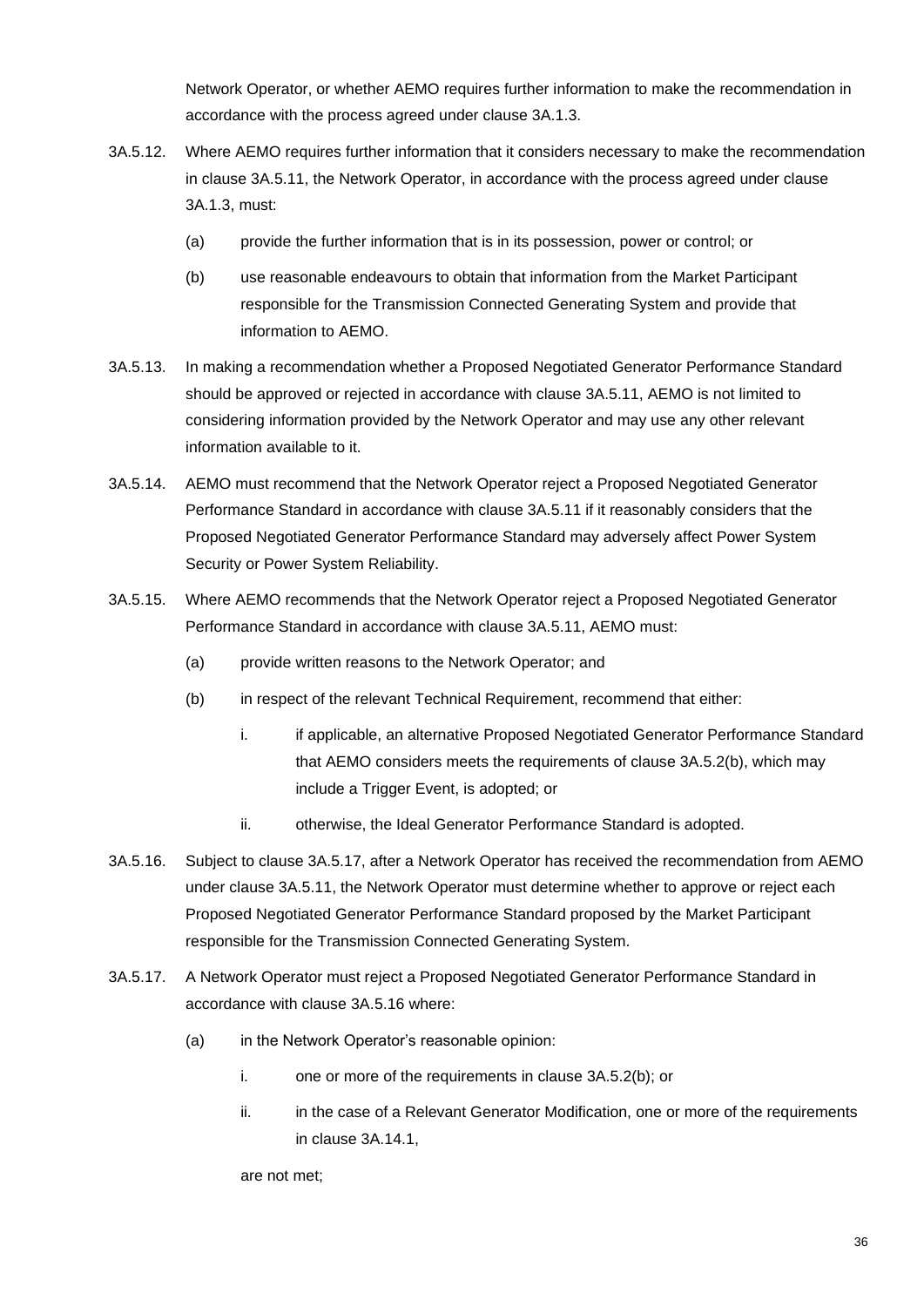- (b) AEMO has recommended in accordance with clause 3A.5.11 that the Network Operator reject the Proposed Negotiated Generator Performance Standard; or
- (c) in the Network Operator's reasonable opinion, the Proposed Negotiated Generator Performance Standard will adversely affect:
	- i. Power System Security;
	- ii. Power System Reliability;
	- iii. Power Transfer Capability; or
	- iv. the quality of supply of electricity for other users of the Network.
- 3A.5.18. If a Network Operator rejects a Proposed Negotiated Generator Performance Standard in accordance with clause 3A.5.16, the Network Operator must provide to the Market Participant responsible for the Transmission Connected Generating System:
	- (a) written reasons for the rejection; and
	- (b) if applicable, an alternative Proposed Negotiated Generator Performance Standard that the Network Operator and AEMO consider meets the requirements of clause 3A.5.2(b), which may include a Trigger Event.
- 3A.5.19. The Market Participant responsible for the Transmission Connected Generating System may, in relation to an alternative Proposed Negotiated Generator Performance Standard provided by the Network Operator in accordance with clause 3A.5.18(b), either:
	- (a) accept the alternative Proposed Negotiated Generator Performance Standard; or
	- (b) reject the alternative Proposed Negotiated Generator Performance Standard; and
		- i. propose a different alternative Proposed Negotiated Generator Performance Standard consistent with the requirements of clause 3A.5.2(b), which may include a Trigger Event, in which case the process for consideration and approval of Proposed Generator Performance Standards in this section 3A.5 applies; or
		- ii. elect to adopt the Ideal Generator Performance Standard for the relevant Technical Requirement.
- 3A.5.20. When a Proposed Generator Performance Standard is approved in accordance with clause 3A.5.4, clause 3A.5.16, or accepted by the Market Participant under clause 3A.5.19(a), it must be recorded by the relevant Network Operator on the Generator Register and it will be a Registered Generator Performance Standard for that Transmission Connected Generating System.

## **3A.6. Generator Monitoring Plans**

- 3A.6.1. A Market Participant responsible for a Transmission Connected Generating System must:
	- (a) monitor its compliance with the Registered Generator Performance Standards for the Transmission Connected Generation System;
	- (b) once issued an Approval to Generate Notification, have a Generator Monitoring Plan approved by AEMO for the Transmission Connected Generating System at all times; and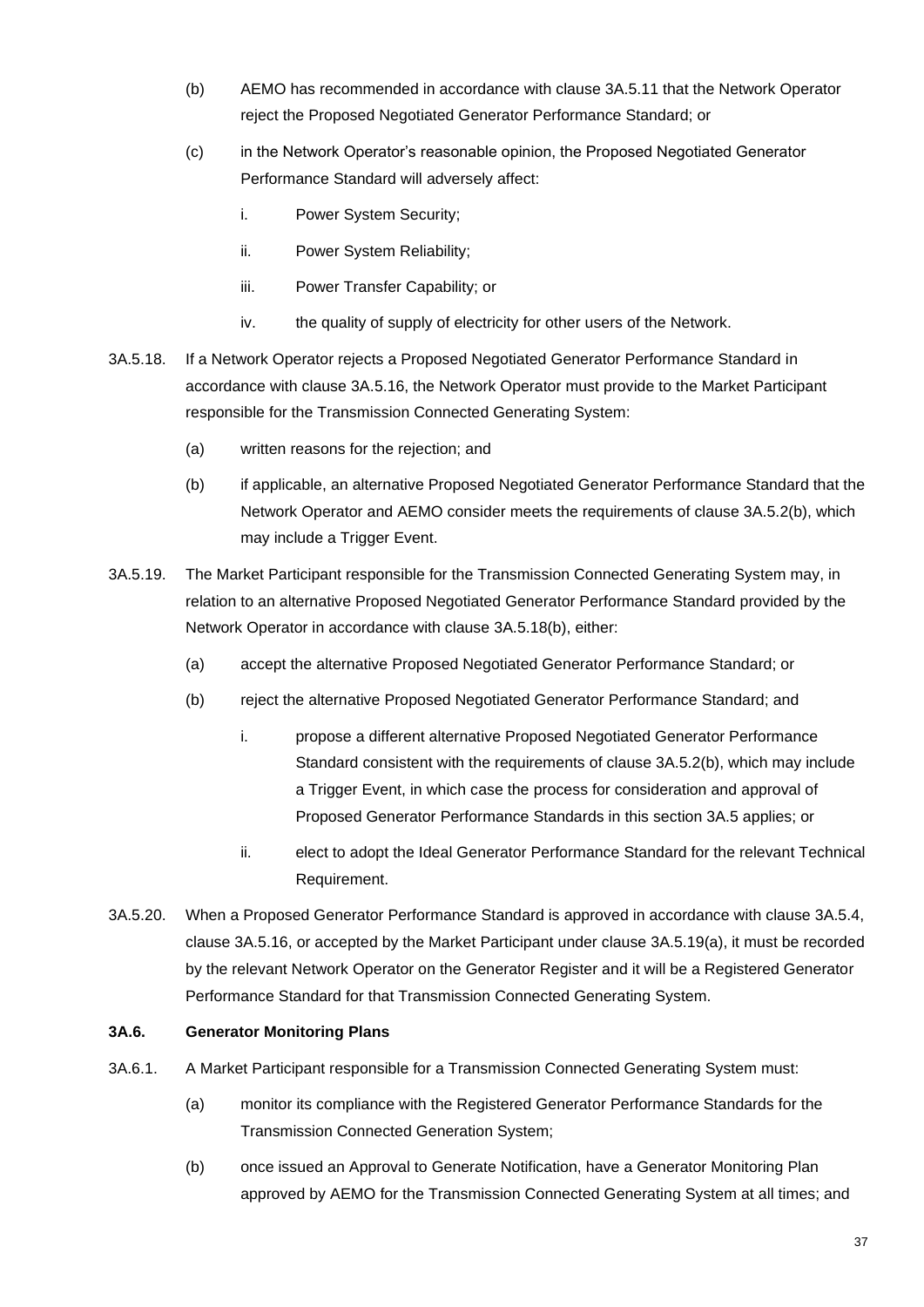- (c) comply with the Generator Monitoring Plan approved by AEMO for the Transmission Connected Generating System on and from the date specified in the Generator Monitoring Plan approved by AEMO.
- 3A.6.2. AEMO must develop and maintain a WEM Procedure which includes:
	- (a) a Template Generator Monitoring Plan which details:
		- i. how a Market Participant responsible for a Transmission Connected Generating System must monitor performance against the applicable Registered Generator Performance Standards including any testing and verification requirements;
		- ii. the record keeping obligations relating to monitoring compliance with Registered Generator Performance Standards; and
		- iii. the information and data provision obligations a Market Participant responsible for a Transmission Connected Generating System must comply with when requested by AEMO, the Network Operator or the Economic Regulation Authority, including the form by which that information and data must be provided;
	- (b) the assessment and approval process to be followed by AEMO for a proposed Generator Monitoring Plan submitted by a Market Participant responsible for a Transmission Connected Generating System;
	- (c) the process by which a Market Participant responsible for a Transmission Connected Generating System must report any alleged non-compliance or suspected non-compliance with the applicable Registered Generator Performance Standards and the applicable Generator Monitoring Plan approved by AEMO;
	- (d) the process by which a Market Participant responsible for a Transmission Connected Generating System must report that it has not met or complied with, or may not be able to meet or comply with an approved Rectification Plan in accordance with clause 3A.11.9; and
	- (e) the process by which a Market Participant responsible for a Transmission Connected Generating System must submit proposed updates and amendments to a Generator Monitoring Plan approved by AEMO and the assessment process to be followed by AEMO for such updates and amendments.
- 3A.6.3. AEMO must classify Generator Monitoring Plans and information relating to Generator Monitoring Plans including outcomes, reporting data and supporting evidence relating to a Generator Monitoring Plan as Rule Participant Network Restricted information.
- 3A.6.4. A Market Participant responsible for a Transmission Connected Generating System must submit a proposed Generator Monitoring Plan to AEMO for approval in accordance with any requirements for submission in the WEM Procedure referred to in clause 3A.6.2 for each Transmission Connected Generating System that either:
	- (a) meets the requirements of the Template Generator Monitoring Plan set out in the WEM Procedure referred to in clause 3A.6.2 as applicable to the Transmission Connected Generating System; or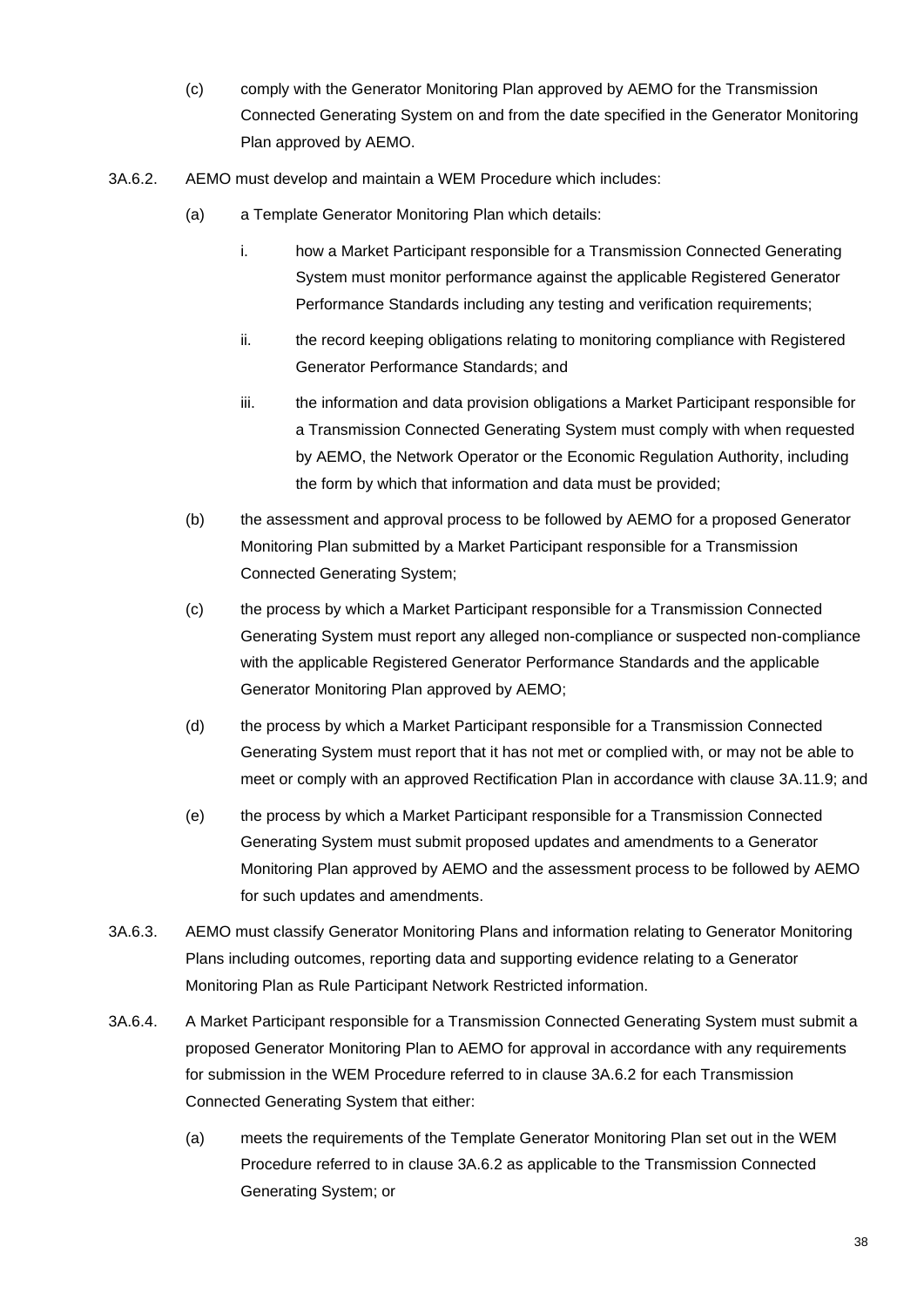- (b) meets the requirements of the Template Generator Monitoring Plan as applicable to the Transmission Connected Generating System, other than in respect of variations that the Market Participant reasonably considers are required on the basis that compliance is not possible, or where doing so would impose unreasonable costs on the Market Participant.
- 3A.6.5. AEMO must approve a proposed Generator Monitoring Plan if:
	- (a) it meets the requirements of the Template Generator Monitoring Plan set out in the WEM Procedure referred to in clause 3A.6.2 as applicable to the Transmission Connected Generating System; or
	- (b) AEMO considers any variations from the Template Generator Monitoring Plan as applicable to the Transmission Connected Generating System are:
		- i. required on the basis that compliance is not possible, or where doing so would impose unreasonable costs on the Market Participant; and
		- ii. not likely to endanger the safety of any person, damage equipment or breach any applicable law, or pose a threat to Power System Security or Power System Reliability.
- 3A.6.6. AEMO may reject a proposed Generator Monitoring Plan if AEMO reasonably considers that:
	- (a) the proposed Generator Monitoring Plan does not meet the requirements of clause 3A.6.5(a);
	- (b) the proposed Generator Monitoring Plan is likely to pose a safety risk or threat to Power System Security or Power System Reliability; or
	- (c) any proposed variations from the Template Generator Monitoring Plan as applicable to the Transmission Connected Generating System do not meet the requirements of clause 3A.6.5(b).
- 3A.6.7. AEMO may, but is not required to, consult the relevant Network Operator in respect of a proposed Generator Monitoring Plan submitted to AEMO for approval under clause 3A.6.4 or clause 3A.14.1(b).
- 3A.6.8. Where AEMO rejects a proposed Generator Monitoring Plan in accordance with clause 3A.6.6, AEMO:
	- (a) must provide to the Market Participant responsible for the Transmission Connected Generating System written reasons for the rejection; and
	- (b) may request amendments to the proposed Generator Monitoring Plan that it considers are required to meet the requirements of clause 3A.6.5(a) or clause 3A.6.5(b) as the case may be.
- 3A.6.9. If the Template Generator Monitoring Plan as applicable to a Transmission Connected Generating System is amended, the Market Participant responsible for the Transmission Connected Generating System must submit an amended proposed Generator Monitoring Plan to AEMO for approval in accordance with clause 3A.6.4 within six months of the amendment to the Template Generator Monitoring Plan taking effect.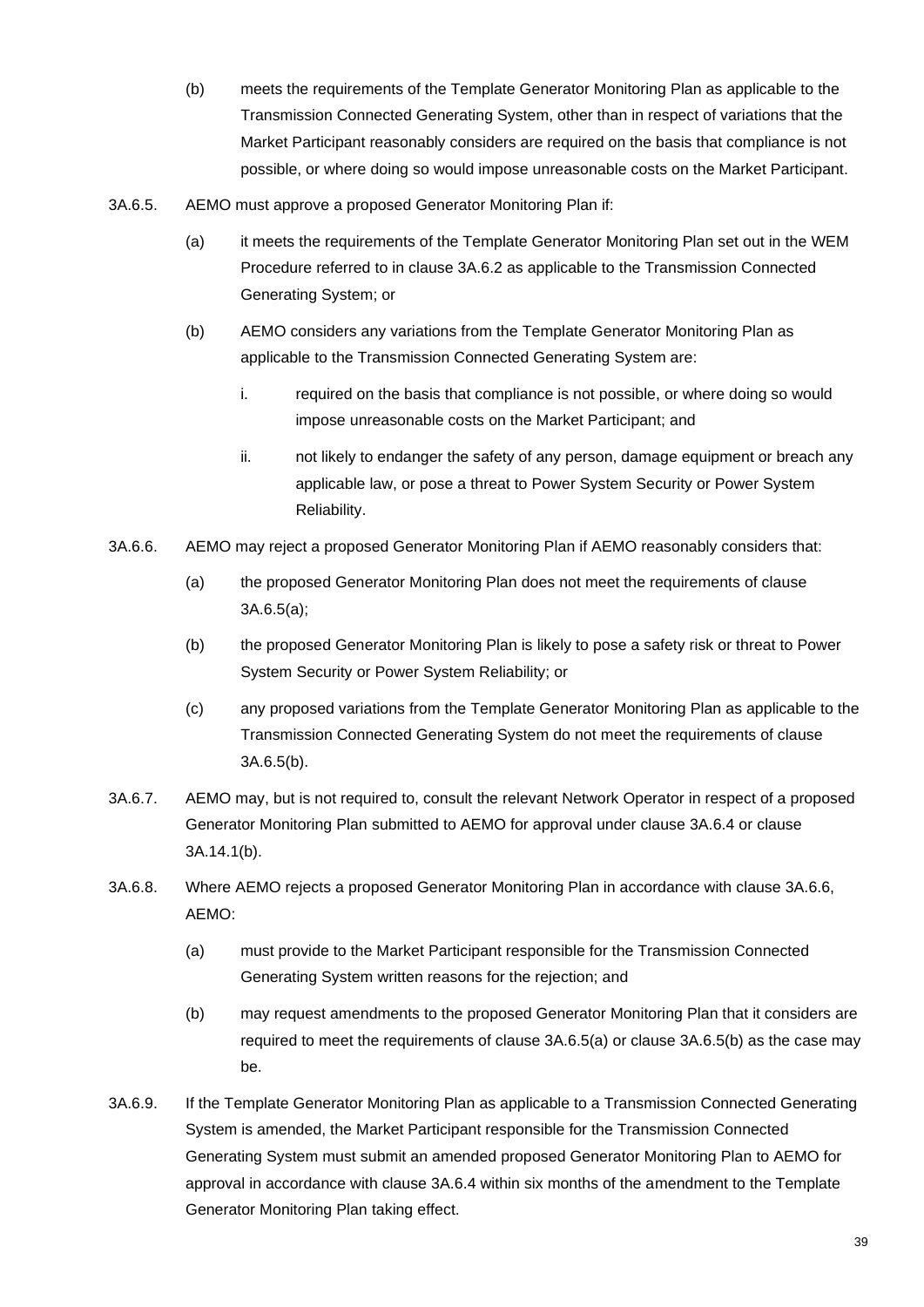- 3A.6.10. A Market Participant responsible for a Transmission Connected Generating System may submit an amended proposed Generator Monitoring Plan to AEMO for approval at any time in accordance with the WEM Procedure referred to in clause 3A.6.2.
- 3A.6.11. Where a Market Participant responsible for a Transmission Connected Generating System submits an amended proposed Generator Monitoring Plan to AEMO for approval in accordance with clause 3A.6.9 or clause 3A.6.10, then clauses 3A.6.5 to 3A.6.8 apply.
- 3A.6.12. Where AEMO approves a Generator Monitoring Plan, AEMO must provide:
	- (a) notification of its approval of a Generator Monitoring Plan to the Market Participant responsible for the Transmission Connected Generating System; and
	- (b) each Generator Monitoring Plan approved by AEMO to the relevant Network Operator, and the Network Operator must update the Generator Register to include the most recent Generator Monitoring Plan approved by AEMO.
- 3A.6.13. Subject to clause 3A.6.14 and clause 3A.6.15, the Economic Regulation Authority, AEMO or the relevant Network Operator may request that a Market Participant responsible for a Transmission Connected Generating System provide the outcomes, reporting data and supporting evidence in respect of a Generator Monitoring Plan that has been approved by AEMO.
- 3A.6.14. AEMO may only request the information described in clause 3A.6.13 from a Market Participant if AEMO reasonably considers that the information will assist it to meet any of its functions or discharge any of its obligations under these WEM Rules.
- 3A.6.15. A Network Operator may only request the information described in clause 3A.6.13 from a Market Participant if the Network Operator reasonably considers that the information will assist it to meet any of its functions or discharge any of its obligations under these WEM Rules.
- 3A.6.16. A Market Participant responsible for a Transmission Connected Generating System must provide the outcomes, reporting data and supporting evidence relating to a Generator Monitoring Plan within five Business Days, or longer period if agreed, of a request by the Economic Regulation Authority, AEMO or the Network Operator made in accordance with clause 3A.6.13.
- 3A.6.17. Nothing in this Chapter 3A prevents AEMO, the Economic Regulation Authority or the relevant Network Operator from undertaking monitoring activities in respect of compliance with the Registered Generator Performance Standards for a Transmission Connected Generating System.

## **3A.7. Generator Register**

- 3A.7.1. A Network Operator must establish and maintain a register of each Registered Generator Performance Standard for each Transmission Connected Generating System connected to its Network (Generator Register).
- 3A.7.2. A Market Participant must provide the relevant Network Operator any information requested and reasonably required by the Network Operator to establish and maintain a Generator Register in accordance with this section 3A.7.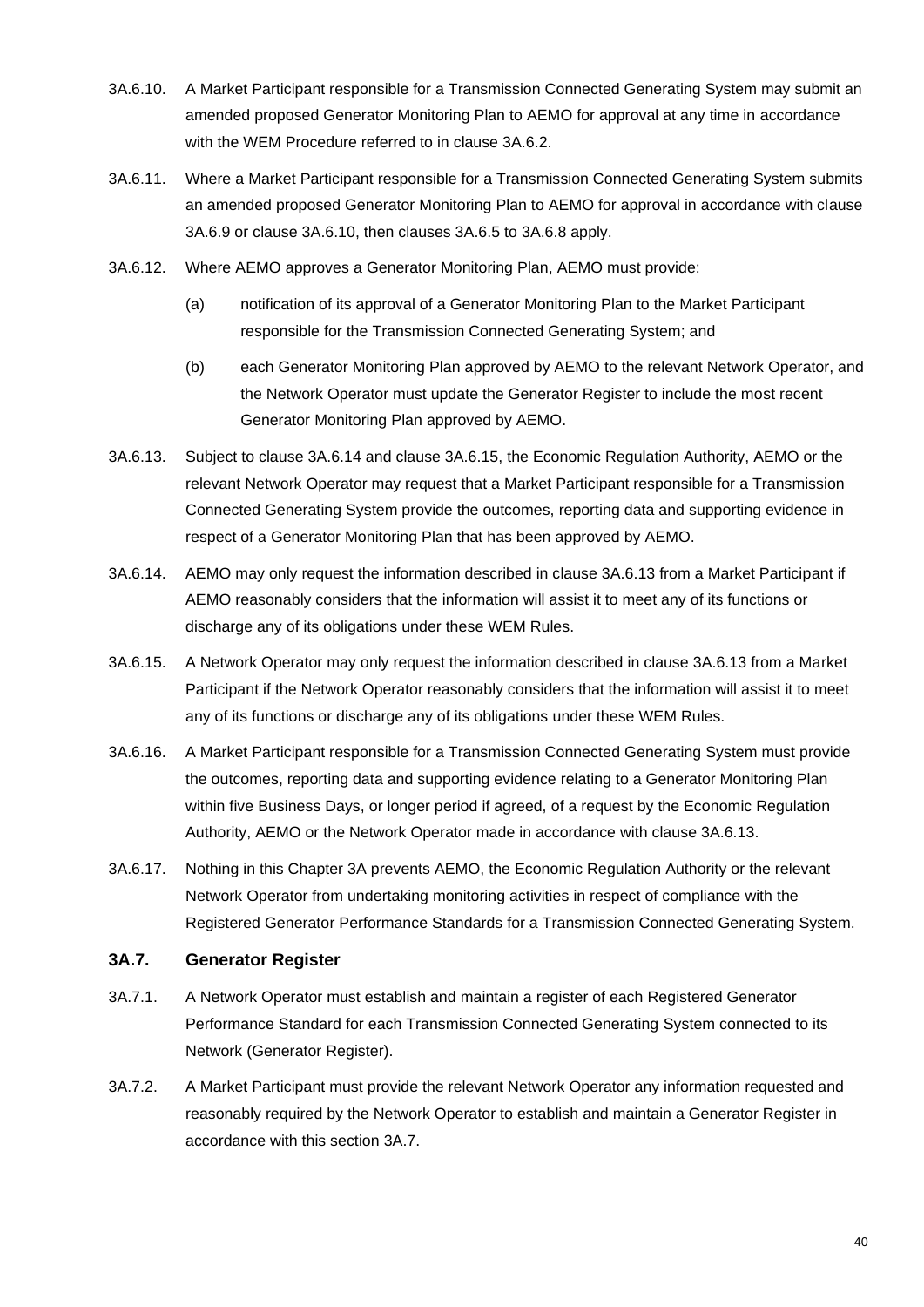- 3A.7.3. A Generator Register may include any information considered relevant by the Network Operator and must record, at a minimum, for each Transmission Connected Generating System other than an Exempt Transmission Connected Generating System:
	- (a) the status of connection of the generating works to the relevant Network;
	- (b) details of the Facility and the Market Participant responsible for the Transmission Connected Generating System including the registered name of the Facility and the Market Participant's registered name;
	- (c) full details of each Registered Generator Performance Standard for each generating unit or component of the generating works forming part of the Transmission Connected Generating System, including Trigger Events;
	- (d) the generation system model used and provided by the Market Participant responsible for the Transmission Connected Generating System and referred to in clause 3A.2.2; and
	- (e) each Generator Monitoring Plan approved by AEMO.
- 3A.7.4. A Network Operator must update the Generator Register:
	- (a) in respect of a proposed Transmission Connected Generating System after the Arrangement for Access has been executed by all relevant parties and prior to an Interim Approval to Generate Notification being issued for the proposed Transmission Connected Generating System; and
	- (b) as required from time to time when the information referred to in clause 3A.7.2 is updated or otherwise to ensure it remains accurate and up to date.
- 3A.7.5. A Market Participant responsible for a Transmission Connected Generating System must notify the relevant Network Operator as soon as reasonably practicable of:
	- (a) any changes in respect of the:
		- i. generating works;
		- ii. Registered Generator Performance Standards;
		- iii. generation system model;
		- iv. Market Participant responsible for the Transmission Connected Generating System; or
	- (b) any other information in respect of the Transmission Connected Generating System,

that would render the information (other than the Generator Monitoring Plan approved by AEMO), recorded in the Generator Register being inaccurate or out of date.

- 3A.7.6. AEMO must classify a Generator Register as Rule Participant Network Restricted information.
- 3A.7.7 A Network Operator must make the Generator Register available to:
	- (a) AEMO in accordance with the process agreed pursuant to clause 3A.1.3;
	- (b) a Market Participant, but only in respect of the information that relates to a Transmission Connected Generating System the Market Participant is responsible for; and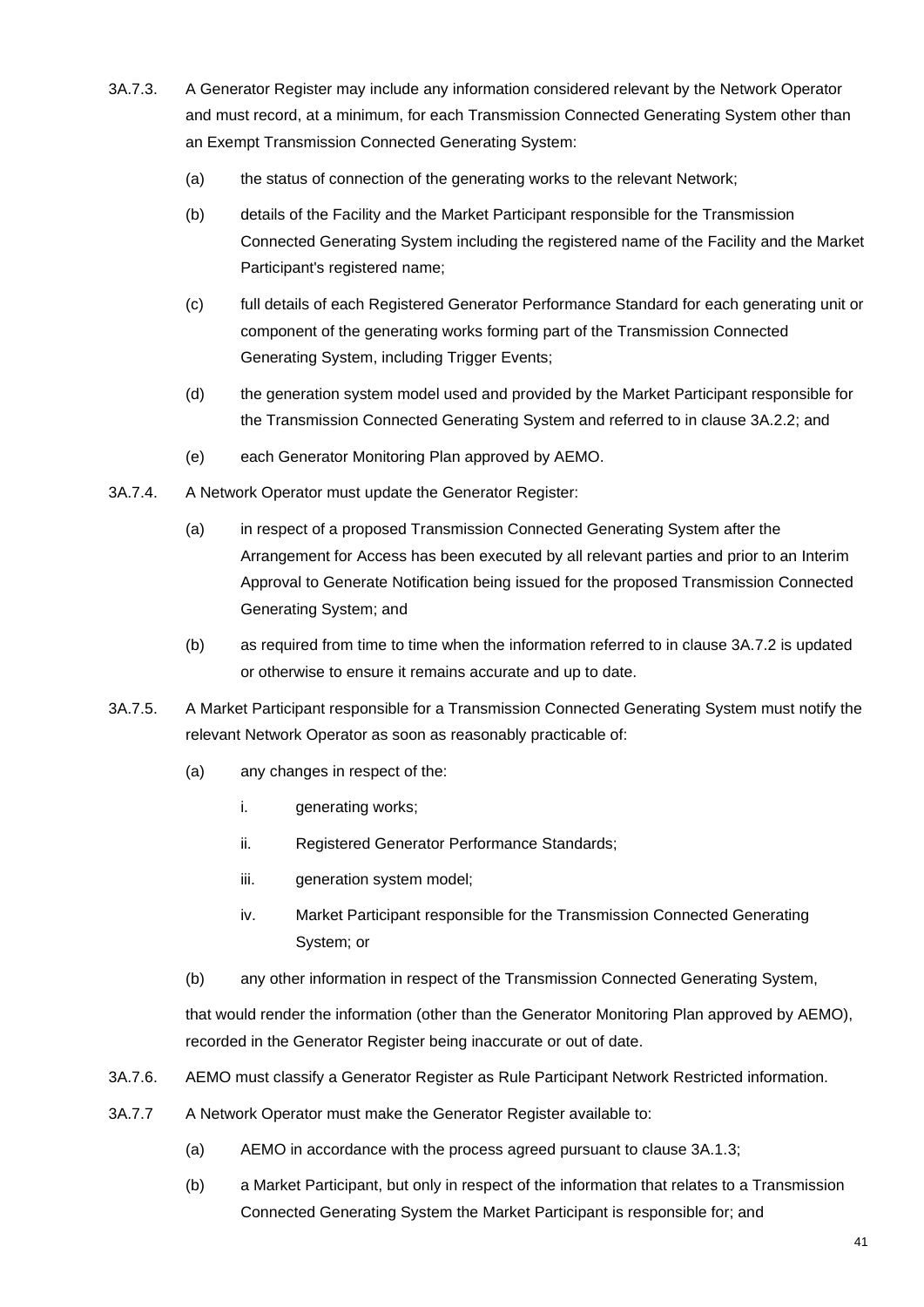(c) the Economic Regulation Authority.

## **3A.8. Commissioning, Interim Approval to Generate Notification and Approval to Generate Notification**

- 3A.8.1. A Market Participant responsible for a Transmission Connected Generating System must not generate electricity without an approved Commissioning Test Plan unless it has a valid Interim Approval to Generate Notification (with or without conditions) or an Approval to Generate Notification.
- 3A.8.2. A Network Operator may only issue an Interim Approval to Generate Notification without conditions to a Market Participant responsible for a Transmission Connected Generating System, where the Network Operator and AEMO consider the Transmission Connected Generating System has not demonstrated non-compliance based on observed performance with the applicable Registered Generator Performance Standards and there are no observed risks to Power System Security or Power System Reliability.
- 3A.8.3. Subject to clause 3A.8.4, a Network Operator may, in its discretion and with the approval of AEMO:
	- (a) issue an Interim Approval to Generate Notification with conditions to a Market Participant responsible for a Transmission Connected Generating System; or
	- (b) place conditions on an Interim Approval to Generate Notification issued under clause 3A.8.2.
- 3A.8.4. A Network Operator may only issue and place conditions on an Interim Approval to Generate Notification under clause 3A.8.3 where AEMO and the Network Operator:
	- (a) either:
		- i. do not consider the Transmission Connected Generating System is demonstrating compliance based on observed performance with the applicable Registered Generator Performance Standards; or
		- ii. consider that conditions are required to mitigate any observed risks to Power System Security or Power System Reliability; and
	- (b) consider the Transmission Connected Generating System is reasonably likely to resolve any performance issues and be compliant with the applicable Registered Generator Performance Standards in the future.
- 3A.8.5. Prior to being issued an Approval to Generate Notification, if a Market Participant responsible for a Transmission Connected Generating System is not meeting the applicable Registered Generator Performance Standards or complying with the applicable conditions, the Market Participant responsible for the Transmission Connected Generating System must:
	- (a) immediately notify AEMO and provide details of the non-compliance; and
	- (b) either:
		- i. make any modification required to comply with the conditions and meet the applicable Registered Generator Performance Standards within the timeframe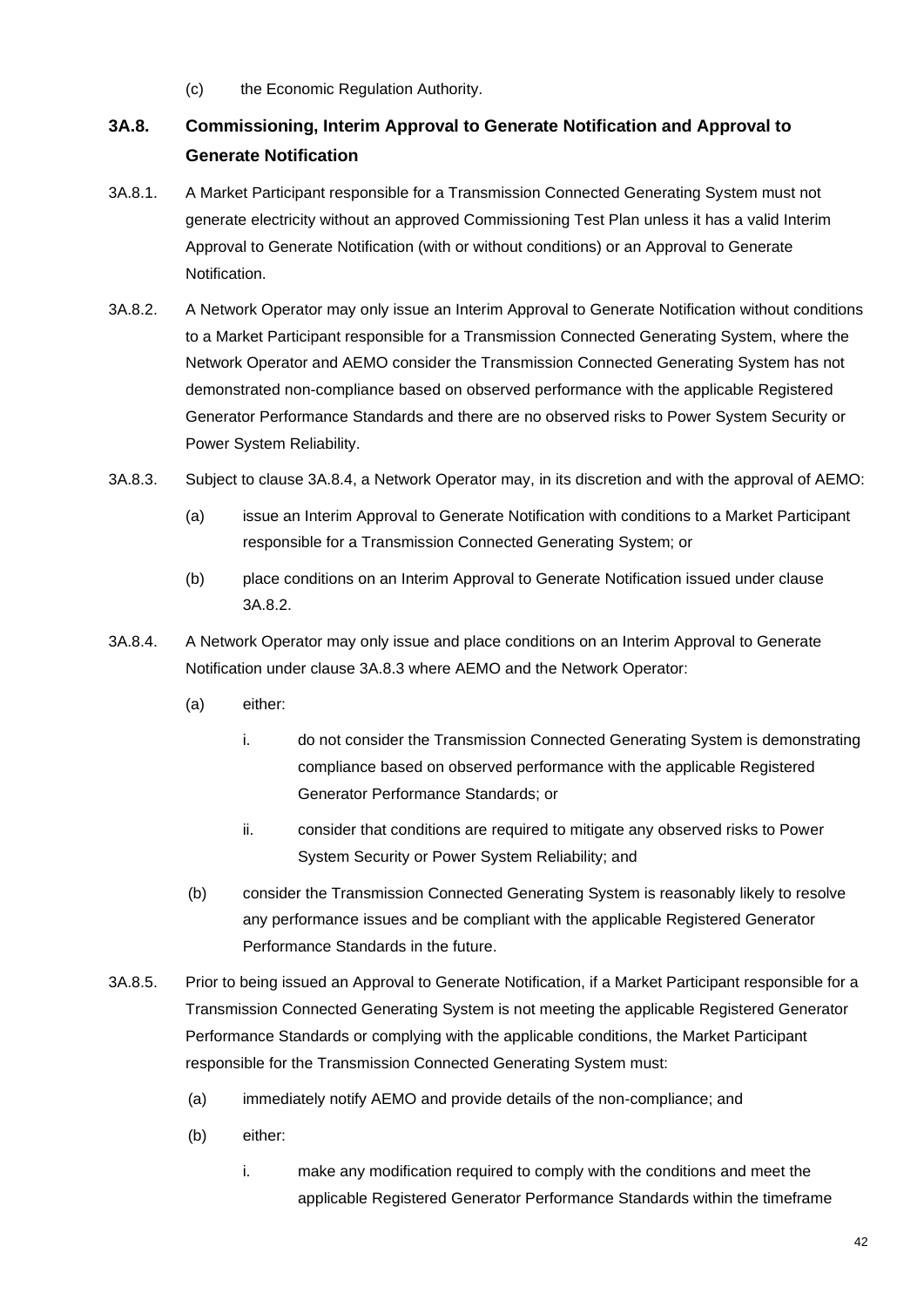specified by the Network Operator or, if a Rectification Plan is required under clause 3A.8.7, within the timeframe specified in the approved Rectification Plan; or

- ii. as soon as practicable request to renegotiate any applicable Registered Generator Performance Standards it is unable to meet in which case clause 3A.8.8 applies.
- 3A.8.6. Where AEMO is notified under clause 3A.8.5(a), AEMO must advise the relevant Network Operator as soon as reasonably practicable.
- 3A.8.7. Where a Network Operator is notified under clause 3A.8.6, the Network Operator may, with the approval of AEMO, require a Market Participant responsible for the Transmission Connected Generating System to submit a Rectification Plan for approval in accordance with section 3A.11.
- 3A.8.8. A Network Operator may, in its discretion and with the approval of AEMO, agree to a request made under clause 3A.8.5(b)(ii) to renegotiate a Registered Generator Performance Standard for a Transmission Connected Generating System where the Network Operator and AEMO agree the Market Participant responsible for the Transmission Connected Generating System will be able to meet and comply with an alternative standard or technical level of performance in respect of the Technical Requirement that meets the applicable criteria listed in clause 3A.5.2, in which case the process for consideration and approval of Proposed Generator Performance Standards in section 3A.5 applies.
- 3A.8.9. If a Network Operator refuses a request made under clause 3A.8.5(b)(ii) to renegotiate a Registered Generator Performance Standard for a Transmission Connected Generating System or an alternative standard or technical level of performance in respect of the Technical Requirement cannot be agreed between the Network Operator, AEMO and the Market Participant responsible for the Transmission Connected Generating System, the Market Participant must comply with the applicable Registered Generator Performance Standards previously approved as recorded in the Generator Register within the timeframe specified by the Network Operator.
- 3A.8.10. A Network Operator may, with AEMO's approval, revoke an Interim Approval to Generate Notification issued under clause 3A.8.2 or clause 3A.8.3 where the Network Operator reasonably considers that:
	- (a) the performance of the Transmission Connected Generating System differs from the applicable Registered Generator Performance Standards; or
	- (b) the conditions placed on an Interim Approval to Generate Notification have not been met or complied with,

and the Market Participant responsible for the Transmission Connected Generating System has not complied with the requirements in clause 3A.8.5(b).

- 3A.8.11. A Network Operator must issue an Approval to Generate Notification to a Market Participant responsible for a Transmission Connected Generating System where:
	- (a) a Generator Monitoring Plan for the Transmission Connected Generating System has been approved by AEMO under clause 3A.6.5 and the Network Operator has included it in the Generator Register;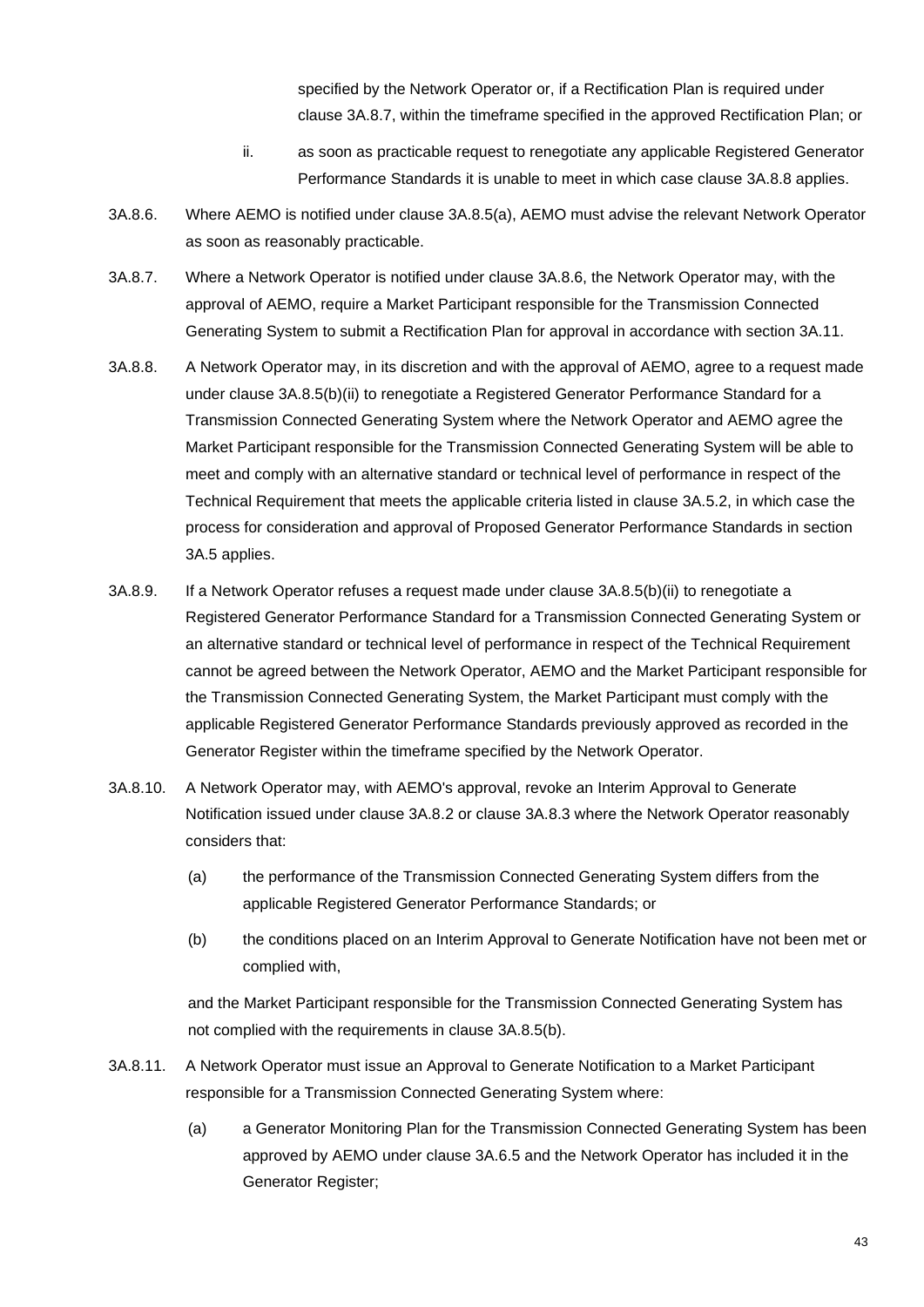- (b) the operational performance of the Transmission Connected Generating System is considered satisfactory to both the Network Operator and AEMO; and
- (c) AEMO and the Network Operator consider the Market Participant responsible for the Transmission Connected Generating System has met the requirements of, and indicated compliance with, the applicable Registered Generator Performance Standards in accordance with the WEM Procedure referred to in clause 3A.9.1.

## **3A.9. Testing and Compliance**

- 3A.9.1. AEMO must develop and maintain a WEM Procedure which sets out the testing requirements and how compliance with:
	- (a) Registered Generator Performance Standards will be verified, including tests required before an Interim Approval to Generate Notification and an Approval to Generate Notification is issued; and
	- (b) a Generator Monitoring Plan is measured and verified.
- 3A.9.2. Where AEMO reasonably considers a Market Participant responsible for a Transmission Connected Generating System may not be compliant with the applicable Registered Generator Performance Standards, it must notify the Market Participant and request an explanation from the Market Participant.
- 3A.9.3. The Market Participant must submit the explanation requested under clause 3A.9.2 within five Business Days of receiving the request unless a longer period is agreed by AEMO.
- 3A.9.4. AEMO must consider the explanation and, if it is not satisfied with the explanation, AEMO may require the Market Participant to undertake testing in accordance with the WEM Procedure referred to in clause 3A.9.1 to determine whether the Transmission Connected Generating System is compliant with the applicable Registered Generator Performance Standard.
- 3A.9.5. Where AEMO requires a Market Participant responsible for a Transmission Connected Generating System to undertake testing under clause 3A.9.4, the Market Participant must use best endeavours to agree an appropriate timeframe with AEMO for the testing to occur in accordance with the WEM Procedure referred to in clause 3A.9.1.
- 3A.9.6. A Market Participant responsible for a Transmission Connected Generating System must provide any information and data requested by AEMO to enable compliance monitoring and testing to be undertaken in respect of the applicable Registered Generator Performance Standards, the Generator Monitoring Plan approved by AEMO or any approved Rectification Plan for the Transmission Connected Generating System in the format and by the time reasonably required by AEMO.
- 3A.9.7. Notwithstanding that a Market Participant responsible for a Transmission Connected Generating System may propose a Rectification Plan in accordance with section 3A.11, a Market Participant must seek to rectify any non-compliance with the Registered Generator Performance Standards or the Generator Monitoring Plan approved by AEMO for the Transmission Connected Generating System as soon as possible.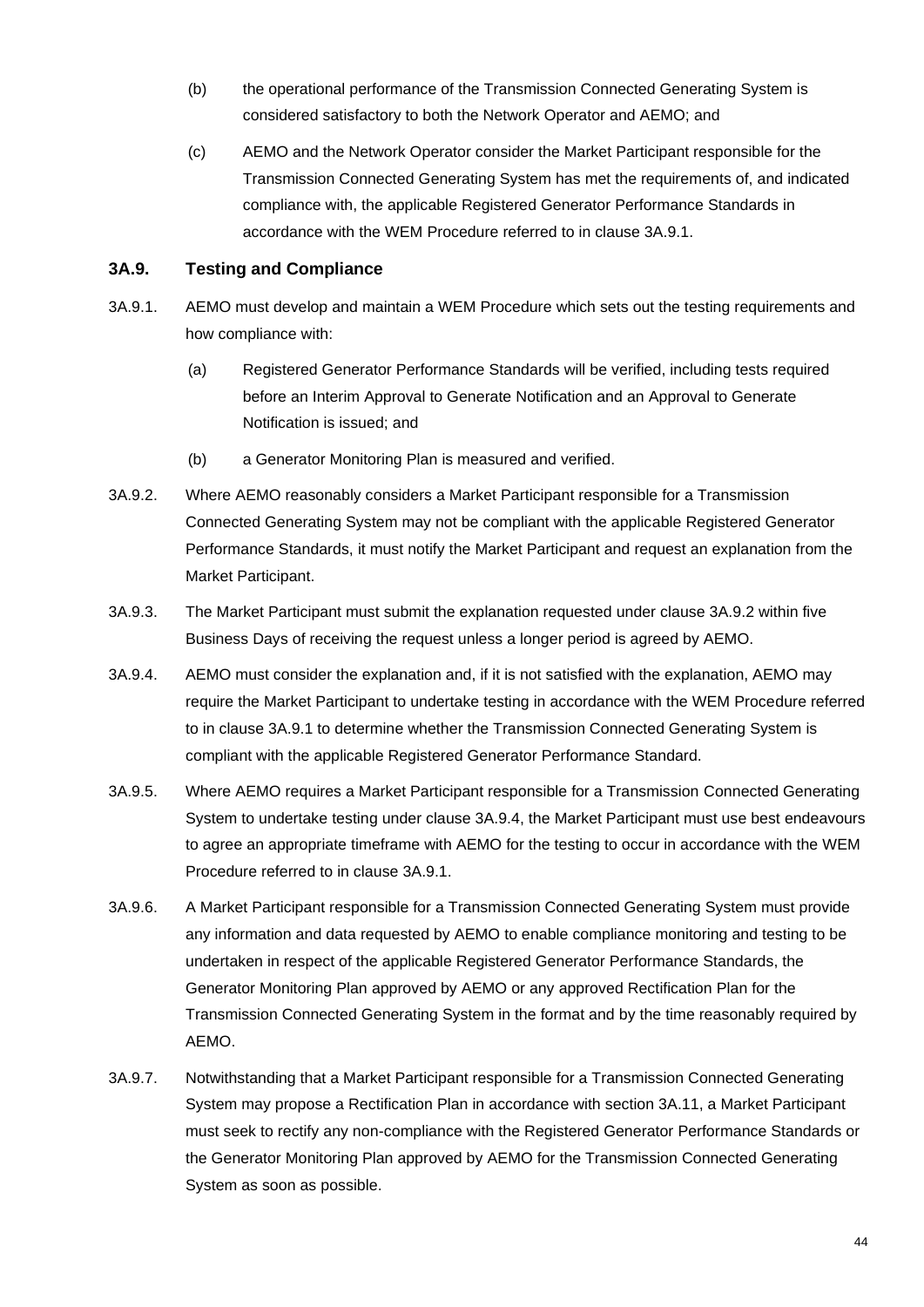## **3A.10. Self-Reporting Regime**

- 3A.10.1. A Market Participant responsible for a Transmission Connected Generating System, other than if the Transmission Connected Generating System is operating under an Interim Approval to Generate Notification must, acting in good faith, notify AEMO:
	- (a) immediately after becoming aware of a non-compliance or suspected non-compliance with:
		- i. an applicable Registered Generator Performance Standard; or
		- ii. the Generator Monitoring Plan approved by AEMO for the Transmission Connected Generating System; and
	- (b) as soon as practicable whether or not it intends to propose a Rectification Plan in accordance with clause 3A.11.1 in respect of a non-compliance or suspected noncompliance with:
		- i. an applicable Registered Generator Performance Standard; or
		- ii. the Generator Monitoring Plan approved by AEMO for the Transmission Connected Generating System.
- 3A.10.2. A Market Participant responsible for a Transmission Connected Generating System must, acting in good faith, notify AEMO as soon as practicable:
	- (a) where it is aware that the Transmission Connected Generating System will be unable to respond or provide the full range of response in accordance with its Registered Generator Performance Standards; or
	- (b) where it is aware that it is likely to become non-compliant with the Generator Monitoring Plan approved by AEMO for the Transmission Connected Generating System.
- 3A.10.3. If a Network Operator reasonably considers a Market Participant responsible for a Transmission Connected Generating System may not have been, or may not be, compliant with any applicable Registered Generator Performance Standard it must notify AEMO, who must consider whether the Market Participant responsible for the Transmission Connected Generating System may not have been, or may not be, compliant with the applicable Registered Generator Performance Standard.
- 3A.10.4. Other than where AEMO is notified in accordance with clause 3A.10.1, where AEMO reasonably considers that a Market Participant responsible for a Transmission Connected Generating System may not have been, or may not be, compliant with the applicable Registered Generator Performance Standards or Generator Monitoring Plan, AEMO must notify the Market Participant before notifying any other party in accordance with clause 3A.10.6.
- 3A.10.5. Where a Market Participant responsible for a Transmission Connected Generating System is notified by AEMO under clause 3A.10.4, it must, as soon as practicable, notify AEMO whether it intends to propose a Rectification Plan in respect of the non-compliance or suspected noncompliance.
- 3A.10.6. Subject to clause 3A.10.4, AEMO must, other than if the Transmission Connected Generating System is operating under an Interim Approval to Generate Notification, as soon as practicable, notify the Economic Regulation Authority and the relevant Network Operator of: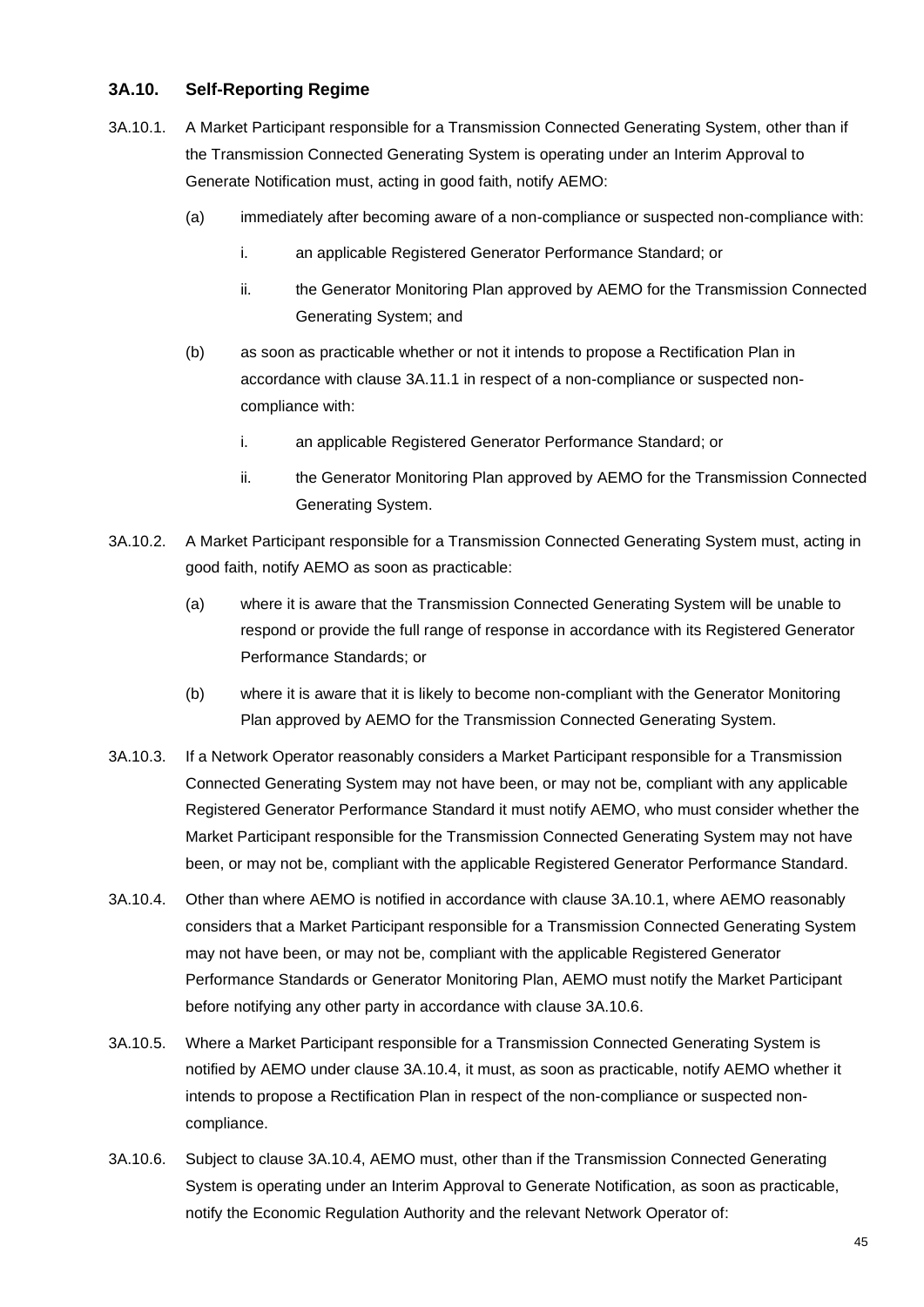- (a) any instances where AEMO reasonably considers that a Market Participant responsible for a Transmission Connected Generating System, may not have been, or may not be, compliant with the Registered Generator Performance Standards or Generator Monitoring Plan approved by AEMO for the Transmission Connected Generating System; and
- (b) whether the Market Participant responsible for the Transmission Connected Generating System has indicated an intention to propose a Rectification Plan in respect of the noncompliance or suspected non-compliance in accordance with clause 3A.10.5 or clause 3A.11.1.

To avoid doubt, AEMO may notify the Economic Regulation Authority and the relevant Network Operator of each of the matters in this clause 3A.10.6 separately.

## **3A.11. Rectification Plans**

- 3A.11.1. A Market Participant responsible for a Transmission Connected Generating System, may submit a proposed Rectification Plan for consideration by AEMO within 10 Business Days, unless a longer period is otherwise agreed between the parties, after becoming aware of a non-compliance or suspected non-compliance with the Registered Generator Performance Standards or the Generator Monitoring Plan approved by AEMO for the Transmission Connected Generating System.
- 3A.11.2. A proposed Rectification Plan must at a minimum include:
	- (a) the nature of the non-compliance or suspected non-compliance to be addressed by the proposed Rectification Plan;
	- (b) the time by which the Market Participant responsible for the Transmission Connected Generating System expects to become compliant with the applicable Registered Generator Performance Standards or the Generator Monitoring Plan approved by AEMO, as applicable;
	- (c) the actions that the Market Participant responsible for the Transmission Connected Generating System must take to become compliant with the applicable Registered Generator Performance Standards or the Generator Monitoring Plan approved by AEMO, as applicable; and
	- (d) what testing will be undertaken to establish compliance with the applicable Registered Generator Performance Standards or alternative means of monitoring that may be undertaken to address the non-compliance or suspected non-compliance with the Generator Monitoring Plan approved by AEMO, as applicable.
- 3A.11.3. AEMO must use best endeavours to respond to a Market Participant within 10 Business Days in respect of a proposed Rectification Plan submitted under clause 3A.11.1:
	- (a) approving the proposed Rectification Plan;
	- (b) rejecting the proposed Rectification Plan and providing the reason for rejection, including, if applicable, any reasons provided by the relevant Network Operator in accordance with clause 3A.11.7;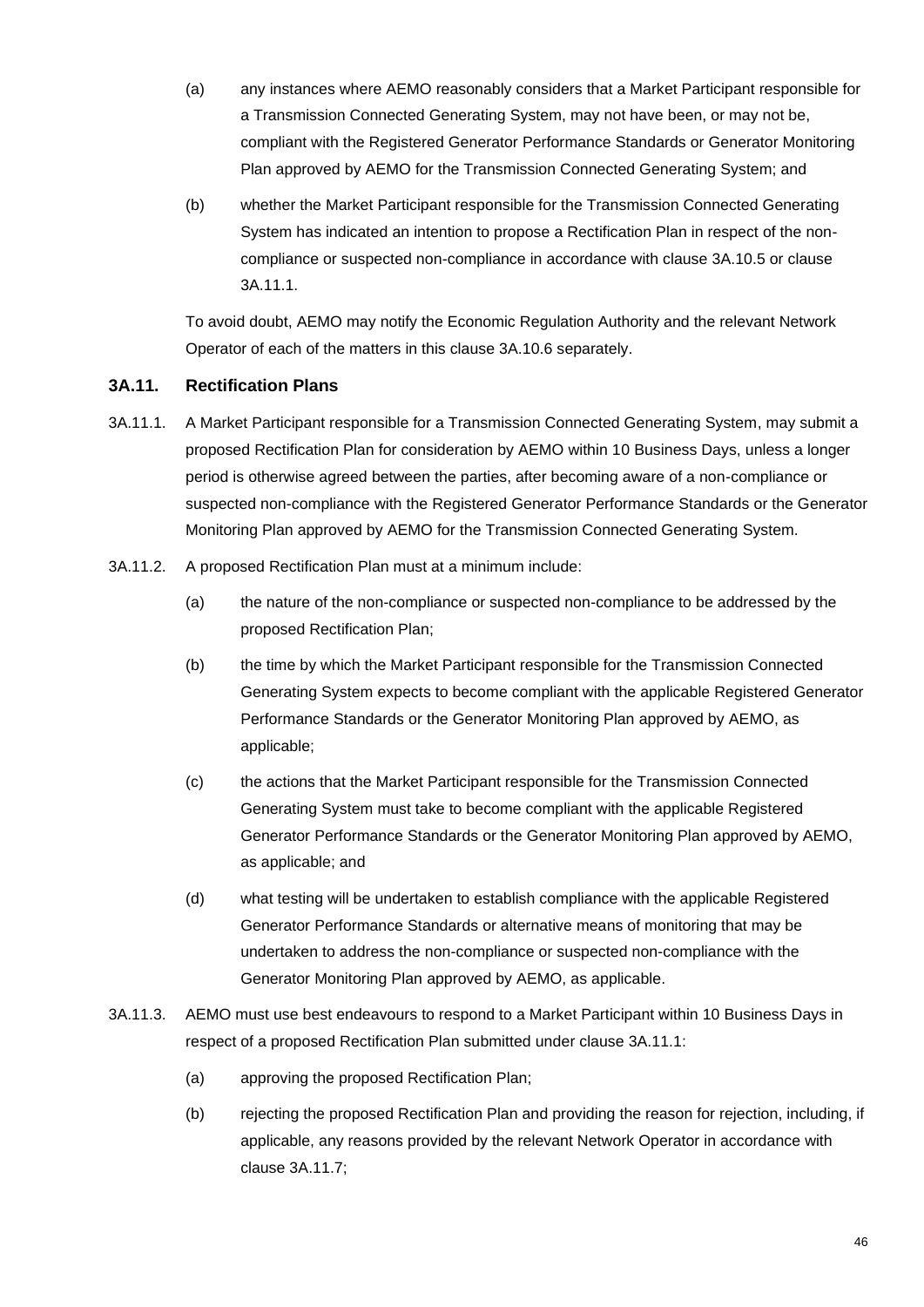- (c) seeking further information necessary for AEMO to assess the suitability of the proposed Rectification Plan; or
- (d) proposing an alternative Rectification Plan if AEMO and the Network Operator consider an alternative Rectification Plan would be acceptable.
- 3A.11.4. A Rectification Plan will only be binding on a Market Participant responsible for the Transmission Connected Generating System where AEMO has approved the proposed Rectification Plan or, in the case of an alternative Rectification Plan proposed by AEMO, that Rectification Plan has been accepted by the Market Participant.
- 3A.11.5. Before AEMO may approve a proposed Rectification Plan that relates to a non-compliance or suspected non-compliance with the applicable Registered Generator Performance Standards, AEMO must consult with the relevant Network Operator on the proposed Rectification Plan.
- 3A.11.6. A Network Operator must use best endeavours to respond to AEMO, when consulted in accordance with clause 3A.11.5, within five Business Days recommending whether to approve or reject the proposed Rectification Plan.
- 3A.11.7. If a Network Operator recommends the proposed Rectification Plan is rejected under clause 3A.11.6, the Network Operator must provide reasons to AEMO for the rejection and AEMO must reject the proposed Rectification Plan in accordance with clause 3A.11.3.
- 3A.11.8. AEMO must notify and provide the Economic Regulation Authority with a copy of any Rectification Plan approved by AEMO, other than where a Rectification Plan is required under clause 3A.8.7, as soon as practicable after the Rectification Plan is approved.
- 3A.11.9. If a Market Participant responsible for a Transmission Connected Generating System has not complied, or reasonably considers that it is unable to meet or comply with the requirements of an approved Rectification Plan it must notify AEMO as soon as reasonably practicable and may propose an amendment to the approved Rectification Plan.
- 3A.11.10. Where a Market Participant responsible for a Transmission Connected Generating System considers that compliance with an approved Rectification Plan will endanger the safety of any person, damage equipment or breach any applicable law or threaten Power System Security or Power System Reliability, it must immediately notify AEMO and provide:
	- (a) details of the actions required by the Rectification Plan that pose the safety risk or threat to Power System Security or Power System Reliability; and
	- (b) propose amendments to the Rectification Plan to address the safety risk or threat to Power System Security or Power System Reliability.
- 3A.11.11. If a Market Participant responsible for a Transmission Connected Generating System proposes an amendment to an approved Rectification Plan, AEMO may:
	- (a) subject to clause 3A.11.13, approve the proposed amendment to the Rectification Plan; or
	- (b) reject the proposed amendment to the Rectification Plan and, at AEMO's discretion, propose an alternative amendment to the Rectification Plan if it considers a suitable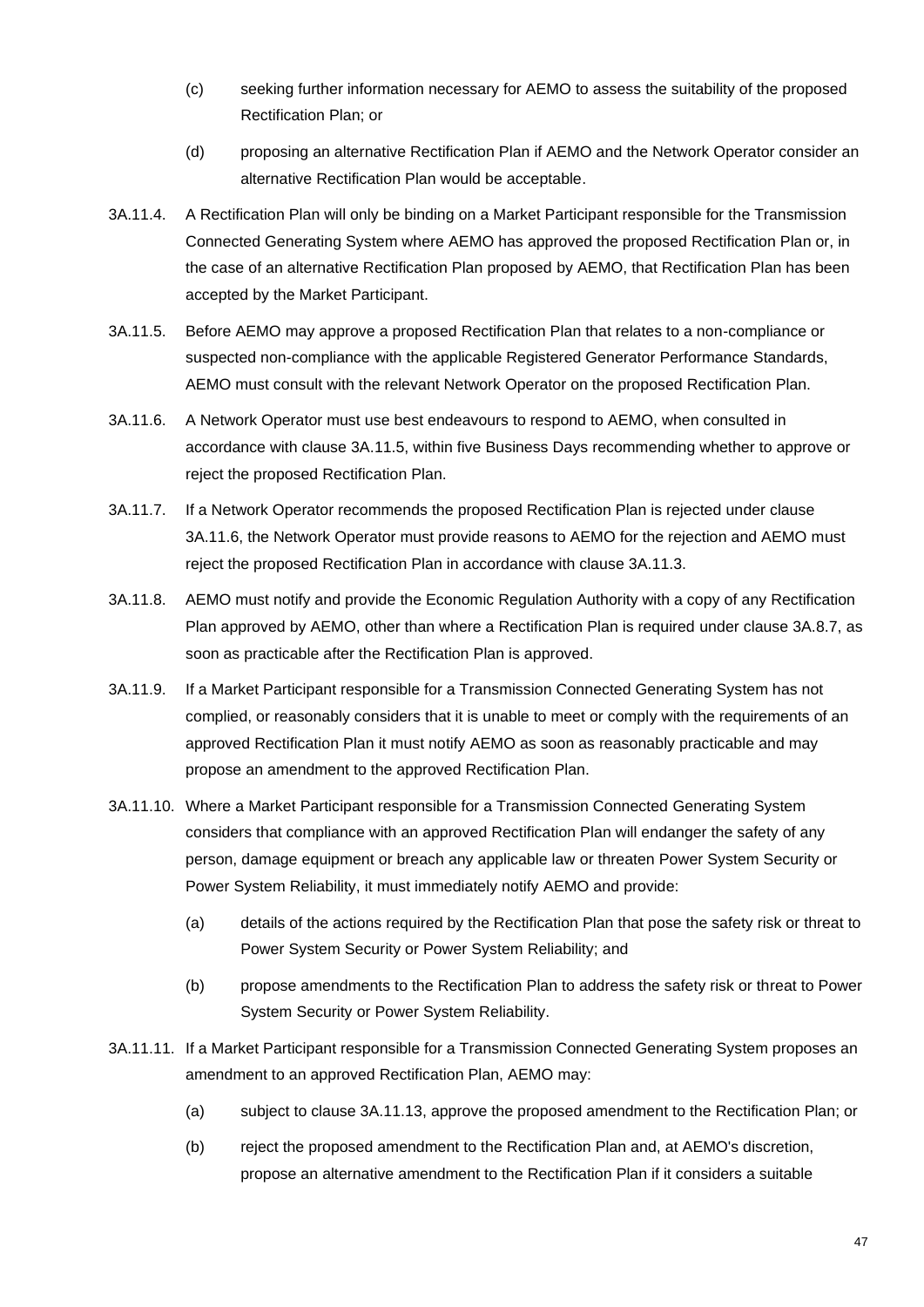alternative is available, which must be accepted or rejected by the Market Participant within five Business Days or such longer period agreed by AEMO, and

notify the Market Participant as soon as practicable of its decision under this clause 3A.11.11.

- 3A.11.12. If a proposed amendment to an approved Rectification Plan is rejected by AEMO and an alternative amendment to the Rectification Plan is proposed by AEMO in accordance with clause 3A.11.11(b), it will be deemed to be rejected by the Market Participant if the Market Participant does not notify AEMO that it accepts or rejects the alternative amendment proposed by AEMO within the required timeframe.
- 3A.11.13. Before AEMO may approve a proposed amendment to an approved Rectification Plan that relates to a non-compliance or suspected non-compliance with the applicable Registered Generator Performance Standards under clause 3A.11.11(a), AEMO must use best endeavours to consult with, and obtain approval from, the relevant Network Operator regarding the proposed amendment within 10 Business Days.
- 3A.11.14. A Network Operator must use best endeavours to respond to AEMO, when consulted in accordance with clause 3A.11.13, within five Business Days recommending the proposed amendment to the Rectification Plan is either approved or rejected.
- 3A.11.15. Where a Market Participant responsible for a Transmission Connected Generating System proposes an amendment to an approved Rectification Plan under clause 3A.11.9, the Market Participant must continue to comply with the requirements of the approved Rectification Plan until such time as any amendment is approved by AEMO, the Rectification Plan has been completed or AEMO advises that the Market Participant can suspend compliance while the proposed amendment is considered.
- 3A.11.16. Where a Market Participant responsible for a Transmission Connected Generating System proposes an amendment to an approved Rectification Plan under clause 3A.11.10(b), the Market Participant is only required to comply with the requirements of the approved Rectification Plan that do not pose a safety risk or threat to Power System Security or Power System Reliability unless AEMO advises that the Market Participant can suspend compliance while the proposed amendment is considered.
- 3A.11.17. Other than where a Rectification Plan is required under clause 3A.8.7, AEMO must notify and provide the Economic Regulation Authority with the detail of any approved amendment to a Rectification Plan as soon as practicable after the amendment is approved.
- 3A.11.18. A Market Participant responsible for a Transmission Connected Generating System must comply with an approved Rectification Plan. For the avoidance of doubt, references to an approved Rectification Plan are taken to include any amendments approved by AEMO to the Rectification Plan.
- 3A.11.19. Subject to clause 3A.11.20, if AEMO reasonably considers a Market Participant responsible for a Transmission Connected Generating System has not complied, or is not complying, with the requirements of an approved Rectification Plan, AEMO may cancel the Rectification Plan by written notice to that Market Participant.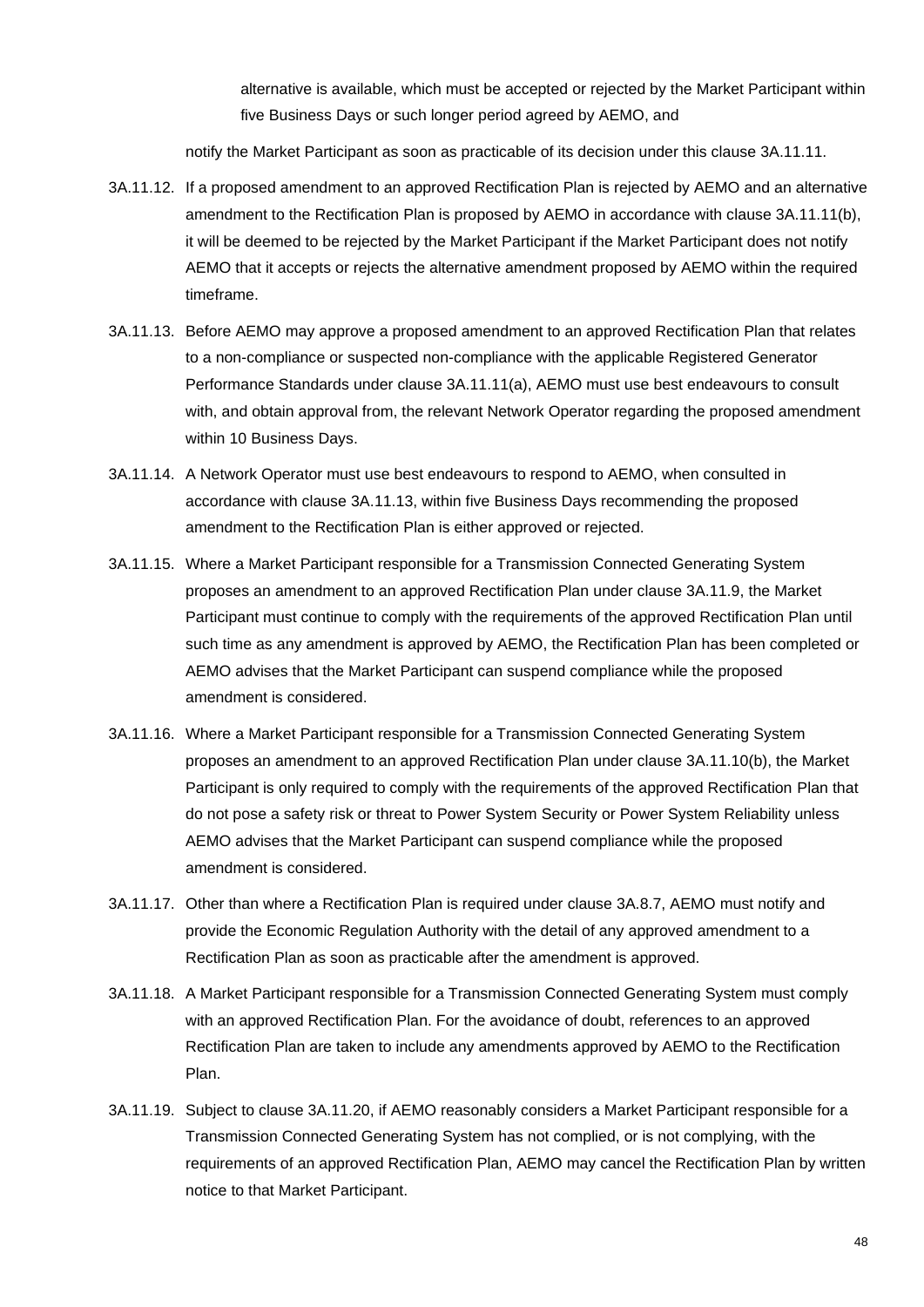- 3A.11.20. Before AEMO may cancel an approved Rectification Plan that relates to a non-compliance or suspected non-compliance with the applicable Registered Generator Performance Standards in accordance with clause 3A.11.19, AEMO must consult with, and obtain approval from, the relevant Network Operator.
- 3A.11.21. AEMO must, other than where a Rectification Plan is required under clause 3A.8.7, notify the Economic Regulation Authority as soon as practicable if:
	- (a) a Market Participant responsible for a Transmission Connected Generating System does not propose a Rectification Plan within the timeframe in clause 3A.11.1;
	- (b) AEMO rejects a proposed Rectification Plan in accordance with clause 3A.11.3(b) and does not consider an alternative Rectification Plan would be acceptable or such alternative Rectification Plan has not been accepted by the Market Participant responsible for the Transmission Connected Generating System;
	- (c) AEMO cancels a Rectification Plan in accordance with clause 3A.11.19; or
	- (d) AEMO considers a Market Participant responsible for a Transmission Connected Generating System has complied with, and completed, an approved Rectification Plan and is compliant with:
		- i. the applicable Registered Generator Performance Standards, where the Rectification Plan relates to the applicable Registered Generator Performance Standards; or
		- ii. the Generator Monitoring Plan approved by AEMO, where the Rectification Plan relates to a Generator Monitoring Plan.

## **3A.12. Effect of a Rectification Plan**

- 3A.12.1. Notwithstanding the requirements of this Chapter 3A and Appendix 12, and subject to clause 3A.12.3, a Market Participant responsible for a Transmission Connected Generating System will not breach these WEM Rules in respect of a non-compliance or suspected non-compliance with the Registered Generator Performance Standards or a Generator Monitoring Plan approved by AEMO for the Transmission Connected Generating System where a Rectification Plan in respect of the non-compliance or suspected non-compliance:
	- (a) has been submitted and approved by AEMO in accordance with section 3A.11 and the Market Participant is complying with the requirements of the approved Rectification Plan;
	- (b) has been submitted and approved by AEMO in accordance with section 3A.11 and the Market Participant has complied with, and completed, the approved Rectification Plan and is compliant with:
		- i. the applicable Registered Generator Performance Standards, where the Rectification Plan relates to the applicable Registered Generator Performance Standards; or
		- ii. the Generator Monitoring Plan approved by AEMO, where the Rectification Plan relates to a Generator Monitoring Plan;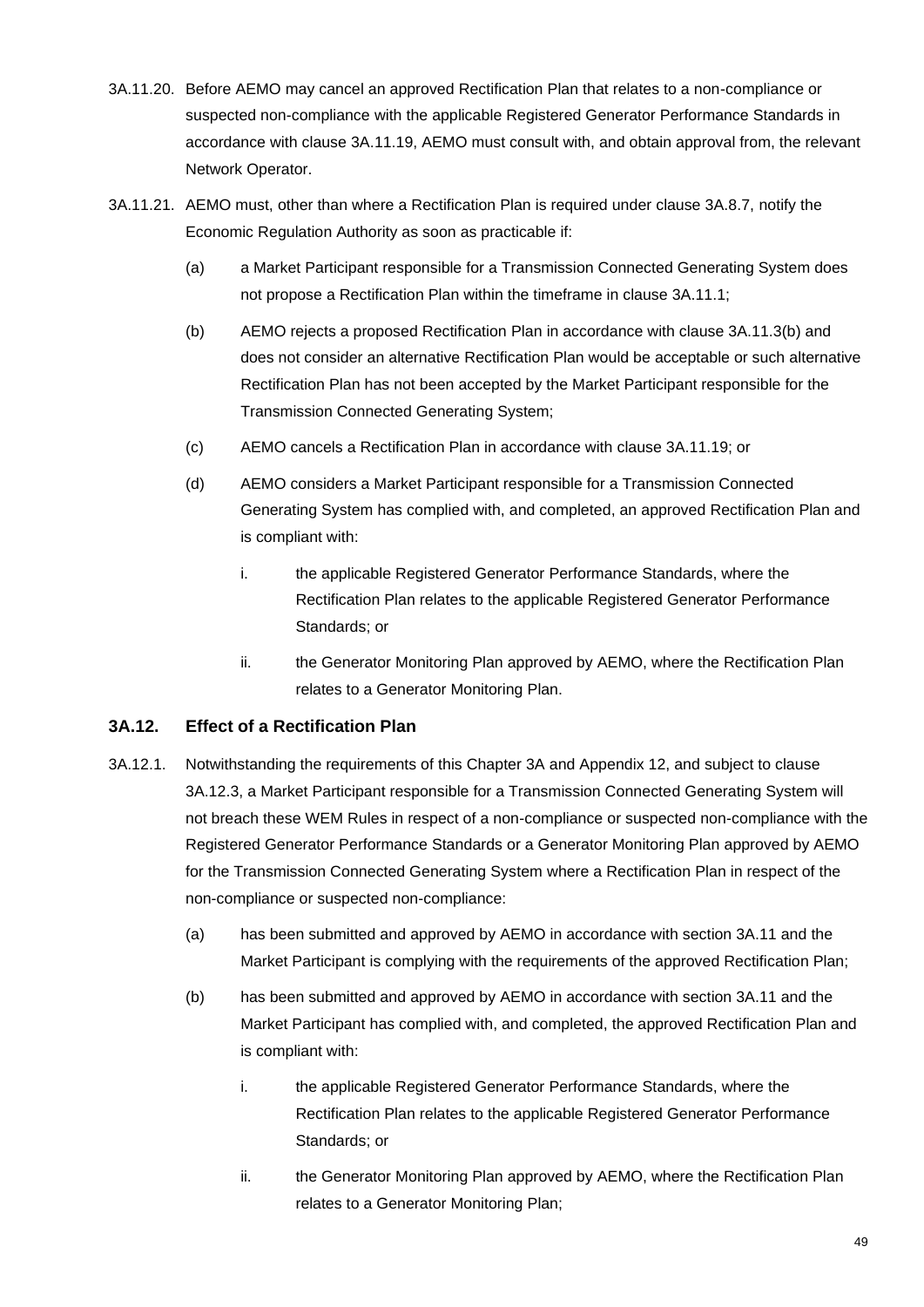- (c) is being developed by the Market Participant in accordance with clause 3A.11.1 and the Market Participant has advised AEMO that it intends to submit a Rectification Plan; or
- (d) has been submitted by the Market Participant in accordance with clause 3A.11.1 and is being considered by AEMO in accordance with section 3A.11.
- 3A.12.2. AEMO must notify the Economic Regulation Authority of an alleged non-compliance or suspected non-compliance with a Registered Generator Performance Standard or Generator Monitoring Plan approved by AEMO for which a Rectification Plan has been submitted, other than where a Rectification Plan is required under clause 3A.8.7, as soon as practicable if AEMO considers the alleged non-compliance or suspected non-compliance threatens Power System Security or Power System Reliability.
- 3A.12.3. The immunity in clause 3A.12.1 will not apply and the Economic Regulation Authority must investigate an alleged non-compliance or suspected non-compliance of the Registered Generation Performance Standards or the Generator Monitoring Plan approved by AEMO for the Transmission Connected Generating System as a breach of clause 3A.1.1 or clause 3A.6.1 in accordance with clause 2.13.10 where:
	- (a) the Economic Regulation Authority has been notified by AEMO in accordance with clause 3A.12.2;
	- (b) the Market Participant has repeatedly failed to comply with the same Registered Generator Performance Standard or another applicable Registered Generator Performance Standard; or
	- (c) the Market Participant has repeatedly failed to comply with the Generator Monitoring Plan approved by AEMO for the Transmission Connected Generating System.

## **3A.13. Potential Relevant Generator Modifications**

- 3A.13.1. Potential Relevant Generator Modification means for the purposes of Chapter 3A, a modification to a generating unit or generating works that are part of a Transmission Connected Generating System or Exempt Transmission Connected Generating System that:
	- (a) has the potential to materially impact or change any of the characteristics, performance or capacity of the generating unit or generating works in respect of a Technical Requirement;
	- (b) has the potential to alter the capacity of the Transmission Connected Generating System or Exempt Transmission Connect Generating System in respect of any Technical Requirement for which the Ideal Generator Performance Standard has been amended since the applicable Registered Generator Performance Standard was approved;
	- (c) is reasonably considered to require an amendment to the Arrangement for Access for the Transmission Connected Generating System or Exempt Transmission Connected Generating System; or
	- (d) requires submission of a connection application in accordance with a Network Operator's policy for access to its Network,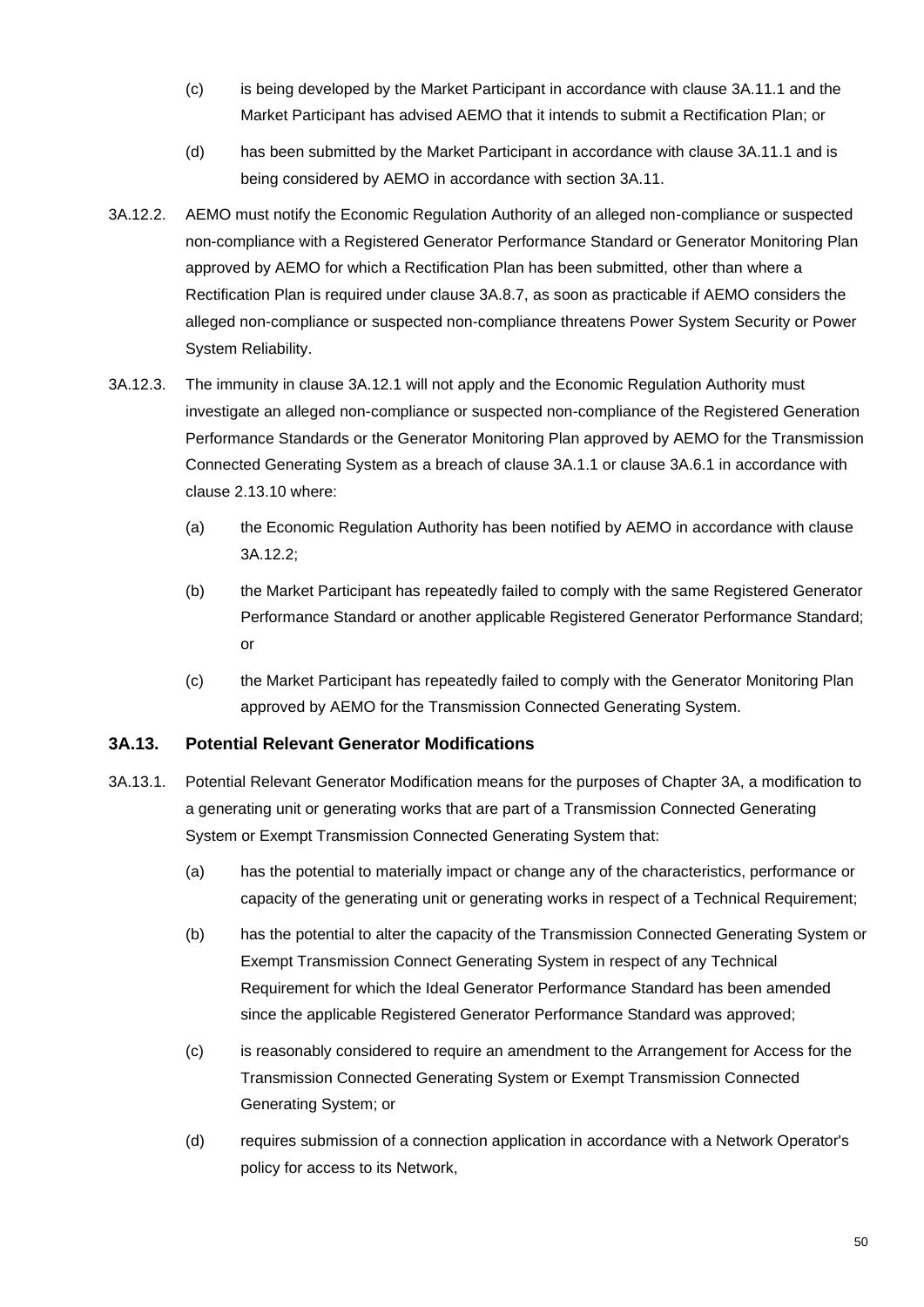but does not include the replacement of equipment where the capacity of the Transmission Connected Generating System to meet the Registered Generator Performance Standard remains unchanged as a result of the replacement of equipment.

- 3A.13.2. A Network Operator, in consultation with AEMO, must develop, maintain and publish guidelines to inform Market Participants and provide examples of:
	- (a) Potential Relevant Generator Modifications; and
	- (b) circumstances and situations in which a Potential Relevant Generator Modification may be declared a Relevant Generator Modification,

for the purposes of Chapter 3A and Appendix 12.

- 3A.13.3. A Market Participant responsible for a Transmission Connected Generating System or an Exempt Transmission Connected Generating System must notify the relevant Network Operator prior to undertaking a Potential Relevant Generator Modification.
- 3A.13.4. Subject to clause 3A.13.5 and clause 3A.13.6, a Network Operator may declare a Potential Relevant Generator Modification to be a Relevant Generator Modification.
- 3A.13.5. Where a Network Operator is notified of a Potential Relevant Generator Modification in accordance with clause 3A.13.3, it must:
	- (a) consult with AEMO before making a decision whether or not to declare the Potential Relevant Generator Modification a Relevant Generator Modification under clause 3A.13.4; and
	- (b) make the decision whether or not to declare the Potential Relevant Generator Modification a Relevant Generator Modification as soon as practicable.
- 3A.13.6. A Network Operator must declare a Potential Relevant Generator Modification to be a Relevant Generator Modification where AEMO advises the Network Operator under clause 3A.13.5 that the Potential Relevant Generator Modification should be declared a Relevant Generator Modification.
- 3A.13.7. If a Network Operator declares a Potential Relevant Generator Modification to be a Relevant Generator Modification in accordance with clause 3A.13.4, the Network Operator must notify the Market Participant responsible for the Transmission Connected Generating System or Exempt Transmission Connected Generating System.
- 3A.13.8. If, following consultation with AEMO in accordance with clause 3A.13.5, a Network Operator does not intend to declare the Potential Relevant Generator Modification to be a Relevant Generator Modification:
	- (a) the Network Operator must notify the Market Participant responsible for the Transmission Connected Generating System or Exempt Transmission Connected Generating System; and
	- (b) the Market Participant may undertake the Potential Relevant Generator Modification as notified by the Network Operator subject to any other requirements or obligations that apply to the Market Participant under its Arrangement for Access, the Access Code, the Technical Rules applicable to the Network or any applicable law.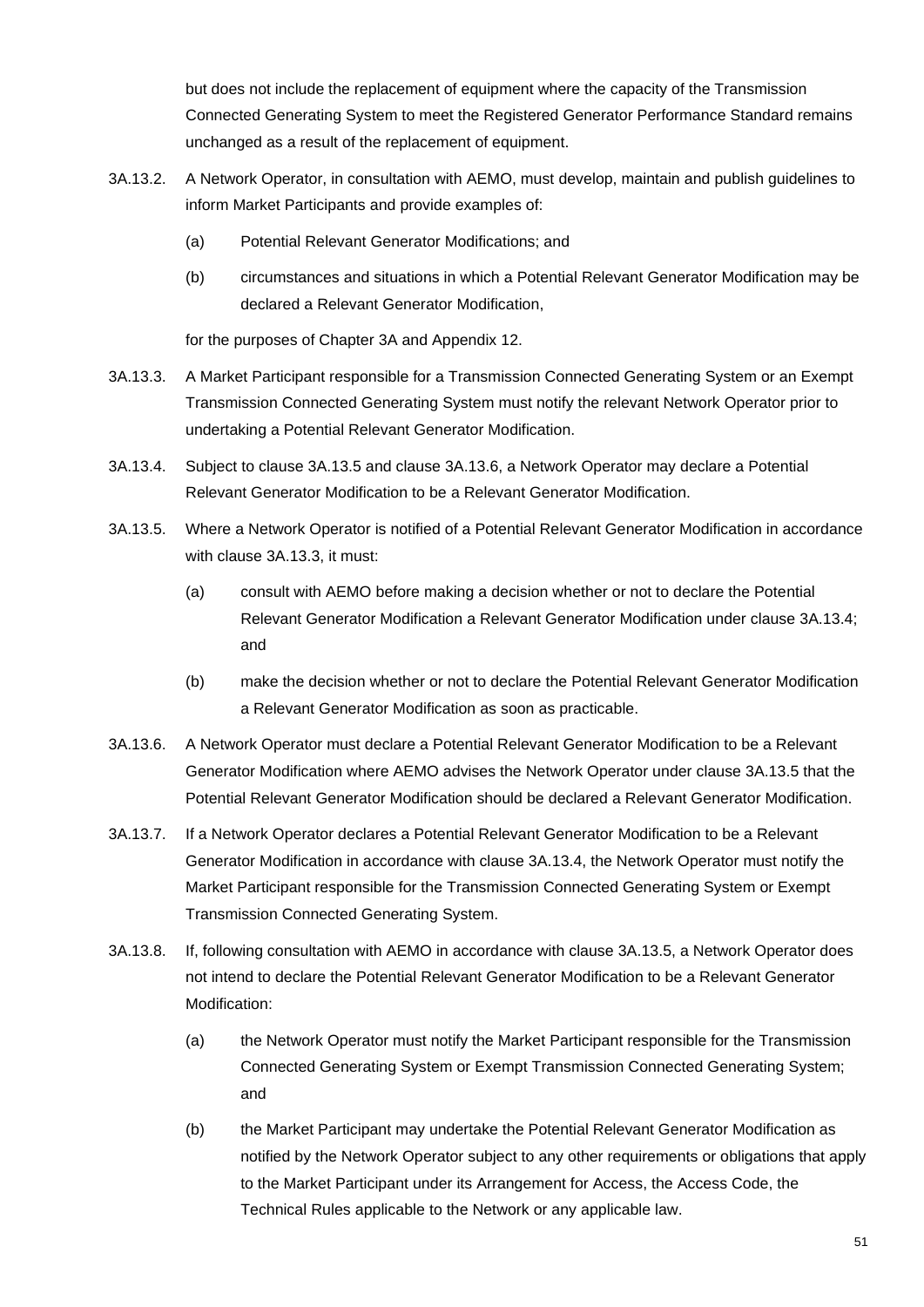## **3A.14. Relevant Generator Modifications**

- 3A.14.1. If a Network Operator declares a Potential Relevant Generator Modification to be a Relevant Generator Modification in accordance with clause 3A.13.4 the Market Participant responsible for the Transmission Connected Generating System or Exempt Transmission Connected Generating System must submit:
	- (a) Proposed Generator Performance Standards, or revised Proposed Generator Performance Standards, addressing each Technical Requirement affected by the Relevant Generator Modification in accordance with clause 3A.5.2 prior to undertaking the Relevant Generator Modification; and
	- (b) a proposed Generator Monitoring Plan, or revised proposed Generator Monitoring Plan, to AEMO for approval by the timeframe notified by the Network Operator that meets the requirements in clause 3A.6.4,

for the Transmission Connected Generating System or Exempt Transmission Connected Generating System.

- 3A.14.2. Where a Market Participant submits Proposed Generator Performance Standards or revised Proposed Generator Performance Standards under clause 3A.14.1(a), the process for consideration and approval of Proposed Generator Performance Standards in section 3A.5 applies.
- 3A.14.3. Where a Market Participant submits a proposed Generator Monitoring Plan or a revised Generator Monitoring Plan in accordance with clause 3A.14.1(b), the process for consideration and approval of a proposed Generator Monitoring Plan in section 3A.6 applies.
- 3A.14.4. Where the Network Operator has declared a Relevant Generator Modification, the Network Operator may:
	- (a) on and from the date that works in respect of the Relevant Generator Modification are scheduled to be undertaken or commence, revoke the Transmission Connected Generating System's Approval to Generate Notification; or
	- (b) require the Transmission Connected Generating System to conduct Commissioning Tests and, if the Network Operator is not satisfied with the results of the Commissioning Tests, revoke the Transmission Connected Generating System's Approval to Generate Notification,

and require the Market Participant to obtain an Interim Approval to Generate Notification (with or without conditions) or an Approval to Generate Notification, and the process in section 3A.8, as relevant, applies.

## **40. Chapter 3B added**

40.1 Insert the following new Chapter 3B:

## **3B. Frequency Operating Standards**

## **3B.1. Frequency Operating Standard responsibility**

3B.1.1. Notwithstanding section 3B.3, AEMO must use reasonable endeavours to: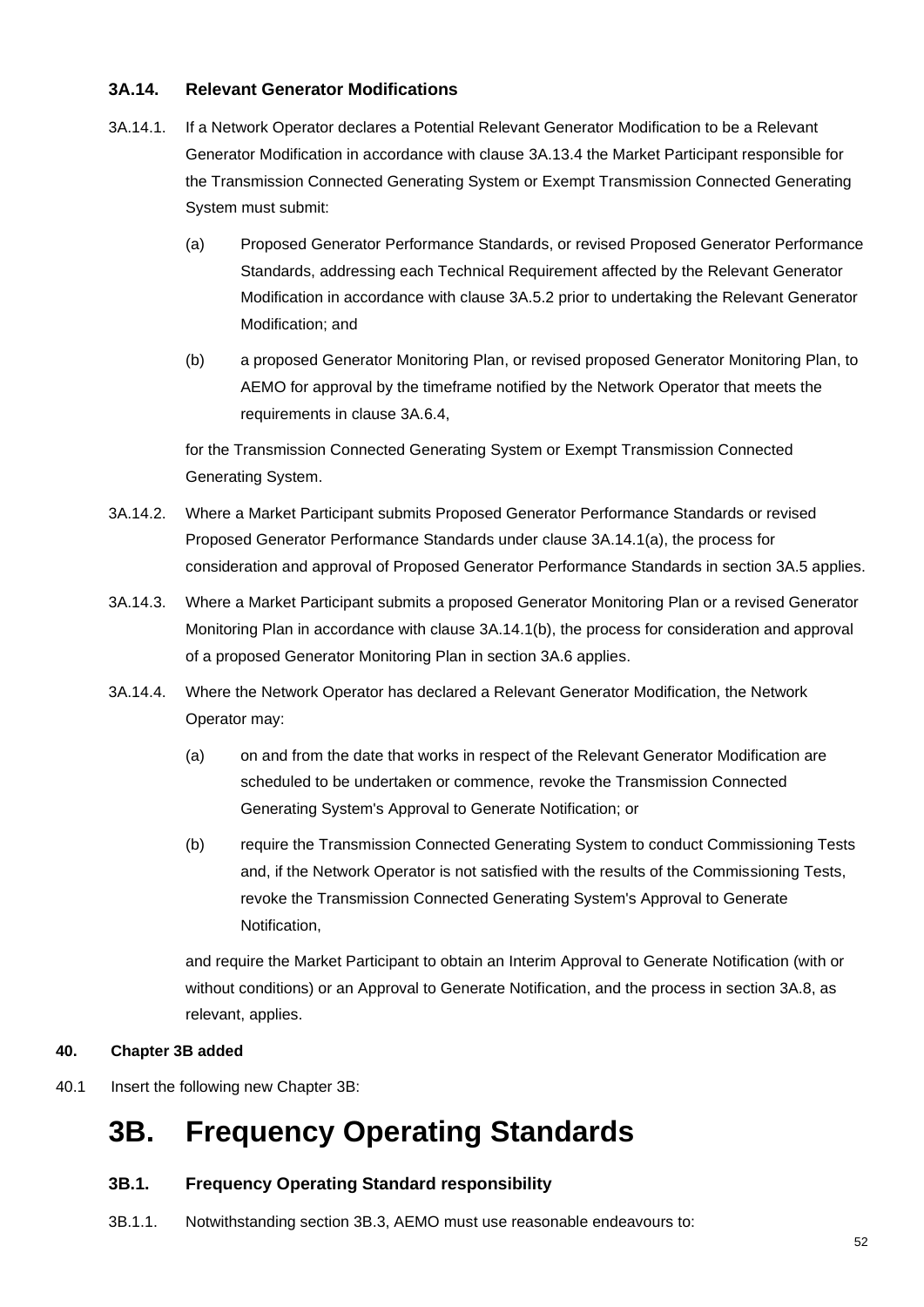- (a) ensure the SWIS is operated with a SWIS Frequency of 50 Hz except under Controlled Circumstances; and
- (b) achieve the Frequency Operating Standards set out in this Chapter 3B.
- 3B.1.2. The Frequency Operating Standards set out in this Chapter 3B only apply to Embedded Systems and Disconnected Microgrids when they are connected to the SWIS.

## **3B.2. Frequency Bands**

- 3B.2.1. The Normal Operating Frequency Band is the normal frequency operating range set out in Table 1, Appendix 13 for the SWIS and Table 2, Appendix 13 for an Island.
- 3B.2.2. The Normal Operating Frequency Excursion Band is an allowable frequency operating range where no action or response is required by AEMO for infrequent or momentary excursions outside of the Normal Operating Frequency Band. The frequency operating range and duration are set out in Table 1, Appendix 13 for the SWIS.
- 3B.2.3. The Credible Contingency Event Frequency Band is the allowable frequency operating range where there has been a Credible Contingency Event on the SWIS. The frequency operating range and duration are set out in Table 1, Appendix 13 for the SWIS and Table 2, Appendix 13 for an Island.
- 3B.2.4. The Island Separation Frequency Band is the allowable frequency operating range immediately following a Separation Event on the SWIS which creates one or more Islands. The frequency operating range and duration are set out in Table 1, Appendix 13 for the SWIS and Table 2, Appendix 13 for an Island.
- 3B.2.5. The Extreme Frequency Tolerance Band represents the frequency operating range that applies to the SWIS Frequency in respect of clause 3B.3.9. The frequency operating range and target timeframes to Stabilise and Recover are set out in Table 1, Appendix 13 for the SWIS and Table 2, Appendix 13 for an Island.

#### **3B.3. Required SWIS Frequency outcomes**

- 3B.3.1. Other than for an Island, while in an Emergency Operating State or during a system restart, the Accumulated Time Error must be less than 10 seconds for 99% of the time over any rolling 30-day period in the SWIS.
- 3B.3.2. Subject to clause 3B.3.3, the SWIS Frequency must not exceed the Normal Operating Frequency Band in accordance with the relevant requirements set out in Table 1, Appendix 13 for the SWIS and Table 2, Appendix 13 for an Island.
- 3B.3.3. The SWIS Frequency may exceed the relevant Normal Operating Frequency Band following the occurrence of a Contingency Event.
- 3B.3.4. Subject to clause 3B.3.8, the SWIS Frequency must not exceed the Normal Operating Frequency Excursion Band, and must Stabilise, in accordance with the relevant requirements set out in Table 1, Appendix 13 for the SWIS and Table 2, Appendix 13 for an Island.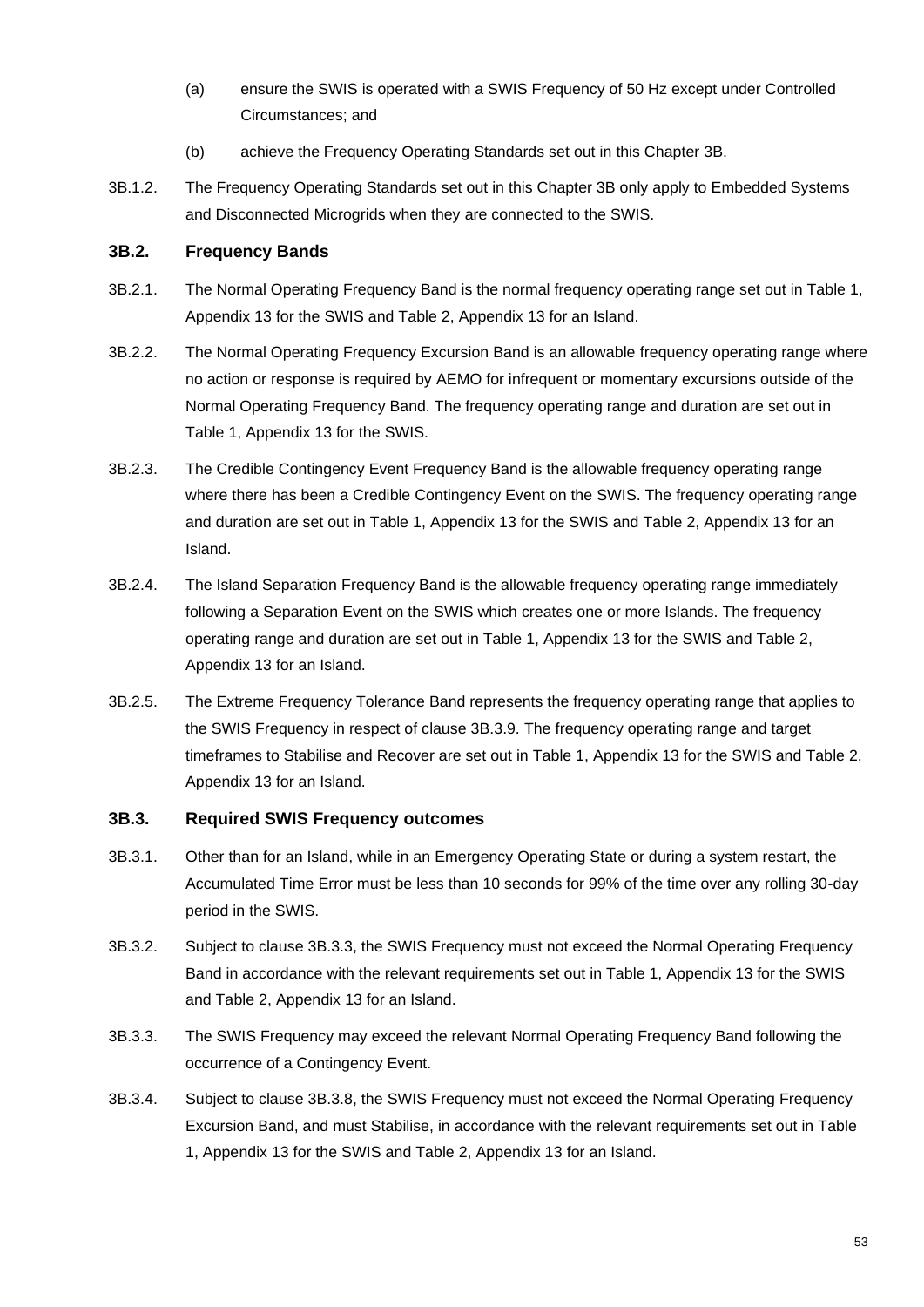- 3B.3.5. Subject to clause 3B.3.6, for any Credible Contingency Event, the SWIS Frequency must not exceed the relevant rate of change requirements set out in Table 1, Appendix 13 for the SWIS and Table 2, Appendix 13 for an Island.
- 3B.3.6. Clause 3B.3.5 does not apply to the initial formation of an Island following a Separation Event.
- 3B.3.7. Subject to clause 3B.3.8, the SWIS Frequency must not exceed the Credible Contingency Event Frequency Band, and must Stabilise and Recover, in accordance with the relevant requirements set out in Table 1, Appendix 13 for the SWIS and Table 2, Appendix 13 for an Island.
- 3B.3.8. For the avoidance of doubt, the requirements in clause 3B.3.4 and clause 3B.3.7 do not apply where a Multiple Contingency Event occurs.
- 3B.3.9. Following a Separation Event, an Island is permitted to be temporarily de-energised with frequency subsequently required to be restored to the relevant requirements set out in Table 2, Appendix 13 for an Island as soon as practicable.
- 3B.3.10. Subject to clause 3B.3.9, if there is a Separation Event, SWIS Frequency must not exceed the Island Separation Frequency Band, and must Stabilise and Recover, in accordance with the relevant requirements set out in Table 1, Appendix 13 for the SWIS and Table 2, Appendix 13 for an Island.
- 3B.3.11. For a Non-Credible Contingency Event or Multiple Contingency Event, reasonable endeavours must be taken to maintain the SWIS Frequency in accordance with the Extreme Frequency Tolerance Band, and to Stabilise and Recover the SWIS Frequency in accordance with the relevant requirements set out in Table 1, Appendix 13 for the SWIS and Table 2, Appendix 13 for an Island. For the avoidance of doubt, the use of load shedding is acceptable in order to meet the requirements of this clause 3B.3.11.
- 3B.3.12. Based on the readings recorded in AEMO's SCADA system, a Contingency Event, including a Credible Contingency Event, Separation Event, commences at the time SWIS Frequency exceeds the frequencies in the Normal Operating Frequency Excursion Band set out in Table 1, Appendix 13 for the SWIS and Table 2, Appendix 13 for an Island, and ends at the time at which SWIS Frequency Recovers.
- 3B.3.13. For the avoidance of doubt, reasonable endeavours in this section 3B.3 includes allowance for avoiding pre-contingent load shedding, or to prioritise restoration of load, over meeting the Frequency Operating Standards in an Island.

#### **41. Section 4.11 amended**

- 41.1 Clause 4.11.1B(c) is deleted and replaced with the following:
	- (c) consult with any person AEMO considers suitably qualified to provide an opinion or information on issues relevant to the exercise of AEMO's discretion.

## **42. Section 4.26 amended**

42.1 Clause 4.26.2 is amended by deleting the following input: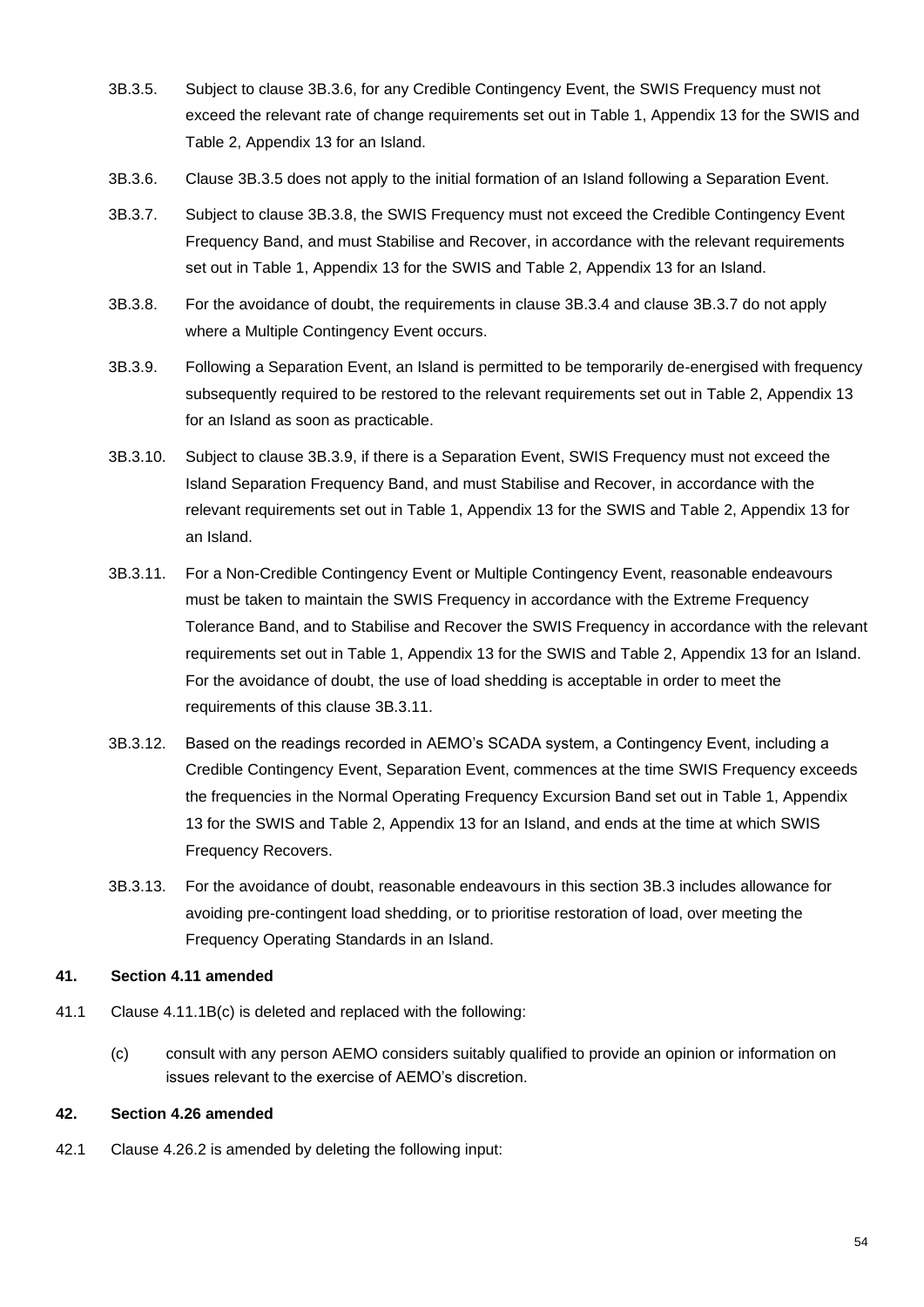BSPO(f,t) is the total MW quantity of Planned Outage associated with Facility f before the STEM Auction for Trading Interval t, as provided to the AEMO by System Management in accordance with clause 7.3.4;

and replacing it with the following:

BSPO(f,t) is the total MW quantity of Planned Outage associated with Facility f before the STEM Auction for Trading Interval t, as determined by AEMO in accordance with clause 7.3.4;

#### **43. Section 4.27 amended**

43.1 Clause 4.27.3A is amended by deleting the last sentence 'AEMO may consult System Management in deciding whether or not to require a report.'

#### **44. Section 7.8 amended**

44.1 The section 7.8 heading 'Dispatch Instructions and Operating Instructions implemented by System Management' is amended by deleting the words 'System Management' and replacing them with the word 'AEMO'.

#### **45. Section 7B.3 amended**

- 45.1 Clause 7B.3.1(d)(i) is deleted and replaced with the following:
	- i. the most recent Forecast LFAS Quantities determined by AEMO under clauses 7B.1.4 or 7B.1.5;

#### **46. Clause 7.13.1F amended**

46.1 Add a full stop at the end of clause 7.13.1F.

#### **47. Section 9.13 amended**

47.1 Clause 9.13.1 is amended by deleting the words 'system management services' and replacing them with the words 'system operation services'.

#### **48. Section 9.15 amended**

48.1 Clause 9.15.1 is amended by deleting the words ', AEMO (in its capacity as System Management),'.

## **49. Section 10.2 amended**

49.1 Clause 10.2.2(d)(iiA) is deleted and replaced with the following:

iiA. a Delegate (but only to the extent necessary for it to carry out the delegated functions);

- 49.2 Clause 10.2.2(e) is amended by deleting the words 'System Management Confidential' and replacing them with the words 'System Operation Confidential'.
- 49.3 Clause 10.2.2(e)(iA) is deleted and replaced with the following:
	- iA. a Delegate (but only to the extent necessary for it to carry out the delegated functions);
- 49.4 Clause 10.2.2(g)(iiiA) is deleted and replaced with the following:
	- iiiA. a Delegate (but only to the extent necessary for it to carry out the delegated functions);
- 49.5 Clause 10.2.3(f) is deleted and replaced with the following: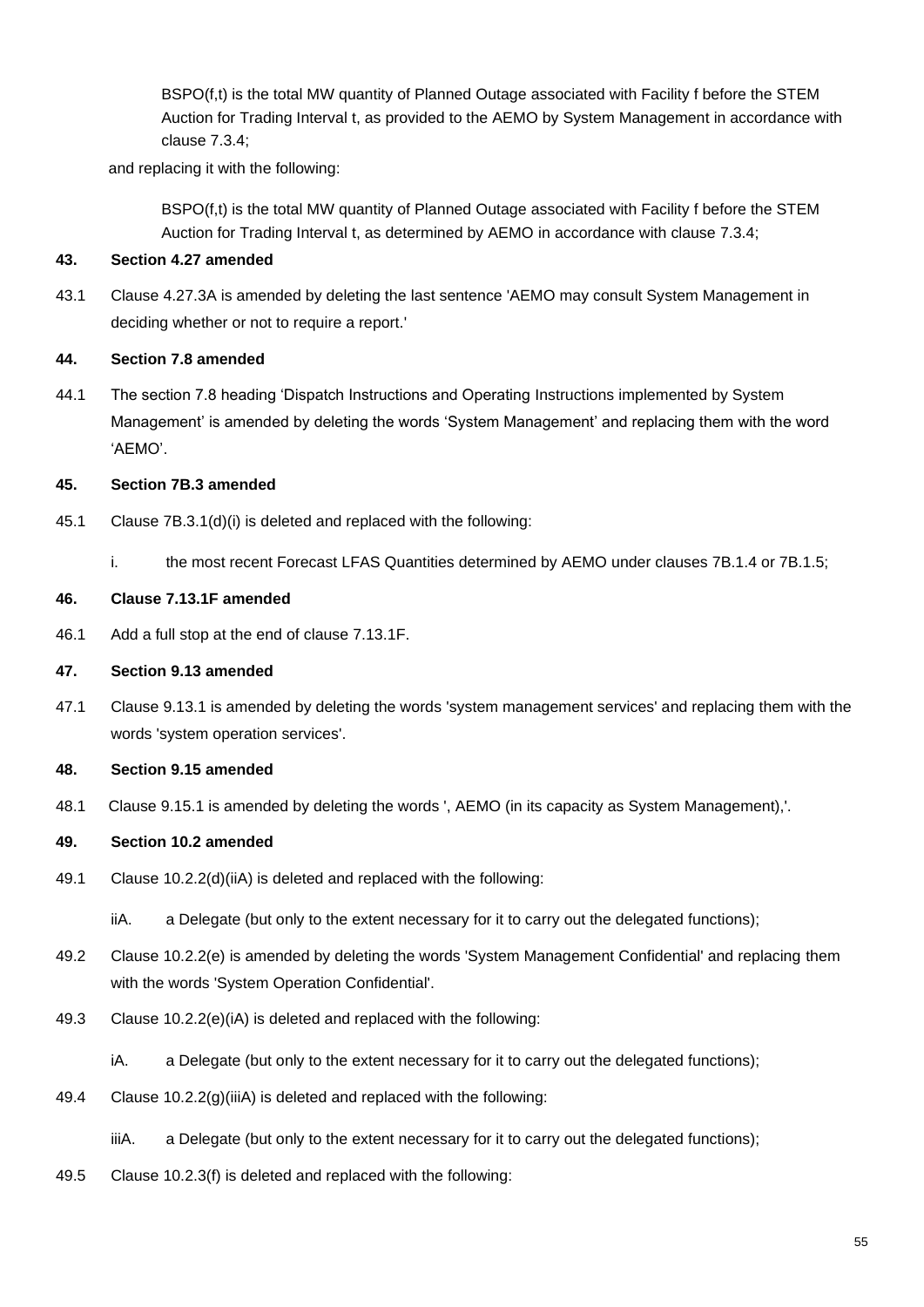(f) AEMO may declare incomplete working documents relating to system operation to be AEMO Confidential or System Operation Confidential;

#### **50. Section 10.3 heading amended**

50.1 The section 10.3 heading 'The Market Web Site' is amended by deleting the words 'Market Web Site' and replacing them with the words 'WEM Website'.

#### **51. Heading above section 10.5 amended**

51.1 The heading 'Information to be Released via the Market Web Site' appearing immediately above the section 10.5 heading is amended by deleting the words 'Market Web Site' and replacing them with the words 'WEM Website'.

#### **52. Section 10.9 amended**

- 52.1 The section 10.9 heading 'System Management Confidential Information' is amended by deleting the words 'System Management' and replacing them with the words 'System Operation'.
- 52.2 Clause 10.9.1 is amended by deleting the words 'System Management Confidential' and replacing them with the words 'System Operation Confidential'.

#### **53. Chapter 11 (Glossary) amended**

53.1 The definition for 'Allowable Revenue' in Chapter 11 (Glossary) is deleted and replaced with the following:

**Allowable Revenue**: Means the allowable revenue for AEMO in performing its functions, including providing the services set out in clause 2.22A.1, as approved by the Economic Regulation Authority in accordance with clause 2.22A.14.

53.2 The definition for 'Bilateral Contract' in Chapter 11 (Glossary) is deleted and replaced with the following:

**Bilateral Contract**: A contract formed between any two persons for the sale of electricity by one of those persons to the other.

53.3 The definition for 'Chief Executive Officer' in Chapter 11 (Glossary) is deleted and replaced with the following:

**Chief Executive Officer**: In respect of a Rule Participant, the chief executive officer of the relevant Rule Participant, or if that Rule Participant has no chief executive officer, then the individual nominated by the Rule Participant and holding a similar position to that of chief executive officer of the Rule Participant.

53.4 The definition for 'Downwards LFAS Enablement Schedule' in Chapter 11 (Glossary) is deleted and replaced with the following:

**Downwards LFAS Enablement Schedule**: Means, for a Trading Interval, the Forecast Downwards LFAS Enablement Schedule for that Trading Interval most recently determined by AEMO under clause 7B.3.1(a) between LFAS Gate Closure for that Trading Interval and the point in time 15 minutes after LFAS Gate Closure for that Trading Interval.

53.5 The definition for 'Rule Participant' in Chapter 11 (Glossary) is deleted and replaced with the following:

**Rule Participant**: Any person registered as a Rule Participant in accordance with Chapter 2 and AEMO.

53.6 The definition for 'Technical Envelope' in Chapter 11 (Glossary) is deleted and replaced with the following: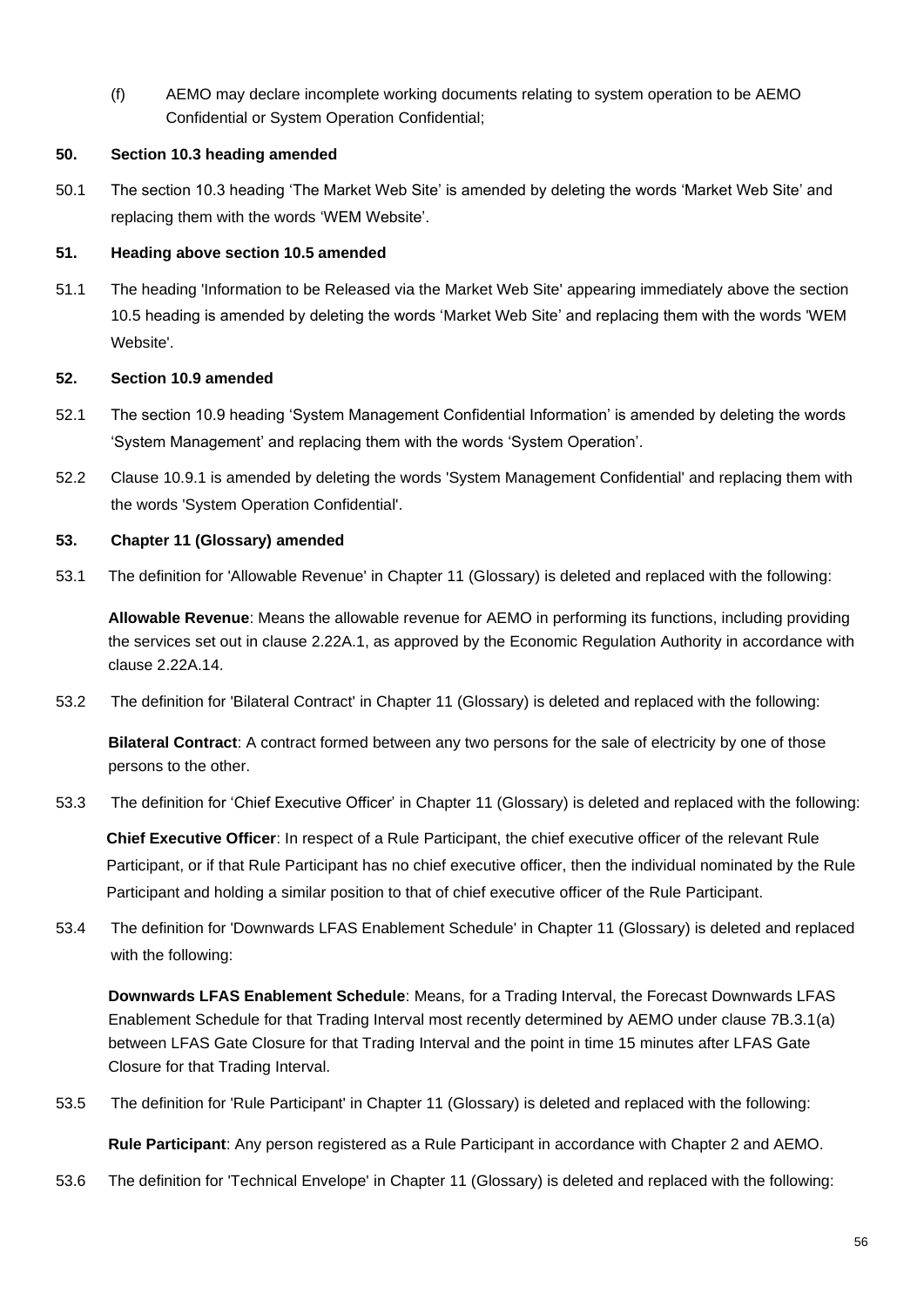**Technical Envelope**: The limits for the operation of the SWIS in each SWIS Operating State as established and modified by AEMO in accordance with clause 3.2.6.

53.7 The definition for 'Upwards LFAS Enablement Schedule' in Chapter 11 (Glossary) is deleted and replaced with the following:

**Upwards LFAS Enablement Schedule**: Means, for a Trading Interval, the Forecast Upwards LFAS Enablement Schedule for that Trading Interval most recently determined by AEMO under clause 7B.3.1(a) between LFAS Gate Closure for that Trading Interval and the point in time 15 minutes after LFAS Gate Closure for that Trading Interval.

53.8 Each of the definitions in Chapter 11 (Glossary) listed in the following Table is deleted.

| Table                                    |  |  |
|------------------------------------------|--|--|
| Appointed Day                            |  |  |
| Market Procedure                         |  |  |
| <b>Market Rules</b>                      |  |  |
| Market Web Site                          |  |  |
| <b>Power System Operation Procedure</b>  |  |  |
| System Management                        |  |  |
| System Management Confidential           |  |  |
| <b>System Management Fees</b>            |  |  |
| <b>System Management Function</b>        |  |  |
| <b>System Management Transition Date</b> |  |  |
| <b>System Operator</b>                   |  |  |
|                                          |  |  |

53.9 Insert each of the following new definitions in Chapter 11 (Glossary) in the appropriate alphabetical order:

**Accumulated Time Error**: Means in respect of a frequency measurement of the SWIS, the integral over time of the difference between 20 milliseconds and the inverse of that frequency measurement, starting from a time determined by AEMO, and recorded by AEMO in its SCADA system.

**Approval to Generate Notification**: Means the notification issued by the Network Operator to a Market Participant in accordance with clause 3A.8.11 granting final approval to a Transmission Connected Generating System to generate electricity.

**Common Requirements**: In respect of each Technical Requirement, means each requirement as specified in Appendix 12 that is common to both the Ideal Generator Performance Standard and Minimum Generator Performance Standard.

**Contingency Event**: Has the meaning given in clause 3.8A.1.

**Contingency Reclassification Conditions**: Means the conditions that AEMO determines give rise to the need to reclassify a Non-Credible Contingency Event as a Credible Contingency Event.

**Controlled Circumstances**: Circumstances where AEMO expects or requires SWIS Frequency to vary as a result of a test or the process of dispatch.

**Coordinator**: Means the Coordinator of Energy referred to in section 4 of the Energy Coordination Act 1994 (WA).

**Credible Contingency Event**: Has the meaning given in clause 3.8A.2.

**Credible Contingency Event Frequency Band**: Has the meaning given in clause 3B.2.3.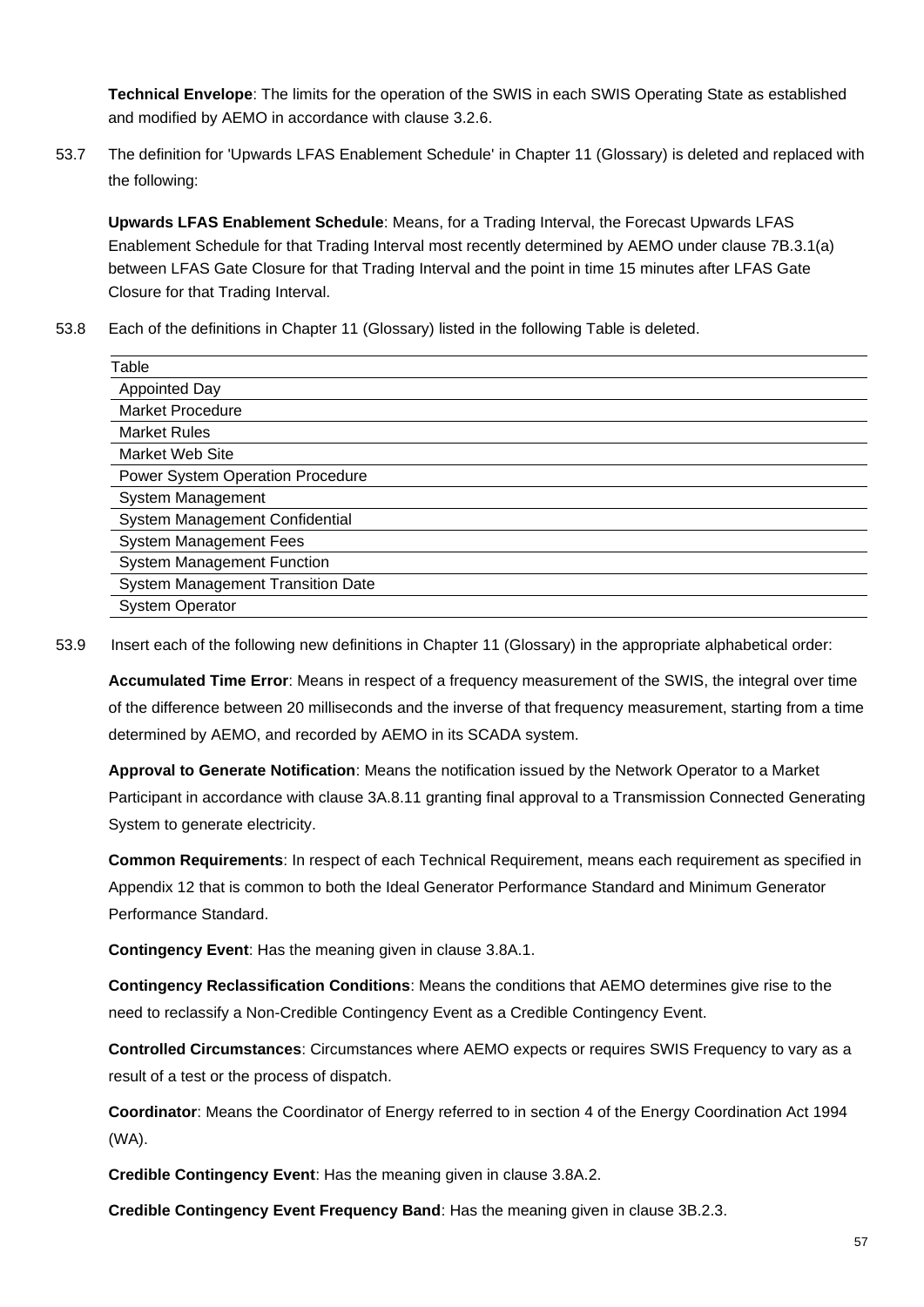**Delegate**: Means a person appointed by AEMO under clause 2.1A.3 to perform a function on its behalf that is, in AEMO's opinion, competent to exercise the relevant function.

**Disconnected Microgrid**: Means a part of the SWIS that is not an Embedded System, that is designed to be disconnected from the remainder of the SWIS, and that has disconnected from the remainder of the SWIS, and is being operated independently from the SWIS by a Network Operator.

**Embedded System**: Means a Network connected at a connection point on the SWIS which is owned, controlled or operated by a person who is not a Network Operator or AEMO.

**Exempt Transmission Connected Generating System**: Has the meaning given in clause 3A.3.1.

**Existing Transmission Connected Generating System**: Means a Transmission Connected Generating System for which an Arrangement for Access has been executed prior to the Tranche 1 Commencement Date other than an Exempt Transmission Connected Generating System.

**Extreme Frequency Tolerance Band**: Has the meaning given in clause 3B.2.5.

**Frequency Band**: Means the Credible Contingency Event Frequency Band, Extreme Frequency Tolerance Band, Island Separation Frequency Band, Normal Operating Frequency Band or Normal Operating Frequency Excursion Band.

**Frequency Operating Standards**: Means the SWIS Frequency outcomes set out in Chapter 3B and Appendix 13.

**Generator Monitoring Plan**: Means a monitoring plan for a Transmission Connected Generating System in respect of the Registered Generator Performance Standards that apply to the Transmission Connected Generating System.

**Generator Register:** Means a register required to be established and maintained by a Network Operator in accordance with clause 3A.7.1.

**Ideal Generator Performance Standard**: Means the ideal generator performance standard in respect of a Technical Requirement as specified in Appendix 12.

**Inertia**: The kinetic energy (at nominal frequency) that is extracted from the rotating mass of a machine coupled to the power system to compensate an imbalance in the system frequency.

**Interim Approval to Generate Notification**: Means the notification issued by the Network Operator to a Market Participant in accordance with section 3A.8, which may or may not be subject to and contain conditions, granting interim approval to a Transmission Connected Generating System to generate electricity.

**Island**: Means a part of the SWIS that includes interconnected energy producing systems (or other energy sources and loads), for which all of the connection points with the SWIS have been disconnected, provided that the part:

- (a) is smaller than the remainder of the SWIS that it has disconnected from; and
- (b) contains energy producing systems (or other energy sources) capable of supplying the Load in accordance with the Frequency Operating Standards within the part of the SWIS that has been disconnected,

but does not include an Embedded System or Disconnected Microgrid.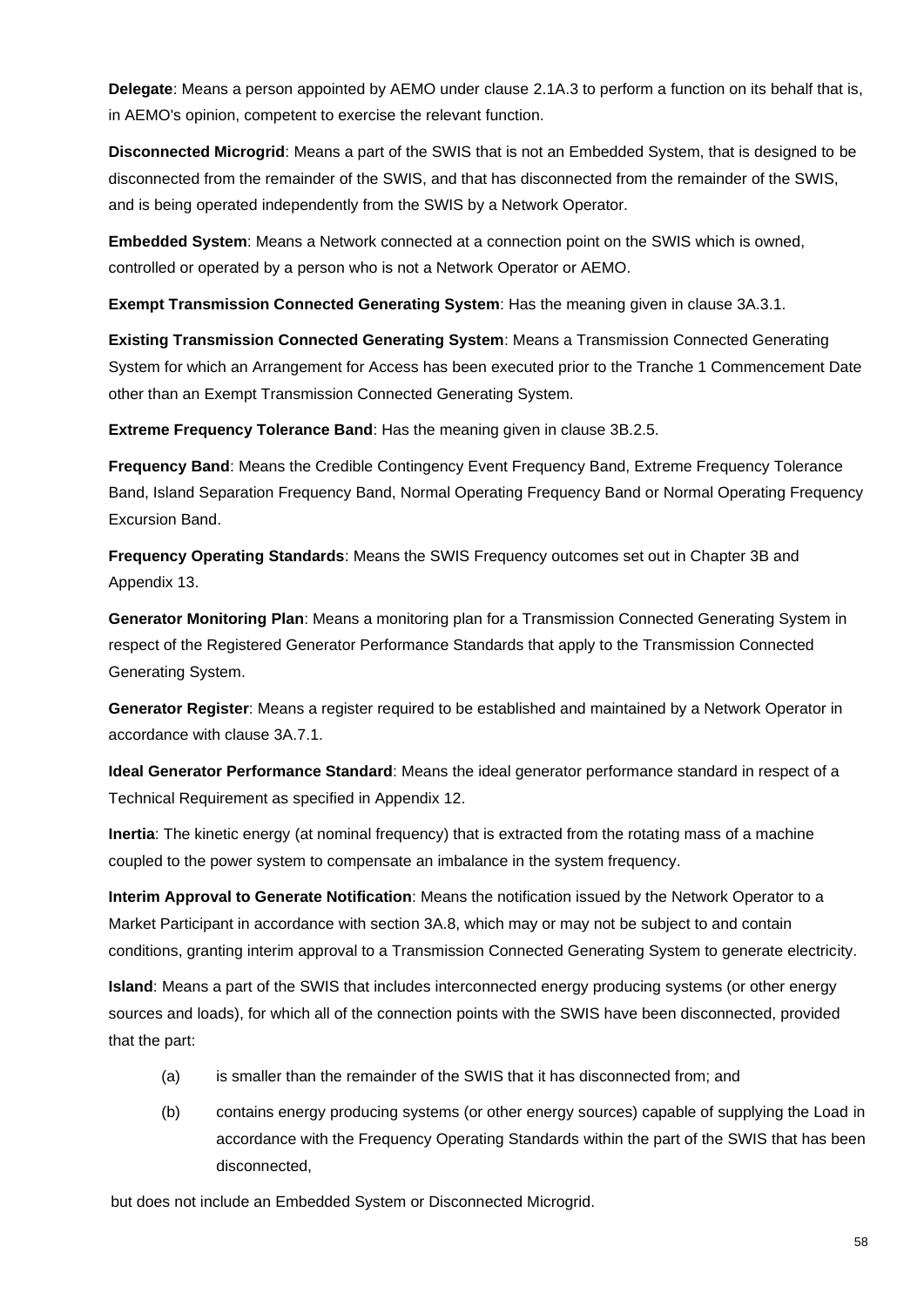**Island Separation Frequency Band**: has the meaning given in clause 3B.2.4.

**Minimum Generator Performance Standard**: Means the minimum generator performance standard in respect of a Technical Requirement as specified in Appendix 12.

**Multiple Contingency Event**: Means, in relation to the SWIS Frequency Operating Standards, when an additional Contingency Event occurs before the SWIS Frequency has been able to Recover from the previous Contingency Event.

**Negotiated Generator Performance Standard**: Means a standard or technical level of performance in respect of a Technical Requirement that represents a variation from the Ideal Generator Performance Standard but is no less than the Minimum Generator Performance Standard that has been approved and registered in accordance with the process in Chapter 3A.

**Negotiation Criteria**: Means the criteria that must be met in respect of each Technical Requirement as specified in Appendix 12 if a Market Participant submits a Proposed Negotiated Generator Performance Standard.

**Non-Credible Contingency Event**: Has the meaning given in clause 3.8A.3.

**Normal Operating Frequency Band**: Has the meaning given in in clause 3B.2.1.

**Normal Operating Frequency Excursion Band**: Has the meaning given in clause 3B.2.2.

**Potential Relevant Generator Modification**: Has the meaning given in clause 3A.13.1.

**Power Transfer Capability**: Means the maximum permitted power transfer through a transmission system or distribution system or part thereof.

**Proposed Generator Performance Standard**: Means a standard or technical level of performance in respect of a Technical Requirement proposed to apply to a Transmission Connected Generating System that has not been approved and registered in accordance with the process in Chapter 3A.

**Proposed Negotiated Generator Performance Standard**: Means a Proposed Generator Performance Standard that is not an Ideal Generator Performance Standard but is no less than the Minimum Generator Performance Standard.

**Recover**: Means, in relation to SWIS Frequency Operating Standards, the time at which the SWIS Frequency returns to the applicable Normal Operating Frequency Band, provided it does not go outside that range at any time over the following 1 minute.

**Rectification Plan**: Means a plan submitted by a Market Participant responsible for a Transmission Connected Generating System in respect of a Transmission Connected Generating System, an alternative Rectification Plan proposed by AEMO or amended Rectification Plan under section 3A.11.

#### **Registered Generator Performance Standard**: Means:

(a) in respect of a Transmission Connected Generating System other than an Existing Transmission Connected Generating System, an Ideal Generator Performance Standard or a Negotiated Generator Performance Standard that has been approved and registered in accordance with the process in Chapter 3A; and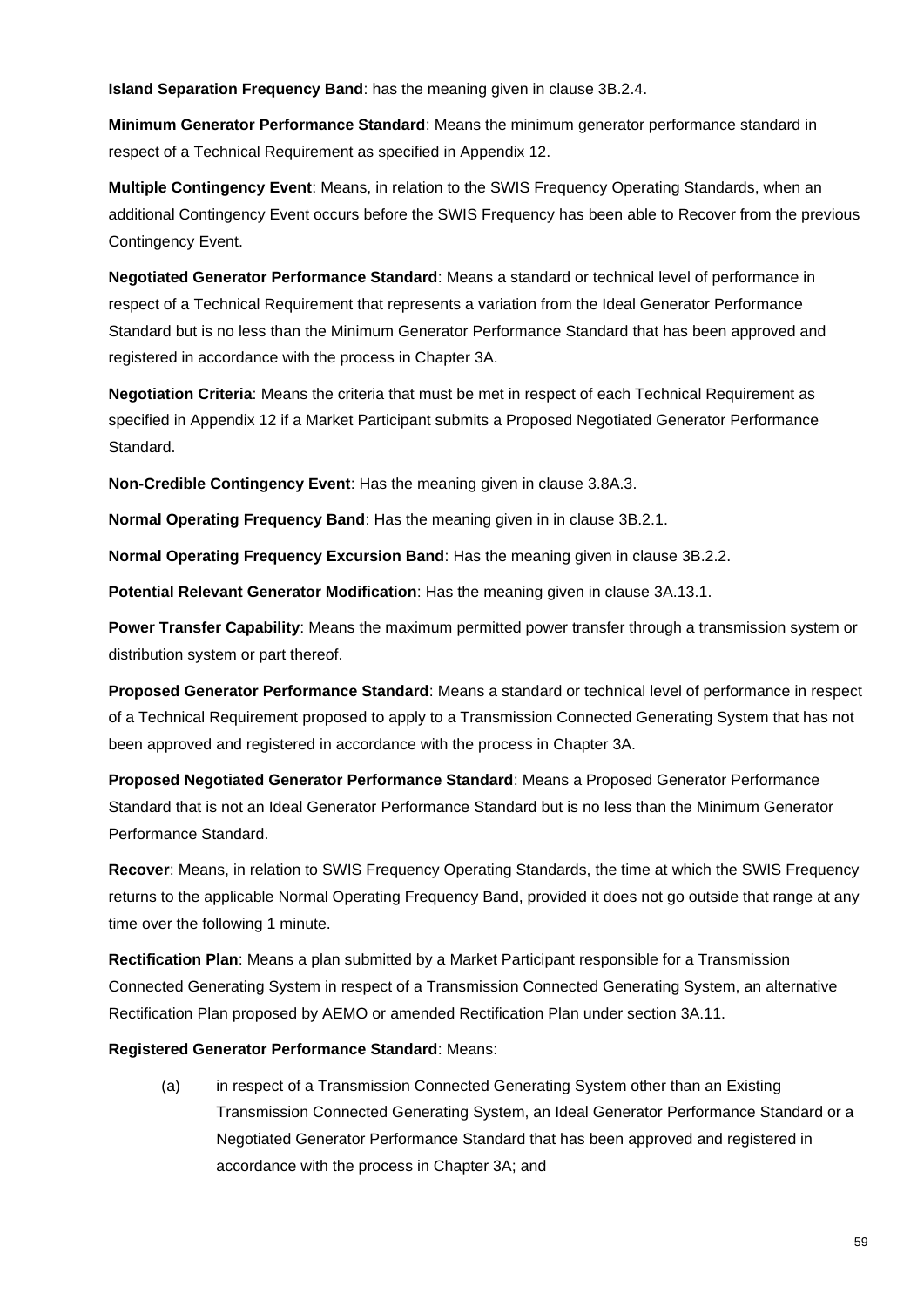(b) in respect of an Existing Transmission Connected Generating System, the standard or technical level of performance in respect of a Technical Requirement that is an Agreed Generator Performance Standard under section 1.40 and deemed to be a Registered Generator Performance Standard under clause 1.40.31.

**Relevant Generator Modification**: Means a Potential Relevant Generator Modification that the Network Operator declares to be a Relevant Generator Modification under clause 3A.13.4.

**RoCoF Limit**: Means a limit on the average frequency rate of change over a particular time period.

**RoCoF Ride Through Capability**: Is the highest RoCoF Limit at which the Facility can operate safely and reliably, expressed over the same timeframe specified in the RoCoF Safe Limit.

**RoCoF Safe Limit**: Means the RoCoF Limit referred to in Appendix 13.

**Separation Event**: Means a Credible Contingency Event that results in the formation of an Island.

**Stable**: Means when the SWIS will return to an acceptable steady-state operating condition following a disturbance.

**Stabilise**: Means, in relation to SWIS Frequency Operating Standards, when the SWIS Frequency has remained above or below the required level for at least 20 seconds.

**SWIS Frequency**: Means the frequency of the SWIS, or an Island (as applicable).

**SWIS Frequency Operating Standards**: Means the standards set out in Table 1, Appendix 13.

**System Inertia**: The total Inertia provided by Registered Facilities, Network equipment and other equipment connected to the SWIS.

**System Operation Confidential**: An information confidentiality status whereby information or documents may only be made available to the parties described in clause 10.2.2(e).

**System Operation Fees**: The fees determined by AEMO in accordance with section 2.24, and payable by Market Participants to AEMO for performing System Operation Functions in accordance with these WEM Rules.

**System Operation Function**: The functions referred to in clauses 2.1A.1A, 2.1A.2(cA) and 2.1A.2(iA), together with any function conferred on AEMO under these WEM Rules in respect of system operation.

**System Strength**: Is a measure of how resilient the voltage waveform is to disturbances such as those caused by a sudden change in Load or an energy producing system, the switching of a network element, tapping of transformers and other types of faults.

**Technical Requirement**: Means each Technical Requirement for a Transmission Connected Generating System specified in Appendix 12.

**Template Generator Monitoring Plan**: Means the template Generator Monitoring Plan set out in the WEM Procedure referred to in clause 3A.6.2 as amended from time to time.

**Transmission Connected Generating System**: Means generating works connected to a transmission system in the SWIS.

**Trigger Event**: Means one or more circumstances specified in a Negotiated Generator Performance Standard, the occurrence of which requires a Market Participant responsible for a Transmission Connected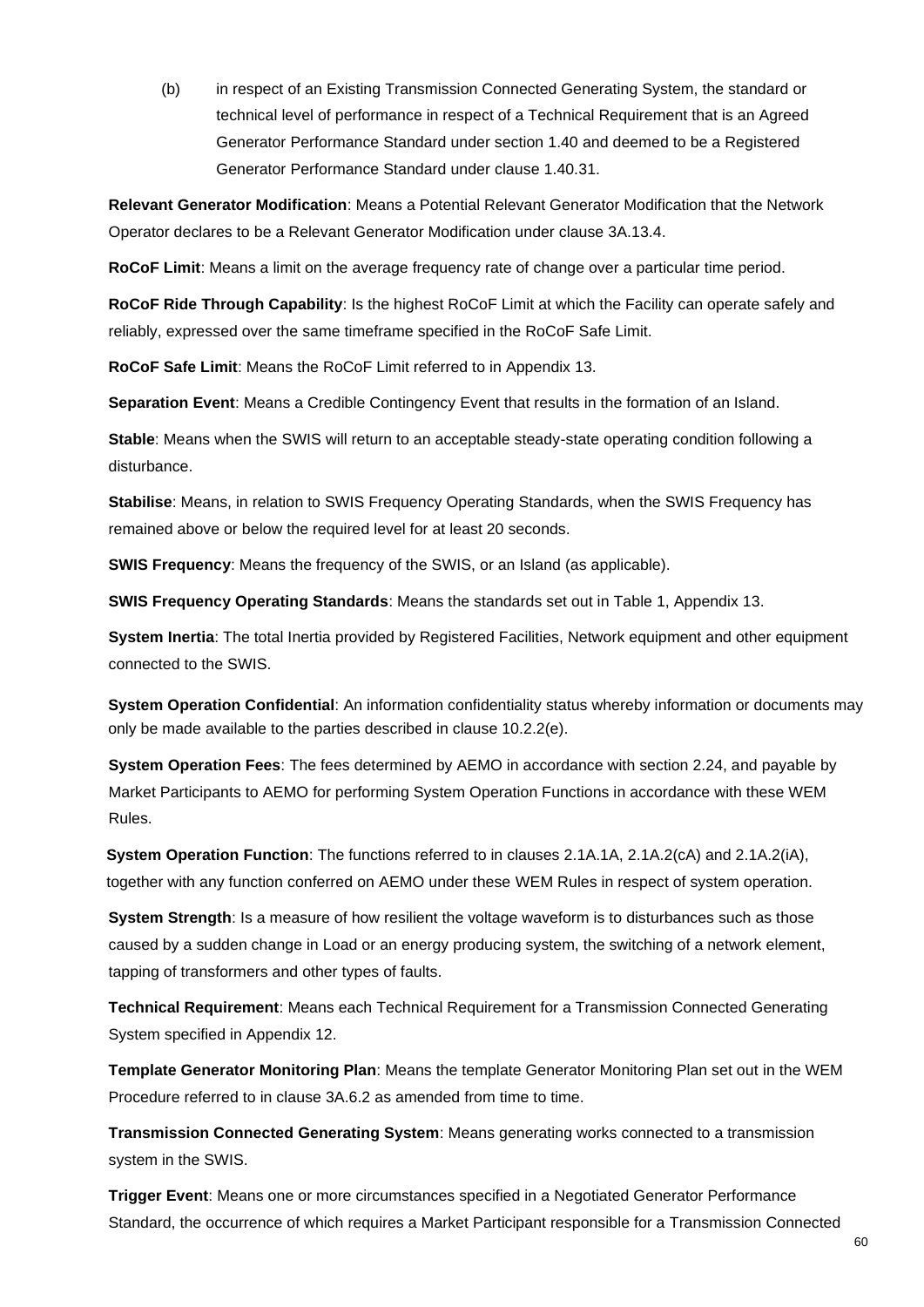Generating System to undertake required actions to achieve an agreed outcome and or achieve an agreed higher level of performance than the existing Registered Generator Performance Standard applicable in respect of one or more Technical Requirements.

**WEM Procedure**: The procedures developed by the Rule Change Panel, AEMO, the Economic Regulation Authority, the Coordinator and a Network Operator, as applicable, in accordance with section 2.9 as amended in accordance with the Procedure Change Process.

**WEM Rules**: These rules relating to the Wholesale Electricity Market and to the operation of the SWIS.

**WEM Website**: Has the meaning given in the Regulations, and includes any website operated by AEMO to carry out its functions under these WEM Rules.

#### **54. Appendix 1 amended**

54.1 Appendix 1 is amended by deleting the words 'by System Management' in the first place where they occur.

#### **55. Appendix 9 amended**

- 55.1 Step 3(c) is deleted and replaced with the following:
	- (c) was affected by a Consequential Outage as recorded by AEMO under clause 7.13.1A; or

#### **56. Appendix 12 added**

56.1 Insert the following new Appendix 12:

## **Appendix 12: Transmission Connected Generating System Generator Performance Standards**

This Appendix lists each of the Technical Requirements for Transmission Connected Generating Systems and sets out the Ideal Generator Performance Standard, Minimum Generator Performance Standard and any applicable Common Requirements for each Technical Requirement.

Each Technical Requirement may specify Negotiation Criteria which must be met if a Market Participant responsible for a Transmission Connected Generating System submits a Proposed Negotiated Generator Performance Standard.

If a Technical Requirement specifies Common Requirements, these apply whether an Ideal Generator Performance Standard or Negotiated Generator Performance Standard is intended to apply to a Transmission Connected Generating System in respect of a Technical Requirement.

## **Use of defined terms in this Appendix 12**

Terms defined in Part A12.1 of this Appendix 12 are defined for the purposes of this Appendix alone and must not be used to infer the meaning of those words, or other words, in these WEM Rules. Terms which are defined in these WEM Rules will apply to this Appendix unless defined in this Appendix or the context otherwise requires.

Where the terms Scheduled Generator and Non-Scheduled Generator are used in this Appendix, in relation to generating works that are proposed to be connected to a transmission system and is yet to be registered under these WEM Rules as a Facility or a Facility that is undergoing an upgrade that may impact its Facility Class, these terms are to be used as they will ultimately apply to the relevant Facility.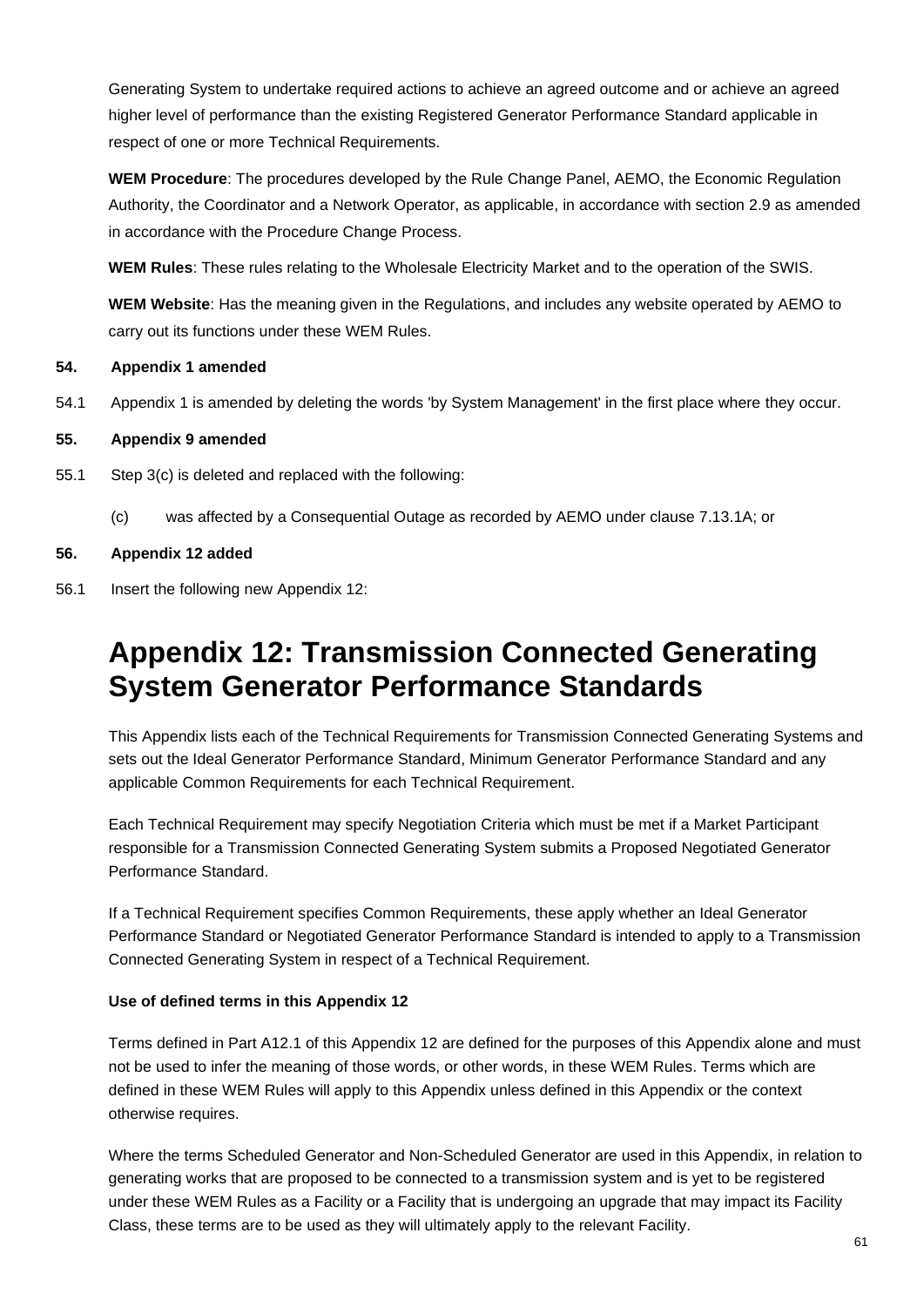When producing electric power, Electricity Storage which is part of a Generating System will be considered as Generation and must meet the Technical Requirements of Appendix 12.

Where the term 'Technical Rules' is used in this Appendix then the reference to the Technical Rules is to the Technical Rules of Western Power for the SWIS.

Where terms defined in Technical Rules are used in this Appendix, then any references to 'power system' in those definitions should be read as the SWIS.

For ease of reference, a list of the Technical Requirements that apply to Transmission Connected Generating Systems contained in this Appendix is set out below.

| <b>Appendix</b><br>12 Part | <b>Technical Requirement</b>                         |  |
|----------------------------|------------------------------------------------------|--|
| A12.2.                     | <b>Active Power Capability</b>                       |  |
| A12.3.                     | <b>Reactive Power Capability</b>                     |  |
| A12.4.                     | Voltage and Reactive Power Control                   |  |
| A12.5.                     | <b>Active Power Control</b>                          |  |
| A12.6.                     | Inertia and Frequency Control                        |  |
| A12.7.                     | Disturbance Ride Through for a Frequency Disturbance |  |
| A12.8.                     | Disturbance Ride Through for a Voltage Disturbance   |  |
| A12.9.                     | Disturbance Ride Through for Multiple Disturbances   |  |
| A <sub>12.10</sub> .       | Disturbance Ride Through for Partial Load Rejection  |  |
| A <sub>12.11</sub> .       | Disturbance Ride Through for Quality of Supply       |  |
| A12.12.                    | <b>Quality of Electricity Generated</b>              |  |
| A12.13.                    | <b>Generation Protection Systems</b>                 |  |
| A12.14.                    | <b>Remote Monitoring Requirements</b>                |  |
| A <sub>12.15</sub> .       | <b>Remote Control Requirements</b>                   |  |
| A <sub>12.16</sub> .       | <b>Communications Equipment Requirements</b>         |  |
| A12.17.                    | <b>Generation System Model</b>                       |  |

# **A12.1. Definitions**

In this Appendix 12, the following terms are defined:

**Active Power**: As described in the Technical Rules.

**Adequately Damped**: As described in the Technical Rules.

**Apparent Power**: As described in the Technical Rules.

**Asynchronous Generating System**: Means a Generating System comprised of Asynchronous Generating Units.

**Asynchronous Generating Unit**: Means a Generating Unit that is not a Synchronous Generating Unit.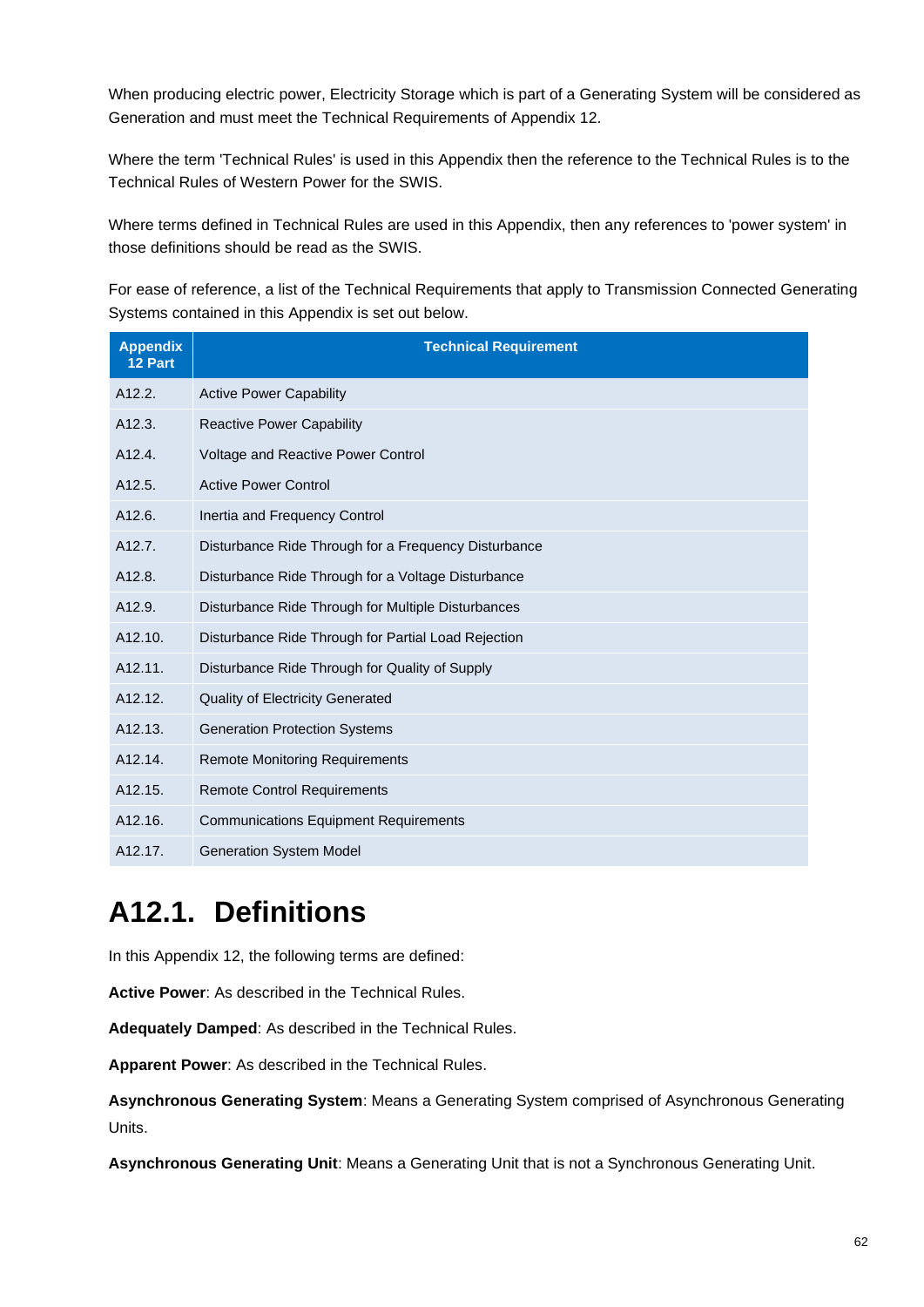**Communication Standard**: Means the requirements for the provision of information to be provided between Network Operators and AEMO as described in the WEM Procedure referred to in clause 2.36A.1 and as contemplated under section 2.36A.

**Connection Point**: Means the point on the Network Operator's Network where the Network Operator's Primary Equipment (excluding metering assets) is connected to the Primary Equipment of the Transmission Connected Generating System.

**Continuous Uninterrupted Operation**: In respect of a Generating System or operating Generating Unit within a Transmission Connected Generating System that is operating immediately prior to a power system disturbance, means:

- (a) not disconnecting from the SWIS except in accordance with its Registered Generator Performance Standard;
- (b) during the disturbance, contributing active and reactive current as required by its Registered Generator Performance Standard;
- (c) after clearance of any electrical fault that caused the disturbance, only substantially varying its Active Power and Reactive Power as required or permitted by its Registered Generator Performance Standard; and
- (d) not exacerbating or prolonging the disturbance or causing a subsequent disturbance for other connected Equipment, except as required or permitted by its Registered Generator Performance Standard,

with all essential auxiliary and reactive Equipment remaining in service.

**Control Centre**: Means the facilities used to direct and control the operation of a Generating System.

**Control System**: As described in the Technical Rules.

**Credible Contingency Event**: As described in the Technical Rules.

**Critical Fault Clearance Time**: As described in the Technical Rules.

**Dispatch**: Means the process of dispatch as described in these WEM Rules.

**Dispatch Systems Requirements**: Means the requirements described in section 2.35.

**Electricity Storage**: Means equipment consisting of Storage Works but does not include non-controllable energy storage equipment compensator or flywheel.

**Equipment**: As described in the Technical Rules.

**Excitation Control System**: As described in the Technical Rules.

**Generating System**: As described in the Technical Rules.

**Generating Unit**: As described in the Technical Rules.

**Generation**: As described in the Technical Rules.

**Generator Capability Chart**: Means a chart defining the capability of a Generating System or Generating Unit to produce Active Power while producing or consuming Reactive Power. The capability is provided for specified ambient conditions and voltage levels at the Connection Point based on a template provided by the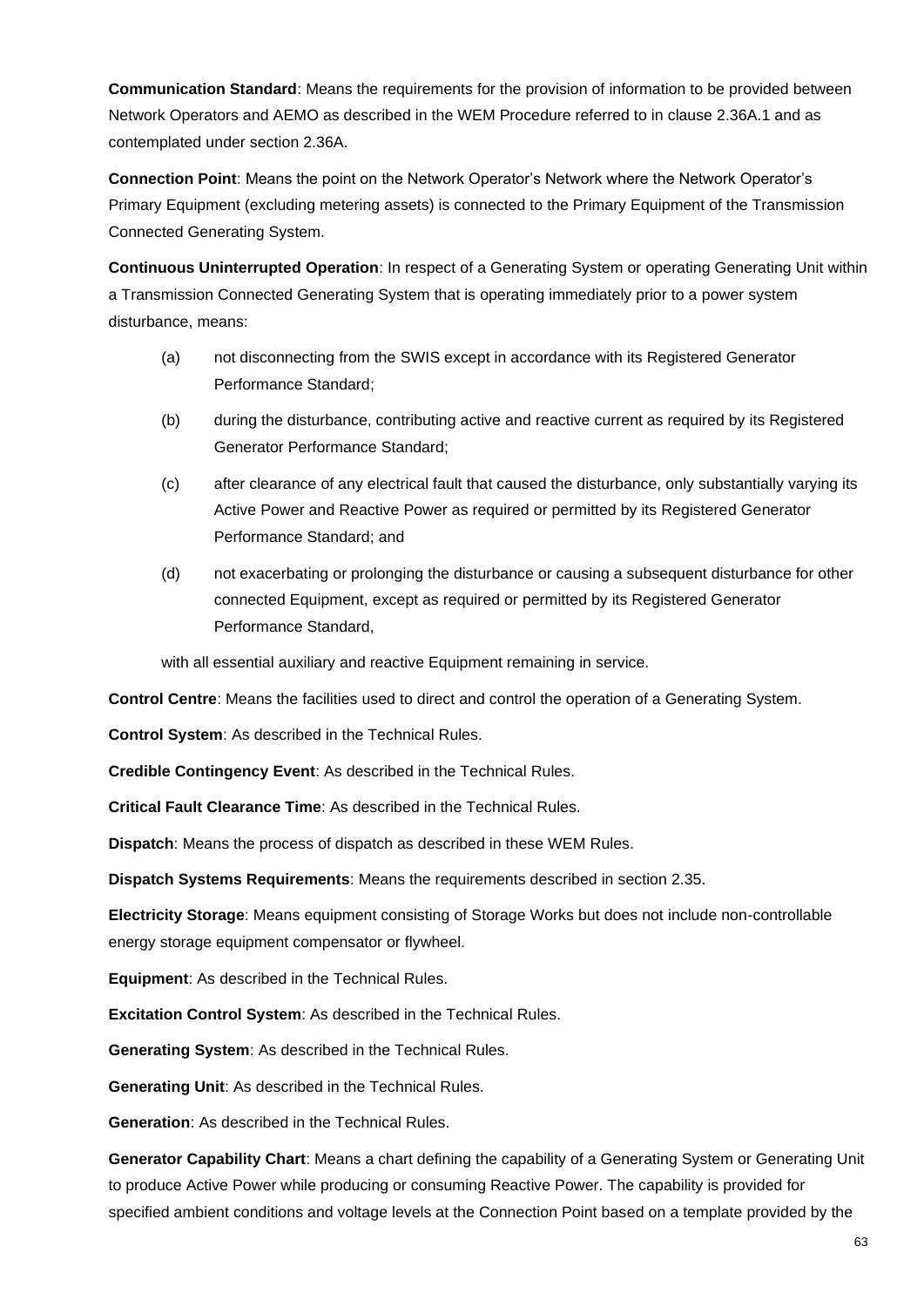Network Operator*.* The chart shows the Reactive Power capability achievable for any level of Active Power output while not exceeding limits necessary to prevent damage to Equipment or ensure stable operation.

**Generator Performance Standard**: Means either the Ideal Generator Performance Standard or Negotiated Generator Performance Standard in respect of a Technical Requirement.

**Maximum Continuous Current**: Means the maximum current injected at the Connection Point when the Generating System is delivering Rated Maximum Apparent Power and the Connection Point voltage is within the normal range.

**Nameplate Rating**: As described in the Technical Rules.

**Nomenclature Standards**: As described in the Technical Rules.

**Power Factor:** As described in the Technical Rules.

**Power Station**: As described in the Technical Rules.

**Primary Equipment**: As described in the Technical Rules.

**Protection Scheme**: As described in the Technical Rules.

**Protection System**: As described in the Technical Rules.

**Rated Maximum Active Power**: Means:

- (a) in relation to a Generating Unit, subject to the energy source availability, the maximum amount of Active Power that the Generating Unit can continuously deliver at the Connection Point when operating at its Nameplate Rating (adjusted for temperatures up to and including the maximum required ambient temperature as specified by the Network Operator); and
- (b) in relation to a Generating System, subject to the energy source availability, the combined maximum amount of Active Power that its Generating Units can deliver at the Connection Point, when its Generating Units are operating at their respective Nameplate Ratings (adjusted for temperatures up to and including the maximum required ambient temperature as specified by the Network Operator).

#### **Rated Maximum Apparent Power**: Means

- (a) in relation to a Generating Unit, subject to the energy source availability, the maximum amount of Apparent Power that the Generating Unit can continuously deliver at the Connection Point when operating at its Nameplate Rating; and
- (b) in relation to a Generating System, subject to the energy source availability, the combined maximum amount of Apparent Power that its Generating Units can deliver at the Connection Point, when its Generating Units are operating at their respective Nameplate Ratings.

#### **Rated Minimum Active Power**: Means

(a) in relation to a Generating Unit, the minimum amount of Active Power that the Generating Unit can continuously deliver while maintaining stable operation at the Connection Point or another specified location in the SWIS (including within the Generating System); and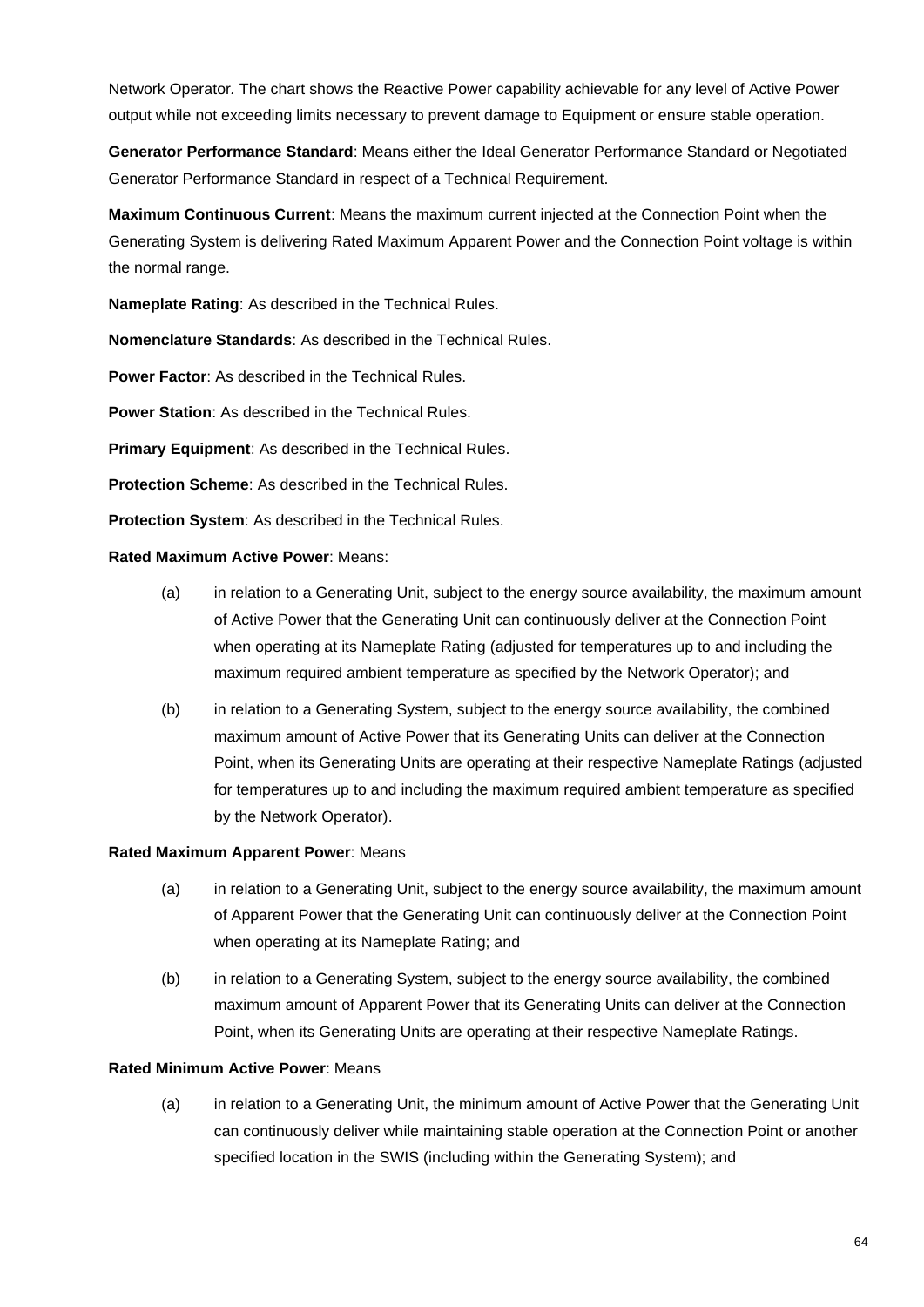(b) in relation to a Generating System, the combined minimum amount of Active Power that its inservice Generating Units can deliver at the Connection Point while maintaining stable operation.

**Reactive Power**: As described in the Technical Rules.

**Reactive Power Capability**: Means the required level of Reactive Power performance as specified in Part A12.3 of this Appendix 12.

**Remote Control Equipment** or **RCE**: As described in the Technical Rules.

**Remote Monitoring Equipment** or **RME**: As described in the Technical Rules.

**Rise Time**: In relation to a control system, means the time taken for an output quantity to rise from 10% to 90% of the maximum change induced in that quantity by a step change of an input quantity.

**RoCoF**: Means the rate of change of frequency, expressed in Hertz per second.

**Settling Time**: In relation to a control system, means the time measured from initiation of a step change in an input quantity to the time when the magnitude of error between the output quantity and its final settling value remains less than 10% of:

- (a) if the sustained change in the quantity is less than half of the maximum change in that output quantity, the maximum changed induced in that output quantity; or
- (b) the sustained changed induced in that output quantity.

**Static Excitation System**: As described in the Technical Rules.

**Synchronism**: As described in the Technical Rules.

**Synchronous Generating System**: Means a Generating System comprised of Synchronous Generating Units.

**Synchronous Generating Unit**: As described in the Technical Rules.

**Tap-Changing Transformer**: As described in the Technical Rules.

**Temperature Dependency Data**: Means a set of data defining the maximum achievable Active Power of a Generating System or Generating Unit at a particular temperature. The data will be provided based on a template provided by the Network Operator. The data shows the Active Power capability achievable for any temperature while not exceeding limits necessary to prevent damage to plant or ensure stable operation.

**Total Fault Clearance Time**: As described in the Technical Rules.

**Transformer**: As described in the Technical Rules.

**Transmission System**: As described in the Technical Rules.

**Turbine Control System**: As described in the Technical Rules.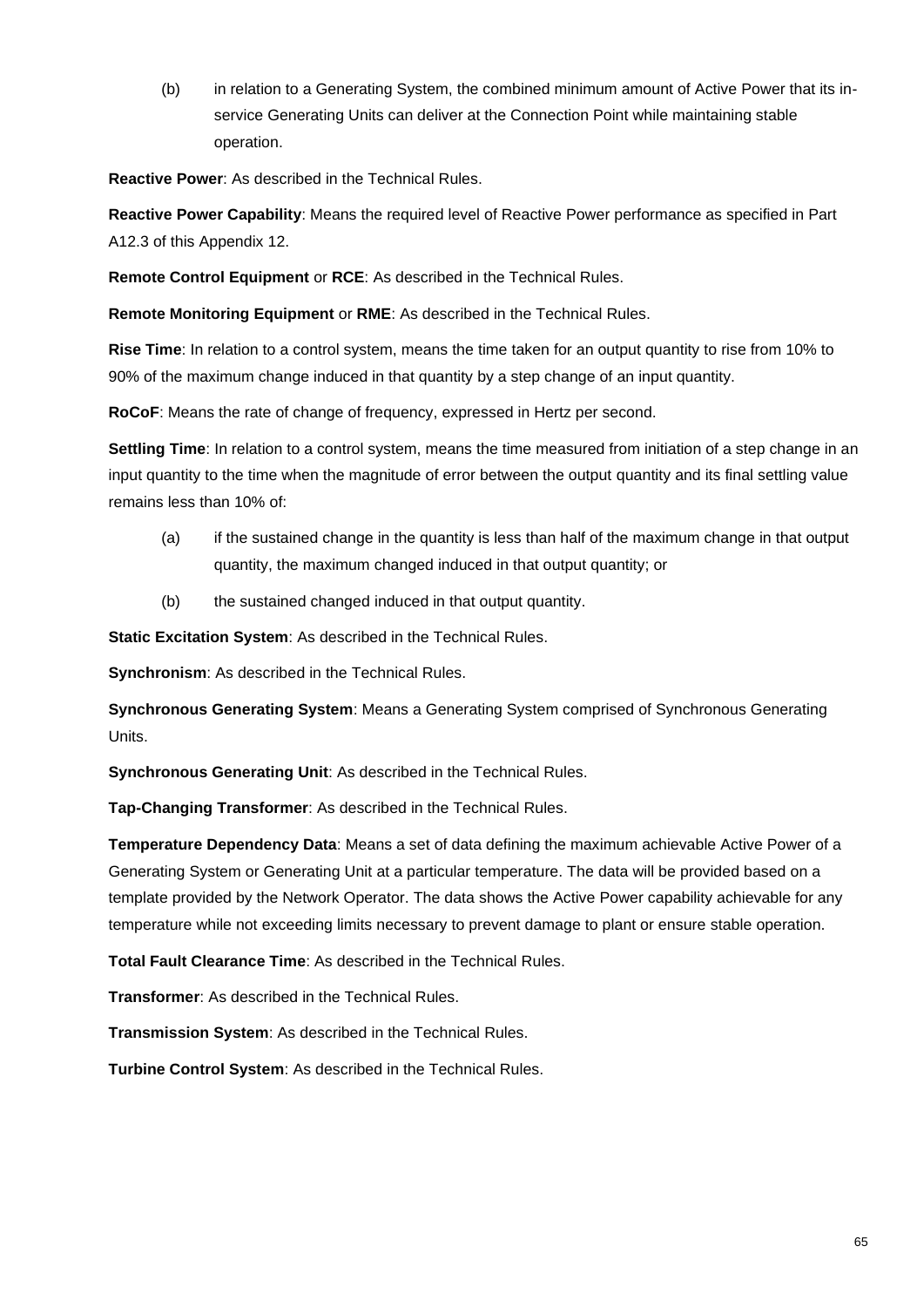# **A12.2. Technical Requirement: Active Power Capability**

## **A12.2.1. Common Requirements**

A12.2.1.1. As the Ideal Generator Performance Standard is the same as the Minimum Generator Performance Standard for Active Power capability, there are no additional Common Requirements for this Technical Requirement.

## **A12.2.2. Ideal Generator Performance Standard**

A12.2.2.1. The Ideal Generator Performance Standard is the same as the Minimum Generator Performance Standard for Active Power capability.

## **A12.2.3. Minimum Generator Performance Standard**

- A12.2.3.1. In relation to the application of this Technical Requirement, the requirements apply at the Connection Point unless otherwise specified.
- A12.2.3.2. The Generator Performance Standard for Active Power capability must include Temperature Dependency Data up to and including the maximum ambient temperature specified by the Network Operator:
	- (a) for the Generating System measured at the Connection Point; and
	- (b) for each Synchronous Generating Unit measured at the Generating Unit terminal.
- A12.2.3.3. The maximum ambient temperature specified by the Network Operator will be based on an assessment of where the Generating Units are physically located.
- A12.2.3.4. Subject to clause A12.2.3.5, the Generating System must be capable of achieving Rated Maximum Active Power output level for all operating conditions, unless otherwise directed by AEMO or the Network Operator, and capable of maintaining its Rated Maximum Active Power output level, subject to energy source availability.
- A12.2.3.5. Clause A12.2.3.4 does not apply to the extent that a temporary reduction in Active Power has been agreed to by the Network Operator in order to achieve the required Reactive Power Capability under maximum ambient temperature conditions as set out in Part A12.3 of this Appendix 12.

## **A12.2.4. Negotiation Criteria**

A12.2.4.1. There are no Negotiation Criteria for this Technical Requirement.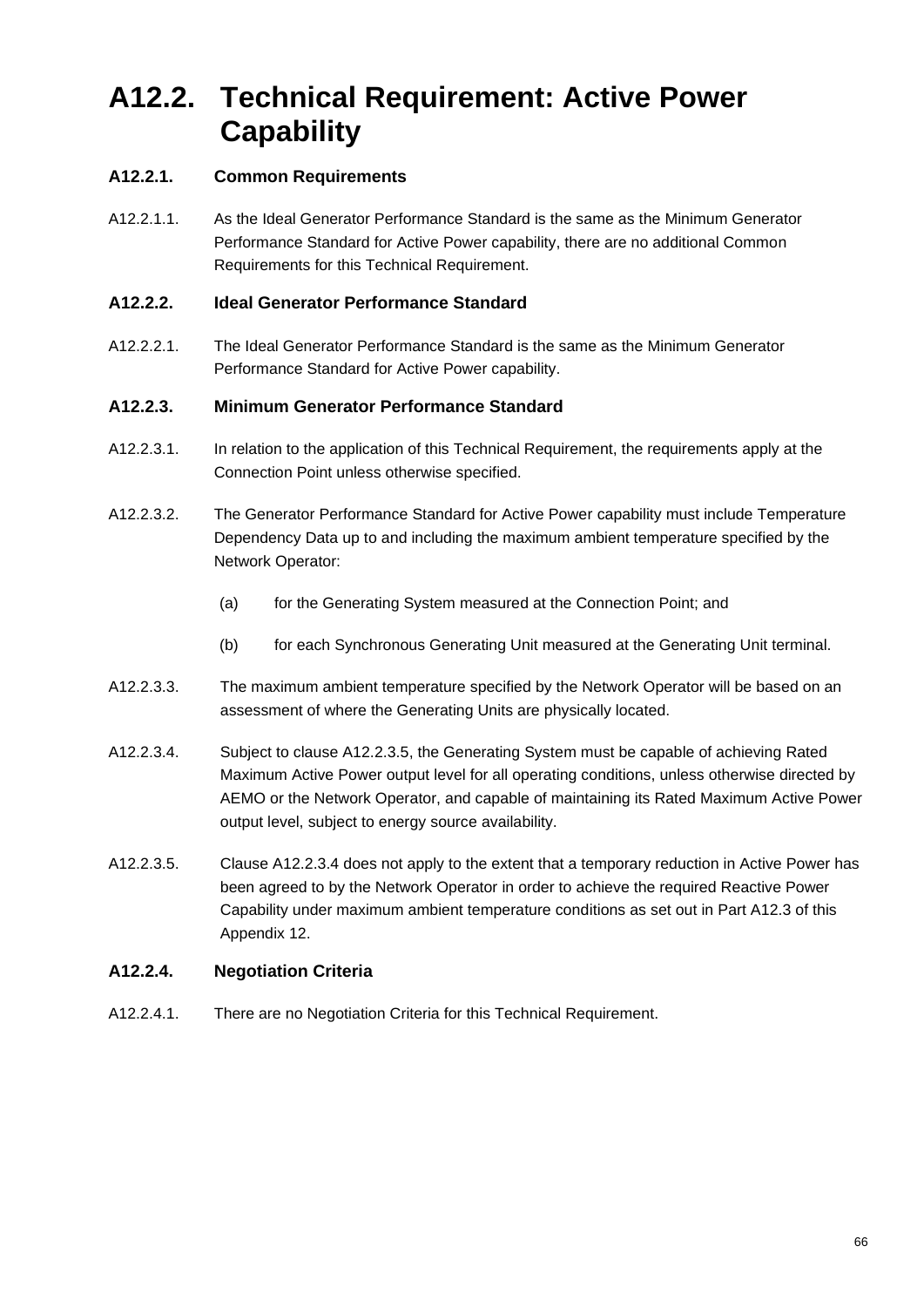# **A12.3. Technical Requirement: Reactive Power Capability**

## **A12.3.1. Common Requirements**

- A12.3.1.1. In relation to the application of this Technical Requirement, the requirements apply at the Connection Point unless otherwise specified.
- A12.3.1.2. The Generator Performance Standard must include a Generator Capability Chart, including data for the maximum ambient temperature specified by the Network Operator.
- A12.3.1.3. There must be no control system limitation, protection system or other limiting device in operation that would prevent the Generating System from providing the Reactive Power output within the area defined in the Generator Capability Chart.
- A12.3.1.4. The maximum ambient temperature specified by the Network Operator will be based on an assessment of where the Generating Units are physically located.
- A12.3.1.5. Each Generating System's Connection Point must be capable of permitting the Dispatch of the full Active Power and Reactive Power Capability of the Generating System.

## **A12.3.2. Ideal Generator Performance Standard**

A12.3.2.1. For all operating conditions, each Generating Unit within the Generating System must be capable of supplying or absorbing Reactive Power continuously of at least the amount equal to the product of the Rated Maximum Active Power output of the Generating Unit at nominal voltage and 0.484 while operating at any level of Active Power output between its maximum Active Power output level and its minimum Active Power output level as agreed by the Network Operator and AEMO as part of the Generator Performance Standard.



**Figure A12.3.2.1: Example Reactive Power Capability required to meet Ideal Generator Performance Standard**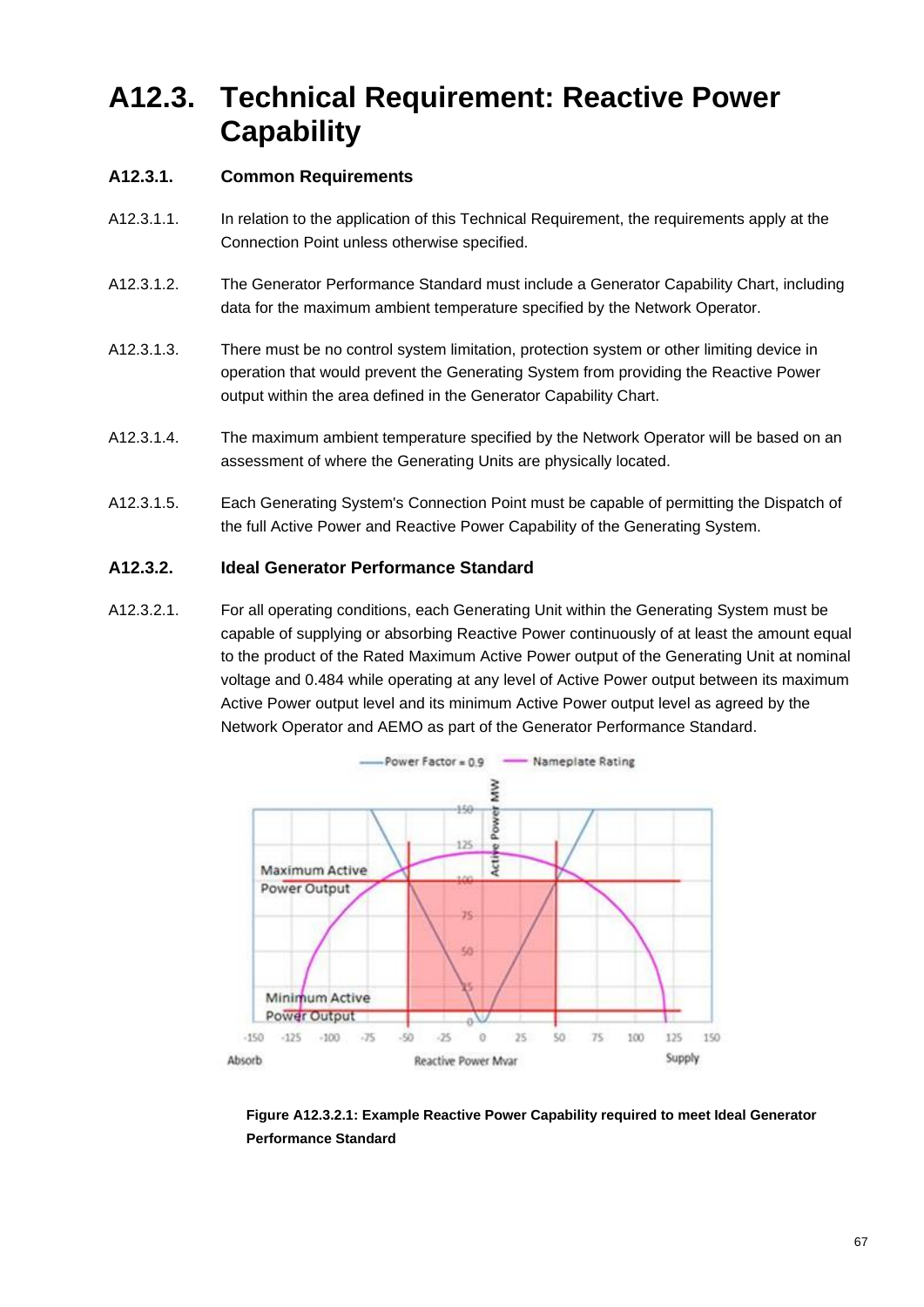A12.3.2.2. The required levels of Reactive Power Capability must be able to be delivered continuously for voltages at the Connection Point within the allowable steady state voltage ranges as specified in the Technical Rules.

## **A12.3.3. Minimum Generator Performance Standard**

A12.3.3.1. Subject to clause A12.3.3.3, for all operating conditions, the Generating System must be capable of supplying or absorbing Reactive Power continuously of at least the amount equal to the product of the Rated Maximum Active Power output of the Generating System and 0.329 while operating at any level of Active Power output level between its maximum Active Power output level and minimum Active Power output level as agreed by the Network Operator and AEMO as part of the Generator Performance Standard.



## **Figure A12.3.3.1: Example Reactive Power Capability required to meet the Minimum Generator Performance Standard**

A12.3.3.2. The Reactive Power Capability may be varied as shown in Figure A12.3.3.2 when the voltage at the Connection Point varies between 0.9 per unit and 1.1 per unit, where the Generating System must be capable of absorbing or supplying Reactive Power continuously when operating anywhere inside the curve specified in Figure A12.3.3.2.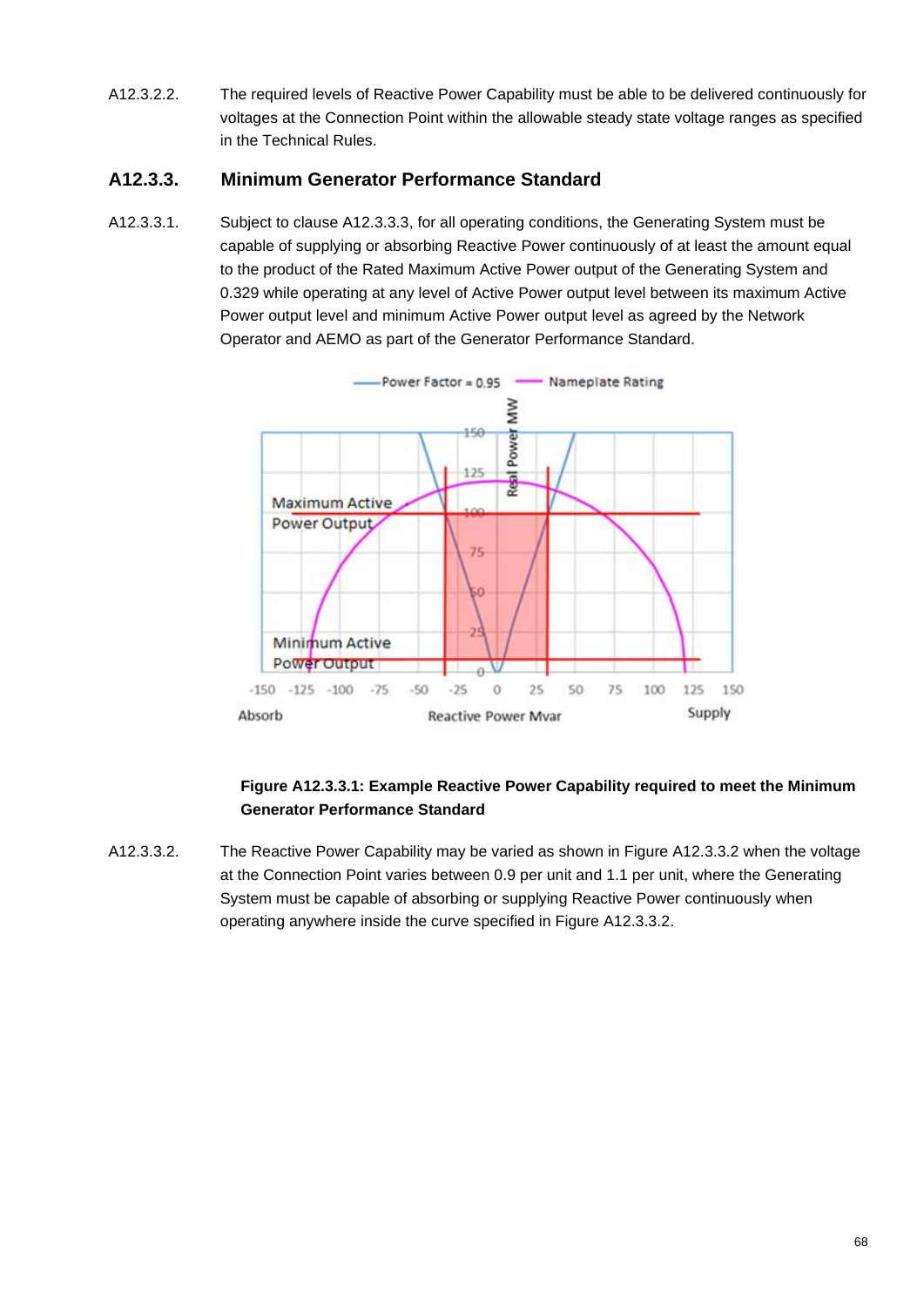

## **Figure A12.3.3.2: Relaxation of Reactive Power requirement with Connection Point voltage**

A12.3.3.3. Non-Scheduled Generators may, with the Network Operator's agreement, achieve the Reactive Power Capability specified in clause A12.3.3.1 by reducing Active Power output when the ambient temperature exceeds 25 degrees Celsius in their location, with the conditions forming part of the Generator Performance Standard.

## **A12.3.4. Negotiation Criteria**

A12.3.4.1. There are no Negotiation Criteria for this Technical Requirement.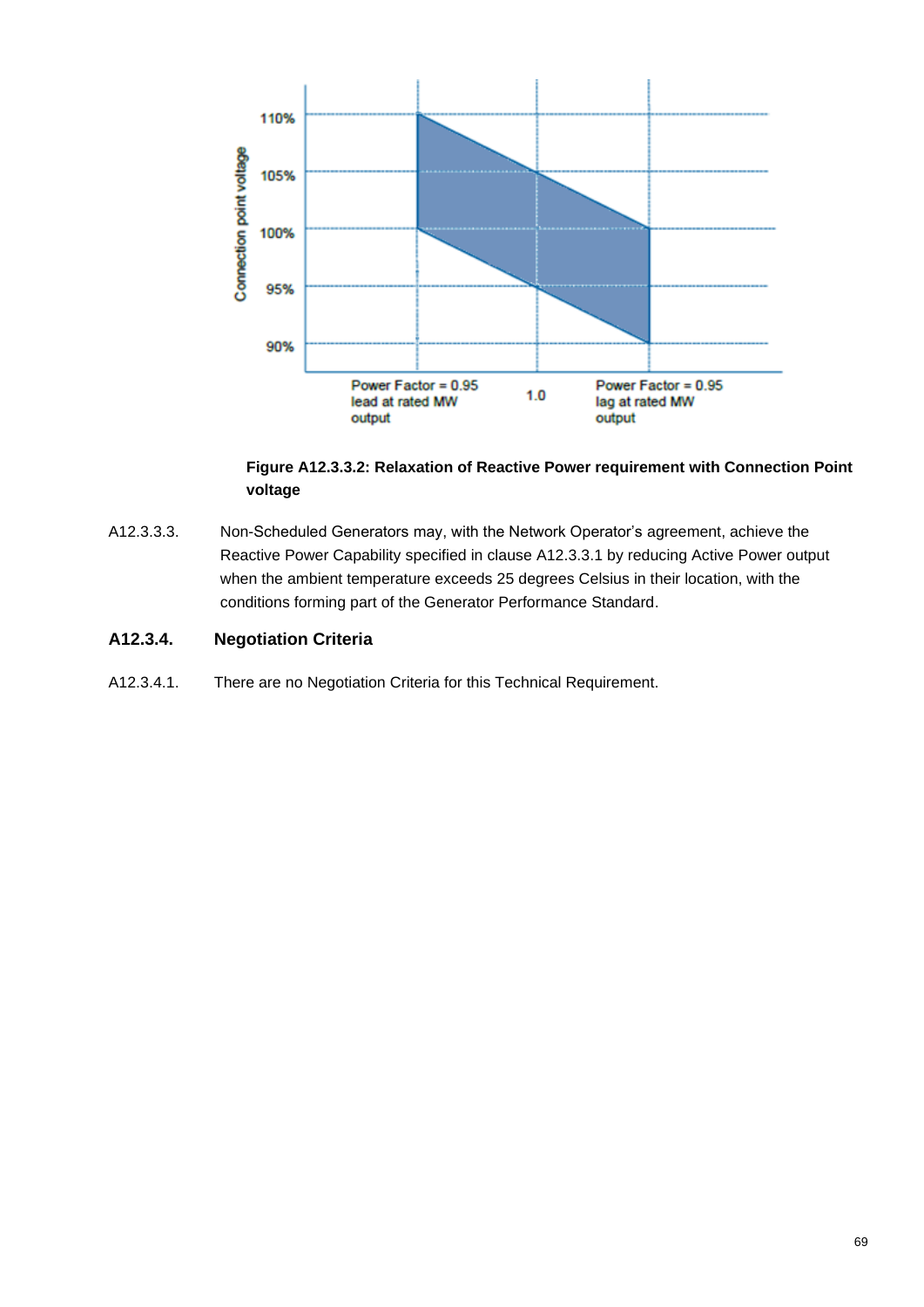## **A12.4. Technical Requirement: Voltage And Reactive Power Control**

## **A12.4.1. Common Requirements**

A12.4.1.1. There are no Common Requirements for this Technical Requirement.

## **A12.4.2. Ideal Generator Performance Standard**

A12.4.2.1. The Ideal Generator Performance Standard, as it applies to different Generating Systems, is specified in Table A12.4.2.1

| <b>Type of Generating System</b>                                                                     | <b>Relevant requirement</b>                                                                                                                                                                                                                                                                                              |
|------------------------------------------------------------------------------------------------------|--------------------------------------------------------------------------------------------------------------------------------------------------------------------------------------------------------------------------------------------------------------------------------------------------------------------------|
| Generating System comprised solely of                                                                | Clause A12.4.2.2 to clause A12.4.2.9 and                                                                                                                                                                                                                                                                                 |
| <b>Synchronous Generating Units.</b>                                                                 | clause A12.4.2.10 to clause A12.4.2.12.                                                                                                                                                                                                                                                                                  |
| Generating System comprised solely of                                                                | Clause A12.4.2.2 to clause A12.4.2.9 and                                                                                                                                                                                                                                                                                 |
| Asynchronous Generating Units.                                                                       | clause A12.4.2.13 to clause A12.4.2.16.                                                                                                                                                                                                                                                                                  |
| Generating System comprised of<br>Synchronous Generating Units and<br>Asynchronous Generating Units. | Clause A12.4.2.2 to clause A12.4.2.9 and:<br>(a) for that part of the Generating System<br>comprised of Synchronous Generating Units,<br>clause A12.4.2.10 to clause A12.4.2.12:<br>(b) for that part of the Generating System<br>comprised of Asynchronous Generating Units,<br>clause A12.4.2.13 to clause A12.4.2.16. |

#### **Table A12.4.2.1: Voltage and Reactive Power Control Ideal Generator Performance Standard**

#### *All Generating Systems*

- A12.4.2.2. The Generating System must have Equipment capabilities and Control Systems, including, if necessary, a power system stabiliser, sufficient to ensure that:
	- (a) power system oscillations, for the frequencies of oscillation of the Generating System against any other Generating System or device, are Adequately Damped;
	- (b) operation of the Generating System does not degrade the damping of any critical mode of oscillation of the power system; and
	- (c) operation of the Generating System does not cause instability (including hunting of Tap-Changing Transformer Control Systems) that would adversely impact other Equipment connected to the SWIS.
- A12.4.2.3. Control Systems on Generating Systems that control voltage and Reactive Power must include permanently installed and operational, monitoring and recording equipment for key variables including each input and output, and equipment for testing the Control Systems sufficient to establish their dynamic operational characteristics.
- A12.4.2.4. A Generating System must have Control Systems capable of regulating voltage, Reactive Power and Power Factor, with the ability to: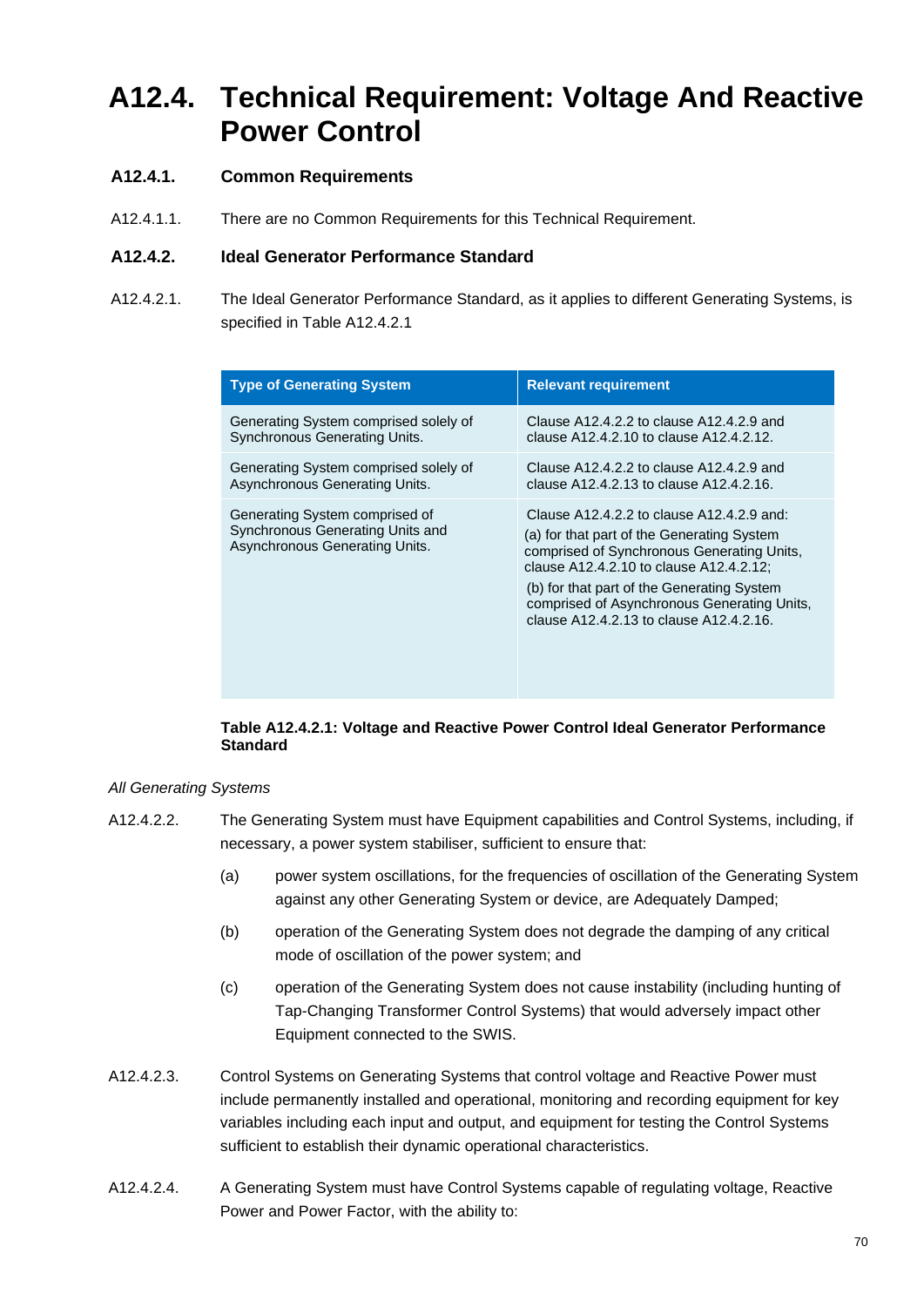- (a) operate in all control modes; and
- (b) switch between control modes, as demonstrated to the reasonable satisfaction of the Network Operator and AEMO. Where a Generating System has been commissioned with more than one control mode, a procedure for switching between control modes must be agreed with AEMO and the Network Operator as part of the Generator Performance Standard.
- A12.4.2.5. A Generating System must have a voltage Control System that:
	- (a) regulates voltage at the Connection Point or another agreed location in the SWIS (including within the Generating System) to within 0.5% of the setpoint, where that setpoint may be adjusted to incorporate any voltage droop or reactive current compensation agreed with AEMO and the Network Operator;
	- (b) regulates voltage in a manner that helps to support network voltages during faults and does not prevent the requirements for voltage performance and stability in the Technical Rules from being achieved;
	- (c) allows the voltage to be continuously controllable in the range of at least 95% to 105% of the target voltage (as determined by the Network Operator) at the Connection Point or another location on the SWIS, as specified by the Network Operator, without reliance on a Tap-Changing Transformer and subject to the Generator Performance Standards for Reactive Power Capability with the voltage control location agreed with AEMO and the Network Operator; and
	- (d) has limiting devices to ensure that a voltage disturbance does not cause a Generating Unit to trip at the limits of its operating capability. The Generating System must be capable of stable operation for indefinite periods while under the control of any limiter. Limiters must not detract from the performance of any stabilising circuits and must have settings applied which are coordinated with all Protection Systems.
- A12.4.2.6. Where installed, a power system stabiliser must have:
	- (a) two washout filters for each input, with ability to bypass one of them if necessary;
	- (b) sufficient (and not less than two) lead-lag transfer function blocks (or equivalent number of complex poles and zeros) with adjustable gain and time-constants, to compensate fully for the phase lags due to the Generating Unit;
	- (c) monitoring and recording equipment for key variables including inputs, output and the inputs to the lead-lag transfer function blocks; and
	- (d) equipment to permit testing of the power system stabiliser in isolation from the power system by injection of test signals, sufficient to establish the transfer function of the power system stabiliser.
- A12.4.2.7. A Reactive Power, including a Power Factor, Control System must:
	- (a) regulate Reactive Power or Power Factor (as applicable) at the Connection Point or another location in the SWIS (including within the Generating System), as specified by the Network Operator, to within:
		- (i) for a Generating System operating in Reactive Power mode, 2% of the Nameplate Rating (in MVA) of the Generating System (expressed in MVAr); or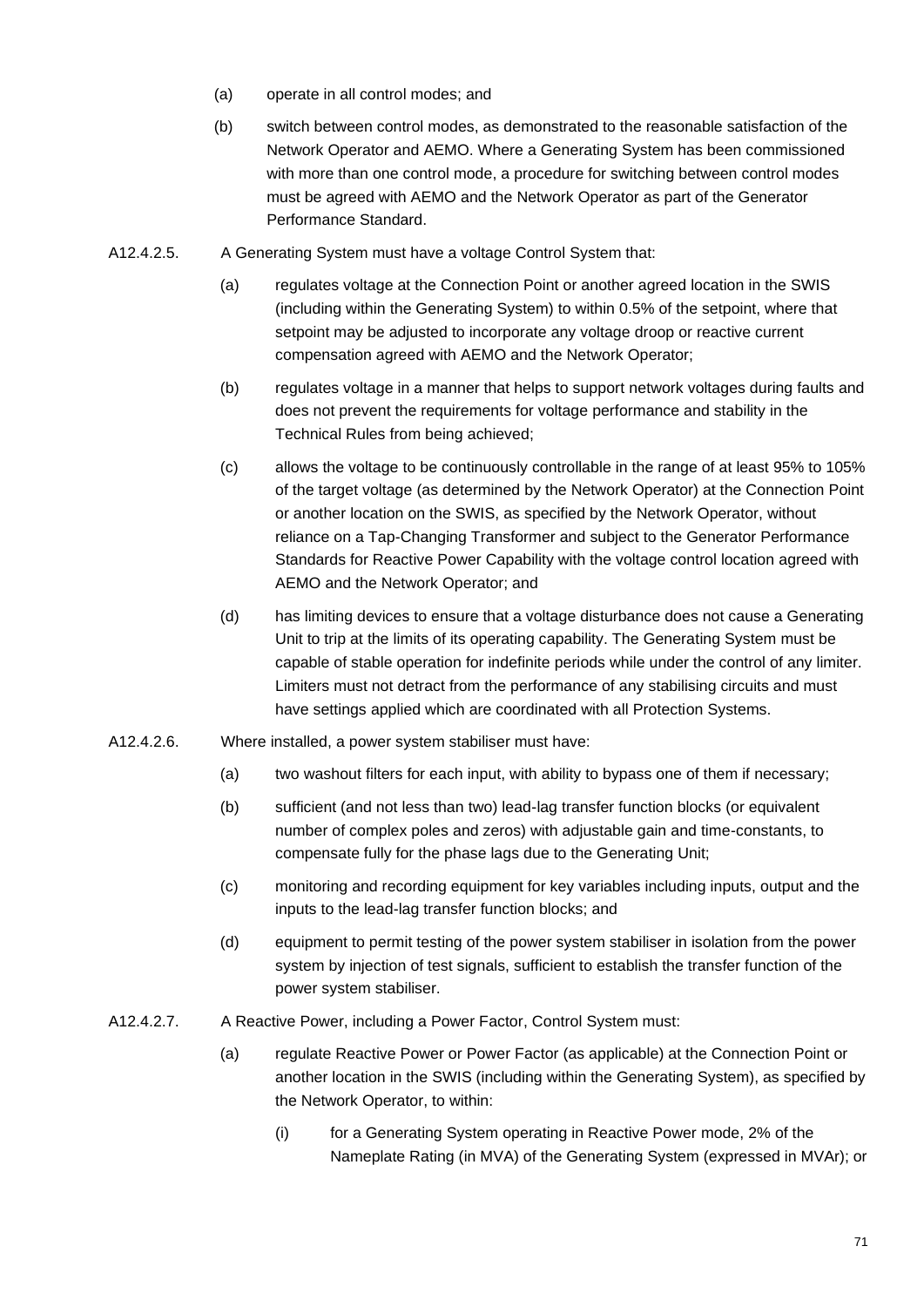- (ii) for a Generating System operating in Power Factor mode, a Power Factor equivalent to 2% of the Nameplate Rating (in MVA) of the Generating System (expressed in MVAr); and
- (b) allow the Reactive Power or Power Factor setpoint to be continuously controllable across the Reactive Power Capability range specified in the relevant Generator Performance Standard.
- A12.4.2.8. The structure and parameter settings of all components of the Control System, including the voltage regulator, Reactive Power regulator, power system stabiliser, power amplifiers and all associated limiters, must be approved by the Network Operator and AEMO as part of the Generator Performance Standard.
- A12.4.2.9. Each Control System must be Adequately Damped.

## *Synchronous Generating Systems*

- A12.4.2.10. Each Synchronous Generating Unit must have an Excitation Control System that:
	- (a) is capable of operating the stator continuously at 105% of nominal voltage with Rated Maximum Active Power output;
	- (b) has an excitation ceiling voltage of at least:
		- (i) for a Static Excitation System, 2.3 times; or
		- (ii) for other Excitation Control Systems, 1.5 times,

the excitation required to achieve generation at the Nameplate Rating for rated Power Factor, rated speed and nominal voltage;

- (c) has a power system stabiliser with sufficient flexibility to enable damping performance to be maximised, with the stabilising circuit responsive and adjustable over a frequency range from 0.1 Hz to 2.5 Hz; and
- (d) achieves a minimum equivalent gain of 200.<sup>1</sup>
- A12.4.2.11. The performance characteristics required for AC exciter, rotating rectifier and Static Excitation Systems are specified in Table A12.4.2.11.

<sup>1</sup> Refer IEEE Standard 115-1983 - Test Procedures for Synchronous Machines.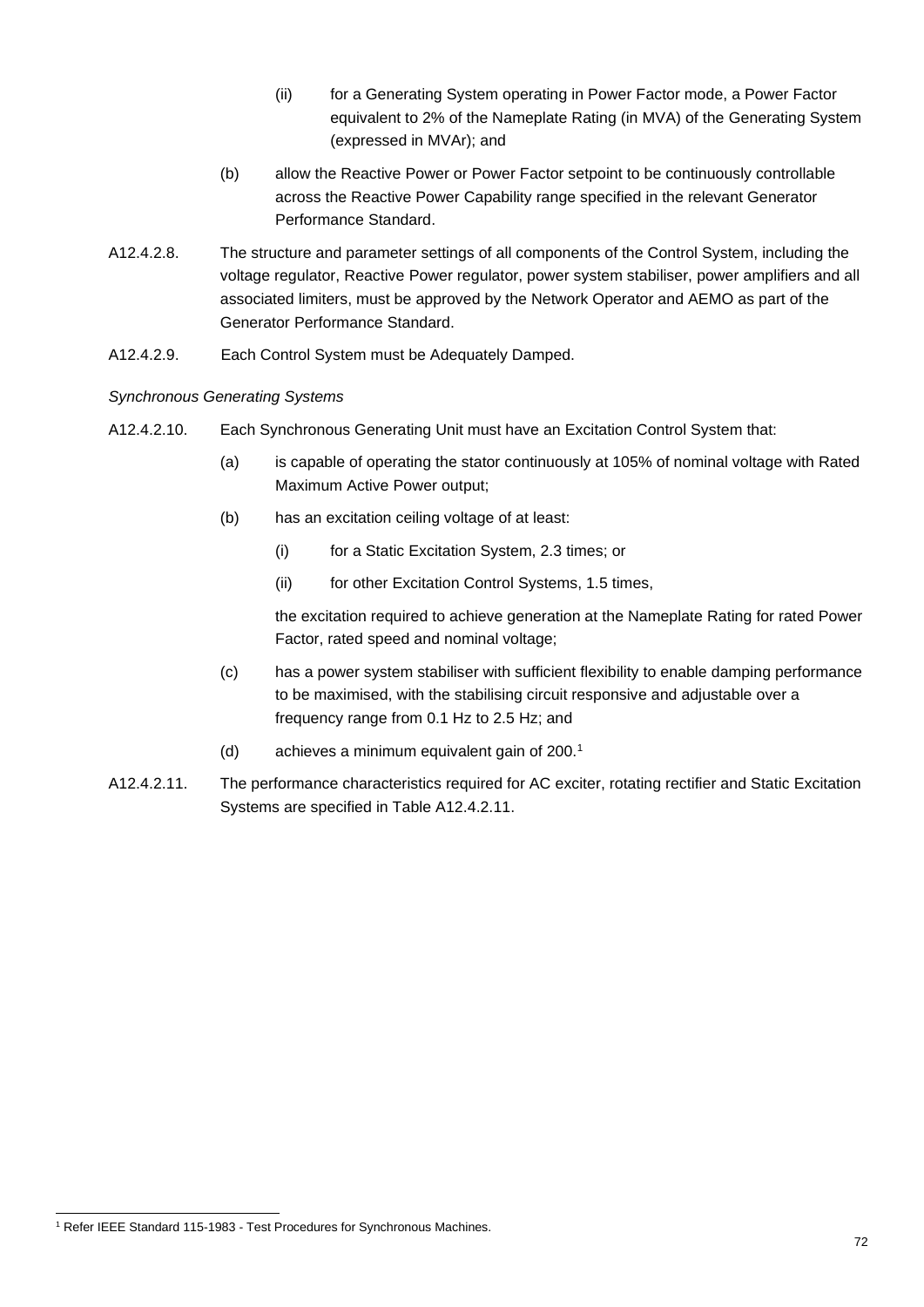| <b>Performance Item</b>                                                                                                                                                                                                                                                        | <b>Units</b> | <b>Static Excitation</b> | <b>AC</b> exciter or<br>rotating rectifier |
|--------------------------------------------------------------------------------------------------------------------------------------------------------------------------------------------------------------------------------------------------------------------------------|--------------|--------------------------|--------------------------------------------|
| <b>Generating Unit Field</b><br>voltage Rise Time: Time for<br>field voltage to rise from rated<br>voltage to excitation ceiling<br>voltage following the<br>application of a short duration<br>impulse to the voltage<br>reference.                                           | Second       | 0.05 maximum             | 0.5 maximum                                |
| <b>Settling Time with the</b><br><b>Generating Unit</b><br>unsynchronised following a<br>disturbance equivalent to a<br>5% step change in the<br>sensed Generating Unit<br>terminal voltage.                                                                                   | Second       | 1.5 maximum              | 2.5 maximum                                |
| <b>Settling Time with the</b><br>Generating Unit synchronised<br>following a disturbance<br>equivalent to a 5% step<br>change in the sensed<br><b>Generating Unit terminal</b><br>voltage. It must be met at all<br>operating points within the<br>Generating Unit capability. | Second       | 2.5 maximum              | 5 maximum                                  |
| <b>Settling Time following any</b><br>disturbance which causes an<br>excitation limiter to operate.                                                                                                                                                                            | Second       | 5 maximum                | 5 maximum                                  |

#### **Table A12.4.2.11: Synchronous Generating Unit Excitation Control System performance requirements**

- A12.4.2.12. Where provided, a power system stabiliser must have:
	- (a) measurements of rotor speed and Active Power output of the Generating Unit as inputs; and
	- (b) an output limiter, which is continually adjustable over the range of –10% to +10% of stator voltage.

### *Asynchronous Generating Systems*

- A12.4.2.13. A Generating System, comprised of Asynchronous Generating Units, must have a voltage and Reactive Power Control System that has a power oscillation damping capability with sufficient flexibility to enable damping performance to be maximised, with the stabilising circuit responsive and adjustable over a frequency range from 0.1 Hz to 2.5 Hz. Any power system stabiliser must have measurements of power system frequency and Active Power output of the Generating Unit as inputs.
- A12.4.2.14. A Generating System, comprised of Asynchronous Generating Units, must have a control system capable of achieving a minimum equivalent gain of 200.
- A12.4.2.15. The performance characteristics required for the voltage and Reactive Power Control Systems of all Asynchronous Generating Systems are specified in Table A12.4.2.15.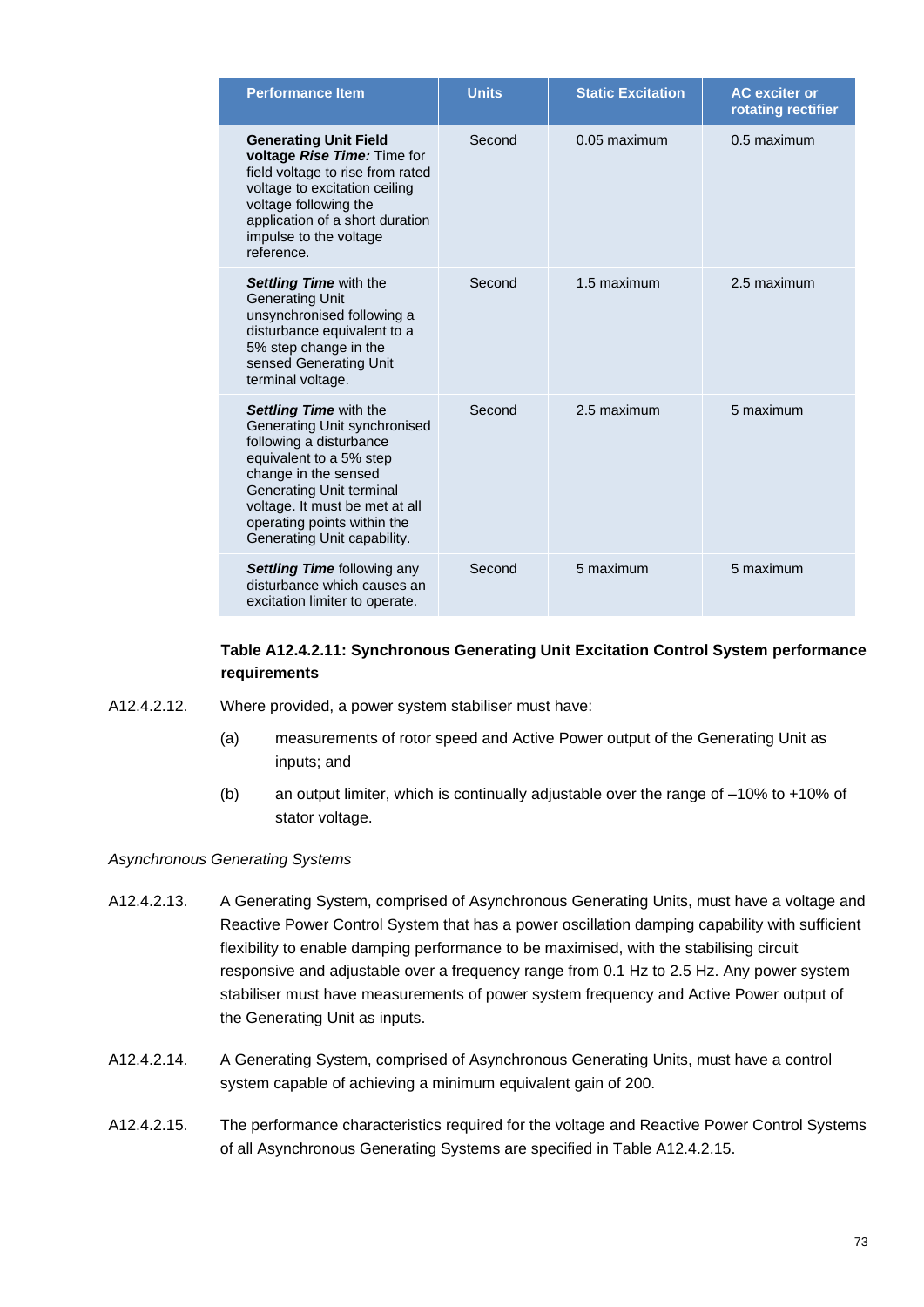| <b>Performance Item</b>                                                                                                                                                                                                                                                                                                                                                   | <b>Units</b> | <b>Limiting</b><br><b>Value</b> | <b>Notes</b> |
|---------------------------------------------------------------------------------------------------------------------------------------------------------------------------------------------------------------------------------------------------------------------------------------------------------------------------------------------------------------------------|--------------|---------------------------------|--------------|
| <b>Rise Time:</b> Time for the controlled<br>parameter (voltage or Reactive Power<br>output) to rise from the initial value to 90%<br>of the change between the initial value<br>and the final value following the<br>application of a 5% step change to the<br>Control System reference.                                                                                 | Second       | 1.5 maximum                     | 1 and $3$    |
| <b>Settling Time of the controlled parameter</b><br>with the Generating System connected to<br>the Transmission System following a step<br>change in the Control System reference<br>such that it is not large enough to cause<br>saturation of the controlled output<br>parameter. It must be met at all operating<br>points within the Generating Unit's<br>capability. | Second       | 2.5 maximum                     | 1, 2 and 3   |
| <b>Settling Time</b> of the controlled parameter<br>with the Generating System connected to<br>the Transmission System following any<br>disturbance that is large enough to cause<br>the maximum value of the controlled<br>output parameter to be just exceeded.                                                                                                         | Second       | 5 maximum                       | $2$ and $3$  |
| Mata                                                                                                                                                                                                                                                                                                                                                                      |              |                                 |              |

**Notes**:

1. The step change is 5%, or a lesser value specified by the Network Operator such that it is the largest step change that results in the required Settling Time at the Connection Point.

2. The step change is specified by the Network Operator such that it is the largest step change that results in the required Settling Time at the Connection Point.

3. The step change is to be recorded for future assessment.

#### **Table A12.4.2.15: Asynchronous Generating System Control System performance requirements**

A12.4.2.16. The controlled parameters used to meet the requirements specified in Table A12.4.2.15. and measurement of the parameters must be agreed with the Network Operator and AEMO as part of the Generator Performance Standard.

#### **A12.4.3. Minimum Generator Performance Standard**

A12.4.3.1. The Minimum Generator Performance Standard for Voltage and Reactive Power Control as it applies to different Generating Systems, is specified in Table A12.4.3.1:

| <b>Type of Generating System</b>                                                                               | <b>Relevant requirement</b>                                                                                                                                                                                                                                            |
|----------------------------------------------------------------------------------------------------------------|------------------------------------------------------------------------------------------------------------------------------------------------------------------------------------------------------------------------------------------------------------------------|
| Generating System comprised<br>solely of Synchronous<br><b>Generating Units.</b>                               | Clause A12.4.3.2 to clause A12.4.3.6.                                                                                                                                                                                                                                  |
| Generating System comprised<br>solely of Asynchronous<br><b>Generating Units.</b>                              | Clause A12.4.3.2 to clause A12.4.3.5 and clause A12.4.3.7.                                                                                                                                                                                                             |
| Generating System comprised of<br><b>Synchronous Generating Units</b><br>and Asynchronous Generating<br>Units. | Clause A12.4.3.2 to clause A12.4.3.5 and:<br>(a) for that part of the Generating System comprised of<br>Synchronous Generating Units, clause A12.4.3.6;<br>(b) for that part of the Generating System comprised of<br>Asynchronous Generating Units, clause A12.4.3.7. |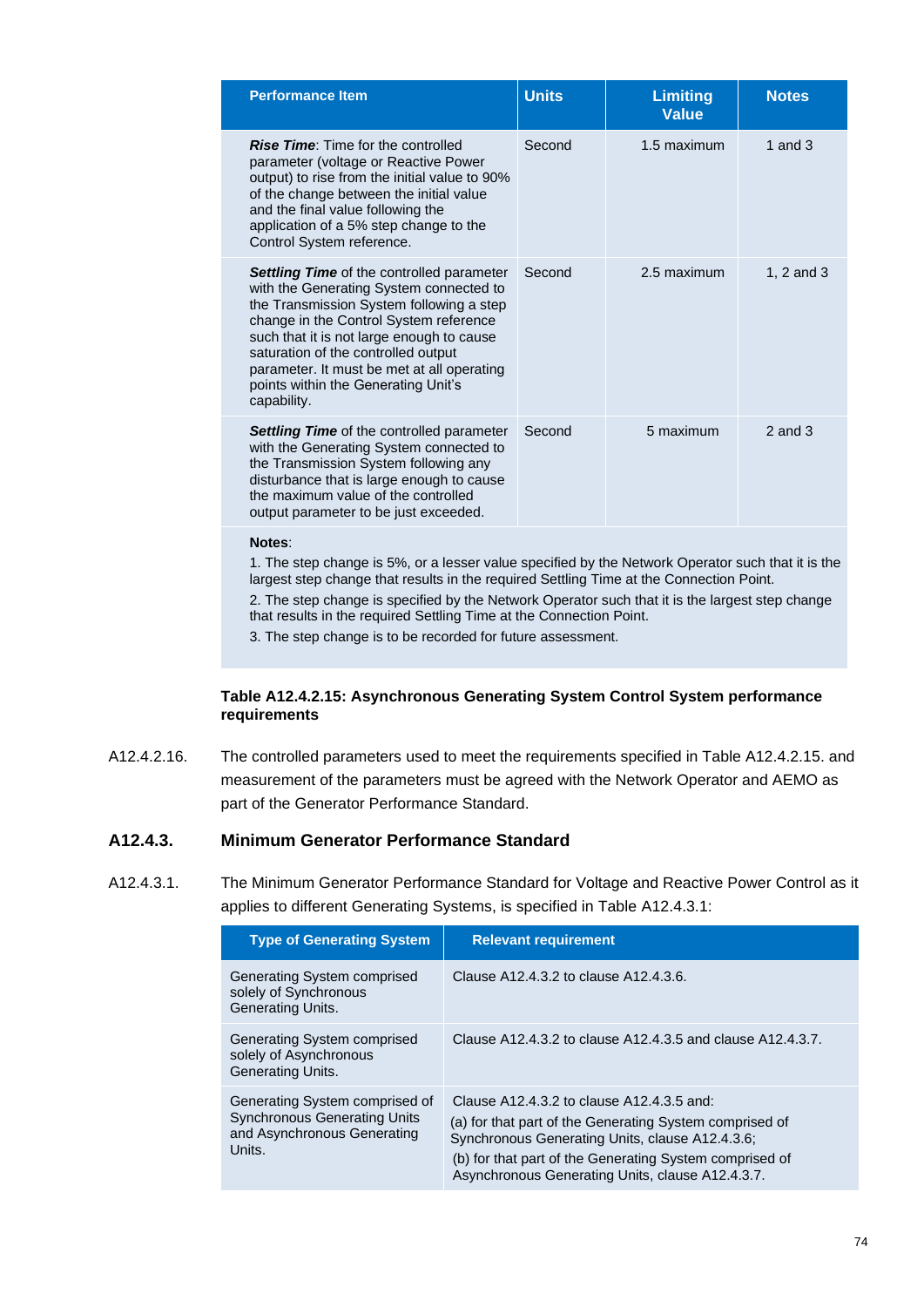#### **Table A12.4.3.1: Voltage and Reactive Power Control Minimum Generator Performance Standard**

*All Generating Systems*

- A12.4.3.2. A Generating System must have Equipment capabilities and Control Systems, including, if necessary, a power system stabiliser, sufficient to ensure that:
	- (a) power system oscillations, for the frequencies of oscillation of the Generating System against any other Generating System or device, are Adequately Damped;
	- (b) operation of the Generating System is Adequately Damped; and
	- (c) Control Systems can be sufficiently tested to establish their dynamic operational characteristics.
- A12.4.3.3. A Generating System must have a Control System to regulate:
	- (a) voltage; or
	- (b) either of Reactive Power or Power Factor, with the agreement of AEMO and the Network Operator.
- A12.4.3.4. A voltage Control System for a Generating System must:
	- (a) regulate voltage at the Connection Point or another location in the SWIS (including within the Generating System), as specified by the Network Operator, to within 2% of the setpoint, where that setpoint may be adjusted to incorporate any voltage droop or reactive current compensation agreed with AEMO and the Network Operator; and
	- (b) allow the voltage setpoint to be controllable in the range of at least 98% to 102% of the target voltage (as determined by the Network Operator) at the Connection Point or an alternative location, as specified by the Network Operator, subject to the Reactive Power Capability agreed with AEMO and the Network Operator under Part A12.3 of this Appendix 12.
- A12.4.3.5. A Generating System's Reactive Power or Power Factor Control System must:
	- (a) regulate Reactive Power or Power Factor (as applicable) at the Connection Point or another location in the SWIS (including within the Generating System), as specified by the Network Operator, to within:
		- (i) for a Generating System operating in Reactive Power mode, 5% of the Nameplate Rating (in MVA) of the Generating System (expressed in MVAr); or
		- (ii) for a Generating System operating in Power Factor mode, a Power Factor equivalent to 5% of the Nameplate Rating (in MVA) of the Generating System (expressed in MVAr);
	- (b) allow the Reactive Power or Power Factor setpoint to be continuously controllable across the Reactive Power Capability defined in the relevant Generator Performance Standard; and
	- (c) have limiting devices to ensure that a voltage disturbance does not cause a Generating Unit to trip at the limits of its operating capability. The Generating System must be capable of stable operation for indefinite periods while under the control of any limiter. Limiters must not detract from the performance of any stabilising circuits and must have settings applied, which are coordinated with all Protection Systems, and must be included as part of the Generator Performance Standard.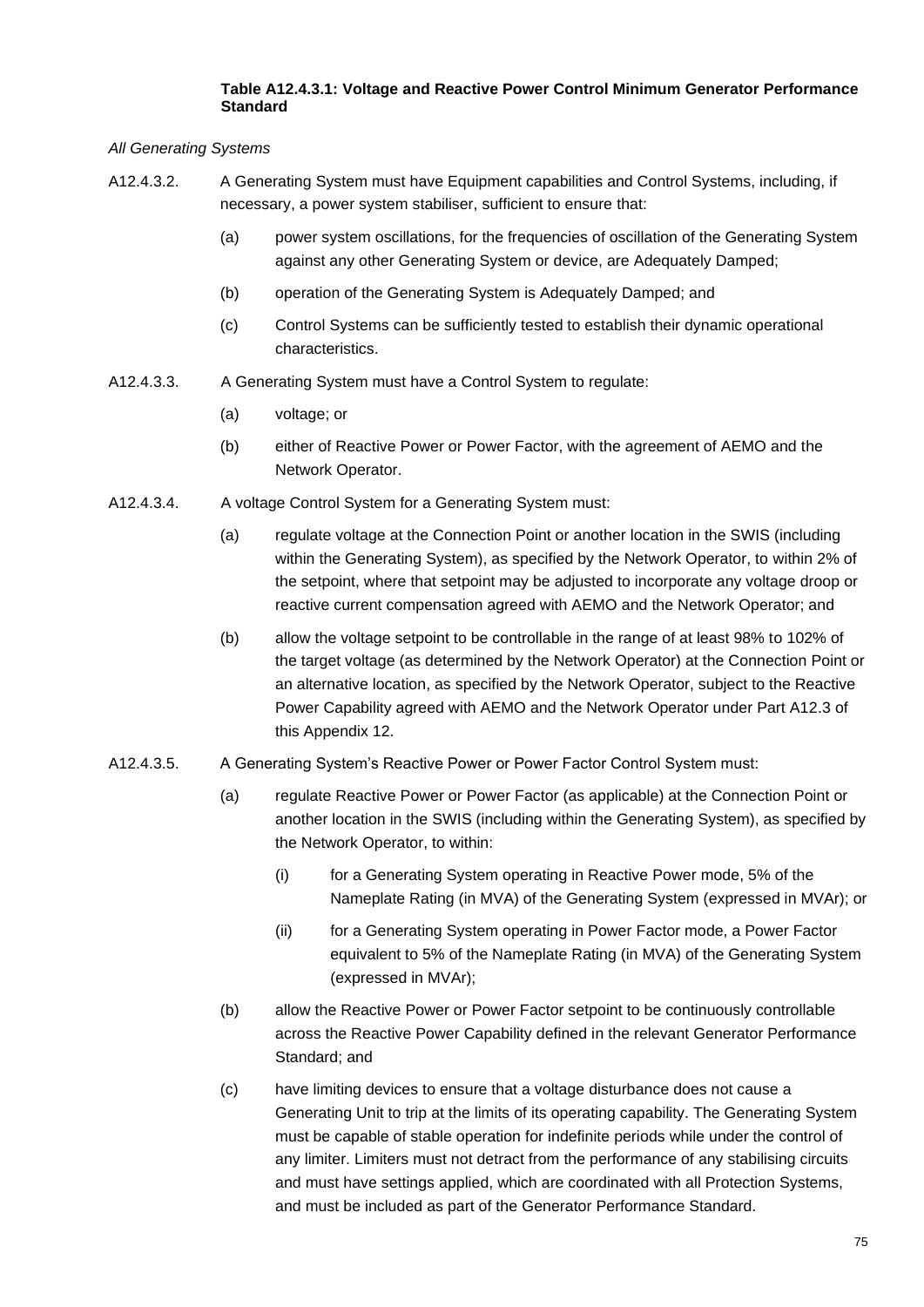#### *Synchronous Generating Systems*

- A12.4.3.6. Each Synchronous Generating Unit within the Generating System, with an Excitation Control System required to regulate voltage must:
	- (a) have excitation ceiling voltage of at least 1.5 times the excitation required to achieve generation at the Nameplate Rating for rated Power Factor, rated speed and nominal voltage; and
	- (b) subject to the ceiling voltage requirement, have a Settling Time of less than 7.5 seconds for a 5% voltage disturbance with the Generating Unit synchronised, subject to the Generating Unit being electrically connected to the SWIS and operating at a point where such a voltage disturbance would not cause any limiting device to operate.

#### *Asynchronous Generating Systems*

A12.4.3.7. A Generating System, comprised of Asynchronous Generating Units, with a voltage Control System must have a Settling Time of less than 7.5 seconds for a 5% voltage disturbance subject to the Generating Unit being electrically connected to the SWIS and operating at a point where such a voltage disturbance would not cause any limiting device to operate.

## **A12.4.4. Negotiation Criteria**

A12.4.4.1. A Proposed Negotiated Generator Performance Standard must be the highest level that the Generating System can reasonably achieve, including by installation of additional dynamic Reactive Power Equipment, and through optimising its Control Systems.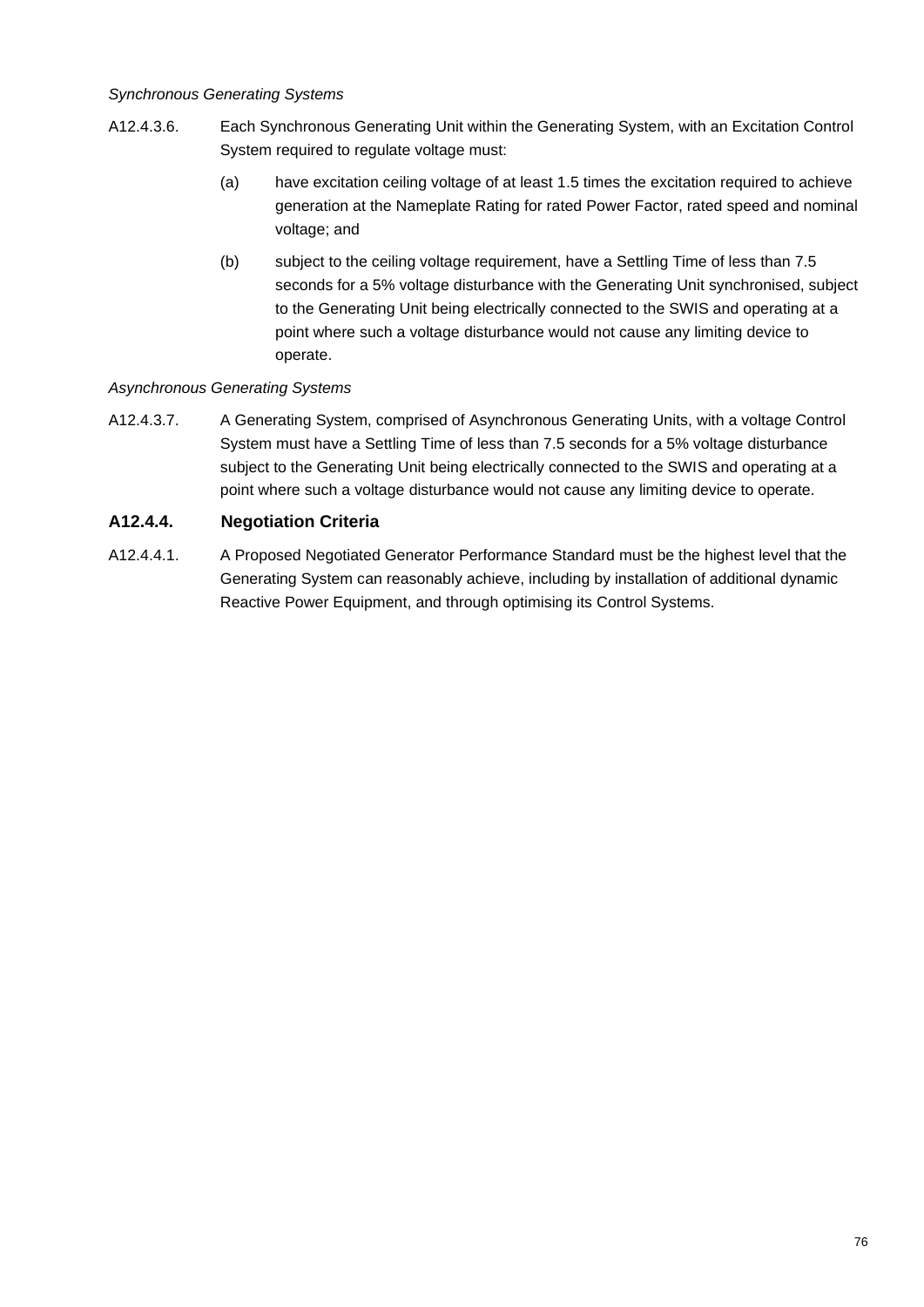# **A12.5. Technical Requirement: Active Power Control**

# **A12.5.1. Common Requirements**

- A12.5.1.1. All Generating Systems must be capable of meeting the Dispatch Systems Requirements.
- A12.5.1.2. Any arrangements put in place as part of the Arrangement for Access to limit Active Power output in order to manage constraints on the Network must be included as part of the Generator Performance Standard.
- A12.5.1.3. Each Control System must be Adequately Damped.
- A12.5.1.4. Any relevant disconnection settings must be included as part of the Generator Performance Standard.
- A12.5.1.5. Subject to energy source availability and any other agreement by the Network Operator, a Generating System must be capable of maintaining its Active Power output consistent with its last received dispatch level in the event RME, RCE or Communications are unavailable.

#### **A12.5.2. Ideal Generator Performance Standard**

- A12.5.2.1. For a Scheduled Generator, a Generating System must have an Active Power Control System capable of:
	- (a) maintaining and changing its Active Power output in accordance with its Dispatch Instructions;
	- (b) ramping its Active Power output linearly from one level of Dispatch to another; and
	- (c) in a thermally stable state, changing Active Power generation in response to a Dispatch Instruction at a rate not less than 5% of the Generating Unit's or Generating System's Rated Active Power per minute.
- A12.5.2.2. For a Non-Scheduled Generator, subject to energy source availability, a Generating System must not change its Active Power generation at a rate greater than 10 MW per minute or 15% of the Power Station's aggregate Nameplate Rating per minute, whichever is the lower or as agreed with the Network Operator and AEMO.

#### **A12.5.3. Minimum Generator Performance Standard**

- A12.5.3.1. For a Scheduled Generator, a Generating System must have an Active Power Control System capable of maintaining and changing its Active Power output in accordance with its Dispatch Instructions.
- A12.5.3.2. For a Non-Scheduled Generator, subject to energy source availability, a Generating System must ensure that the change of Active Power output in a 5 minute period does not exceed a value agreed with AEMO and the Network Operator.

#### **A12.5.4. Negotiation Criteria**

A12.5.4.1. There are no Negotiation Criteria for this Technical Requirement.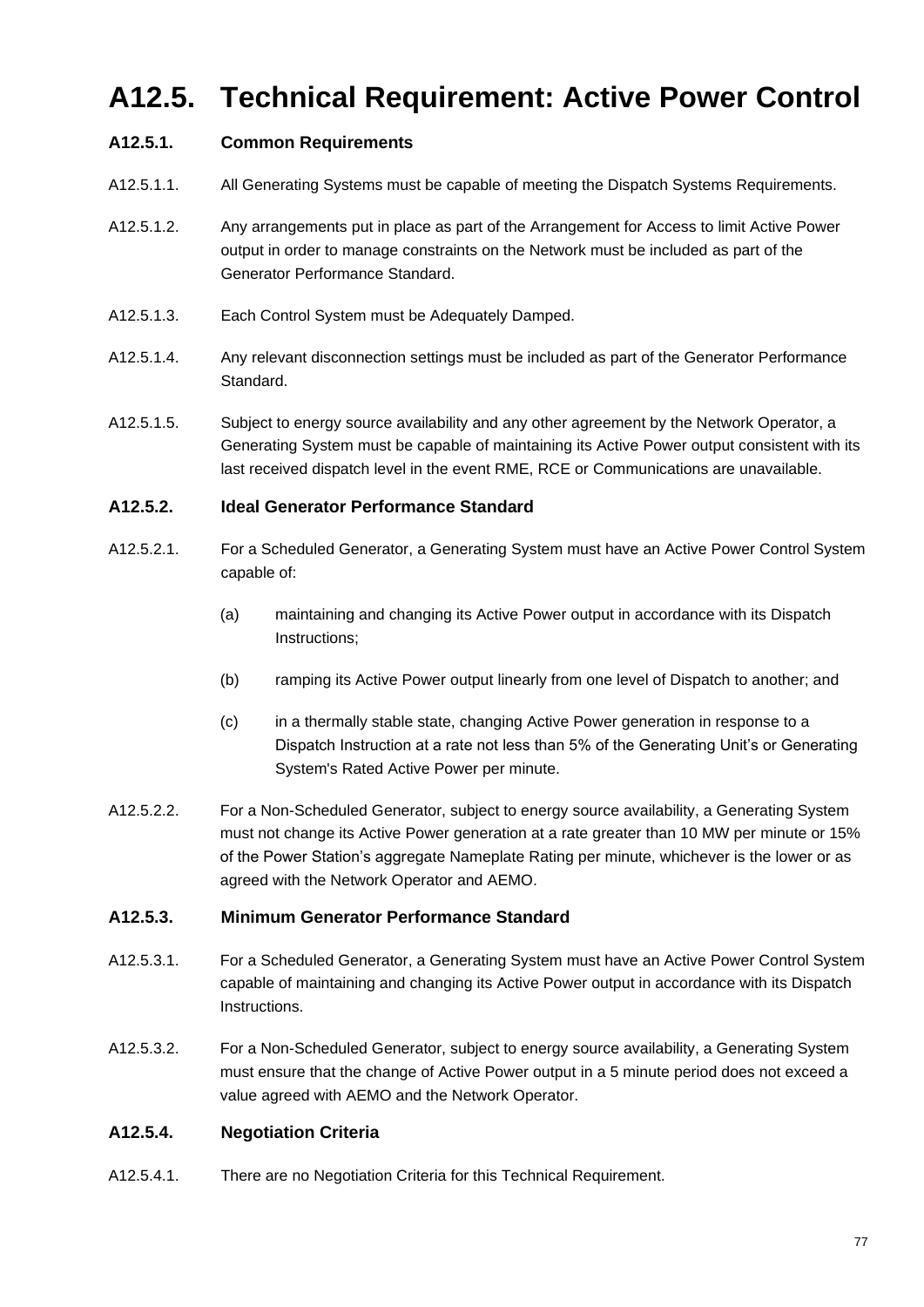# **A12.6. Technical Requirement: Inertia and Frequency Control**

# **A12.6.1. Common Requirements**

- A12.6.1.1. All Control Systems must be Adequately Damped.
- A12.6.1.2. The recorded maximum ramp rate for the Generating System must be expressed as the change in Active Power (measured in MW) achievable across 6 seconds.
- A12.6.1.3. Any relevant disconnection settings must be provided as part of the Generator Performance Standard.
- A12.6.1.4. Control Systems on Generating Systems that control Active Power must include permanently installed and operational monitoring and recording equipment for key variables including each input and output, and equipment for testing the Control System sufficient to establish its dynamic operational characteristics.
- A12.6.1.5. After having met the relevant requirements for altering and holding Active Power output to arrest and correct changes in power system frequency, the Generating System, or Generating Units where relevant, must adhere to relevant requirements of A12.5 when returning to regular Active Power output.

### **A12.6.2. Ideal Generator Performance Standard**

- A12.6.2.1. The Ideal Generator Performance Standard requires that:
	- (a) a Generating System must have an automatic variable Active Power control characteristic, where Generating Units with Turbine Control Systems must include equipment for both speed and Active Power control;
	- (b) all Generating Units, or the Generating System as applicable, capable of operating in a mode in which it will automatically alter its Active Power output to arrest and correct to changes in power system frequency, with all Generating Units operating in this mode unless instructed otherwise by AEMO;
	- (c) a dead band on each Generating Unit, or the Generating System as applicable, (the sum of increase and decrease in power system frequency before a measurable change in the Generating Unit's Active Power output occurs) which is less than +/- 0.025 Hz symmetrical around 50.0 Hz; and
	- (d) control ranges and response times, subject to energy source availability, for Generating Units, or the Generating System as applicable, such that:
		- (i) the overall response of each Generating Unit, or the Generating System as applicable, for power system frequency excursions must be settable and be capable of achieving an increase in the Generating Unit's Active Power output of not less than 5% for a 0.1 Hz reduction in power system frequency (4% droop) for any initial output up to the Rated Maximum Active Power output;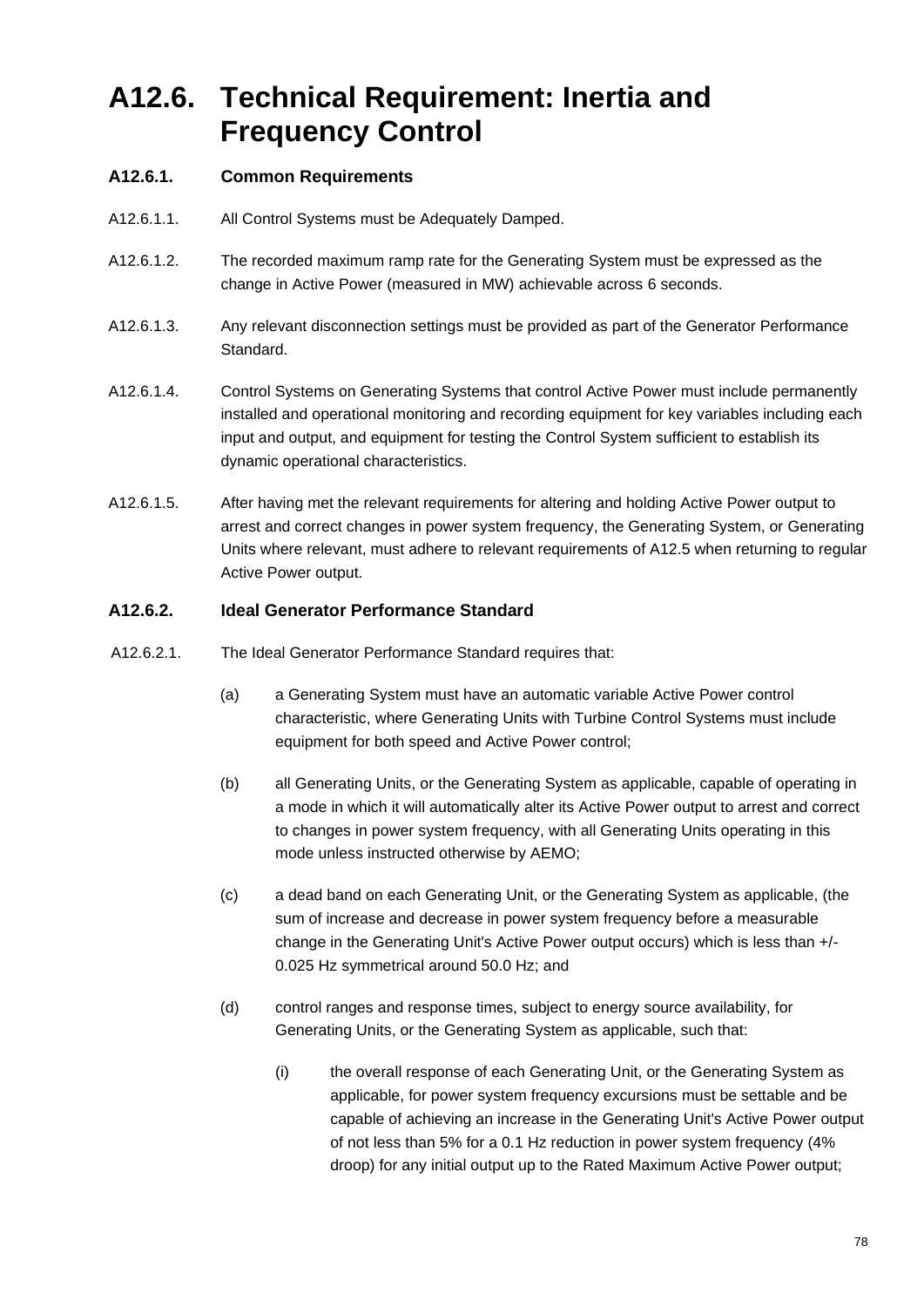- (ii) the overall response of each Generating Unit, or the Generating System as applicable, must also be capable of achieving a reduction in the Generating Unit's Active Power output of not less than 5% for a 0.1 Hz increase in power system frequency provided this does not require operation below its Rated Minimum Active Power;
- (iii) the Generating System must be able to sustain Active Power output changes of at least 10% for a frequency decrease and 30% for a frequency increase, and for not less than 10 seconds, if changes occur within the above limits of output;
- (iv) for Scheduled Generators, the Generating System achieves a rate of response for any frequency disturbance, taking into account the specified maximum ramp rate, of at least 90% of the maximum response expected according to the droop characteristic within 6 seconds and the new output must be sustained for not less than a further 10 seconds; and
- (v) for Non-Scheduled Generators, the Generating System achieves a rate of response for any frequency disturbance, of at least 90% of the maximum response expected within 2 seconds taking into account the specified maximum ramp rate, and the new output must be sustained for not less than a further 10 seconds.

## **A12.6.3. Minimum Generator Performance Standard**

- A12.6.3.1. Subject to energy source availability, a Generating System must have:
	- (a) an automatic variable Active Power control characteristic, where Generating Units, or Generating Systems as applicable, with Turbine Control Systems must also include equipment for both speed and Active Power control;
	- (b) all Generating Units, or Generating Systems as applicable, capable of operation in a mode in which they will automatically alter their Active Power output to arrest and correct to changes in power system frequency, with all Generating Units operating in this mode unless instructed otherwise by AEMO; and
	- (c) a dead band on each Generating System (the sum of increase and decrease in power system frequency before a measurable change in the Generating Unit's Active Power output occurs) which is less than +/-0.025 Hz symmetrical around 50.0 Hz.
- A12.6.3.2. Subject to energy source availability, a Generating System is required to have control ranges and response times for each Generating Unit, or Generating Systems as applicable, such that:
	- (a) the overall response of each Generating Unit, or Generating Systems as applicable, for power system frequency excursions must be settable and be capable of achieving an increase in the Generating Unit's, or Generating System's as applicable, Active Power output of not less than 5% for a 0.1 Hz reduction in power system frequency (4% droop) for any initial output up to 85% of Rated Maximum Active Power output;
	- (b) each Generating Unit, or Generating Systems as applicable, must be capable of achieving a reduction in the Generating Unit's, or Generating System's as applicable,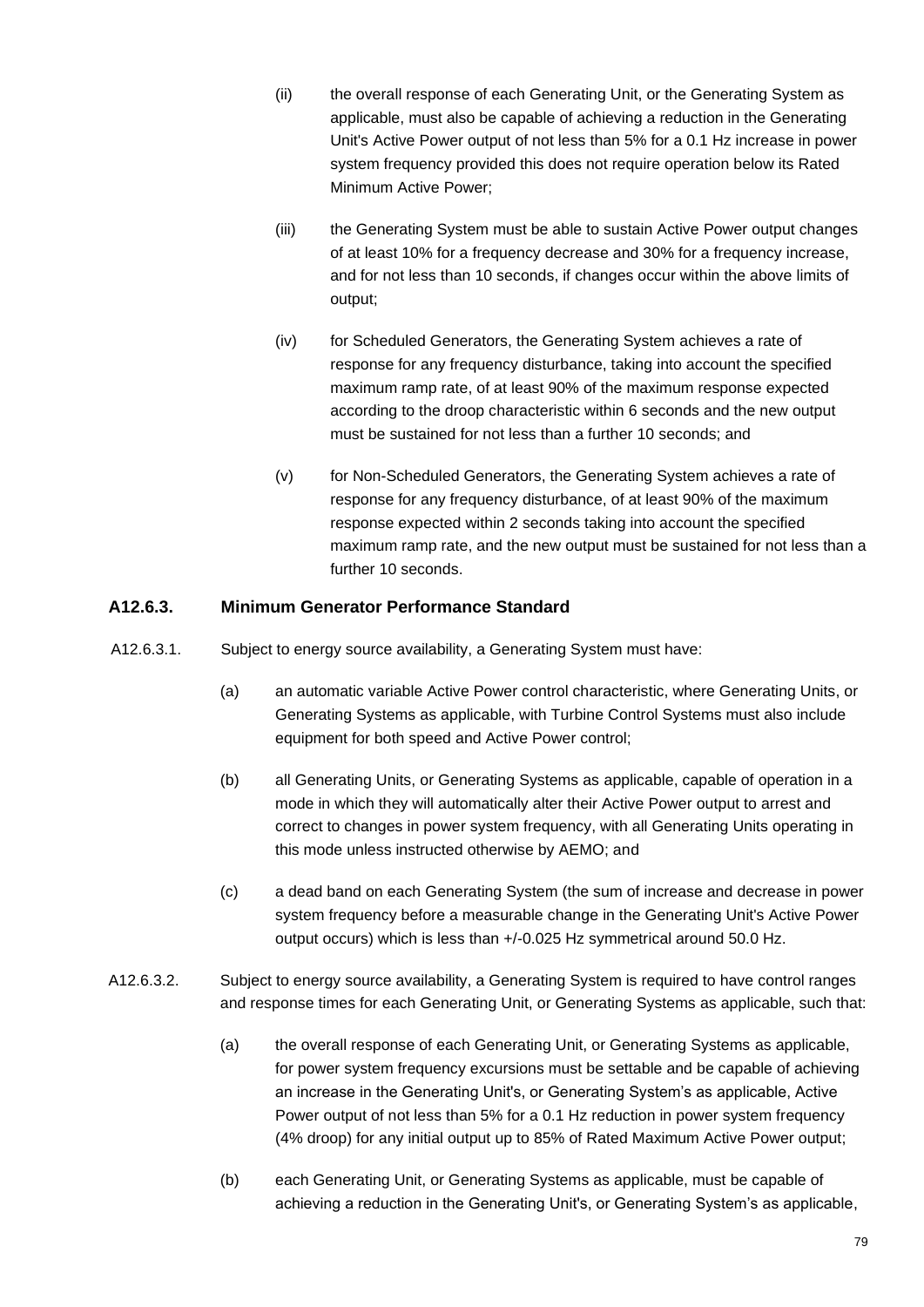Active Power output of not less than 5% for a 0.1 Hz increase in power system frequency provided this does not require operation below its Rated Minimum Active Power;

- (c) for initial outputs above 85% of Rated Maximum Active Power output, each Generating Unit's or Generating System's, as applicable, response capability must be included as part of the relevant Generator Performance Standard;
- (d) the Generating System must be able to sustain Active Power output changes of at least 10% for a frequency decrease and 30% for a frequency increase, and for not less than 10 seconds, if changes occur within the above limits of output;
- (e) for Scheduled Generators, the Generating System achieves a rate of response for any frequency disturbance, taking into account the specified maximum ramp rate, of at least 90% of the maximum response expected according to the droop characteristic within 6 seconds and the new output must be sustained for not less than a further 10 seconds; and
- (f) for Non-Scheduled Generators, the Generating System achieves a rate of response for any frequency disturbance, of at least 90% of the maximum response expected within 2 seconds taking into account the specified maximum ramp rate, and the new output must be sustained for not less than a further 10 seconds.

## **A12.6.4. Negotiation Criteria**

- A12.6.4.1. A Negotiated Generator Performance Standard must require that there is no requirement for a Generating System to operate with an Active Power output:
	- (a) below its Rated Minimum Active Power in response to a rise in the frequency of the SWIS as measured at the Connection Point;
	- (b) above its Rated Maximum Active Power output in response to a fall in the frequency of the SWIS as measured at the Connection Point; or
	- (c) to deliver a rate of change in output exceeding the specified maximum ramp rate.
- A12.6.4.2. An additional source of Inertia or frequency control may be included within the Generating System. The Control System for the additional source of Inertia or frequency control must be coordinated with the remainder of the Generating System and, together, must meet the performance requirements of the relevant Technical Requirements.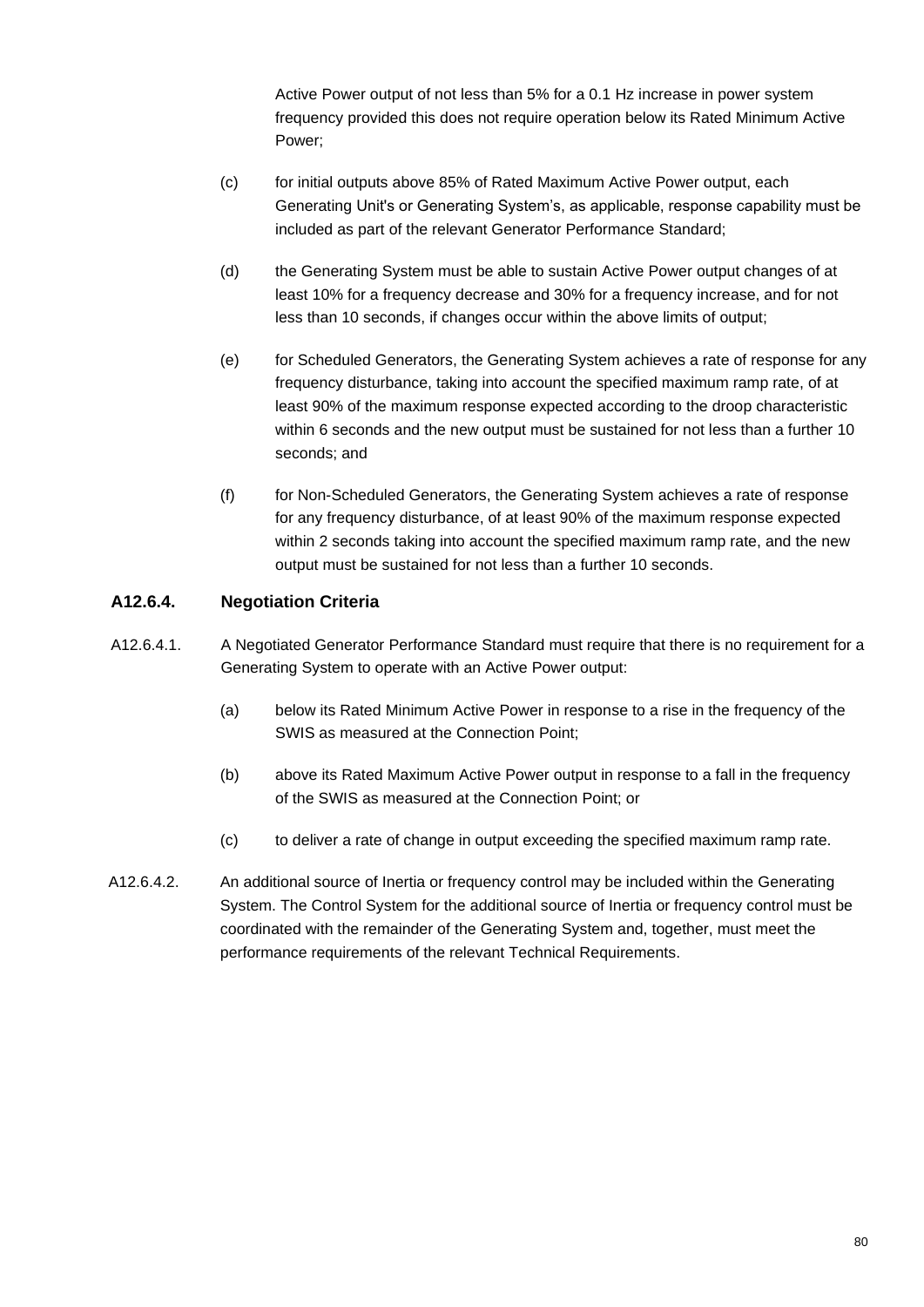# **A12.7. Technical Requirement: Disturbance Ride Through for a Frequency Disturbance**

# **A12.7.1. Common Requirements**

- A12.7.1.1. In relation to the application of this Technical Requirement, the requirements apply at the Connection Point unless otherwise specified.
- A12.7.1.2. Any relevant disconnection settings must be provided as part of the Generator Performance Standard.

## **A12.7.2. Ideal Generator Performance Standard**

- A12.7.2.1. A Generating System must maintain Continuous Uninterrupted Operation where a power system disturbance causes the frequency to:
	- (a) reach 52.5 Hz for a period of up to 6 seconds;
	- (b) reach 52 Hz for a period of up to 2 minutes;
	- (c) reach 51.5 Hz for a period of up to 5 minutes;
	- (d) operate between 49.0 Hz to 51.0 Hz continuously;
	- (e) reach 47.5 Hz for a period of up to 15 minutes; or
	- (f) reach 47.0 Hz for a period of up to 2 minutes,

as shown in Figure A12.7.2.1.



**Figure A12.7.2.1 Frequency variations that a Generating System must ride through to meet the Ideal Generator Performance Standard** 

A12.7.2.2. A Generating System must maintain Continuous Uninterrupted Operation where a power system disturbance causes the RoCoF to: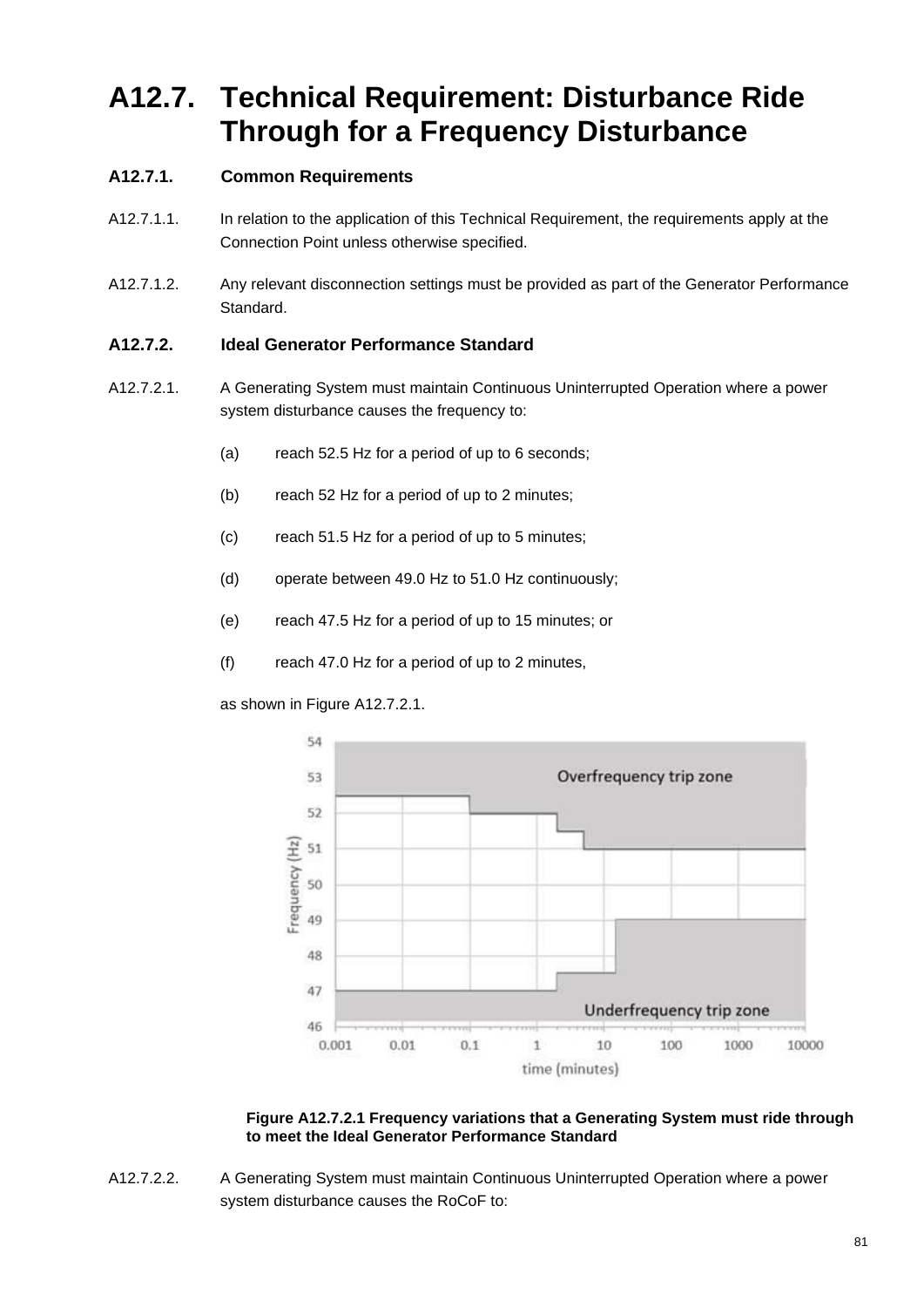- (a) reach 4 Hz/s over 250 milliseconds during the disturbance; or
- (b) reach 3 Hz/s over 1 second during the disturbance.

#### **A12.7.3. Minimum Generator Performance Standard**

- A12.7.3.1. A Generating System must maintain Continuous Uninterrupted Operation where a power system disturbance causes the frequency to:
	- (a) reach 52.0 Hz for a period of up to 2 minutes;
	- (b) operate between 49.0 Hz to 51.0 Hz continuously;
	- (c) reach 48.0 Hz for a period of at least 15 minutes;
	- (d) reach 47.5 Hz for a period of at least 5 minutes; or
	- (e) reach 47.0 Hz for a period of at least 10 seconds,

as shown in Figure A12.7.3.1.



**Figure A12.7.3.1: Frequency variations that a Generating System must ride through to meet the Minimum Generator Performance Standard** 

- A12.7.3.2. A Generating System must maintain Continuous Uninterrupted Operation where a power system disturbance causes the RoCoF to:
	- (a) reach 2 Hz/s over 250 milliseconds during the disturbance; or
	- (b) reach 1 Hz/s over 1 second during the disturbance.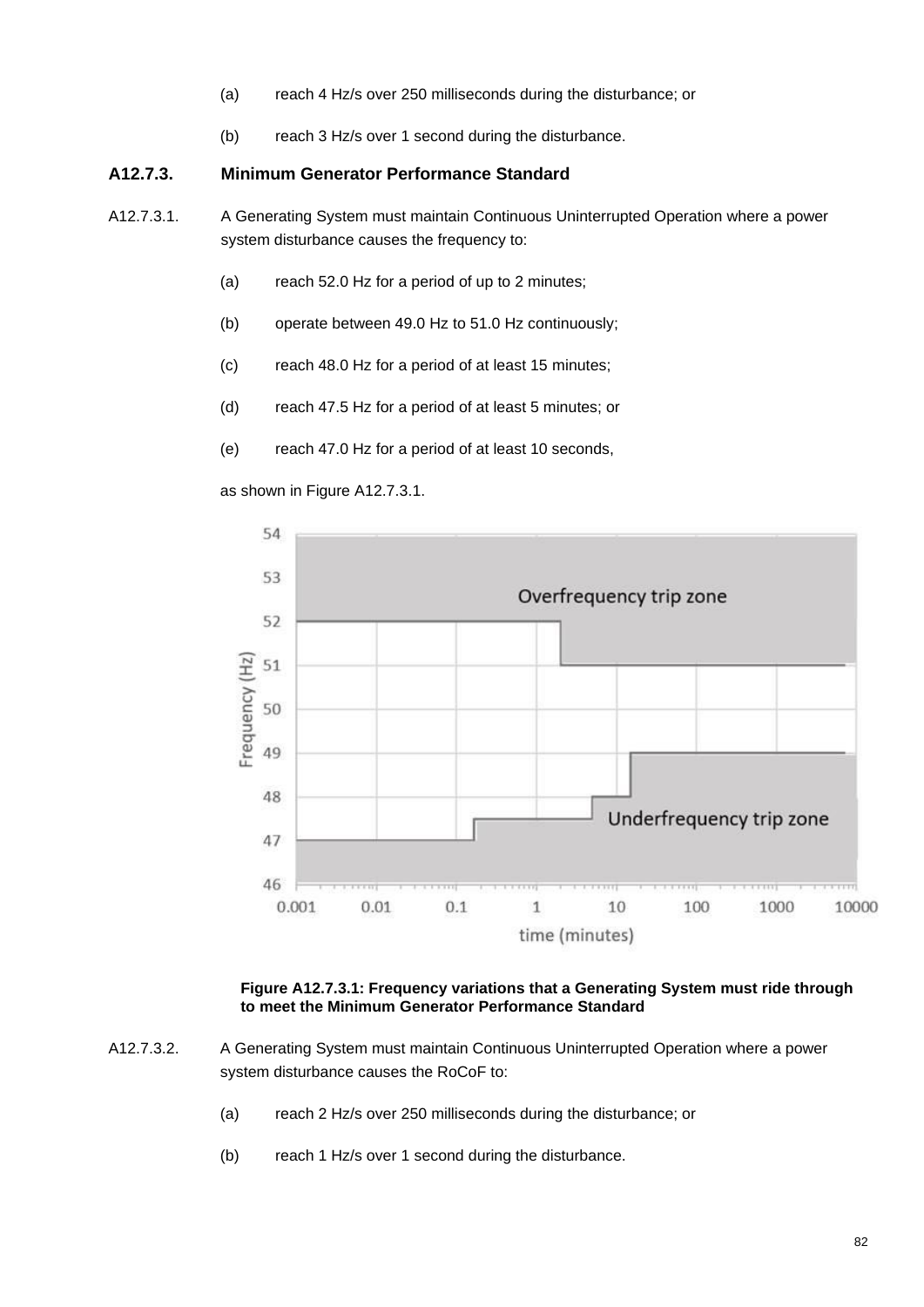# **A12.7.4. Negotiation Criteria**

A12.7.4.1. A Proposed Negotiated Generator Performance Standard for disturbance ride through for a frequency disturbance may be accepted provided the Network Operator and AEMO agree that the frequency would be unlikely to fall below the lower bound of the single contingency event band specified in the Frequency Operating Standard.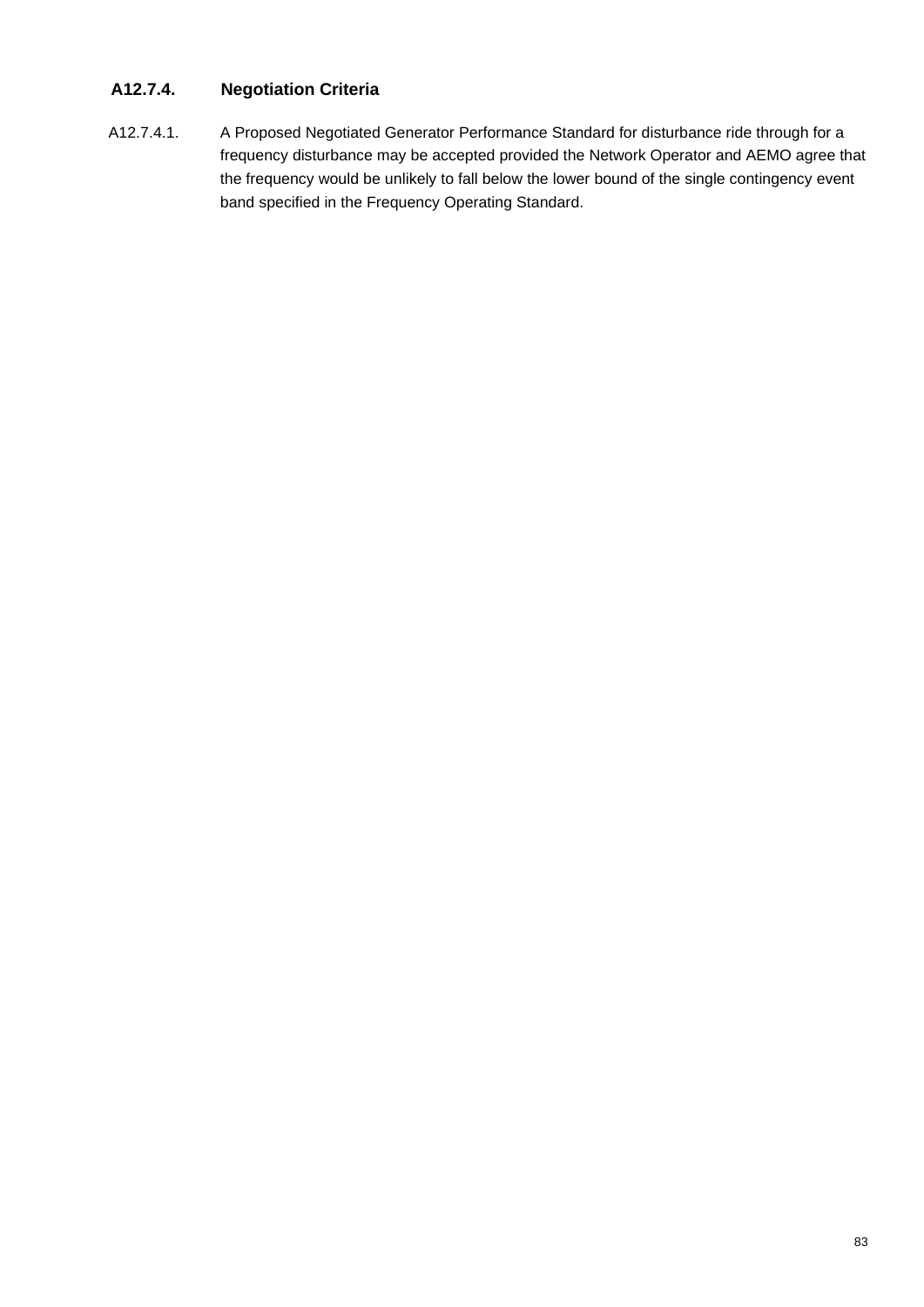# **A12.8. Technical Requirement: Disturbance Ride Through for a Voltage Disturbance**

## **A12.8.1. Common Requirements**

- A12.8.1.1. In relation to the application of this Technical Requirement, the requirements apply at the Connection Point unless otherwise specified.
- A12.8.1.2. The Generating System and each of its operating Generating Units is required to remain in Continuous Uninterrupted Operation while the Connection Point voltage remains within 90% to 110% of nominal voltage.
- A12.8.1.3. Any relevant disconnection settings must be provided as part of the Generator Performance Standard.

#### **A12.8.2. Ideal Generator Performance Standard**

- A12.8.2.1. A Generating System must maintain Continuous Uninterrupted Operation where a power system disturbance causes the voltage to vary within the following ranges:
	- (a) voltage exceeds 130% of nominal voltage for not more than 0.02 seconds after T(ov);
	- (b) voltage does not exceed 120% of nominal voltage for more than 2.0 seconds after  $T(ov)$ ;
	- (c) voltage does not exceed 115% of nominal voltage for more than 20.0 seconds after  $T(ov)$ ;
	- (d) voltage does not exceed 110% of nominal voltage for more than 20.0 minutes after  $T(ov)$ ;
	- (e) voltage remains at 0% of nominal voltage for no more than 450 milliseconds after  $T(uv)$ ;
	- (f) voltage does not stay below 70% of nominal voltage for more than 450 milliseconds after T(uv);
	- (g) voltage does not stay below 80% of nominal voltage for more than 2.0 seconds after T(uv); and
	- (h) voltage does not stay below 90% of nominal voltage for more than 10.0 seconds after  $T(uv)$ .

#### Where:

**T(ov)** means a point in time when the voltage first varied above 110% of nominal voltage before returning to between 90% and 110% of nominal voltage; and

**T(uv)** means a point in time when the voltage first varied below 90% of nominal voltage before returning to between 90% and 110% of nominal voltage.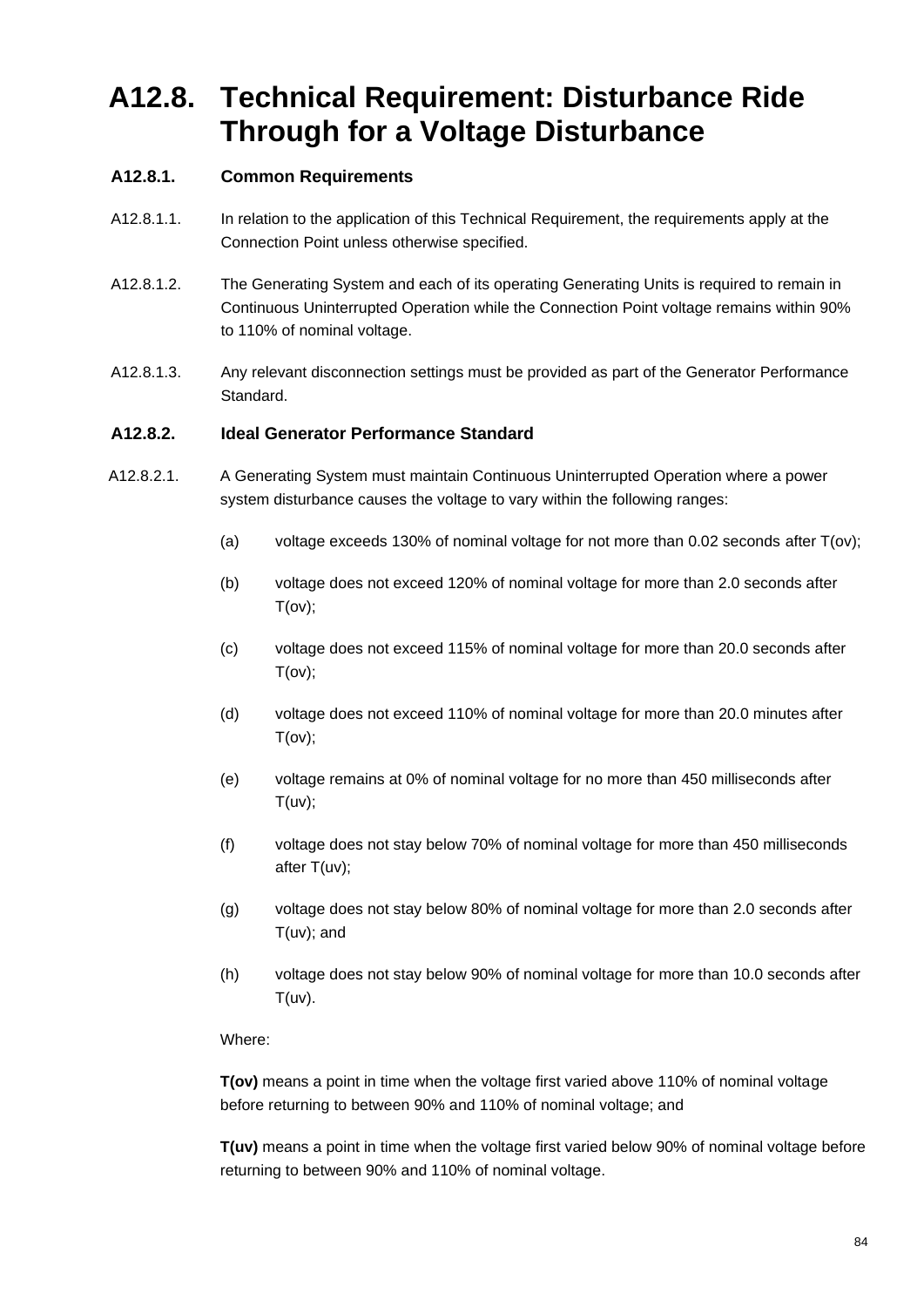

**Figure A12.8.2.1: Voltage variations that a Generating System must ride through to meet the Ideal Generator Performance Standard**

### **A12.8.3. Minimum Generator Performance Standard**

A12.8.3.1. A Generating System must maintain Continuous Uninterrupted Operation where a power system disturbance causes the voltage to vary within the following ranges:

- (a) voltage does not exceed 120% of nominal voltage after T(ov);
- (b) voltage does not exceed 115% of nominal voltage for more than 0.1 seconds after  $T(ov)$ ;
- (c) voltage does not exceed 110% of nominal voltage for more than 0.9 seconds after T(ov);
- (d) voltage remains at 0% of nominal voltage for no more than 450 milliseconds after T(uv) subject to clause A12.8.3.2;
- (e) voltage does not stay below 70% of nominal voltage for more than 450 milliseconds after T(uv);
- (f) voltage does not stay below 80% of nominal voltage for more than 2.0 seconds after T(uv); and
- (g) voltage does not stay below 90% of nominal voltage for more than 5.0 seconds after  $T(uv)$ .

Where:

**T(ov)** means a point in time when the voltage first varied above 110% of nominal voltage before returning to between 90% and 110% of nominal voltage; and

**T(uv)** means a point in time when the voltage first varied below 90% of nominal voltage before returning to between 90% and 110% of nominal voltage.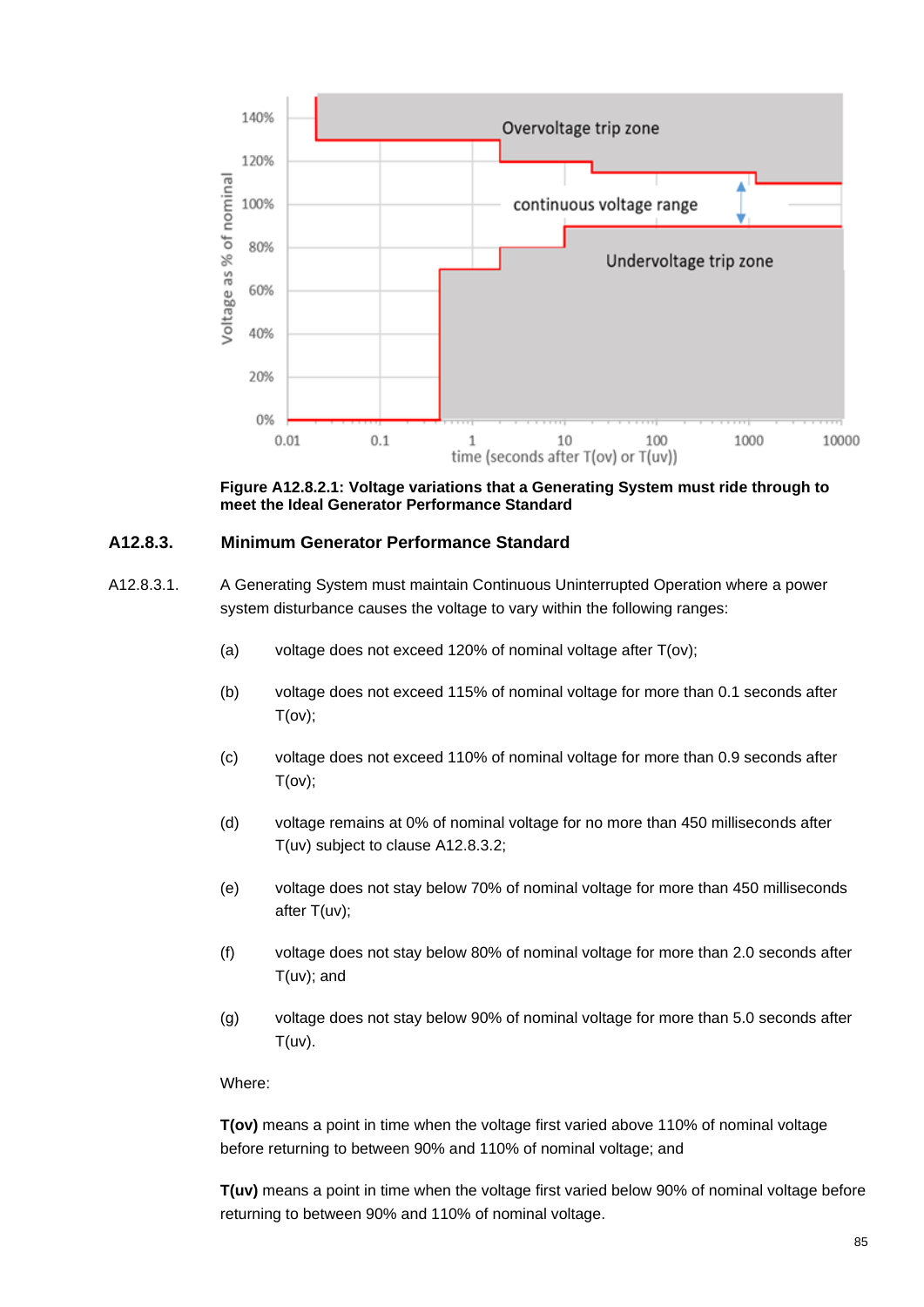- A12.8.3.2. The duration of the zero percent voltage level may be relaxed through agreement with the Network Operator and AEMO, but shall not be lower than the maximum Total Fault Clearance Time with no circuit breaker fail as specified in the Technical Rules.
- A12.8.3.3. Any operational arrangements necessary to ensure the Generating System and each of its operating Generating Units will meet its Generator Performance Standard must be provided as part of the Generator Performance Standard.



**Figure A12.8.3.3: Voltage variations that a Generating System must ride through to meet the Minimum Generator Performance Standard**

### **A12.8.4. Negotiation Criteria**

A12.8.4.1. There are no Negotiation Criteria for this Technical Requirement.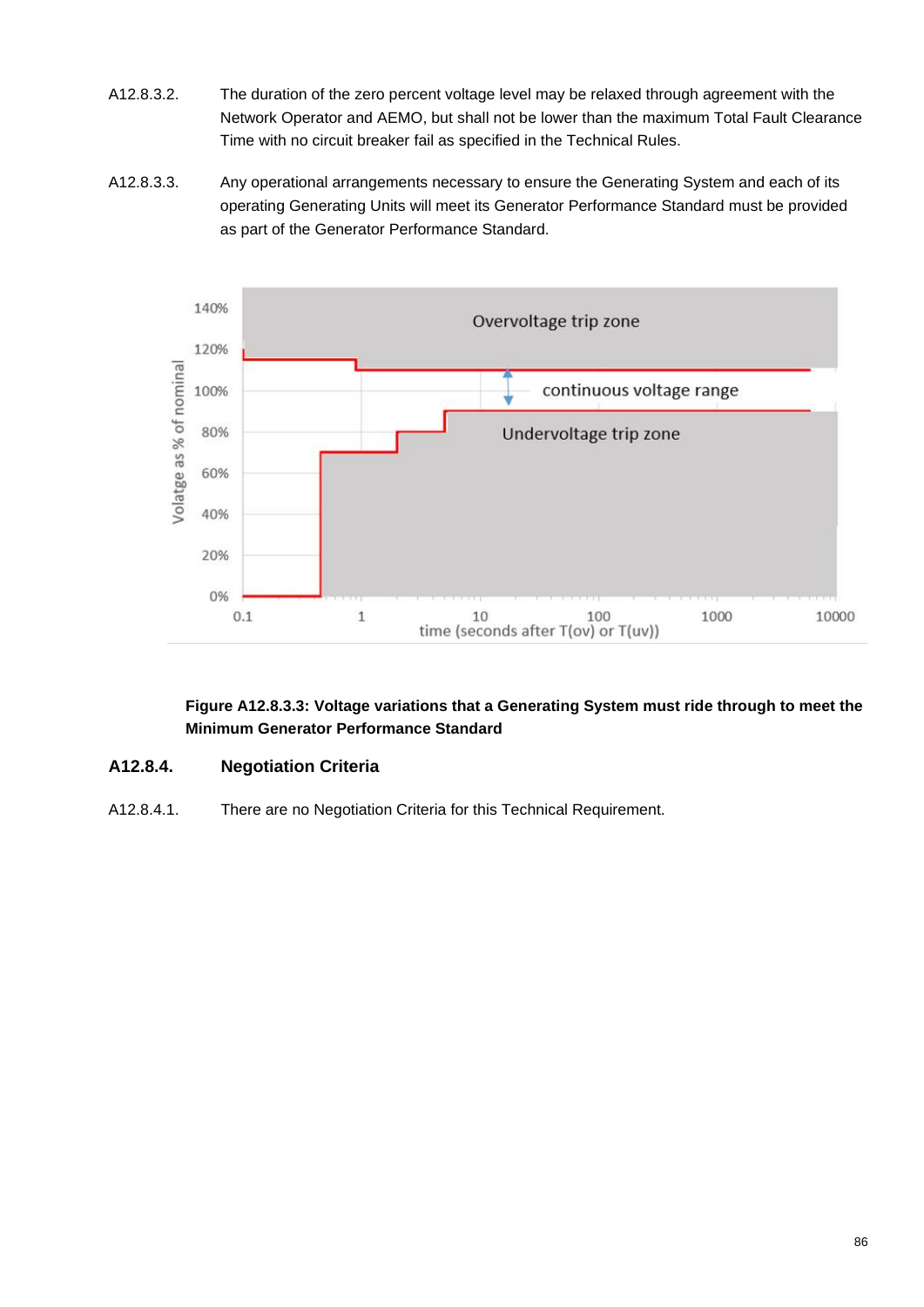# **A12.9. Technical Requirement: Disturbance Ride Through for Multiple Disturbances**

*[Note: This Technical Requirement uses the term 'fault' to include a fault of the relevant type having a metallic conducting path.]*

## **A12.9.1. Common Requirements**

A12.9.1.1. The Common Requirements for disturbance ride through for multiple disturbances as they apply to different Generating Systems, is specified in Table A12.9.1.1:

| <b>Type of Generating System</b>                                                                     | <b>Relevant requirement</b>                                                                                                                                                                                                                                             |
|------------------------------------------------------------------------------------------------------|-------------------------------------------------------------------------------------------------------------------------------------------------------------------------------------------------------------------------------------------------------------------------|
| Generating System comprised solely of                                                                | Clause A12.9.1.3, clause A12.9.1.4 and clause                                                                                                                                                                                                                           |
| Synchronous Generating Units.                                                                        | A12.9.1.5.                                                                                                                                                                                                                                                              |
| Generating System comprised solely of                                                                | Clause A12.9.1.3, clause A12.9.1.4 and clause                                                                                                                                                                                                                           |
| Asynchronous Generating Units.                                                                       | A12.9.1.6.                                                                                                                                                                                                                                                              |
| Generating System comprised of<br>Synchronous Generating Units and<br>Asynchronous Generating Units. | Clause A12.9.1.3 and clause A12.9.1.4 and:<br>(a) for that part of the Generating System comprised<br>of Synchronous Generating Units, clause A12.9.1.5;<br>(b) for that part of the Generating System comprised<br>of Asynchronous Generating Units, clause A12.9.1.6. |

#### **Table A12.9.1.1: Common Requirements for Disturbance Ride through for Multiple Disturbances**

A12.9.1.2. Any relevant disconnection settings must be provided as part of the Generator Performance Standard.

#### *All Generating Systems*

- A12.9.1.3. The Generator Performance Standard must include any operational arrangements to ensure the Generating System, including all operating Generating Units, will meet their agreed performance levels under abnormal Network or Generating System conditions.
- A12.9.1.4. When assessing multiple disturbances, a fault that is re-established following operation of automatic reclose Protection Scheme shall be counted as a separate disturbance.

#### *Synchronous Generating Systems and units*

A12.9.1.5. For a Generating System comprised solely of Synchronous Generating Units, the reactive current contribution as measured at the Connection Point or another location in the SWIS (including within the Generating System), as specified by the Network Operator, must equal or exceed 250% of the Maximum Continuous Current of the Generating System. For a Synchronous Generating Unit in any other Generating System, the reactive current contribution must equal or exceed 250% of the Maximum Continuous Current of that Synchronous Generating Unit.

#### *Asynchronous Generating Systems*

A12.9.1.6. For a Generating System comprised of Asynchronous Generating Units: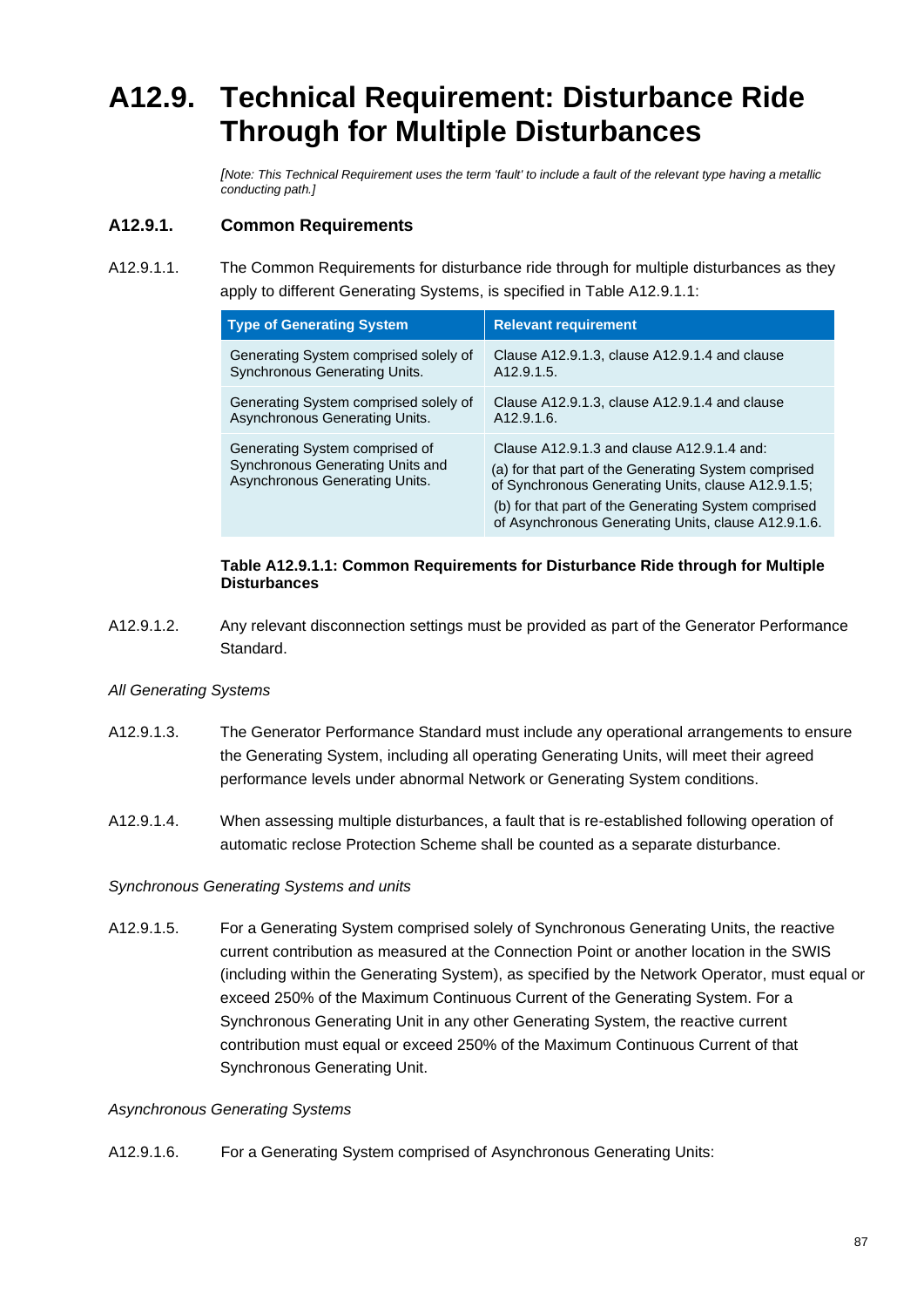- (a) the reactive current contribution as measured at the Connection Point must equal or exceed the Maximum Continuous Current of the Generating System, including all operating Asynchronous Generating Units;
- (b) the reactive current contribution and voltage deviation may be measured at a location other than the Connection Point (including within the relevant Generating System) where agreed with AEMO and the Network Operator, in which case the reactive current contribution and voltage deviation will be assessed at that agreed location;
- (c) the reactive current contribution required may be calculated using phase to phase, phase to ground or sequence components of voltages. The ratio of the negative sequence to positive sequence components of the reactive current contribution must be agreed with AEMO and the Network Operator for the types of disturbances specified in this Technical Requirement; and
- (d) the Generator Performance Standard must record all conditions (which may include temperature) considered relevant by AEMO and the Network Operator under which the reactive current response is required.

### **A12.9.2. Ideal Generator Performance Standard**

A12.9.2.1. The Ideal Generator Performance Standard as it applies to different Generating Systems, is specified in Table A12.9.2.1:

| <b>Type of Generating System</b>                                                                     | <b>Relevant requirement</b>                                                                                                                                                                                                                                                                    |
|------------------------------------------------------------------------------------------------------|------------------------------------------------------------------------------------------------------------------------------------------------------------------------------------------------------------------------------------------------------------------------------------------------|
| Generating System comprised solely of                                                                | Clause A12.9.2.2, clause A12.9.2.3 and clause                                                                                                                                                                                                                                                  |
| <b>Synchronous Generating Units.</b>                                                                 | A12.9.2.4                                                                                                                                                                                                                                                                                      |
| Generating System comprised solely of                                                                | Clause A12.9.2.2, clause A12.9.2.3 and clause                                                                                                                                                                                                                                                  |
| Asynchronous Generating Units.                                                                       | A12.9.2.5 to clause A12.9.2.8.                                                                                                                                                                                                                                                                 |
| Generating System comprised of<br>Synchronous Generating Units and<br>Asynchronous Generating Units. | Clause A12.9.2.2 and clause A12.9.2.3 and:<br>(a) for that part of the Generating System comprised of<br>Synchronous Generating Units, clause A12.9.2.4;<br>(b) for that part of the Generating System comprised<br>of Asynchronous Generating Units, clause A12.9.2.5<br>to clause A12.9.2.8. |

#### **Table A12.9.2.1: Disturbance Ride through for Multiple Disturbances Ideal Generator Performance Standard**

#### *All Generating Systems*

- A12.9.2.2. A Generating System and each of its operating Generating Units must remain in Continuous Uninterrupted Operation for any disturbances caused by:
	- (a) a Credible Contingency Event;
	- (b) a three phase fault in a Transmission System cleared by all relevant primary Protection Systems; and
	- (c) a two phase to ground, phase to phase or phase to ground fault in a transmission or distribution system or a three phase fault in a distribution system cleared in: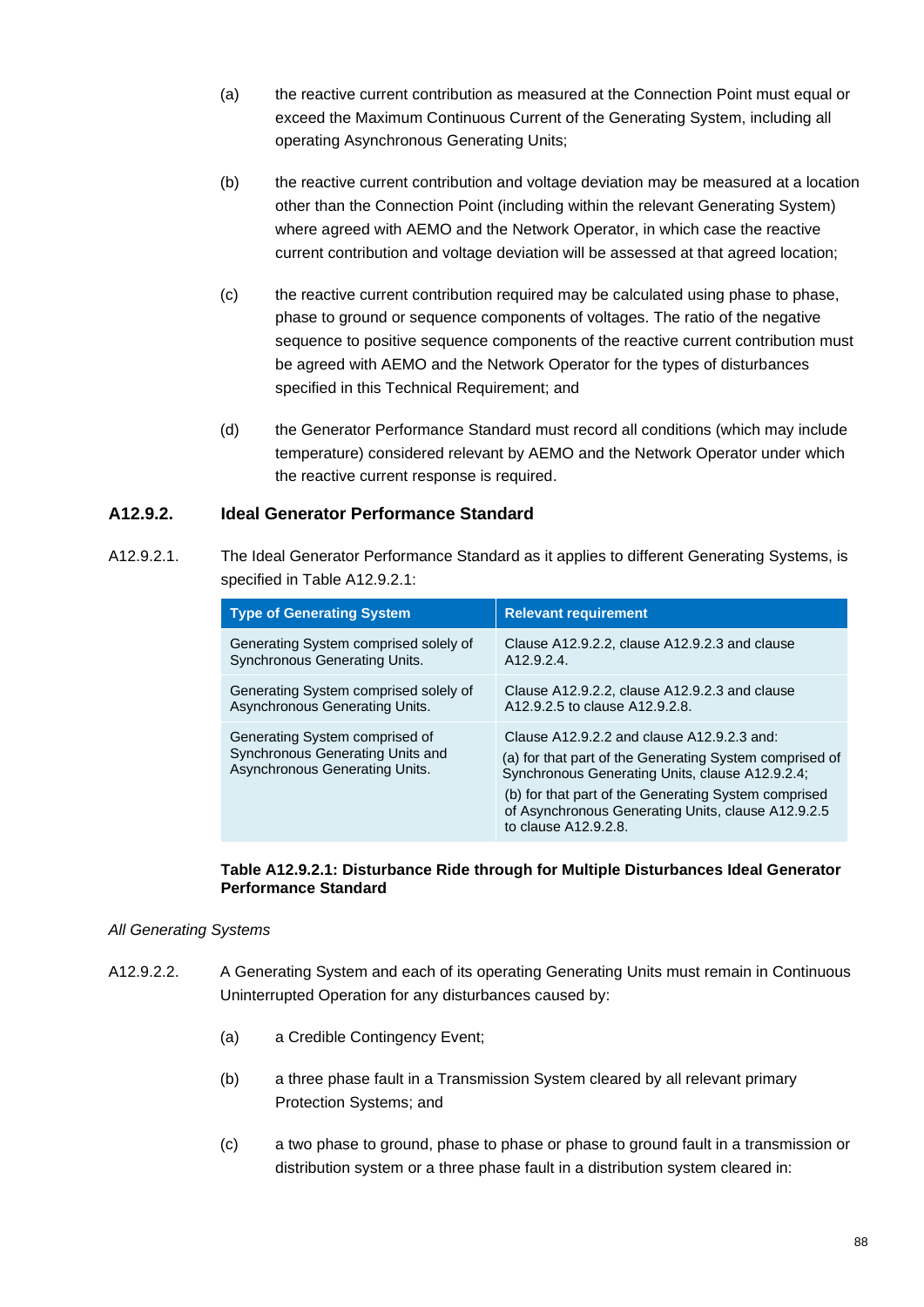- (i) the longest time expected to be taken for a relevant breaker fail Protection System to clear the fault; or
- (ii) if a Protection System referred to in clause  $A12.9.2.2.$ (c)(i) is not installed, the greater of 450 milliseconds and the longest time expected to be taken for all relevant primary Protection Systems to clear the fault,

provided that the event is not one that would disconnect the Generating Unit from the SWIS by removing Network elements from service or as a result of the operation of an existing inter-trip, Protection Scheme or runback scheme approved by the Network Operator and AEMO.

A12.9.2.3. A Generating System and each of its operating Generating Units must remain in Continuous Uninterrupted Operation for a series of up to 15 disturbances within any 5 minute period.

### *Synchronous Generating Systems*

- A12.9.2.4. Subject to any changed power system conditions or energy source availability beyond the operator of the Generating System's reasonable control, a Generating System comprised of Synchronous Generating Units, in respect of the faults referred to in clause A12.9.2.2, must supply to, or absorb from, the Network:
	- (a) to assist the maintenance of power system voltages during the fault, capacitive reactive current of at least the greater of its pre-disturbance reactive current and 4% of the Maximum Continuous Current of the Generating System including all operating Synchronous Generating Units (in the absence of a disturbance) for each 1% reduction (from the level existing just prior to the fault) of Connection Point voltage or another agreed location in the SWIS (including within the Generating System) during the fault;
	- (b) after clearance of the fault, Reactive Power sufficient to ensure that the Connection Point voltage or another agreed location in the SWIS (including within the Generating System) is within the range for Continuous Uninterrupted Operation; and
	- (c) from 100 milliseconds after clearance of the fault, Active Power of at least 95% of the level existing just prior to the fault.

### *Asynchronous Generating Systems*

- A12.9.2.5. Subject to any changed power system conditions or energy source availability beyond the operator of the Generation System's reasonable control, a Generating System comprised of Asynchronous Generating Units, for the faults referred to in clause A12.9.2.2, must have equipment capable of supplying to, or absorbing from, the Network:
	- (a) to assist the maintenance of power system voltages during the fault:
		- (i) capacitive reactive current in addition to its pre-disturbance level of at least 4% of the Maximum Continuous Current of the Generating System including all operating Asynchronous Generating Units (in the absence of a disturbance) for each 1% reduction of voltage at the Connection Point below the under-voltage range of 85% to 90% of nominal voltage, except where a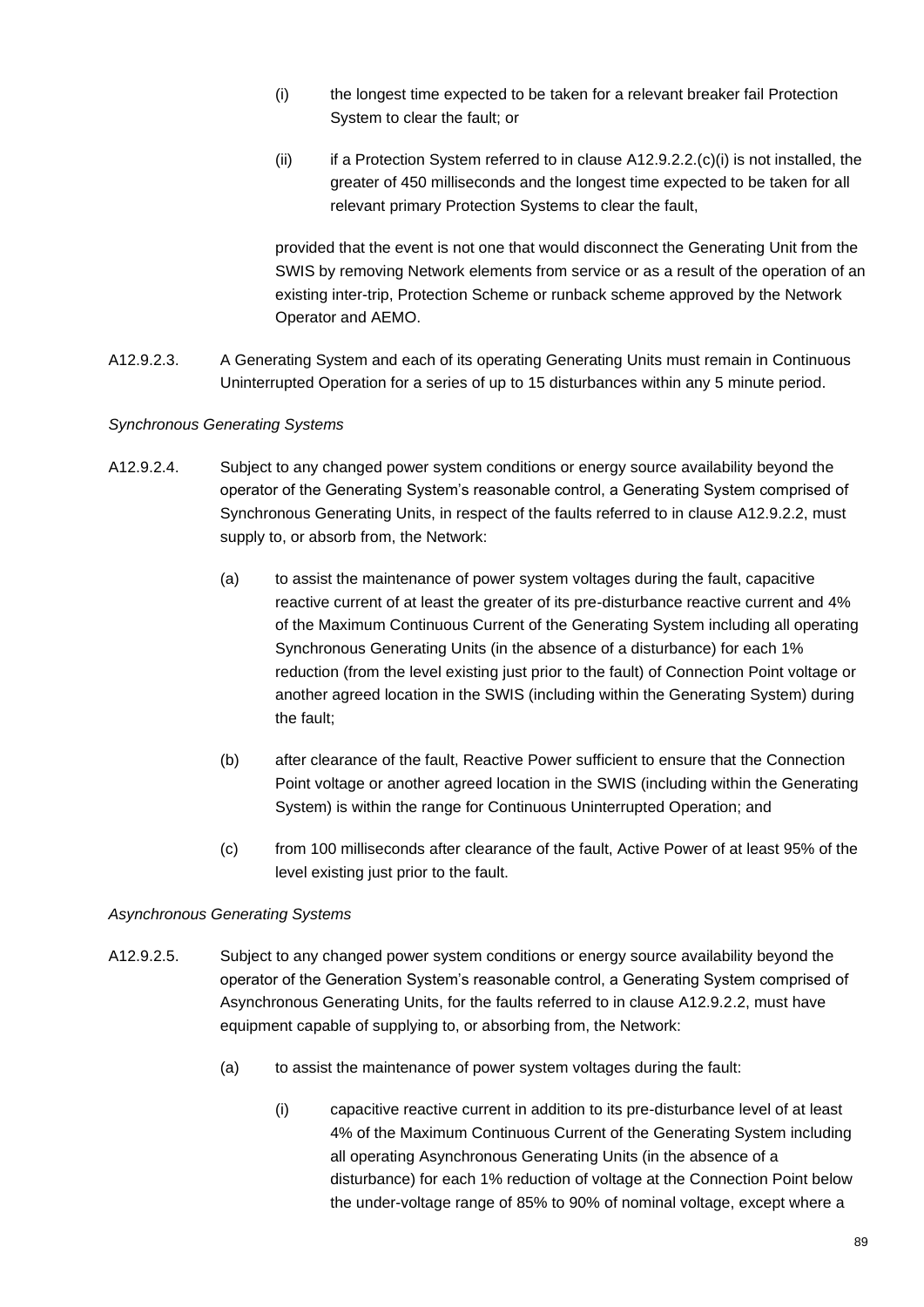Generating System is directly connected to the SWIS with no step-up or connection Transformer and voltage at the Connection Point is 5% or lower of nominal voltage; and

(ii) inductive reactive current in addition to its pre-disturbance level of at least 6% of the Maximum Continuous Current of the Generating System including all operating Asynchronous Generating Units (in the absence of a disturbance) for each 1% increase of voltage at the Connection Point the over-voltage range of 110% to 115% of nominal voltage,

during the disturbance and maintained until Connection Point voltage recovers to between 90% and 110% of nominal voltage, or such other range agreed with the Network Operator and AEMO; and

- (b) from 100 milliseconds after clearance of the fault, Active Power of at least 95% of the level existing just prior to the fault.
- A12.9.2.6. The under-voltage and over-voltage range referred to in clause A12.9.2.5(a)(i) and clause A12.9.2.5(a)(ii) may be varied with the agreement of the Network Operator and AEMO (provided the magnitude of the range between the upper and lower bounds remains at 5%).
- A12.9.2.7. The reactive current response referred to in clause A12.9.2.5(a)(i) and clause A12.9.2.5(a)(ii) must have a Rise Time of no greater than 40 milliseconds and a Settling Time of no greater than 70 milliseconds and must be Adequately Damped.
- A12.9.2.8. Subject to a Generating System's thermal limitations and energy source availability, a Generating System must make available at all times:
	- (a) sufficient current to maintain Rated Maximum Apparent Power of the Generating System including all operating Generating Units (in the absence of a disturbance), for all Connection Point voltages above 115% (or otherwise, above the agreed overvoltage range); and
	- (b) the Maximum Continuous Current of the Generating System including all operating Generating Units (in the absence of a disturbance) for all Connection Point voltages below 85% (or otherwise, below the agreed under-voltage range),

despite the amount of reactive current injected or absorbed during voltage disturbances, except that AEMO and the Network Operator may agree limits on active current injection where required to maintain Power System Security and/or the Quality of Supply to other Equipment connected to the SWIS.

### **A12.9.3. Minimum Generator Performance Standard**

A12.9.3.1. The Minimum Generator Performance Standard as it applies to different Generating Systems, is specified in Table A12.9.3.1:

| <b>Type of Generating System</b>      | <b>Relevant requirement</b>                   |
|---------------------------------------|-----------------------------------------------|
| Generating System comprised solely of | Clause A12.9.3.2, clause A12.9.3.3 clause     |
| <b>Synchronous Generating Units.</b>  | A12.9.3.4.                                    |
| Generating System comprised solely of | Clause A12.9.3.2, clause A12.9.3.3 and clause |
| Asynchronous Generating Units.        | A12,9,3,5 to clause A12,9,3,8.                |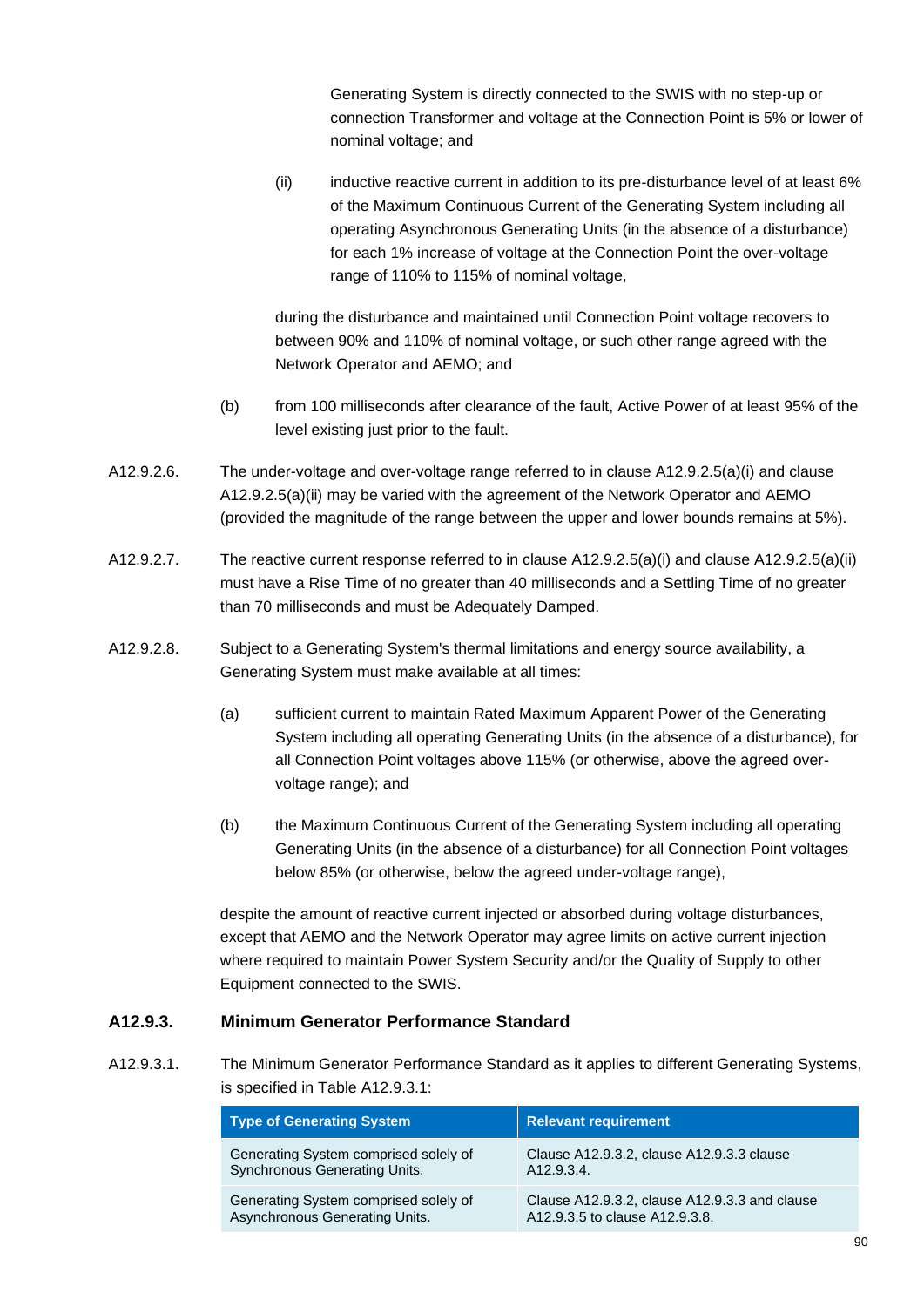Clause A12.9.3.2 and clause A12.9.3.3 and: (a) for that part of the Generating System comprised of Synchronous Generating Units, clause A12.9.3.4; (b) for that part of the Generating System comprised of Asynchronous Generating Units, clause A12.9.3.5 to clause A12.9.3.8.

#### **Table A12.9.3.1: Disturbance Ride through for Multiple Disturbances Minimum Generator Performance Standard**

#### *All Generating Systems*

- A12.9.3.2. A Generating System and each of its operating Generating Units must remain in Continuous Uninterrupted Operation for any disturbance caused by:
	- (a) a Credible Contingency Event; or
	- (b) a single phase to ground, phase to phase or two phase to ground fault or three phase fault in a transmission or distribution system cleared in the longest time expected to be taken for all relevant primary Protection Systems to clear the fault,

provided that the event is not one that would disconnect the Generating Unit from the SWIS by removing Network elements from service or as a result of the operation of an inter-trip, Protection Scheme or runback scheme approved by the Network Operator and AEMO.

A12.9.3.3. A Generating System and each of its operating Generating Units must remain in Continuous Uninterrupted Operation for a series of up to 6 disturbances within any 5 minute period.

#### *Synchronous Generating Systems*

- A12.9.3.4. After clearance of a fault, a Generating System comprised of Synchronous Generating Units, in respect of the faults referred to in clause A12.9.3.2 must:
	- (a) deliver Active Power to the Network, and supply or absorb leading or lagging Reactive Power, sufficient to ensure that the Connection Point voltage or another location in the SWIS (including within the Generating System), as specified by the Network Operator, is within the range for Continuous Uninterrupted Operation agreed under the relevant Generator Performance Standard; and
	- (b) return to at least 95% of the pre-fault Active Power output within a period of time agreed by AEMO and the Network Operator.

#### *Asynchronous Generating Systems*

- A12.9.3.5. Subject to any changed power system conditions or energy source availability beyond the operator of the Generating System's reasonable control, a Generating System comprised of Asynchronous Generating Units, for the faults referred to in clause A12.9.3.2, must have equipment capable of supplying to, or absorbing from, the Network:
	- (a) to assist the maintenance of power system voltages during the fault:
		- (i) capacitive reactive current in addition to its pre-disturbance level of at least 2% of the Maximum Continuous Current of the Generating System including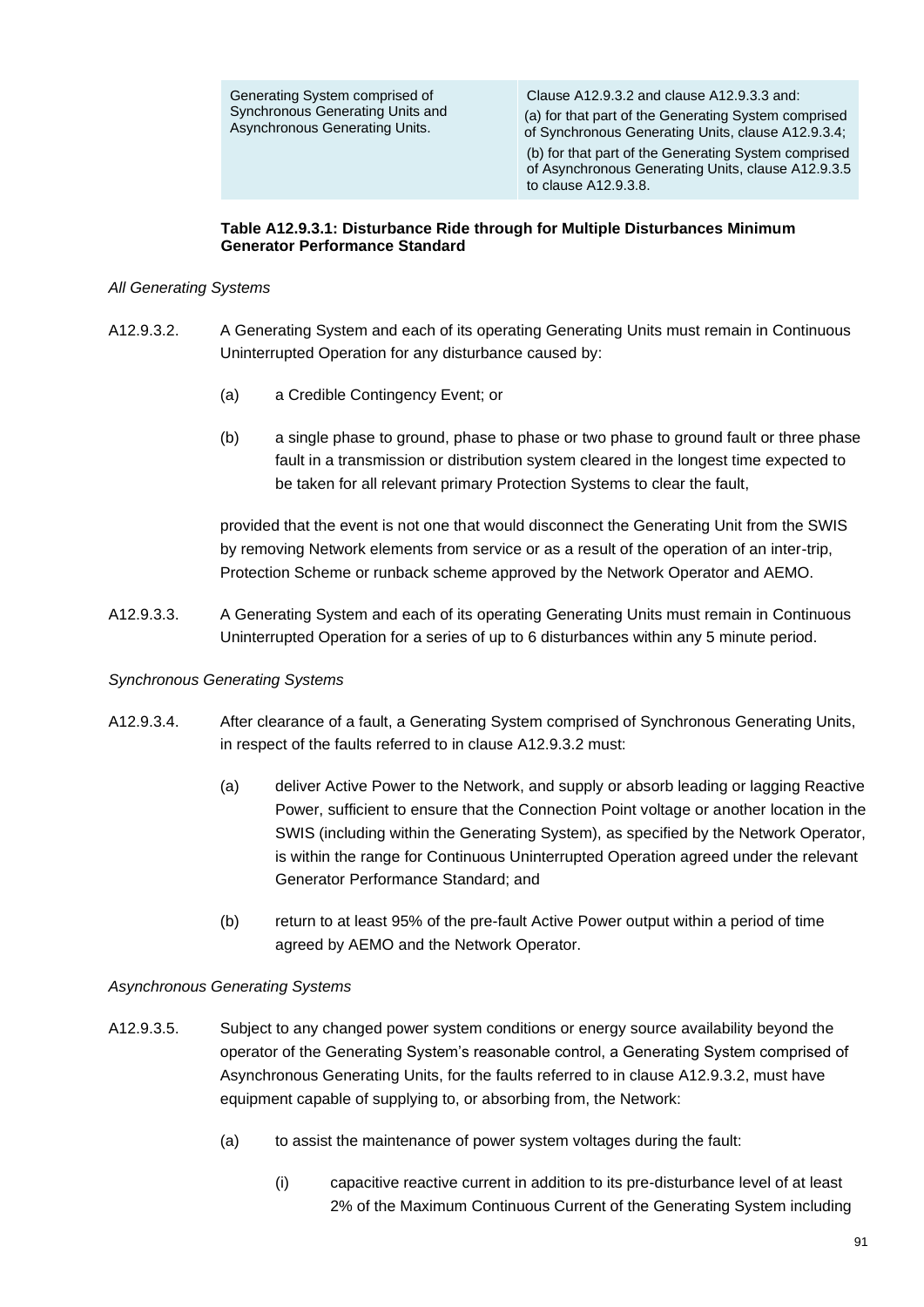all operating Asynchronous Generating Units (in the absence of a disturbance) for each 1% reduction of voltage at the Connection Point below the under-voltage range of 80% to 90% of nominal voltage, except where:

- 1. voltage at the Connection Point is 15% or lower of nominal voltage; or
- 2. where the Generating System is directly connected to the SWIS with no step-up or connection Transformer and voltage at the Connection Point is 20% or lower of nominal voltage; and
- (ii) inductive reactive current in addition to its pre-disturbance level of at least 2% of the Maximum Continuous Current of the Generating System including all operating Asynchronous Generating Units (in the absence of a disturbance) for each 1% increase of voltage at the Connection Point above the overvoltage range of 110% to 120% of nominal voltage,

during the disturbance and maintained until the Connection Point voltage recovers to between 90% and 110% of nominal voltage, or such other range agreed with the Network Operator and AEMO; and

- (b) returning to at least 95% of the pre-fault Active Power output, after clearance of the fault, within a period of time agreed by the operator, AEMO and the Network Operator.
- A12.9.3.6. The under-voltage and over-voltage range referred to in clause A12.9.3.5(a)(i) and clause A12.9.3.5(a)(ii) may be varied with the agreement of the Network Operator and AEMO (provided the magnitude of the range between the upper and lower bounds remains at 10%).
- A12.9.3.7. Where AEMO and the Network Operator require the Generating System to sustain a response duration of 2 seconds or less, the reactive current response referred to in clause A12.9.3.5(a)(i) and clause A12.9.3.5(a)(ii) must have a Rise Time of no greater than 40.0 milliseconds and a Settling Time of no greater than 70.0 milliseconds and must be Adequately Damped.
- A12.9.3.8. Where AEMO and the Network Operator require the Generating System to sustain a response duration of greater than 2 seconds, the reactive current Rise Time and Settling Time must be as soon as practicable and must be Adequately Damped. The Rise Time and Settling Time must be provided as part of the Generator Performance Standard.

### **A12.9.4. Negotiation Criteria**

A12.9.4.1. A Proposed Negotiated Generator Performance Standard may be accepted if the connection of the Generating System at the proposed performance level would not cause other Generating Systems or Loads to trip as a result of an event, when they would otherwise not have tripped for the same event.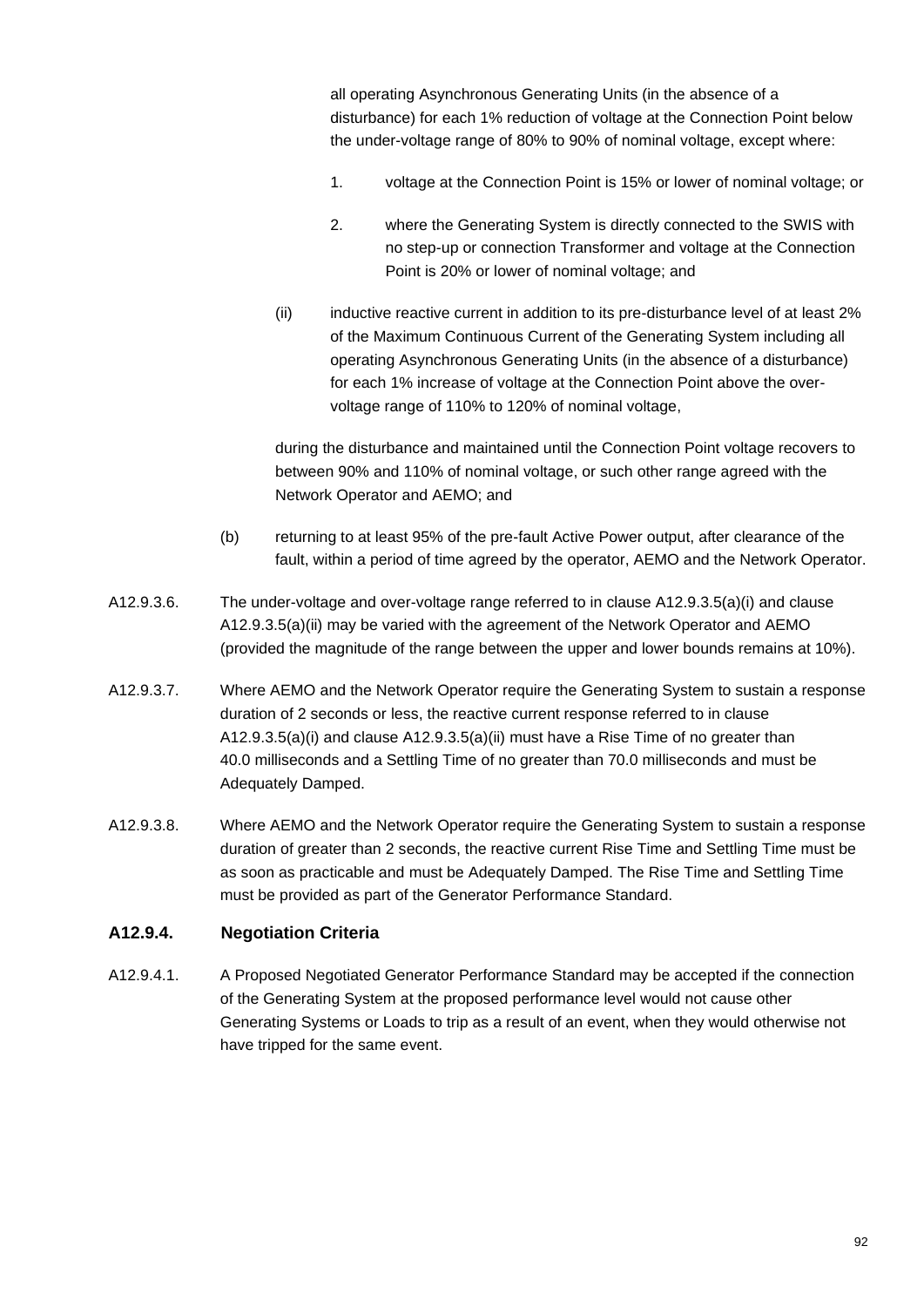# **A12.10. Technical Requirement: Disturbance Ride Through for Partial Load Rejection**

# **A12.10.1. Common Requirements**

A12.10.1.1. There are no Common Requirements for this Technical Requirement.

## **A12.10.2. Ideal Generator Performance Standard**

A12.10.2.1. A Generating System and each of its operating Generating Units must be capable of Continuous Uninterrupted Operation during and following a sudden reduction in required Active Power generation imposed from the power system, provided that the reduction is less than 30% of the Generating System's Rated Maximum Active Power and the required Active Power generation remains above the Generating System's Rated Minimum Active Power output level.

# **A12.10.3. Minimum Generator Performance Standard**

A12.10.3.1. A Generating System must be capable of Continuous Uninterrupted Operation during and following a sudden reduction in required Active Power generation imposed from the power system, provided that the reduction is less than 5% of the Generating System's Rated Maximum Active Power and the required Active Power generation remains above the Generating System's Rated Minimum Active Power output level.

## **A12.10.4. Negotiation Criteria**

A12.10.4.1. There are no Negotiation Criteria for this Technical Requirement.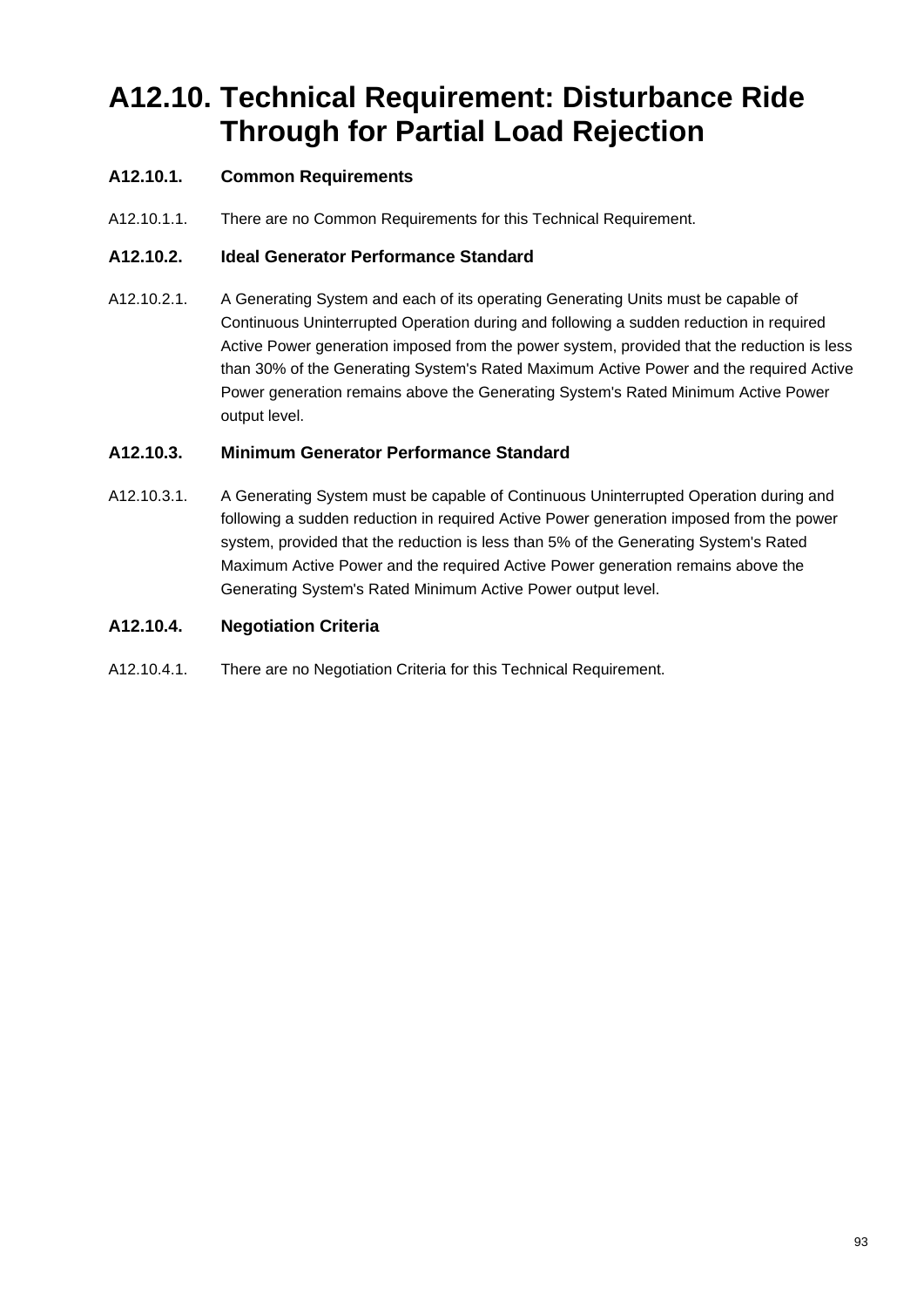# **A12.11. Technical Requirement: Disturbance Ride Through for Quality of Supply**

# **A12.11.1. Common Requirements**

A12.11.1.1. There are no Common Requirements for this Technical Requirement.

## **A12.11.2. Ideal Generator Performance Standard**

A12.11.2.1. The Ideal Generator Performance Standard is the same as the Minimum Generator Performance Standard for Disturbance Ride Through for Quality of Supply.

# **A12.11.3. Minimum Generator Performance Standard**

A12.11.3.1. A Generating System including each of its operating Generating Units and reactive Equipment, must not disconnect from the SWIS as a result of voltage fluctuation, harmonic voltage distortion and voltage unbalance conditions at the Connection Point within the levels specified for flicker, harmonics and negative phase sequence voltage in the Technical Rules.

# **A12.11.4. Negotiation Criteria**

A12.11.4.1. There are no Negotiation Criteria for this Technical Requirement.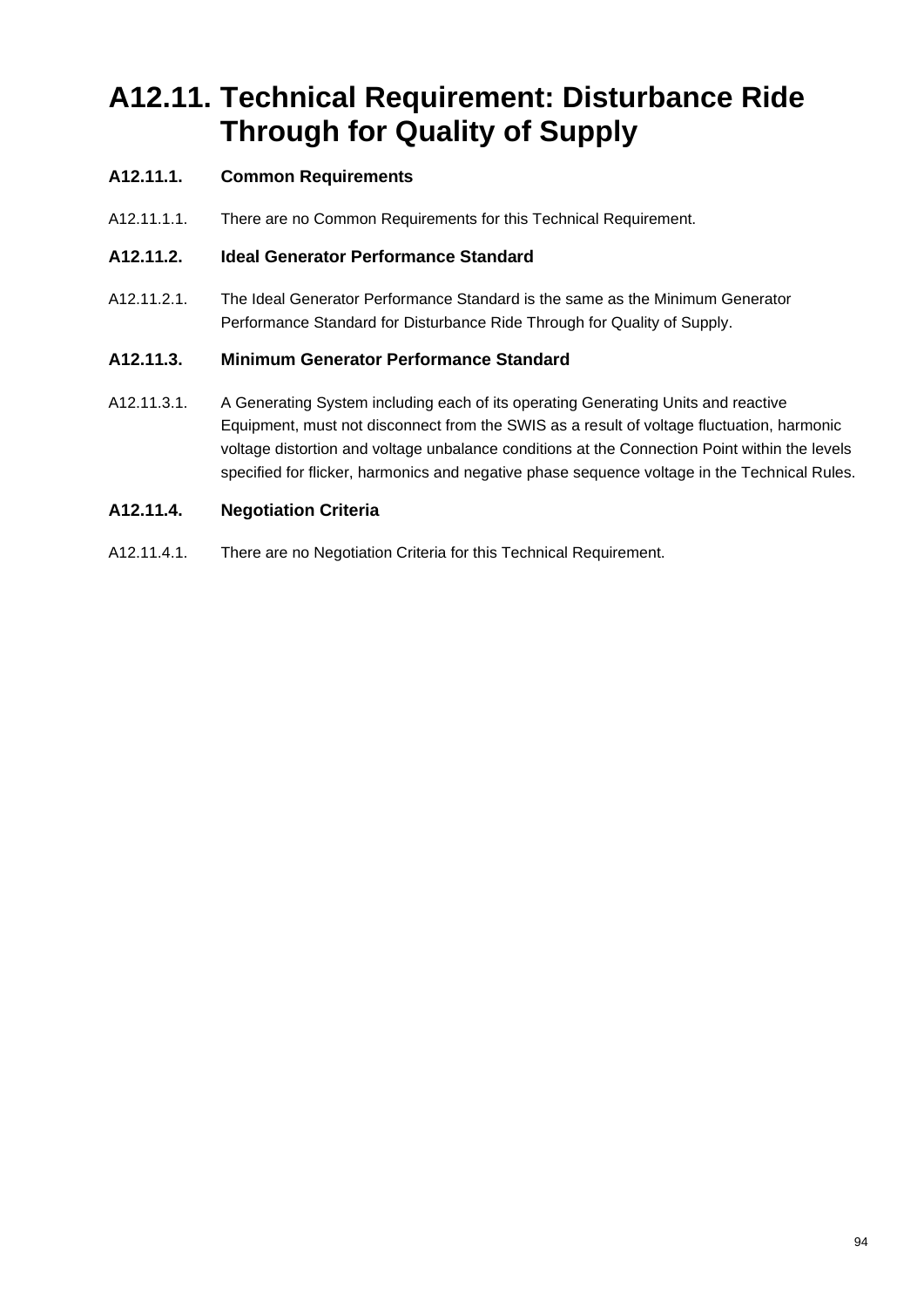# **A12.12. Technical Requirement: Quality of Electricity Generated**

# **A12.12.1. Common Requirements**

A12.12.1.1. A Generating System, when generating and when not generating, must not produce, at any of its Connection Points for generation, voltage imbalance greater than the limits determined by the Network Operator as necessary to achieve the requirements specified for negative phase sequence voltage at the Connection Point in the Technical Rules.

## **A12.12.2. Ideal Generator Performance Standard**

- A12.12.2.1. A Generating System, when generating and when not generating, must not produce at any of its Connection Points for generation:
	- (a) voltage fluctuation greater than the limits allocated by the Network Operator that are no more onerous than the lesser of the acceptance levels determined in accordance with either of the stage 1 or the stage 2 evaluation procedures defined in AS/NZS 61000.3.7:2001; and
	- (b) harmonic voltage distortion greater than the emission limits specified in AS 1359.101 and IEC 60034-1 or emission limits allocated by the Network Operator that are no more onerous than the lesser of the acceptance levels determined in accordance with either of the stage 1 or the stage 2 evaluation procedures defined in AS/NZS 61000.3.6:2001.

# **A12.12.3. Minimum Generator Performance Standard**

- A12.12.3.1. A Generating System, when generating and when not generating, must not produce at any of its Connection Points for generation:
	- (a) voltage fluctuations greater than limits determined by the Network Operator through the negotiation using the stage 3 evaluation procedure defined in AS/NZS 61000.3.7:2001, with the Market Participant responsible for the Transmission Connected Generating System agreeing to fund any works necessary to mitigate adverse effects from accepting this emission level; and
	- (b) Harmonic voltage distortion greater than the emission limits specified in AS 1359.101 and IEC 60034-1 or emission limits determined by the Network Operator through the negotiation using the Stage 3 evaluation procedure defined in AS/NZS 61000.3.6:2001 with the Market Participant responsible for the Transmission Connected Generating System agreeing to fund any works necessary to mitigate adverse effects from accepting this emission level.

# **A12.12.4. Negotiation Criteria**

A12.12.4.1. A Proposed Negotiated Generator Performance Standard must not prevent the Network Operator meeting each SWIS Operating Standard or contractual obligations to existing holders of Arrangements for Access.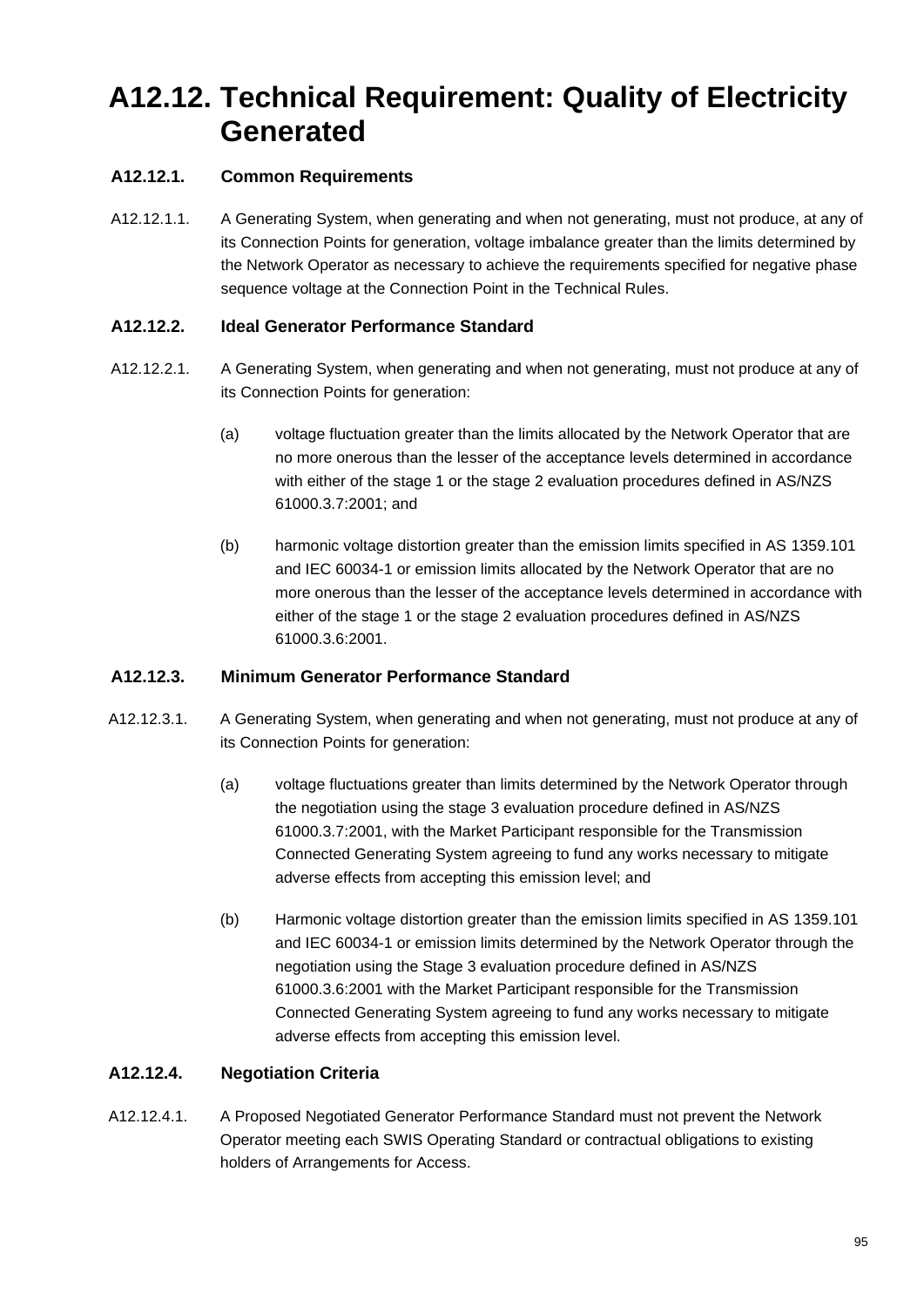# **A12.13. Technical Requirement: Generation Protection Systems**

# **A12.13.1. Common Requirements**

A12.13.1.1. There are no Common Requirements for this Technical Requirement.

#### **A12.13.2. Ideal Generator Performance Standard**

A12.13.2.1. The Ideal Generator Performance Standard is the same as the Minimum Generator Performance Standard for Generation Protection Systems.

### **A12.13.3. Minimum Generator Performance Standard**

- A12.13.3.1. A Generating System must meet the protection requirements specified in the Technical Rules for both Generating Systems and the Transmission System (where relevant), including the requirement for faults to be cleared within maximum Total Fault Clearance Times specified in the Technical Rules or, where specified, a Critical Fault Clearance Time developed by the Network Operator.
- A12.13.3.2. All Protection Schemes must have the relevant level of redundancy as specified in the Technical Rules and must operate to clear faults within the prescribed times.
- A12.13.3.3. Anti-islanding protection must be installed and made available to ensure the Generating System is prevented from supplying an isolated portion of the SWIS when it is not secure to do so. The details regarding the performance requirements for anti-islanding systems for Transmission Connected Generating Systems are documented in accordance with the guidelines produced by the Network Operator under clause 3A.4.4.
- A12.13.3.4. All Protection Schemes necessary to disconnect the Generating System during abnormal conditions in the power system that would threaten the stability of the Generating System, or risk damage to the Generating System, must be installed and available. The settings of these Protection Schemes must deliver the required performance for disturbance ride through specified in Part A12.7, Part A12.8 and Part A12.9 of this Appendix 12 and form part of the Generator Performance Standard.
- A12.13.3.5. All Protection Scheme settings referred to in this Appendix must be made available to the Network Operator and AEMO.

### **A12.13.4. Negotiation Criteria**

A12.13.4.1. There are no Negotiation Criteria for this Technical Requirement.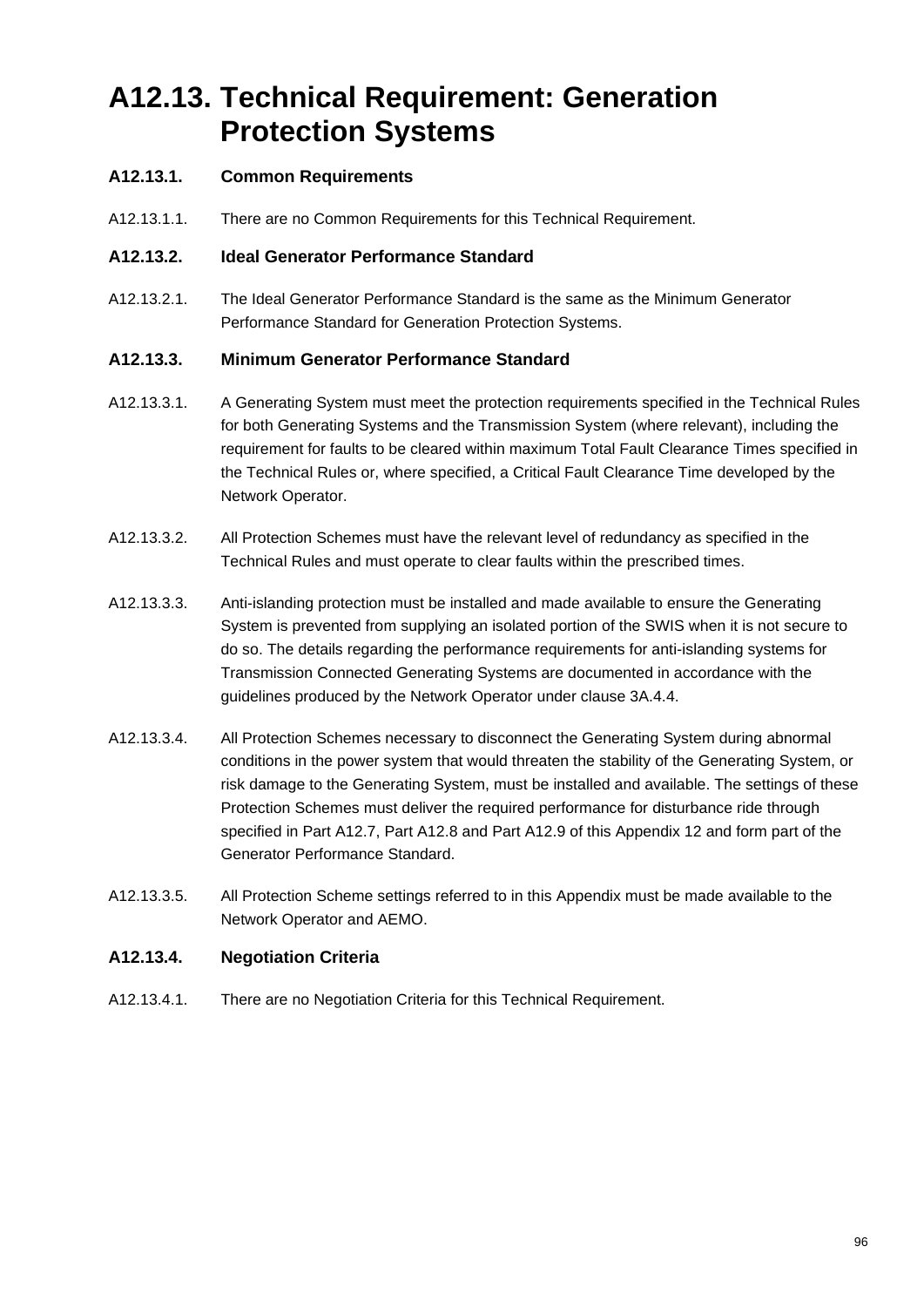# **A12.14. Technical Requirement: Remote Monitoring Requirements**

# **A12.14.1. Common Requirements**

A12.14.1.1. There are no Common Requirements for this Technical Requirement.

### **A12.14.2. Ideal Generator Performance Standard**

A12.14.2.1. The Ideal Generator Performance Standard is the same as the Minimum Generator Performance Standard for Remote Monitoring Requirements.

## **A12.14.3. Minimum Generator Performance Standard**

- A12.14.3.1. The Network Operator or AEMO may require Remote Monitoring Equipment to be installed in order to enable the Network Operator or AEMO to monitor the performance of a Generating Unit (including its dynamic performance) remotely, where this is necessary in real time for control, planning or Power System Security.
- A12.14.3.2. All Remote Monitoring Equipment installed, upgraded, modified or replaced (as applicable) under clause A12.14.3.1, must conform to the Communication Standard as it applies Remote Monitoring Equipment and must be compatible with the Network Operator's and AEMO's SCADA system, including the requirements of the Nomenclature Standards.
- A12.14.3.3. The Remote Monitoring Equipment must provide for the signals specified in the WEM Procedure described in clause 2.35.4 and such other information required by the Network Operator or AEMO.
- A12.14.3.4. The Remote Monitoring Equipment must be kept available at all times, subject to Outages as agreed by AEMO.

# **A12.14.4. Negotiation Criteria**

A12.14.4.1. There are no Negotiation Criteria for this Technical Requirement.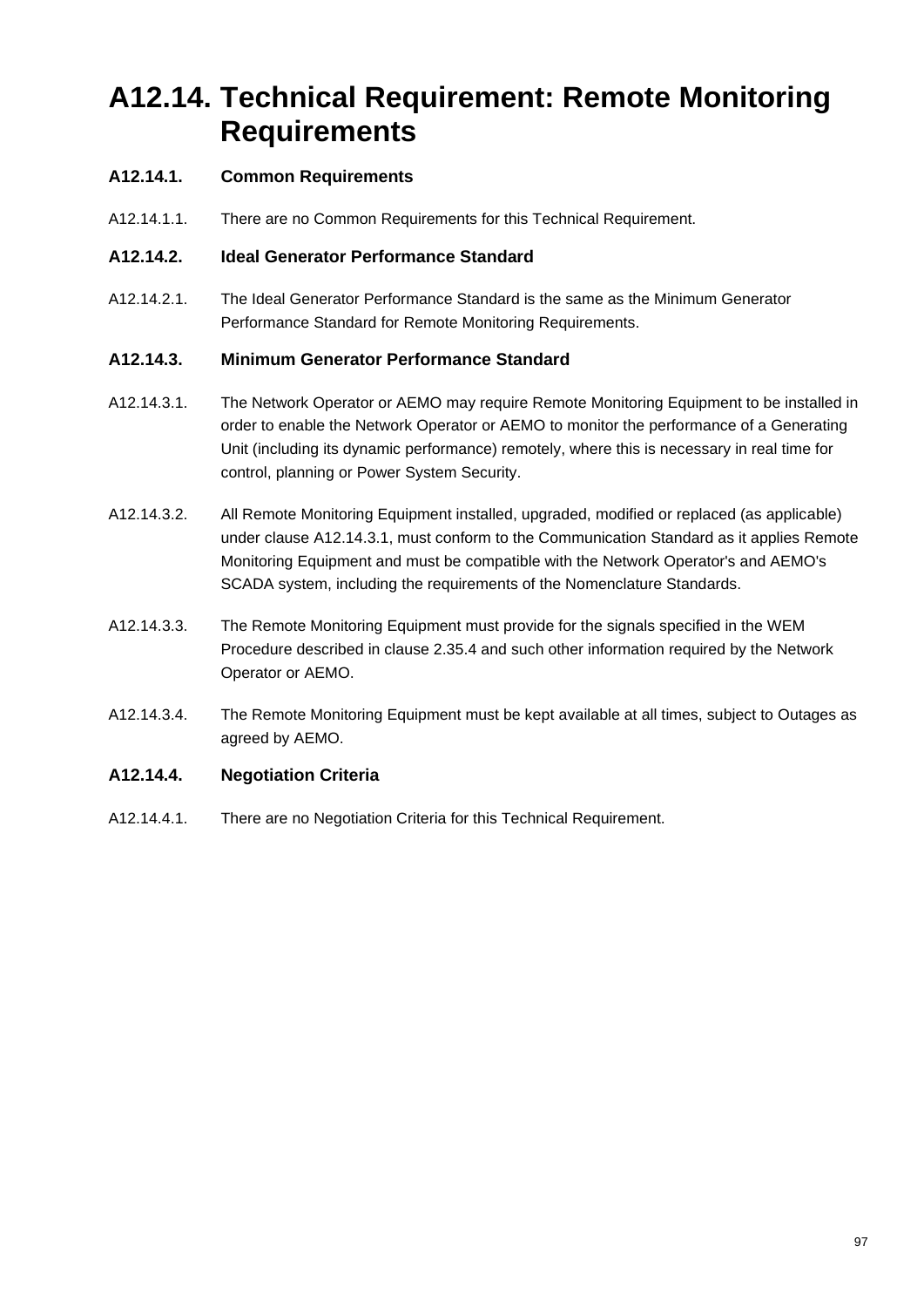# **A12.15. Technical Requirement: Remote Control Requirements**

# **A12.15.1. Common Requirements**

A12.15.1.1. There are no Common Requirements for this Technical Requirement.

## **A12.15.2. Ideal Generator Performance Standard**

A12.15.2.1. The Ideal Generator Performance Standard is the same as the Minimum Generator Performance Standard for Remote Control Requirements.

# **A12.15.3. Minimum Generator Performance Standard**

- A12.15.3.1. The Network Operator or AEMO may, for any Generating Unit which may be unattended when connected to the Transmission System, require Remote Control Equipment to be installed in order to enable the Network Operator or AEMO to disconnect a Generating Unit from the Transmission System.
- A12.15.3.2. All Remote Control Equipment installed, upgraded, modified or replaced (as applicable) under clause A12.15.3.1 must conform to the Communication Standard and must be compatible with the Network Operator's SCADA system, including the requirements of Nomenclature Standards.
- A12.15.3.3. The Remote Control Equipment must be kept available at all times, subject to Outages as agreed by AEMO.

# **A12.15.4. Negotiation Criteria**

A12.15.4.1. There are no Negotiation Criteria for this Technical Requirement.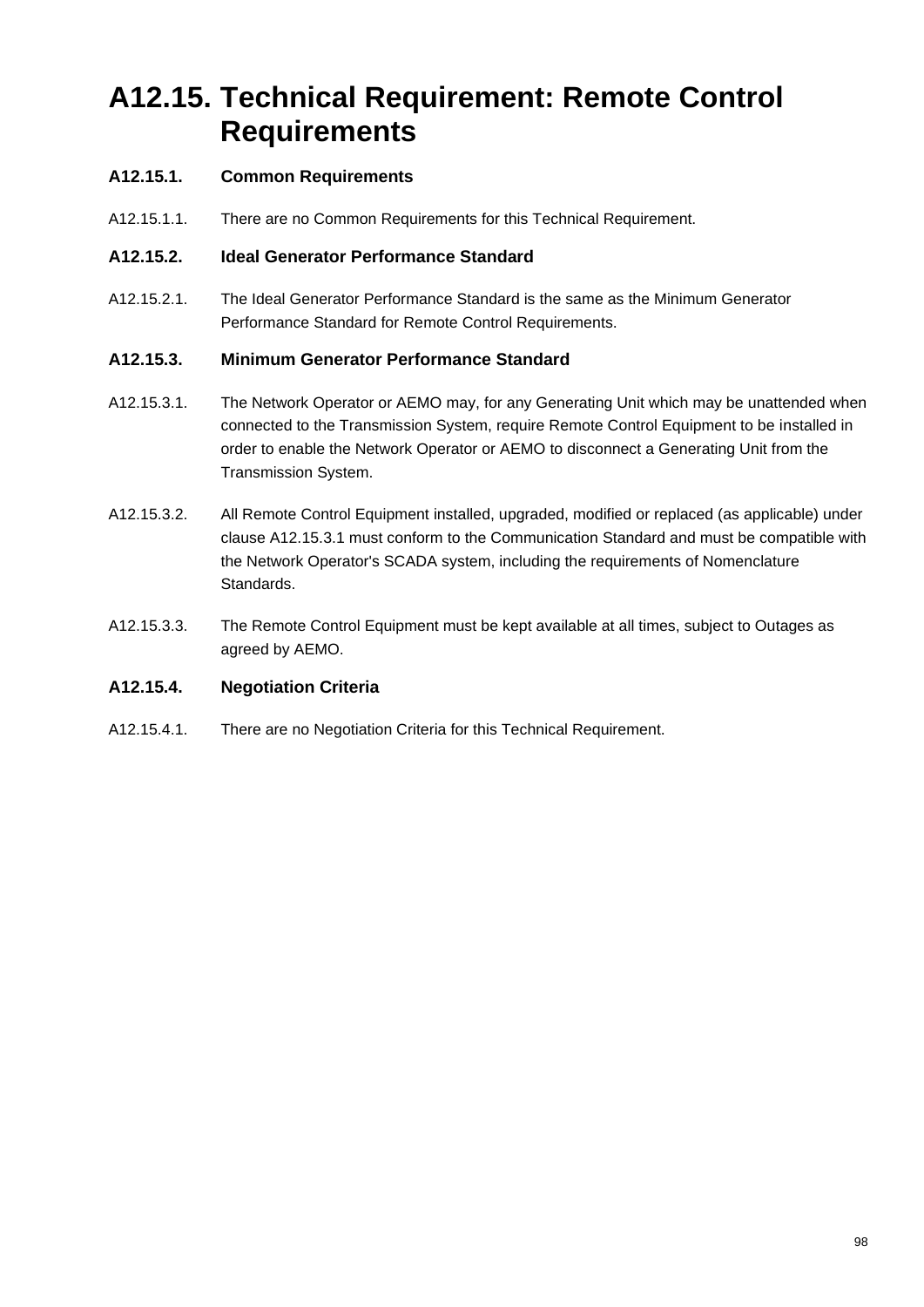# **A12.16. Technical Requirement: Communications Equipment Requirements**

# **A12.16.1. Common Requirements**

A12.16.1.1. There are no Common Requirements for this Technical Requirement.

### **A12.16.2. Ideal Generator Performance Standard**

A12.16.2.1. The Ideal Generator Performance Standard is the same as the Minimum Generator Performance Standard for Communications Equipment Requirements.

## **A12.16.3. Minimum Generator Performance Standard**

- A12.16.3.1. Communications paths must be provided and maintained (with redundancy consistent with the standard developed by AEMO to meet the Communication Standard) between the Remote Monitoring Equipment and Remote Communication Equipment installed at any of its Generating Units to a communications interface at the relevant Power Station and in a location acceptable to the Network Operator. Communications systems between this communications interface and the Network Operator's Control Centre are the responsibility of the Network Operator, unless otherwise agreed.
- A12.16.3.2. A Market Participant responsible for the Transmission Connected Generating System must provide and maintain a speech communication channel (Primary Speech Communication Channel) by means of which routine and emergency control telephone calls may be established between the operator of the Generation System and AEMO or the Network Operator, whichever is applicable.
- A12.16.3.3. The Primary Speech Communication Channel must meet any requirements specified in the Communication Standard.
- A12.16.3.4. Where the public switched telephone network is to be used as the Primary Speech Communication Channel, a sole-purpose connection must be provided, which must be used only for operational communications.
- A12.16.3.5. The communications paths to any applicable Remote Monitoring Equipment or Remote Communication Equipment must be kept available at all times, subject to Outages as agreed by AEMO.
- A12.16.3.6. The Primary Speech Communication Channel must be maintained in good working order.

### **A12.16.4. Negotiation Criteria**

A12.16.4.1. There are no Negotiation Criteria for this Technical Requirement.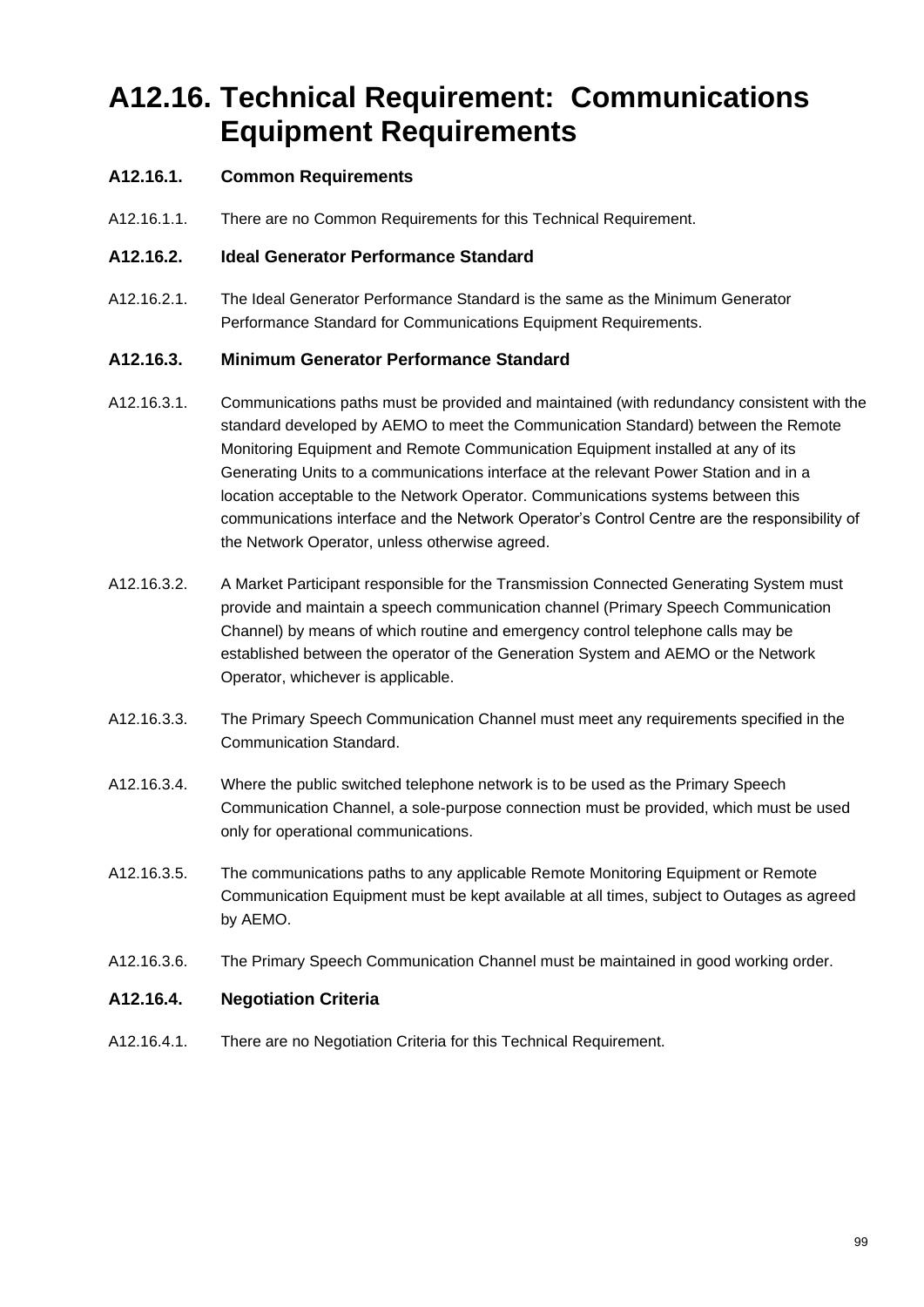# **A12.17. Technical Requirement: Generation System Model**

# **A12.17.1. Common Requirements**

A12.17.1.1. There are no Common Requirements for this Technical Requirement.

### **A12.17.2. Ideal Generator Performance Standard**

A12.17.2.1. The Ideal Generator Performance Standard is the same as the Minimum Generator Performance Standard for Generation System Model.

## **A12.17.3. Minimum Generator Performance Standard**

- A12.17.3.1. All modelling data described in the WEM Procedure referred to in clause 3A.4.2 must be provided to the Network Operator within the timeframes specified in the WEM Procedure, as updated from time to time.
- A12.17.3.2. The modelling data provided must be sufficient to enable the Network Operator or AEMO to predict the output of the Generation System under all power system conditions.
- A12.17.3.3. The observed performance of the Generation System must match the predicted performance of the Generation System using the Generation System Model, as assessed by the Network Operator or AEMO.
- A12.17.3.4. The relevant Market Participant must provide updates to the Generation System Model in order to meet the requirements of this Technical Requirement in accordance with the timeframes specified in the WEM Procedure referred to in clause 3A.4.2, as updated from time to time.

# **A12.17.4. Negotiation Criteria**

A12.17.4.1. There are no Negotiation Criteria for this Technical Requirement.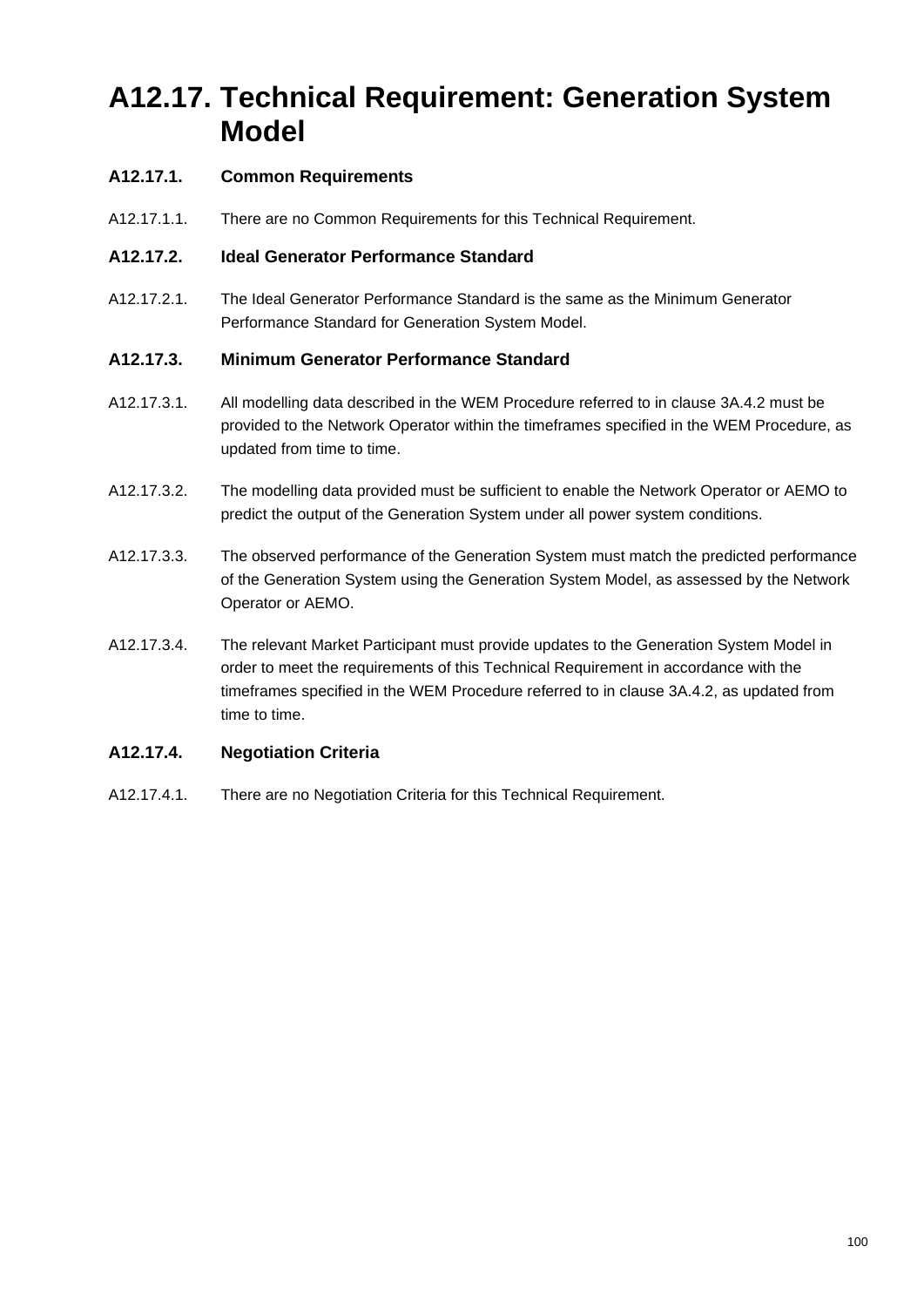57.1 Insert the following new Appendix 13:

# **Appendix 13: Frequency Operating Standards System Frequency Outcomes**

# **TABLE 1 – SUMMARY OF SYSTEM FREQUENCY OUTCOMES FOR THE SOUTH WEST INTERCONNECTED SYSTEM**

| <b>Condition</b>                                                     | <b>Contain Band (Hz)</b>                                               | <b>Stabilise (Hz)</b>                                                                                                                                                                                                                                                                                  | Recover (Hz)                                                    |
|----------------------------------------------------------------------|------------------------------------------------------------------------|--------------------------------------------------------------------------------------------------------------------------------------------------------------------------------------------------------------------------------------------------------------------------------------------------------|-----------------------------------------------------------------|
| <b>Normal Operating</b><br><b>Frequency Band</b>                     | 49.8 to 50.2 Hz (99% of<br>the time over any<br>rolling 30-day period) | N/A                                                                                                                                                                                                                                                                                                    | N/A                                                             |
| <b>Normal Operating</b><br><b>Frequency Excursion</b><br><b>Band</b> | 49.7 to 50.3 Hz                                                        | 49.8 to 50.2 Hz within 5<br>minutes                                                                                                                                                                                                                                                                    | N/A                                                             |
| <b>Credible</b><br><b>Contingency Event</b><br><b>Frequency Band</b> | 48.75 to 51 Hz                                                         | For over-frequency events:<br>below 50.5 Hz within 2<br>minutes                                                                                                                                                                                                                                        | 49.8 to 50.2 Hz within 15<br>minutes                            |
| <b>Island Separation</b><br><b>Frequency Band</b>                    | 48.75 to 51 Hz                                                         | For over-frequency events:<br>below 50.5 Hz within 2<br>minutes                                                                                                                                                                                                                                        | 49.8 to 50.2 Hz within 15<br>minutes                            |
| <b>Extreme Frequency</b><br><b>Tolerance Band</b>                    | 47 to 52 Hz<br>(reasonable<br>endeavours)                              | 48.0 to 50.5 Hz within 5<br>minutes (reasonable<br>endeavours) and:<br>For under-frequency<br>events: above 47.5 Hz<br>within 10 seconds<br>(reasonable endeavours).<br>For over-frequency events:<br>below 51.5 Hz within 1<br>minute; and below 51 Hz<br>within 2 minutes<br>(reasonable endeavours) | 49.8 to 50.2 Hz within 15<br>minutes (reasonable<br>endeavours) |
| <b>Rate of Change of</b><br><b>Frequency Safe Limit</b>              | 0.25 Hz over any 500<br>millisecond period                             | N/A                                                                                                                                                                                                                                                                                                    | N/A                                                             |

# **TABLE 2 – SUMMARY OF SYSTEM FREQUENCY OUTCOMES FOR ISLANDS WITHIN THE SOUTH WEST INTERCONNECTED SYSTEM**

| <b>Condition</b>                                           | <b>Contain (Hz)</b>                        | Recover (Hz)                                |
|------------------------------------------------------------|--------------------------------------------|---------------------------------------------|
| <b>Normal Operating Frequency Band</b>                     | 49.5 to 50.5 Hz (reasonable<br>endeavours) | N/A                                         |
| <b>Credible Contingency Event</b><br><b>Frequency Band</b> | 48.75 to 51 Hz (reasonable<br>endeavours)  | 49.5 to 50.5 Hz (as soon as<br>practicable) |
| <b>Island Separation Frequency Band</b>                    | 48.75 to 51 Hz (reasonable<br>endeavours)  | 49.5 to 50.5 Hz (as soon as<br>practicable) |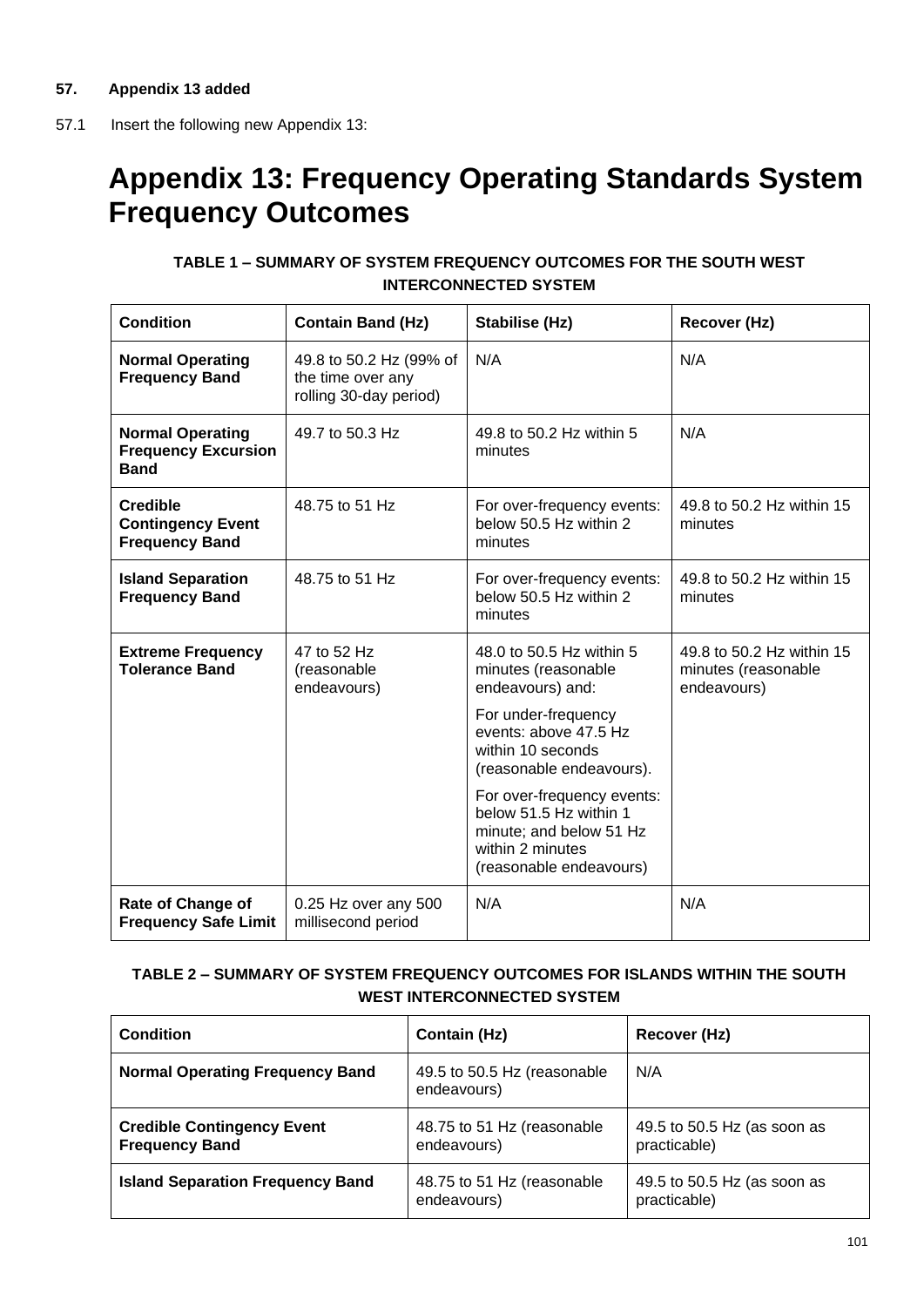| <b>Extreme Frequency Tolerance Band</b>          | 47 to 52 Hz (reasonable<br>endeavours)                                | 49.5 to 50.5 Hz (as soon as<br>practicable) |
|--------------------------------------------------|-----------------------------------------------------------------------|---------------------------------------------|
| <b>Rate of Change of Frequency Safe</b><br>Limit | 0.25 Hz over any 500<br>millisecond period<br>(reasonable endeavours) | N/A                                         |

# **58. Various references to System Management amended**

58.1 In each place in the Market Rules listed in the Table, delete the words 'System Management' and replace them with the word 'AEMO'.

| <b>Clause 2.13.6</b><br>Clause 2.13.6A<br><b>Clause 2.13.6B</b><br>Clause 2.13.6C(a)<br>Clause 2.13.6C(b)<br>Clause 2.13.6C(c)<br>Clause 2.13.6D (in each place where it occurs)<br>Clause 2.13.6E (in each place where it occurs)<br><b>Clause 2.13.6F</b><br>Clause 2.13.6G (in each place where it occurs)<br>Clause 2.13.6H(a)<br>Clause 2.13.6H(b) (in the first place where it occurs)<br>Clause 2.13.6H(b)(i)<br>Clause 2.13.6H(b)(ii)<br>Clause 2.13.6H(d)<br><b>Clause 2.13.6K</b><br>Clause 2.13.7<br><b>Clause 2.13.8</b><br><b>Clause 2.13.9</b><br>Clause 2.16.7(b) (in each place where it occurs)<br>Clause 2.16.9(a) (in each place where it occurs)<br>Clause 2.16.9(b)(iv)<br>Clause 2.16.10(d)<br>Clause 2.28.3(a)<br>Clause 2.28.3A (in the first place where it occurs)<br>Clause 2.28.3A(a)<br>Clause 2.28.3A(b)<br>Clause 2.28.3A(d)<br>Clause 2.28.3C (in the second place where it occurs)<br>Clause 2.28.3C(d)<br>Clause 2.28.11A<br>Clause 2.28.11B<br>Clause 2.28.16B(c)<br><b>Clause 2.29.6</b><br>Clause 2.29.7<br>Clause 2.30.5(e)<br>Clause 2.30B.3(b)(ii)(2)<br>Clause 2.31.8 (in each place where it occurs)<br>Clause 2.31.22<br>Clause 2.35.1 (in each place where it occurs)<br><b>Clause 2.35.2</b><br><b>Clause 2.35.4</b><br>Clause 2.36A.1<br>Clause 2.36A.2 (in the first place where it occurs)<br>Clause 2.36A.2(a)<br>Clause 2.36A.2(b) | Table             |
|--------------------------------------------------------------------------------------------------------------------------------------------------------------------------------------------------------------------------------------------------------------------------------------------------------------------------------------------------------------------------------------------------------------------------------------------------------------------------------------------------------------------------------------------------------------------------------------------------------------------------------------------------------------------------------------------------------------------------------------------------------------------------------------------------------------------------------------------------------------------------------------------------------------------------------------------------------------------------------------------------------------------------------------------------------------------------------------------------------------------------------------------------------------------------------------------------------------------------------------------------------------------------------------------------------------------------------------------------------------------------------------|-------------------|
|                                                                                                                                                                                                                                                                                                                                                                                                                                                                                                                                                                                                                                                                                                                                                                                                                                                                                                                                                                                                                                                                                                                                                                                                                                                                                                                                                                                      |                   |
|                                                                                                                                                                                                                                                                                                                                                                                                                                                                                                                                                                                                                                                                                                                                                                                                                                                                                                                                                                                                                                                                                                                                                                                                                                                                                                                                                                                      |                   |
|                                                                                                                                                                                                                                                                                                                                                                                                                                                                                                                                                                                                                                                                                                                                                                                                                                                                                                                                                                                                                                                                                                                                                                                                                                                                                                                                                                                      |                   |
|                                                                                                                                                                                                                                                                                                                                                                                                                                                                                                                                                                                                                                                                                                                                                                                                                                                                                                                                                                                                                                                                                                                                                                                                                                                                                                                                                                                      |                   |
|                                                                                                                                                                                                                                                                                                                                                                                                                                                                                                                                                                                                                                                                                                                                                                                                                                                                                                                                                                                                                                                                                                                                                                                                                                                                                                                                                                                      |                   |
|                                                                                                                                                                                                                                                                                                                                                                                                                                                                                                                                                                                                                                                                                                                                                                                                                                                                                                                                                                                                                                                                                                                                                                                                                                                                                                                                                                                      |                   |
|                                                                                                                                                                                                                                                                                                                                                                                                                                                                                                                                                                                                                                                                                                                                                                                                                                                                                                                                                                                                                                                                                                                                                                                                                                                                                                                                                                                      |                   |
|                                                                                                                                                                                                                                                                                                                                                                                                                                                                                                                                                                                                                                                                                                                                                                                                                                                                                                                                                                                                                                                                                                                                                                                                                                                                                                                                                                                      |                   |
|                                                                                                                                                                                                                                                                                                                                                                                                                                                                                                                                                                                                                                                                                                                                                                                                                                                                                                                                                                                                                                                                                                                                                                                                                                                                                                                                                                                      |                   |
|                                                                                                                                                                                                                                                                                                                                                                                                                                                                                                                                                                                                                                                                                                                                                                                                                                                                                                                                                                                                                                                                                                                                                                                                                                                                                                                                                                                      |                   |
|                                                                                                                                                                                                                                                                                                                                                                                                                                                                                                                                                                                                                                                                                                                                                                                                                                                                                                                                                                                                                                                                                                                                                                                                                                                                                                                                                                                      |                   |
|                                                                                                                                                                                                                                                                                                                                                                                                                                                                                                                                                                                                                                                                                                                                                                                                                                                                                                                                                                                                                                                                                                                                                                                                                                                                                                                                                                                      |                   |
|                                                                                                                                                                                                                                                                                                                                                                                                                                                                                                                                                                                                                                                                                                                                                                                                                                                                                                                                                                                                                                                                                                                                                                                                                                                                                                                                                                                      |                   |
|                                                                                                                                                                                                                                                                                                                                                                                                                                                                                                                                                                                                                                                                                                                                                                                                                                                                                                                                                                                                                                                                                                                                                                                                                                                                                                                                                                                      |                   |
|                                                                                                                                                                                                                                                                                                                                                                                                                                                                                                                                                                                                                                                                                                                                                                                                                                                                                                                                                                                                                                                                                                                                                                                                                                                                                                                                                                                      |                   |
|                                                                                                                                                                                                                                                                                                                                                                                                                                                                                                                                                                                                                                                                                                                                                                                                                                                                                                                                                                                                                                                                                                                                                                                                                                                                                                                                                                                      |                   |
|                                                                                                                                                                                                                                                                                                                                                                                                                                                                                                                                                                                                                                                                                                                                                                                                                                                                                                                                                                                                                                                                                                                                                                                                                                                                                                                                                                                      |                   |
|                                                                                                                                                                                                                                                                                                                                                                                                                                                                                                                                                                                                                                                                                                                                                                                                                                                                                                                                                                                                                                                                                                                                                                                                                                                                                                                                                                                      |                   |
|                                                                                                                                                                                                                                                                                                                                                                                                                                                                                                                                                                                                                                                                                                                                                                                                                                                                                                                                                                                                                                                                                                                                                                                                                                                                                                                                                                                      |                   |
|                                                                                                                                                                                                                                                                                                                                                                                                                                                                                                                                                                                                                                                                                                                                                                                                                                                                                                                                                                                                                                                                                                                                                                                                                                                                                                                                                                                      |                   |
|                                                                                                                                                                                                                                                                                                                                                                                                                                                                                                                                                                                                                                                                                                                                                                                                                                                                                                                                                                                                                                                                                                                                                                                                                                                                                                                                                                                      |                   |
|                                                                                                                                                                                                                                                                                                                                                                                                                                                                                                                                                                                                                                                                                                                                                                                                                                                                                                                                                                                                                                                                                                                                                                                                                                                                                                                                                                                      |                   |
|                                                                                                                                                                                                                                                                                                                                                                                                                                                                                                                                                                                                                                                                                                                                                                                                                                                                                                                                                                                                                                                                                                                                                                                                                                                                                                                                                                                      |                   |
|                                                                                                                                                                                                                                                                                                                                                                                                                                                                                                                                                                                                                                                                                                                                                                                                                                                                                                                                                                                                                                                                                                                                                                                                                                                                                                                                                                                      |                   |
|                                                                                                                                                                                                                                                                                                                                                                                                                                                                                                                                                                                                                                                                                                                                                                                                                                                                                                                                                                                                                                                                                                                                                                                                                                                                                                                                                                                      |                   |
|                                                                                                                                                                                                                                                                                                                                                                                                                                                                                                                                                                                                                                                                                                                                                                                                                                                                                                                                                                                                                                                                                                                                                                                                                                                                                                                                                                                      |                   |
|                                                                                                                                                                                                                                                                                                                                                                                                                                                                                                                                                                                                                                                                                                                                                                                                                                                                                                                                                                                                                                                                                                                                                                                                                                                                                                                                                                                      |                   |
|                                                                                                                                                                                                                                                                                                                                                                                                                                                                                                                                                                                                                                                                                                                                                                                                                                                                                                                                                                                                                                                                                                                                                                                                                                                                                                                                                                                      |                   |
|                                                                                                                                                                                                                                                                                                                                                                                                                                                                                                                                                                                                                                                                                                                                                                                                                                                                                                                                                                                                                                                                                                                                                                                                                                                                                                                                                                                      |                   |
|                                                                                                                                                                                                                                                                                                                                                                                                                                                                                                                                                                                                                                                                                                                                                                                                                                                                                                                                                                                                                                                                                                                                                                                                                                                                                                                                                                                      |                   |
|                                                                                                                                                                                                                                                                                                                                                                                                                                                                                                                                                                                                                                                                                                                                                                                                                                                                                                                                                                                                                                                                                                                                                                                                                                                                                                                                                                                      |                   |
|                                                                                                                                                                                                                                                                                                                                                                                                                                                                                                                                                                                                                                                                                                                                                                                                                                                                                                                                                                                                                                                                                                                                                                                                                                                                                                                                                                                      |                   |
|                                                                                                                                                                                                                                                                                                                                                                                                                                                                                                                                                                                                                                                                                                                                                                                                                                                                                                                                                                                                                                                                                                                                                                                                                                                                                                                                                                                      |                   |
|                                                                                                                                                                                                                                                                                                                                                                                                                                                                                                                                                                                                                                                                                                                                                                                                                                                                                                                                                                                                                                                                                                                                                                                                                                                                                                                                                                                      |                   |
|                                                                                                                                                                                                                                                                                                                                                                                                                                                                                                                                                                                                                                                                                                                                                                                                                                                                                                                                                                                                                                                                                                                                                                                                                                                                                                                                                                                      |                   |
|                                                                                                                                                                                                                                                                                                                                                                                                                                                                                                                                                                                                                                                                                                                                                                                                                                                                                                                                                                                                                                                                                                                                                                                                                                                                                                                                                                                      |                   |
|                                                                                                                                                                                                                                                                                                                                                                                                                                                                                                                                                                                                                                                                                                                                                                                                                                                                                                                                                                                                                                                                                                                                                                                                                                                                                                                                                                                      |                   |
|                                                                                                                                                                                                                                                                                                                                                                                                                                                                                                                                                                                                                                                                                                                                                                                                                                                                                                                                                                                                                                                                                                                                                                                                                                                                                                                                                                                      |                   |
|                                                                                                                                                                                                                                                                                                                                                                                                                                                                                                                                                                                                                                                                                                                                                                                                                                                                                                                                                                                                                                                                                                                                                                                                                                                                                                                                                                                      |                   |
|                                                                                                                                                                                                                                                                                                                                                                                                                                                                                                                                                                                                                                                                                                                                                                                                                                                                                                                                                                                                                                                                                                                                                                                                                                                                                                                                                                                      |                   |
|                                                                                                                                                                                                                                                                                                                                                                                                                                                                                                                                                                                                                                                                                                                                                                                                                                                                                                                                                                                                                                                                                                                                                                                                                                                                                                                                                                                      |                   |
|                                                                                                                                                                                                                                                                                                                                                                                                                                                                                                                                                                                                                                                                                                                                                                                                                                                                                                                                                                                                                                                                                                                                                                                                                                                                                                                                                                                      |                   |
|                                                                                                                                                                                                                                                                                                                                                                                                                                                                                                                                                                                                                                                                                                                                                                                                                                                                                                                                                                                                                                                                                                                                                                                                                                                                                                                                                                                      |                   |
|                                                                                                                                                                                                                                                                                                                                                                                                                                                                                                                                                                                                                                                                                                                                                                                                                                                                                                                                                                                                                                                                                                                                                                                                                                                                                                                                                                                      |                   |
|                                                                                                                                                                                                                                                                                                                                                                                                                                                                                                                                                                                                                                                                                                                                                                                                                                                                                                                                                                                                                                                                                                                                                                                                                                                                                                                                                                                      |                   |
|                                                                                                                                                                                                                                                                                                                                                                                                                                                                                                                                                                                                                                                                                                                                                                                                                                                                                                                                                                                                                                                                                                                                                                                                                                                                                                                                                                                      |                   |
|                                                                                                                                                                                                                                                                                                                                                                                                                                                                                                                                                                                                                                                                                                                                                                                                                                                                                                                                                                                                                                                                                                                                                                                                                                                                                                                                                                                      | Clause 2.36A.2(c) |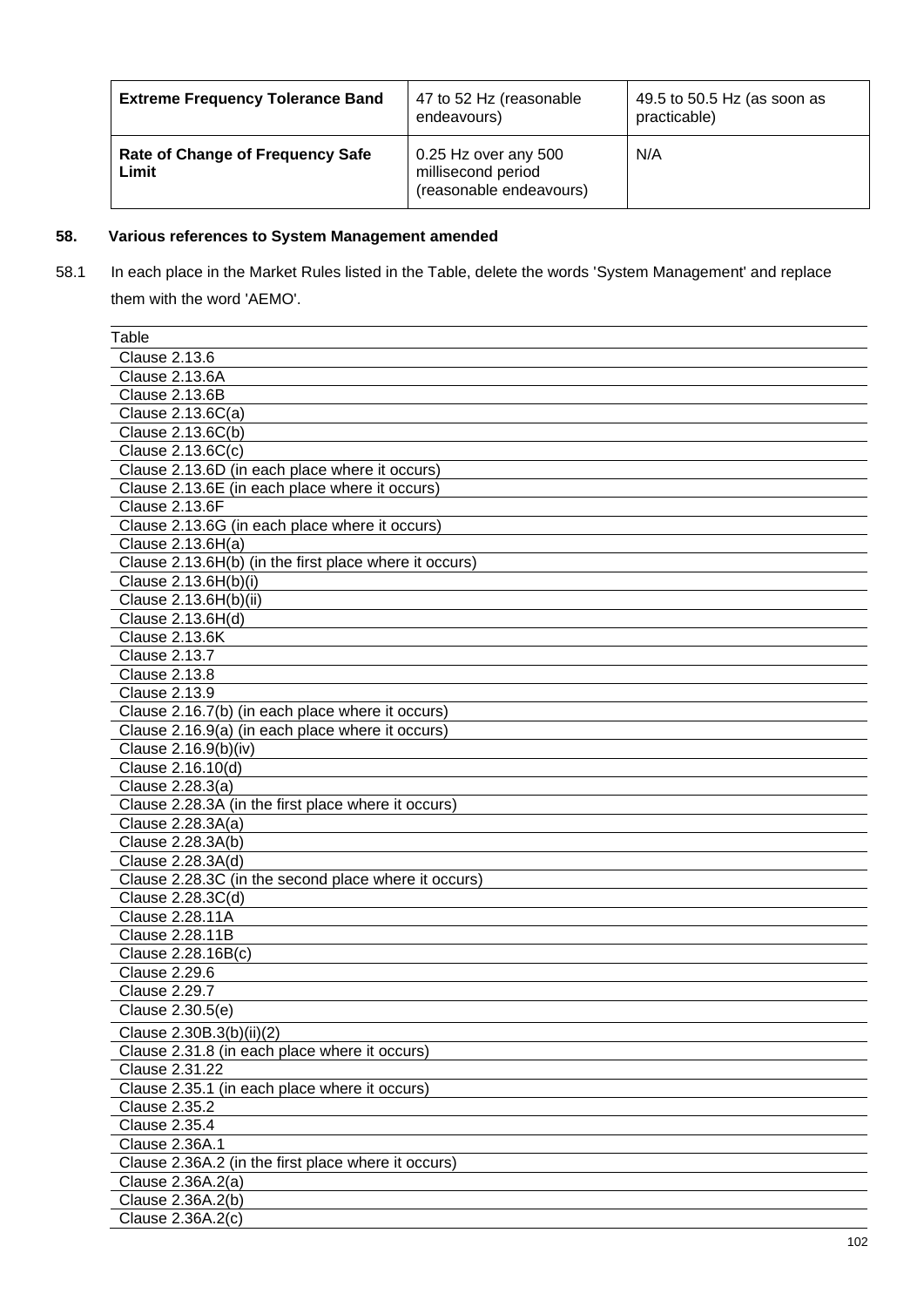| Clause 2.36A.2(d)                                             |
|---------------------------------------------------------------|
| Clause 2.36A.2(e)                                             |
| Clause 2.36A.4 (in each place where it occurs)                |
| Clause 3.2.2                                                  |
| Clause 3.2.4 (in each place where it occurs)                  |
| <b>Clause 3.2.5</b>                                           |
| Clause 3.2.6                                                  |
| Clause 3.2.7 (in the first place where it occurs)             |
|                                                               |
| Clause 3.2.7(a)                                               |
| Clause 3.2.7(b)                                               |
| Clause 3.2.7(c)                                               |
| Clause 3.2.7(d)                                               |
| Clause 3.2.8                                                  |
| Clause 3.3.1                                                  |
| Clause 3.3.2 (in the first place where it occurs)             |
| Clause 3.3.2(d)                                               |
| Clause 3.3.3                                                  |
| Clause 3.4.1 (in the first and second places where it occurs) |
| Clause 3.4.1(h)                                               |
| Clause 3.4.2                                                  |
| Clause 3.4.3                                                  |
| Clause 3.4.4                                                  |
| Clause 3.4.5                                                  |
| Clause 3.4.6(a)                                               |
| Clause 3.4.6(b)                                               |
| Clause 3.4.7                                                  |
| Clause 3.4.8 (in each place where it occurs)                  |
| Clause 3.4.9                                                  |
| Clause 3.5.1 (in the first and second places where it occurs) |
| Clause 3.5.1(d)                                               |
|                                                               |
| Clause 3.5.1(f)                                               |
| <b>Clause 3.5.3</b>                                           |
| Clause 3.5.4                                                  |
| <b>Clause 3.5.5</b>                                           |
| Clause 3.5.6                                                  |
| Clause 3.5.7                                                  |
| Clause 3.5.8(a)                                               |
| Clause 3.5.8(b)                                               |
| <b>Clause 3.5.9</b>                                           |
| Clause 3.5.10 (in each place where it occurs)                 |
| <b>Clause 3.5.11</b>                                          |
| Clause 3.6.1                                                  |
| Clause 3.6.2                                                  |
| Clause 3.6.4                                                  |
| Clause 3.6.5(c) (in each place where it occurs)               |
| Clause 3.6.6                                                  |
| Clause 3.6.6A                                                 |
| Clause 3.6.6B                                                 |
| Clause 3.7.1                                                  |
| Clause 3.7.2                                                  |
| Clause 3.7.3                                                  |
| Clause 3.7.5 (in each place where it occurs)                  |
|                                                               |
| Clause 3.7.6 (in each place where it occurs)                  |
| Clause 3.10.2(c)                                              |
| Clause 3.10.4(b)                                              |
| Clause 3.10.5(b) (in each place where it occurs)              |
| Clause 3.11.1                                                 |
| Clause 3.11.2                                                 |
| Clause 3.11.3                                                 |
| Clause 3.11.4                                                 |
| Clause 3.11.6 (in each place where it occurs)                 |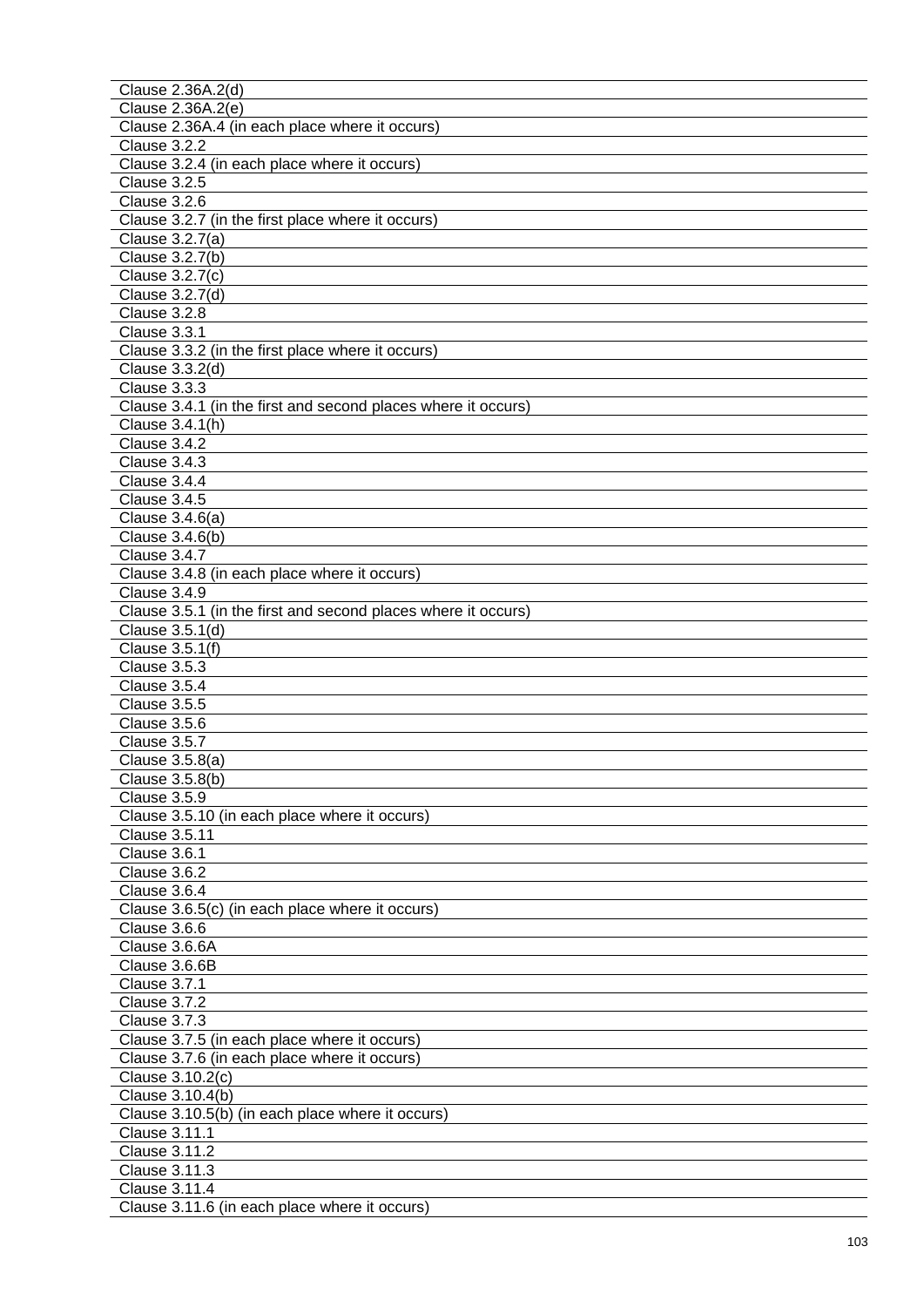| Clause 3.11.7                                                  |
|----------------------------------------------------------------|
| Clause 3.11.7A (in each place where it occurs)                 |
| <b>Clause 3.11.8</b>                                           |
| Clause 3.11.8A                                                 |
| Clause 3.11.8B                                                 |
| <b>Clause 3.11.8E</b>                                          |
| Clause 3.11.9 (in the first place where it occurs)             |
| Clause 3.11.9(b)                                               |
| Clause 3.11.10 (in each place where it occurs)                 |
| Clause 3.11.11                                                 |
| Clause 3.11.12                                                 |
| Clause 3.11.13                                                 |
| Clause 3.11.14                                                 |
| Clause 3.11.15                                                 |
| <b>Clause 3.12.1</b>                                           |
|                                                                |
| Clause 3.13.3A(a)(i)(2)                                        |
| Clause 3.13.3A(a)(ii)(2)                                       |
| Clause 3.13B(a)                                                |
| Clause 3.13.3C (in the first place where it occurs)            |
| Clause $3.13.3C(a)$                                            |
| <b>Clause 3.16.1</b>                                           |
| Clause 3.16.3                                                  |
| Clause 3.16.4 (in each place where it occurs)                  |
| Clause 3.16.5 (in each place where it occurs)                  |
| Clause 3.16.6 (in each place where it occurs)                  |
| <b>Clause 3.16.7</b>                                           |
| Clause 3.16.8                                                  |
| Clause 3.16.8A                                                 |
| Clause 3.16.9 (in the first place where it occurs)             |
| Clause 3.16.9(f)                                               |
| Clause 3.16.9(h)                                               |
| Clause 3.16.9(i)                                               |
| Clause 3.16.10                                                 |
| <b>Clause 3.17.1</b>                                           |
| Clause 3.17.4                                                  |
| Clause 3.17.5 (in the first and second places where it occurs) |
| Clause 3.17.5(c)                                               |
| Clause 3.17.6                                                  |
| Clause 3.17.7 (in each place where it occurs)                  |
| Clause 3.17.8 (in each place where it occurs)                  |
| Clause 3.17.9 (in the first place where it occurs)             |
| Clause 3.17.9(f)                                               |
| Clause 3.17.9(i)                                               |
| Clause 3.17.10                                                 |
| Clause 3.18.1B (in the first place where it occurs)            |
| Clause 3.18.1B(b)                                              |
| Clause 3.18.2(a)                                               |
| Clause 3.18.2(b)                                               |
| Clause 3.18.2(c)(i) (in each place where it occurs)            |
| Clause 3.18.2(c)(vi)                                           |
| Clause 3.18.2(d)                                               |
| Clause 3.18.2A(b)                                              |
| Clause 3.18.2A(e) (in each place where it occurs)              |
| Clause 3.18.2A(f)                                              |
|                                                                |
| Clause 3.18.2A(g) (in each place where it occurs)              |
| Clause 3.18.2A(h)                                              |
| Clause 3.18.2A(i)                                              |
| Clause 3.18.3(b)                                               |
| Clause 3.18.3(c) (in the first place where it occurs)          |
| Clause 3.18.3(c)(i)                                            |
| Clause 3.18.3(d) (in each place where it occurs)               |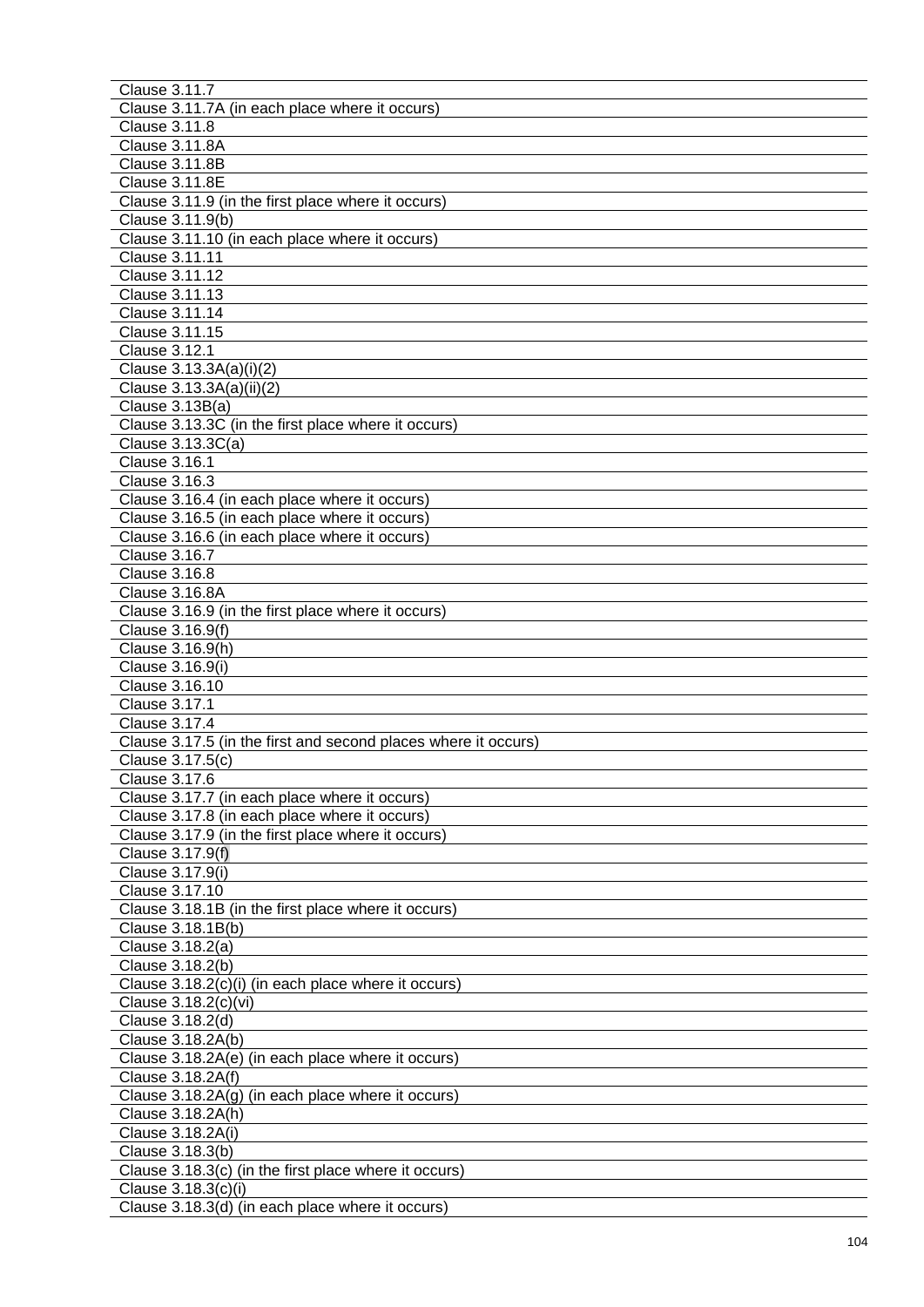| Clause 3.18.4 (in the first place where it occurs)                 |
|--------------------------------------------------------------------|
| Clause 3.18.4(a)                                                   |
| Clause 3.18.4(b)                                                   |
| Clause 3.18.4A (in each place where it occurs)                     |
| Clause 3.18.5(a)                                                   |
| Clause 3.18.5(b)                                                   |
| Clause 3.18.5A (in the first place where it occurs)                |
| Clause 3.18.5A(a)                                                  |
| Clause 3.18.5A(b)                                                  |
| Clause 3.18.5A(c)                                                  |
| Clause 3.18.5B                                                     |
| Clause 3.18.5C                                                     |
| Clause 3.18.5D (in each place where it occurs)                     |
| Clause 3.18.5E(d)                                                  |
| Clause 3.18.7A (in each place where it occurs)                     |
| Clause 3.18.8                                                      |
|                                                                    |
| Clause 3.18.9 (in each place where it occurs)                      |
| <b>Clause 3.18.9A</b>                                              |
| Clause 3.18.9B (in the first place where it occurs)                |
| Clause 3.18.9B(a)                                                  |
| Clause 3.18.9B(b)(i)                                               |
| Clause 3.18.9B(b)(ii)                                              |
| Clause 3.18.10                                                     |
| Clause 3.18.10A                                                    |
| Clause 3.18.10B (in the first and fourth places where it occurs)   |
| Clause 3.18.10B(a)                                                 |
| Clause 3.18.10B(b)                                                 |
| Clause 3.18.10B(e)                                                 |
| Clause 3.18.10C(a)                                                 |
| Clause 3.18.11 (in the first place where it occurs)                |
| Clause 3.18.11(d)                                                  |
| Clause 3.18.11(e)                                                  |
| Clause 3.18.11A(c) (in the first place where it occurs)            |
| Clause 3.18.11A(c)(i)                                              |
| Clause 3.18.11A(c)(ii)                                             |
| Clause 3.18.12                                                     |
| Clause 3.18.13 (in the first place where it occurs)                |
| Clause 3.18.13(a) (in each place where it occurs)                  |
| Clause 3.18.13(b)                                                  |
| Clause 3.18.13(c) (in each place where it occurs)                  |
| Clause 3.18.13(d) (in the first and second places where it occurs) |
| Clause 3.18.13(d)(i)                                               |
| Clause 3.18.13(d)(ii)                                              |
| Clause 3.18.13(e)                                                  |
|                                                                    |
| Clause 3.18.14 (in the first place where it occurs)                |
| Clause 3.18.14(a)                                                  |
| Clause 3.18.14(b)                                                  |
| Clause 3.18.14(c)                                                  |
| Clause 3.18.14(d)                                                  |
| Clause 3.18.15 (in the first place where it occurs)                |
| Clause 3.18.15(a)                                                  |
| Clause 3.18.15(b)                                                  |
| Clause 3.18.15(c)                                                  |
| Clause 3.18.15(d)                                                  |
| Clause 3.18.15(e)                                                  |
| Clause 3.18.15(f) (in the first place where it occurs)             |
| Clause 3.18.15(f)(i)                                               |
| Clause $3.18.15(g)$ (in each place where it occurs)                |
| Clause 3.18.16 (in each place where it occurs)                     |
| Clause 3.18.17                                                     |
| Clause 3.18.18                                                     |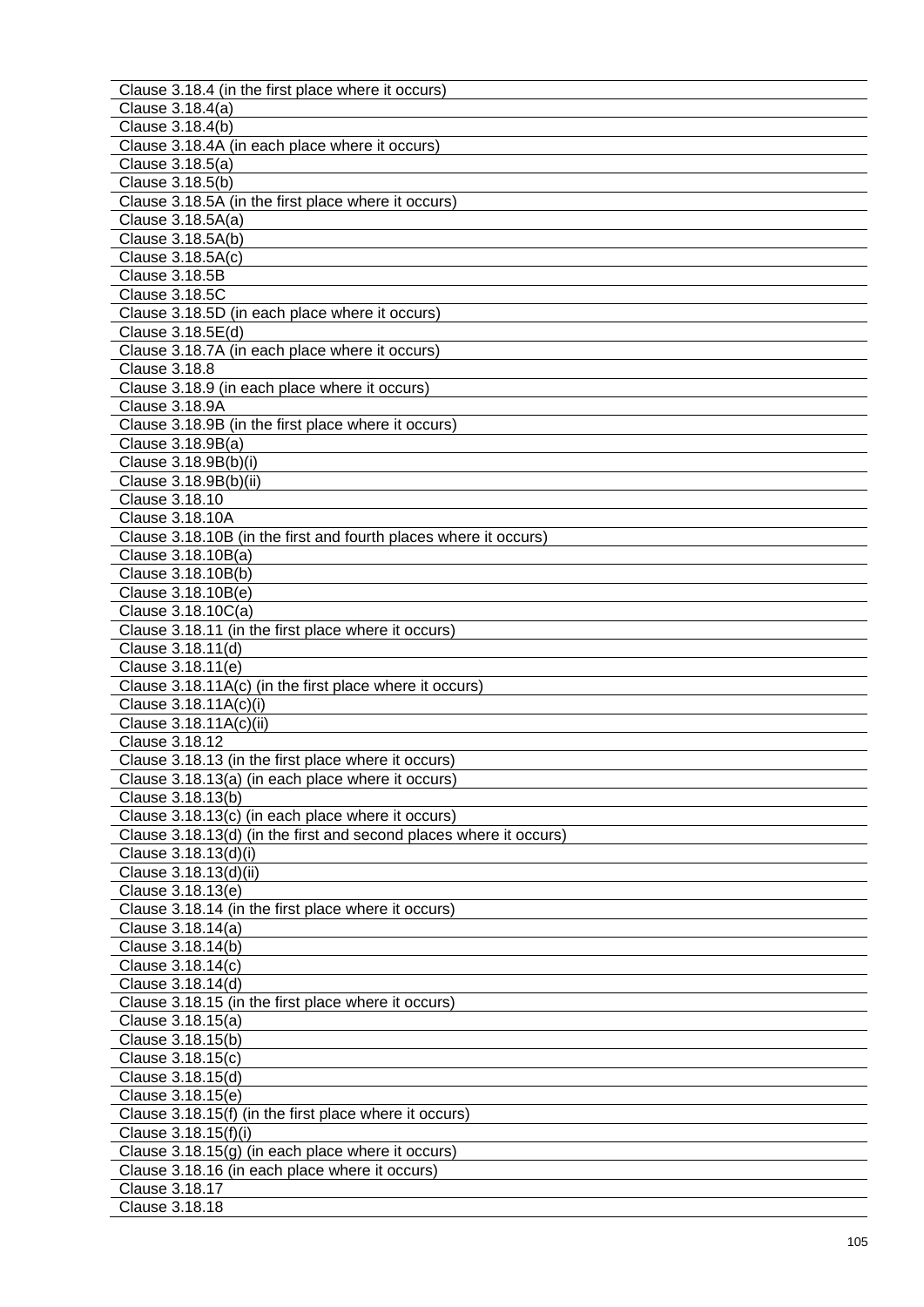| Clause 3.18.21                                        |
|-------------------------------------------------------|
| <b>Clause 3.19.1</b>                                  |
| <b>Clause 3.19.2</b>                                  |
| <b>Clause 3.19.2A</b>                                 |
| <b>Clause 3.19.2B</b>                                 |
| <b>Clause 3.19.2C</b>                                 |
| Clause 3.19.2D (in each place where it occurs)        |
| Clause 3.19.2F (in the first place where it occurs)   |
| Clause 3.19.2F(a)                                     |
| Clause 3.19.2F(b)(i)                                  |
| Clause 3.19.2F(b)(ii)                                 |
| Clause 3.19.2G(a)                                     |
| Clause 3.19.2G(b)                                     |
| Clause 3.19.2H(c)                                     |
| Clause 3.19.2H(d)                                     |
| Clause 3.19.3 (in each place where it occurs)         |
| <b>Clause 3.19.3A</b>                                 |
| <b>Clause 3.19.3B</b>                                 |
| Clause 3.19.3C (in the third place where it occurs)   |
| Clause 3.19.3C(a)                                     |
|                                                       |
| Clause 3.19.3C(b)                                     |
| Clause $3.19.3C(e)$                                   |
| <b>Clause 3.19.4</b>                                  |
| <b>Clause 3.19.4A</b>                                 |
| Clause 3.19.5 (in each place where it occurs)         |
| Clause 3.19.6 (in the first place where it occurs)    |
| Clause 3.19.6(c)                                      |
| Clause 3.19.6(d)                                      |
| Clause 3.19.6(e)                                      |
| Clause 3.19.7 (in each place where it occurs)         |
| <b>Clause 3.19.9</b>                                  |
| Clause 3.19.10                                        |
| Clause 3.19.11(a)                                     |
| Clause 3.19.11(b)                                     |
| Clause 3.19.12(a)                                     |
| Clause 3.19.12(aA)                                    |
| Clause 3.19.13                                        |
| Clause 3.19.14                                        |
| Clause 3.20.1                                         |
| <b>Clause 3.20.2</b>                                  |
| Clause 3.20.3 (in each place where it occurs)         |
| Clause 3.21.1(a)                                      |
| Clause 3.21.1(aB)                                     |
| Clause 3.21.1(c)                                      |
| Clause 3.21.2 (in each place where it occurs)         |
| Clause 3.21.3                                         |
| Clause 3.21.4 (in each place where it occurs)         |
| Clause 3.21.5 (in each place where it occurs)         |
| Clause 3.21.6(a)                                      |
| Clause 3.21.6(b)                                      |
| Clause 3.21.6(c) (in the first place where it occurs) |
| Clause 3.21.6(c)(ii)(2)                               |
| Clause 3.21.6(d) (in the first place where it occurs) |
| Clause 3.21.6(d)(ii)(2)                               |
| Clause 3.21.7 (in each place where it occurs)         |
| <b>Clause 3.21.8</b>                                  |
| Clause 3.21.9 (in each place where it occurs)         |
| Clause 3.21.10 (in each place where it occurs)        |
| Clause 3.21.11                                        |
| Clause 3.21.12                                        |
| Clause 3.21A.2                                        |
|                                                       |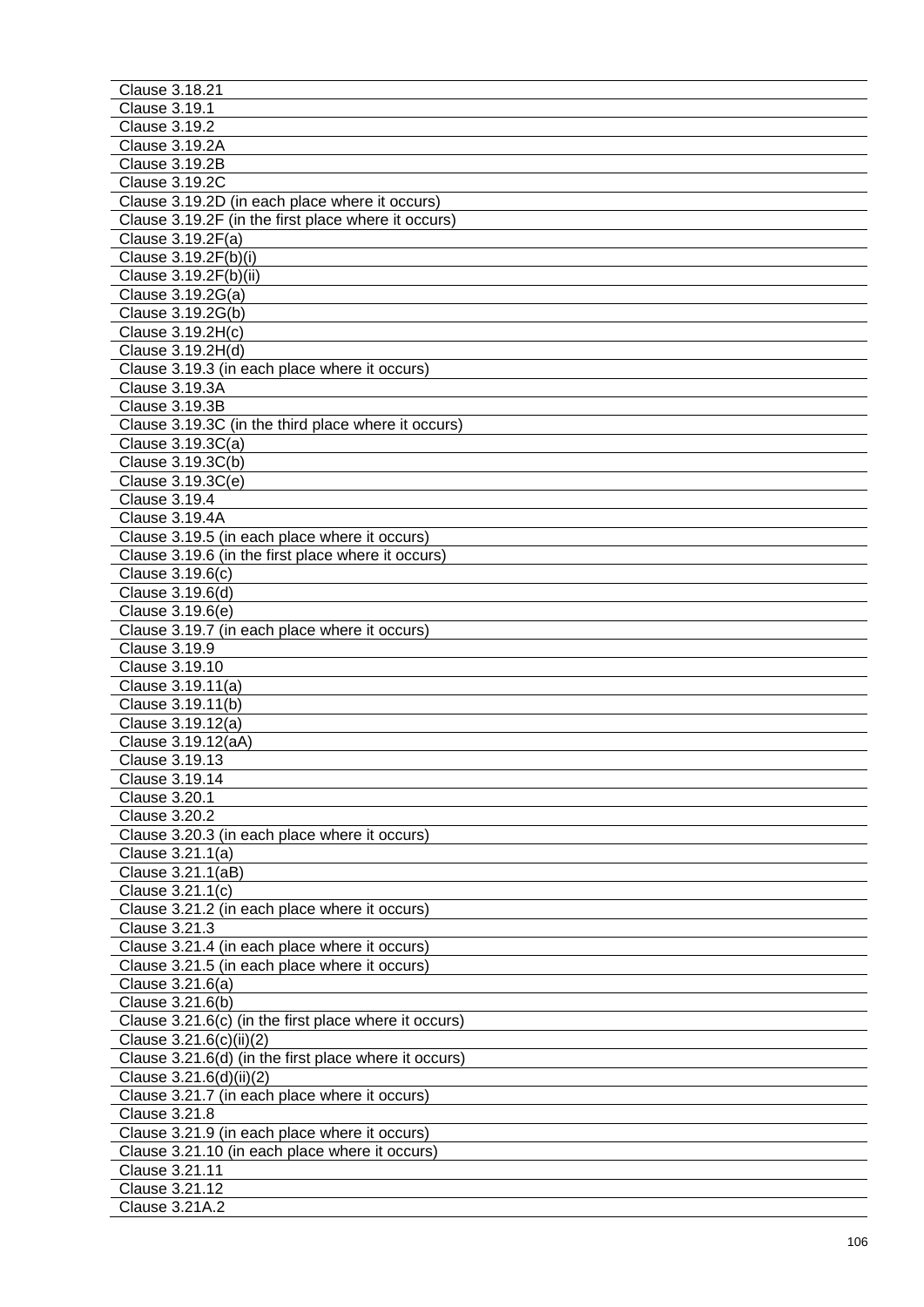| Clause 3.21A.3                                                |
|---------------------------------------------------------------|
| Clause 3.21A.4 (in the first place where it occurs)           |
| Clause 3.21A.4(d)                                             |
| Clause 3.21A.6                                                |
| Clause 3.21A.7                                                |
| <b>Clause 3.21A.8</b>                                         |
| Clause 3.21A.9                                                |
| Clause 3.21A.10 (in the first place where it occurs)          |
| Clause 3.21A.10(a)(i)                                         |
| Clause 3.21A.10(a)(ii)                                        |
| Clause 3.21A.10(a)(iii) (in each place where it occurs)       |
| Clause 3.21A.11                                               |
| Clause 3.21A.12                                               |
| Clause 3.21A.13 (in the first place where it occurs)          |
| Clause 3.21A.13(a)                                            |
|                                                               |
| Clause 3.21A.15                                               |
| Clause 3.21A.17                                               |
| Clause 3.21B.1                                                |
| Clause 3.21B.2                                                |
| Clause 3.21B.3 (in each place where it occurs)                |
| Clause 3.21B.4                                                |
| Clause 3.21B.5 (in the first place where it occurs)           |
| Clause 3.21B.5(b)                                             |
| Clause 3.21B.6 (in each place where it occurs)                |
| Clause 3.21B.7 (in each place where it occurs)                |
| Clause 3.21B.8                                                |
| Clause 3.23.1 (in the first and third places where it occurs) |
| Clause 3.23.1(b)                                              |
| Clause 4.10.1(e)(iv)(2)                                       |
| Clause 4.12.1(c)                                              |
| Clause 4.12.6(b)                                              |
| Clause 4.12.6(c)                                              |
| Clause 4.24.13 (in the first place where it occurs)           |
| Clause 4.24.13(h)(viii)                                       |
| Clause 4.24.13(h)(xiii)                                       |
| Clause 4.25.3A(b)                                             |
| Clause 4.25.3B                                                |
| <b>Clause 4.25.5</b>                                          |
| Clause 4.25.6 (in each place where it occurs)                 |
| Clause 4.25.9                                                 |
| <b>Clause 4.26.1C</b>                                         |
| Clause 4.26.2CB(a)(ii)(1)                                     |
|                                                               |
| Clause 4.26.2D(a) (in each place where it occurs)             |
| Clause 4.26.2D(b)                                             |
| Clause 5.3A.3 (in each place where it occurs)                 |
| Clause 5.3A.4 (in each place where it occurs)                 |
| <b>Clause 5.7.2</b>                                           |
| <b>Clause 5.7.4</b>                                           |
| Clause 5.9.3(b)                                               |
| Clause 6.3A.2(a)(ii)                                          |
| Clause 6.3A.2(e)(i)                                           |
| Clause 6.3A.2(e)(ii)                                          |
| Clause 6.3A.3(b)                                              |
| Clause 6.12.1(a)(i)                                           |
| Clause 6.12.1(a)(ii)                                          |
| Clause 6.13.1                                                 |
| Clause 6.16A.1(b)(iii)(1)                                     |
| Clause 6.16A.2(b)(iii)(1)                                     |
| Clause 6.16A.2(b)(iv)                                         |
| Clause 6.16B.1(b)(ii)(1)                                      |
| Clause 6.16B.1(b)(ii)(2)                                      |
|                                                               |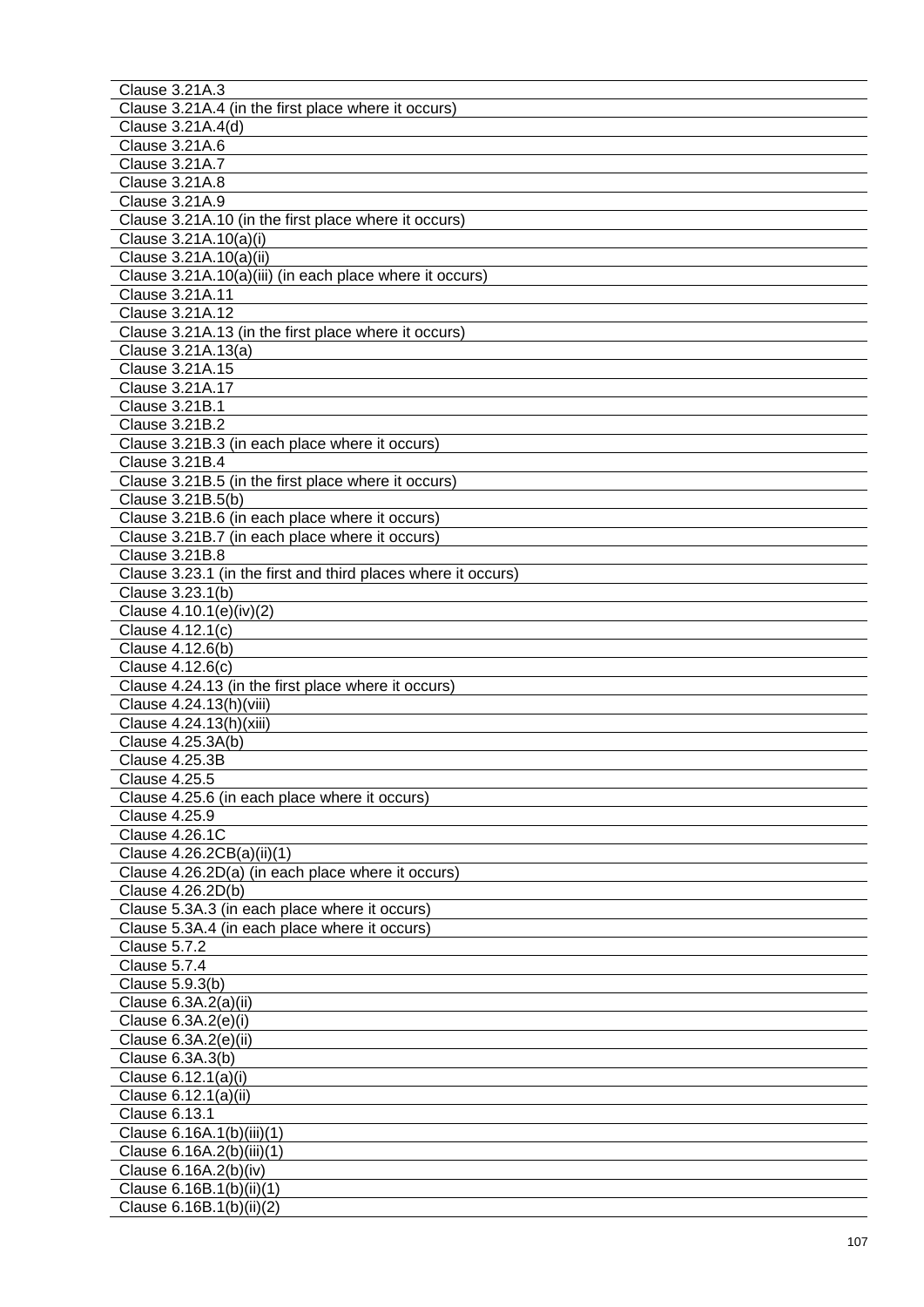| Clause 6.16B.2(b)(ii)(1)                                     |
|--------------------------------------------------------------|
| Clause 6.16B.2(b)(ii)(2)                                     |
| Clause 6.17.3(e)                                             |
| Clause 6.17.4(e)                                             |
| Clause 6.17.5(e)                                             |
| Clause 6.17.5A(e)                                            |
| Clause 6.17.9(a) (in each place where it occurs)             |
| Clause 6.17.9(b)                                             |
| Clause 7.1.1                                                 |
| Clause 7.1.2 (in each place where it occurs)                 |
| <b>Clause 7.1.3</b>                                          |
| Clause 7.2.1                                                 |
| Clause 7.2.3A (in the first place where it occurs)           |
| Clause $7.2.3A(a)$                                           |
| Clause 7.2.4                                                 |
| Clause 7.2.5 (in each place where it occurs)                 |
| Clause 7.2.6                                                 |
|                                                              |
| Clause 7.3.4 (in each place where it occurs)<br>Clause 7.6.1 |
|                                                              |
| Clause 7.6.1A (in each place where it occurs)                |
| Clause 7.6.1B                                                |
| Clause 7.6.1C (in the first place where it occurs)           |
| Clause 7.6.1C(b)                                             |
| Clause $7.6.1C(c)$                                           |
| Clause 7.6.1C(e)                                             |
| Clause 7.6.1D (in each place where it occurs)                |
| Clause 7.6.1E                                                |
| Clause 7.6.1F                                                |
| Clause 7.6.1H (in the third place where it occurs)           |
| Clause 7.6.1H(a)                                             |
| Clause 7.6.1H(b)                                             |
| Clause 7.6.2A (in each place where it occurs)                |
| Clause 7.6.10                                                |
| Clause 7.6.10A                                               |
| <b>Clause 7.6.12</b>                                         |
| Clause 7.6.13                                                |
| Clause 7.6A.1                                                |
| Clause 7.6A.2(a)                                             |
| Clause 7.6A.2(b)                                             |
| Clause 7.6A.2(c)                                             |
| Clause 7.6A.2(d) (in each place where it occurs)             |
| Clause $7.6A.2(f)$                                           |
| Clause $7.6A.2(g)$                                           |
| Clause 7.6A.3(a)                                             |
| Clause 7.6A.3(b)                                             |
| Clause 7.6A.3(c)                                             |
| Clause 7.6A.4(a)                                             |
| Clause $7.6A.4(b)$                                           |
| Clause 7.6A.4(c) (in each place where it occurs)             |
| Clause 7.6A.4(d) (in each place where it occurs)             |
| Clause 7.6A.5(a) (in each place where it occurs)             |
| Clause 7.6A.5(c)                                             |
| Clause 7.6A.5(d)                                             |
| Clause 7.6A.5(e)                                             |
| Clause 7.6A.6                                                |
| Clause 7.6A.7 (in each place where it occurs)                |
| Clause 7.6A.8                                                |
| <b>Clause 7.7.1</b>                                          |
|                                                              |
| Clause 7.7.2(a)                                              |
| Clause 7.7.4A (in the first place where it occurs)           |
| Clause 7.7.4A(b) (in each place where it occurs)             |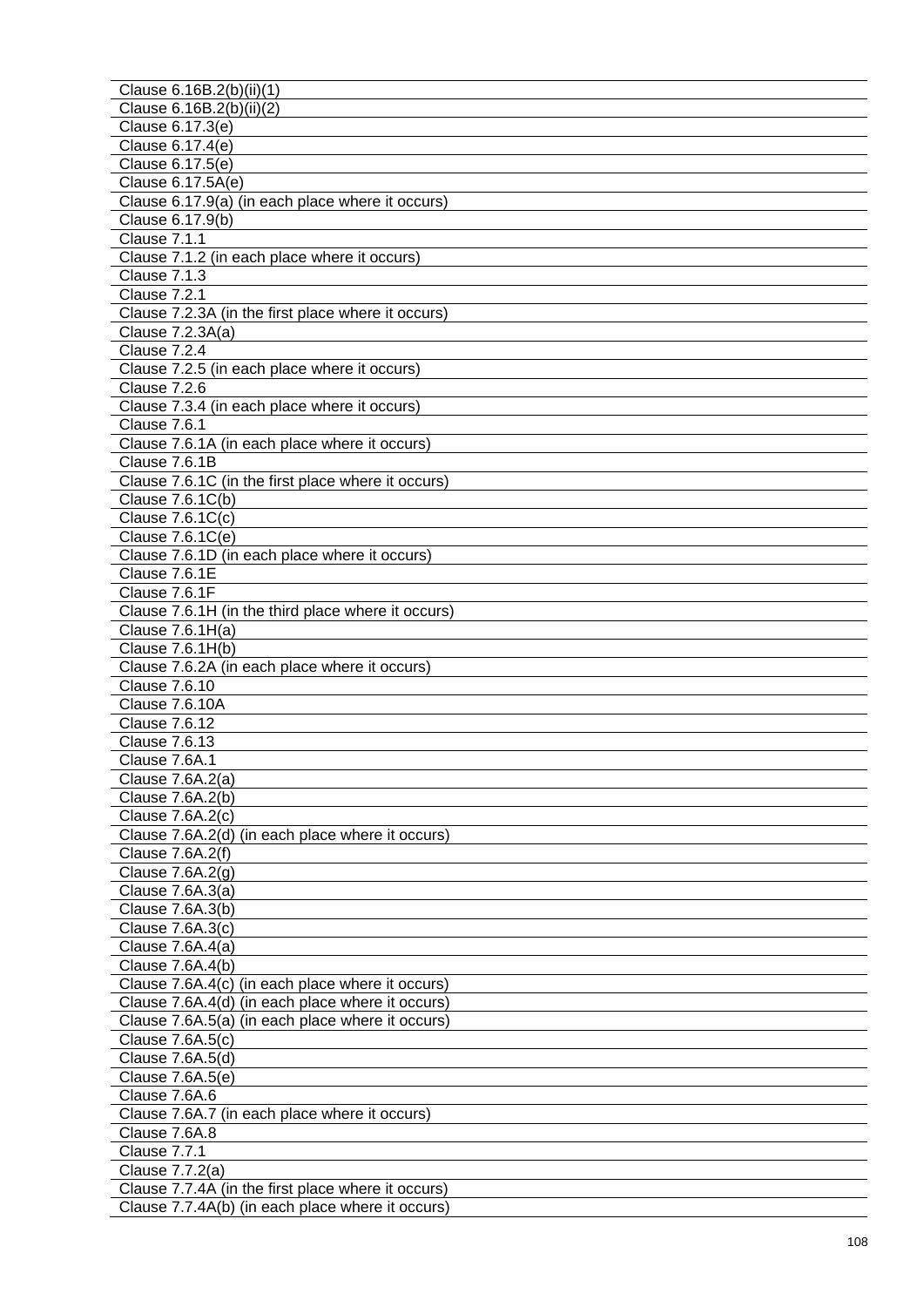| <b>Clause 7.7.5</b>                                                                 |
|-------------------------------------------------------------------------------------|
| Clause 7.7.5A (in the first place where it occurs)                                  |
| Clause 7.7.5A(a)                                                                    |
| Clause 7.7.5A(d)                                                                    |
| Clause 7.7.5C                                                                       |
| Clause 7.7.5D                                                                       |
| Clause 7.7.6(a) (in each place where it occurs)                                     |
| Clause 7.7.6A (in the first place where it occurs)                                  |
| Clause 7.7.6A(a)                                                                    |
| Clause 7.7.6B (in each place where it occurs)                                       |
| Clause 7.7.6C                                                                       |
| Clause 7.7.7 (in each place where it occurs)                                        |
| Clause 7.7.7A                                                                       |
| Clause 7.7.7B                                                                       |
| Clause 7.7.8                                                                        |
| Clause 7.7.9 (in each place where it occurs)                                        |
| Clause 7.7.10 (in each place where it occurs)                                       |
| Clause 7.7.11 (in each place where it occurs)                                       |
| Clause 7.8.1                                                                        |
| Clause 7.8.2 (in each place where it occurs)                                        |
| Clause 7.8.3                                                                        |
| Clause 7.9.1                                                                        |
| Clause 7.9.1A(a)                                                                    |
| Clause 7.9.2                                                                        |
| Clause 7.9.3 (in each place where it occurs)                                        |
| Clause 7.9.4 (in the first place where it occurs)                                   |
| Clause 7.9.4(b)                                                                     |
| Clause 7.9.4(c)                                                                     |
| Clause 7.9.5(a)                                                                     |
| Clause 7.9.6                                                                        |
| Clause 7.9.6A                                                                       |
| Clause 7.9.7 (in each place where it occurs)                                        |
| Clause 7.9.8 (in the first place where it occurs)                                   |
| Clause 7.9.8(b)                                                                     |
| Clause 7.9.9                                                                        |
| <b>Clause 7.9.10</b>                                                                |
| Clause 7.9.12 (in the first place where it occurs)                                  |
| Clause 7.9.12(a)                                                                    |
| Clause 7.9.12(b) (in each place where it occurs)                                    |
| <b>Clause 7.9.13</b>                                                                |
| Clause 7.9.14 (in each place where it occurs)                                       |
| Clause 7.9.15                                                                       |
| Clause 7.9.16                                                                       |
| Clause 7.9.17 (in the first place where it occurs)                                  |
| Clause 7.9.17(a)                                                                    |
| <b>Clause 7.9.18</b>                                                                |
| Clause 7.9.19 (in the first place where it occurs)                                  |
| Clause 7.9.19(b)                                                                    |
| Clause 7.9.19(c)                                                                    |
| Clause 7.9.19(d)                                                                    |
| Clause 7.10.2(c)(i)                                                                 |
| Clause 7.10.2(d)                                                                    |
| Clause 7.10.3                                                                       |
| Clause 7.10.3A (in the first place where it occurs)                                 |
| Clause 7.10.3A(a)                                                                   |
| Clause 7.10.4                                                                       |
| Clause 7.10.5 (in each place where it occurs)                                       |
| Clause 7.10.6A (in the first place where it occurs)                                 |
| Clause 7.10.6A(a)<br>Clause 7.10.7 (in the first and second places where it occurs) |
|                                                                                     |
| Clause 7.10.7(a) (in the first place where it occurs)                               |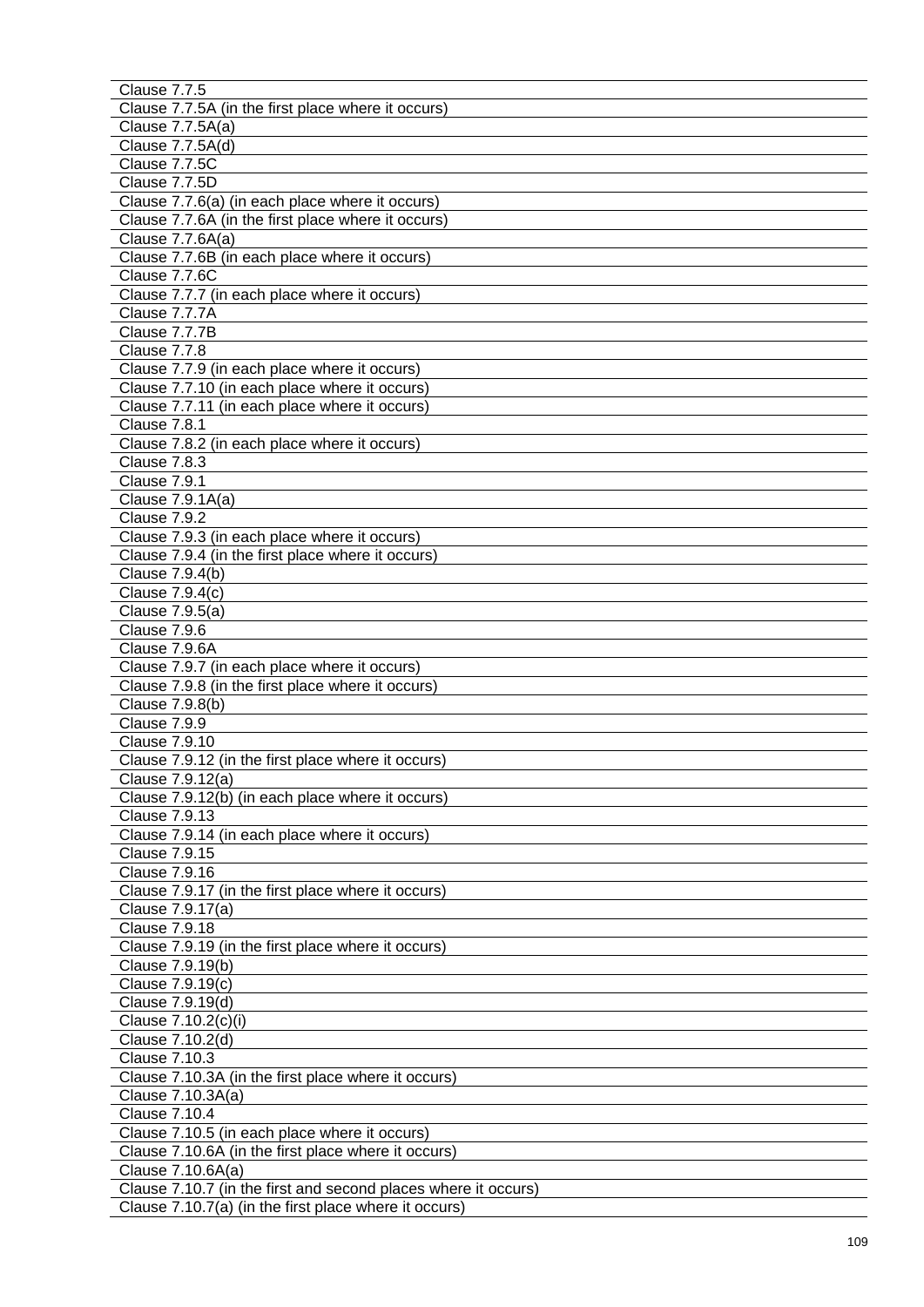| Clause 7.10.7(a)(iii)                               |
|-----------------------------------------------------|
| <b>Clause 7.11.2</b>                                |
| Clause 7.11.3 (in each place where it occurs)       |
| Clause 7.11.3A (in each place where it occurs)      |
| <b>Clause 7.11.4</b>                                |
| Clause 7.11.5 (in the first place where it occurs)  |
|                                                     |
| Clause 7.11.5(g)                                    |
| Clause 7.11.5(h)                                    |
| Clause 7.11.5(j)                                    |
| Clause 7.11.5(k)                                    |
| Clause 7.11.6(dA)                                   |
| Clause 7.11.6(dB)                                   |
| Clause 7.11.6(dC)                                   |
| Clause 7.11.6(e)                                    |
| Clause 7.11.6A (in the first place where it occurs) |
| Clause 7.11.6A(b)                                   |
| Clause 7.11.6B (in each place where it occurs)      |
| Clause 7.11.7                                       |
| Clause 7.11.9 (in each place where it occurs)       |
|                                                     |
| Clause 7.12.1 (in the first place where it occurs)  |
| Clause 7.12.1(d)(ii)                                |
| Clause 7.13.1 (in the first place where it occurs)  |
| Clause 7.13.1(a)                                    |
| Clause 7.13.1(c)                                    |
| Clause 7.13.1(cC)                                   |
| Clause 7.13.1(dA)                                   |
| Clause 7.13.1(eA)                                   |
| Clause 7.13.1(eB)                                   |
| Clause 7.13.1(eH)                                   |
| Clause 7.13.1(f)                                    |
| <b>Clause 7.13.1A</b>                               |
| Clause 7.13.1B (in each place where it occurs)      |
|                                                     |
| Clause 7.13.1C (in the first place where it occurs) |
| Clause 7.13.1C(a)                                   |
| Clause 7.13.1C(e)                                   |
| Clause 7.13.1D (in the first place where it occurs) |
| Clause 7.13.1D(a)                                   |
| Clause 7.13.1D(b)                                   |
| Clause 7.13.1E (in the first place where it occurs) |
| Clause 7.13.1E(c)(i)                                |
| Clause 7.13.1F (in the first place where it occurs) |
| Clause 7.13.1F(a)                                   |
| Clause 7.13.1F(b)                                   |
| Clause 7.13.1G (in the first place where it occurs) |
| Clause 7.13.1G(c)(i)                                |
| Clause 7.13.1G(c)(ii)                               |
| Clause 7.13.1G(c)(iii)                              |
| <b>Clause 7.13.2</b>                                |
|                                                     |
| Clause 7.13.3                                       |
| Clause 7.13.4                                       |
| Clause 7.13.5                                       |
| Clause $7A.2.9(g)(i)(2)$                            |
| Clause 7A.2.9(g)(iii)(2)                            |
| Clause 7A.2.9B                                      |
| Clause 7A.2.9C                                      |
| Clause 7A.2A.1                                      |
| Clause 7A.2A.2                                      |
| Clause 7A.2A.3(b)                                   |
| Clause 7A.2A.4(b)                                   |
| Clause 7A.3.1(b)                                    |
| Clause 7A.3.3(a)                                    |
|                                                     |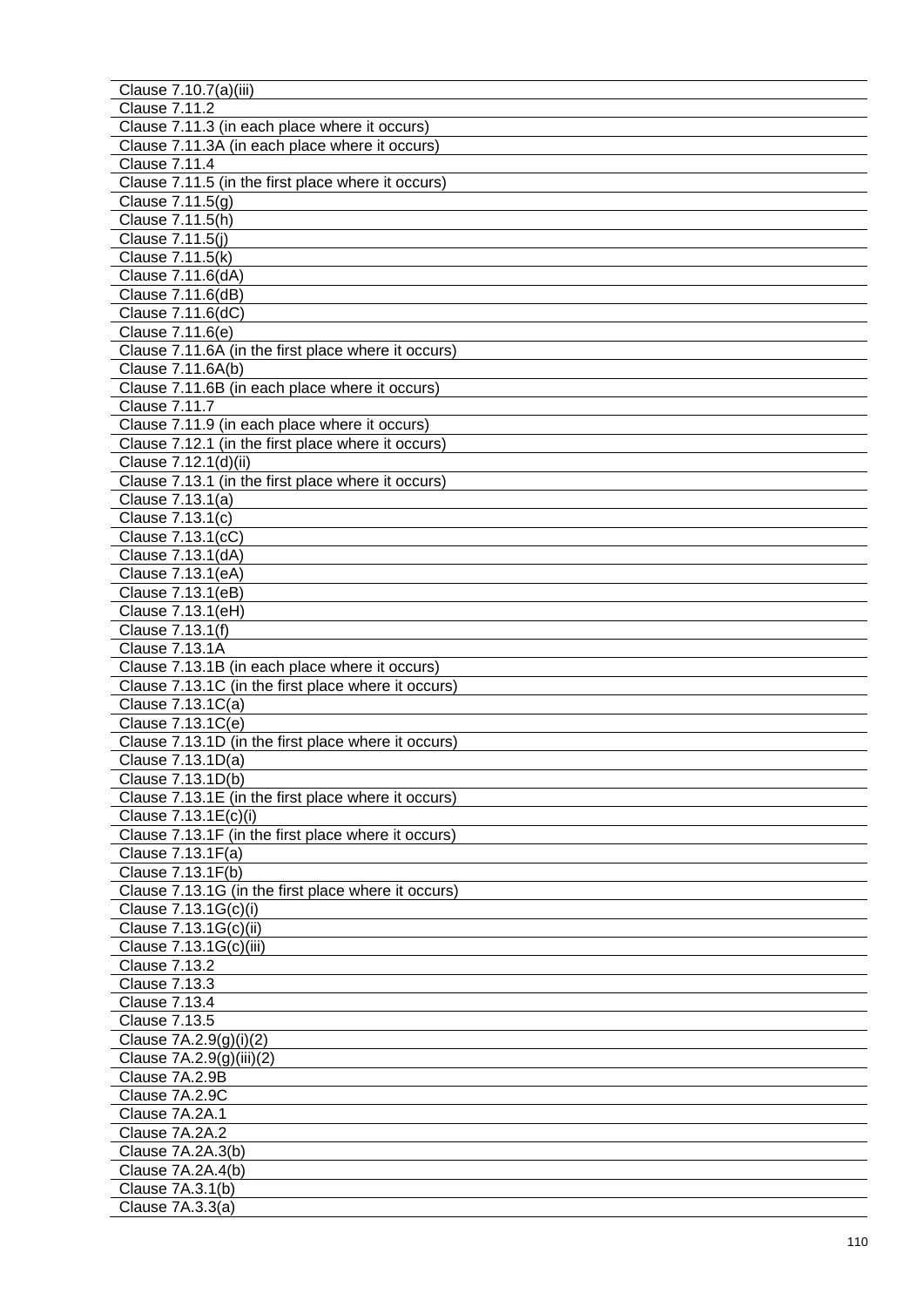| Clause 7A.3.7                                      |
|----------------------------------------------------|
|                                                    |
| Clause 7A.3.7A                                     |
| Clause 7A.3.8 (in the first place where it occurs) |
| Clause 7A.3.8(a)                                   |
| Clause 7A.3.9                                      |
| Clause 7A.3.15 (in each place where it occurs)     |
| Clause 7B.1.2                                      |
| Clause 7B.1.4                                      |
| Clause 7B.1.5 (in each place where it occurs)      |
| Clause 7B.2.18 (in each place where it occurs)     |
| Clause 7B.2.19 (in each place where it occurs)     |
| Clause 7B.3.6                                      |
| Clause 7B.3.7                                      |
| Clause 7B.3.8 (in each place where it occurs)      |
| Clause 7B.4.1 (in each place where it occurs)      |
| Clause 7B.4.2 (in each place where it occurs)      |
| Clause 9.3.4                                       |
| Clause 9.9.2                                       |
| Clause 10.5.1(jB)                                  |
| Clause 10.5.1(vA)                                  |
| Clause 10.5.1(zA)                                  |
| Clause 10.5.1(zB) (in each place where it occurs)  |
| Clause 10.5.1(zl)                                  |
| Appendix 1 (in each place where it occurs)         |
| Appendix 5A (in each place where it occurs)        |
| Appendix 9 (in each place where it occurs)         |

58.2 In each place in the Market Rules listed in the Table, delete the words 'System Management's' and replace them with the word 'AEMO's'.

| <b>Clause 2.13.6D</b><br>Clause 2.13.6E(b)(i)<br>Clause 2.16.7(b)<br>Clause 2.28.3A(c)<br>Clause 2.28.3C(b)<br>Clause 2.28.3C(c)<br>Clause 2.30.5(a)<br><b>Clause 2.36A.2</b> |
|-------------------------------------------------------------------------------------------------------------------------------------------------------------------------------|
|                                                                                                                                                                               |
|                                                                                                                                                                               |
|                                                                                                                                                                               |
|                                                                                                                                                                               |
|                                                                                                                                                                               |
|                                                                                                                                                                               |
|                                                                                                                                                                               |
|                                                                                                                                                                               |
| Clause 3.4.1(j)                                                                                                                                                               |
| Clause 3.6.5 (in the first place where it occurs)                                                                                                                             |
| Clause 3.6.5(a)                                                                                                                                                               |
| Clause 3.6.5(c)                                                                                                                                                               |
| Clause 3.6.6A                                                                                                                                                                 |
| <b>Clause 3.10.6</b>                                                                                                                                                          |
| Clause 3.11.6                                                                                                                                                                 |
| Clause 3.11.12                                                                                                                                                                |
| Clause 3.16.9 (in the first place where it occurs)                                                                                                                            |
| Clause 3.16.9(c)                                                                                                                                                              |
| Clause 3.16.9(d)(iii)                                                                                                                                                         |
| Clause 3.16.9(i)                                                                                                                                                              |
| Clause 3.17.9(c)                                                                                                                                                              |
| Clause 3.17.9(d)(iii)                                                                                                                                                         |
| Clause 3.17.9(i)                                                                                                                                                              |
| Clause 3.18.11(aA)                                                                                                                                                            |
| Clause 3.18.13(b)                                                                                                                                                             |
| Clause 3.18.13(d) (in the first place where it occurs)                                                                                                                        |
| Clause 3.18.13(d)(ii)(1)                                                                                                                                                      |
| Clause 3.18.13(d)(ii)(2)                                                                                                                                                      |
| Clause 3.18.14(b)                                                                                                                                                             |
| Clause 3.18.15 (in the first place where it occurs)                                                                                                                           |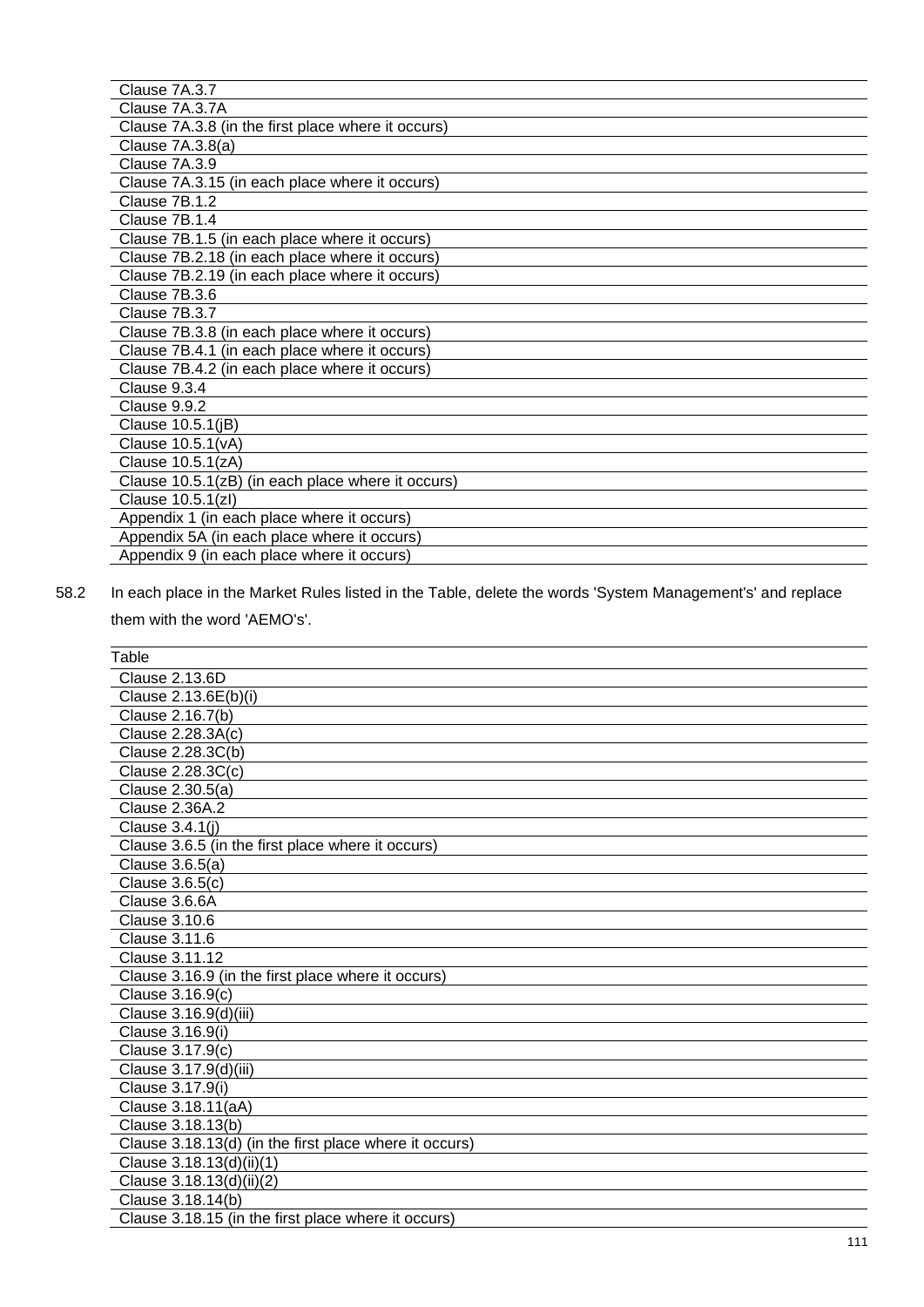| Clause 3.18.15(b) (in the first place where it occurs) |
|--------------------------------------------------------|
| Clause 3.18.15(b)(i)                                   |
| Clause 3.18.15(c)                                      |
| Clause 3.18.15(d)                                      |
| Clause 3.18.15(f)                                      |
| Clause 3.18.15(g)                                      |
| Clause 3.19.6(a)                                       |
| Clause 3.19.6(d)(i)                                    |
| Clause 3.19.6(d)(ii)                                   |
| Clause 3.19.6(d)(iii)                                  |
| Clause 3.19.6(d)(iv)                                   |
| <b>Clause 3.19.8</b>                                   |
| Clause 3.19.12(a)                                      |
| Clause 3.19.12(d)                                      |
| <b>Clause 3.21.1</b>                                   |
| Clause 3.21.6(a) (in each place where it occurs)       |
| Clause 3.21A.13(b)                                     |
| Clause 3.23.1(a)                                       |
| Clause 6.15.2(b)(i)                                    |
| Clause 7.6A.1                                          |
| Clause 7.6A.3(a)                                       |
| Clause 7.7.5B                                          |
| Clause 7.9.19(e)                                       |
| Clause 7.10.4A                                         |
| Clause 7.13.1(cA) (in each place where it occurs)      |
| Clause 7.13.1D(a)                                      |
| Clause 7.13.1D(b)                                      |
| Clause 7.13.1F(b)                                      |
| Clause 7A.2.9C                                         |
| Appendix 9                                             |

58.3 In each place in the Market Rules listed in the Table, delete the words 'Power System Operation Procedures developed by System Management' and replace them with the words 'WEM Procedures developed by AEMO in respect to system operation'.

| Table               |  |
|---------------------|--|
| Clause 2.13.6       |  |
| Clause $2.13.6C(a)$ |  |

58.4 In each of the definitions in Chapter 11 (Glossary) listed in the Table, delete the words 'System Management' and replace them with the word 'AEMO'.

| Ancillary Service Contract (in each place where it occurs)<br>Backup Downwards LFAS Enablement<br>Backup Upwards LFAS Enablement:<br>Balancing Merit Order (in each place where it occurs)<br><b>Commissioning Test Plan</b><br><b>Commissioning Test Period</b><br>Dispatch Advisory (in each place where it occurs)<br>Dispatch Order |
|-----------------------------------------------------------------------------------------------------------------------------------------------------------------------------------------------------------------------------------------------------------------------------------------------------------------------------------------|
|                                                                                                                                                                                                                                                                                                                                         |
|                                                                                                                                                                                                                                                                                                                                         |
|                                                                                                                                                                                                                                                                                                                                         |
|                                                                                                                                                                                                                                                                                                                                         |
|                                                                                                                                                                                                                                                                                                                                         |
|                                                                                                                                                                                                                                                                                                                                         |
|                                                                                                                                                                                                                                                                                                                                         |
|                                                                                                                                                                                                                                                                                                                                         |
| Dispatch Plan                                                                                                                                                                                                                                                                                                                           |
| <b>Equipment List</b>                                                                                                                                                                                                                                                                                                                   |
| <b>Facility Tolerance Range</b>                                                                                                                                                                                                                                                                                                         |
| Forecast Downwards LFAS Quantity (in each place where it occurs)                                                                                                                                                                                                                                                                        |
| Forecast Upwards LFAS Quantity (in each place where it occurs)                                                                                                                                                                                                                                                                          |
| <b>Load Rejection Reserve Event</b>                                                                                                                                                                                                                                                                                                     |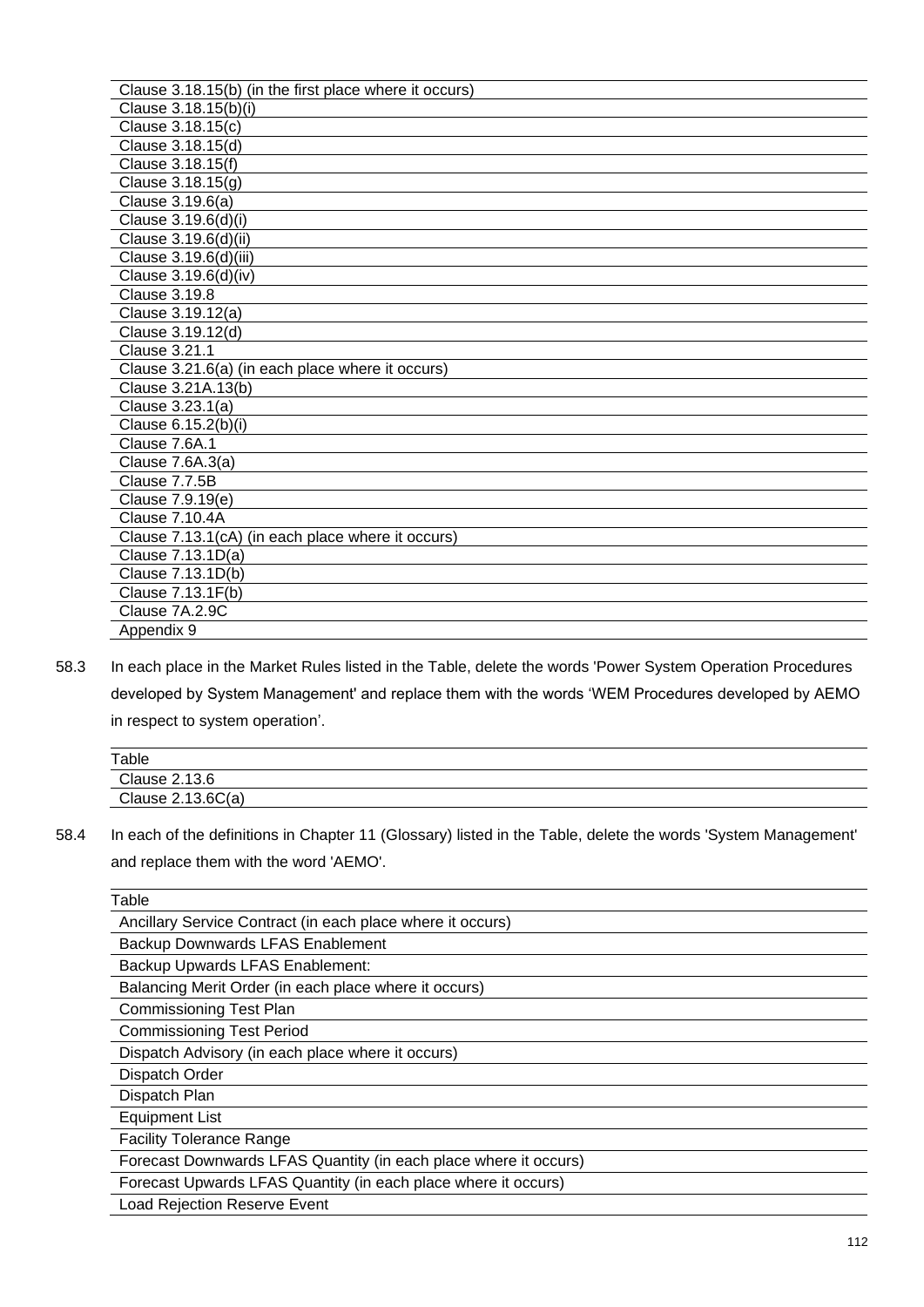Load Rejection Reserve Response Quantity

Local Black Start Procedures

Medium Term PASA

Minimum LFAS Quantity

Non-Scheduled Generator Operating Instruction

Operational System Load Estimate

Projected Assessment of System Adequacy (PASA)

Scheduled Generator:

Spinning Reserve Event

Spinning Reserve Response Quantity

Tolerance Range

58.5 In each of the definitions in Chapter 11 (Glossary) listed in the Table, delete the words 'System

Management's' and replace them with the word 'AEMO's'.

| Table                                   |  |
|-----------------------------------------|--|
| Dispatch Plan                           |  |
| <b>Forecast Downwards LFAS Quantity</b> |  |
| <b>Forecast Upwards LFAS Quantity</b>   |  |
| <b>Operational System Load Estimate</b> |  |
| <b>Scheduled Outage</b>                 |  |

# **59. Various references to System Management deleted**

59.1 In each place in the Market Rules listed in the Table, delete the words ', System Management'.

| Table                                         |
|-----------------------------------------------|
| Clause 2.10.1                                 |
| <b>Clause 2.10.2</b>                          |
| Clause 2.10.2A                                |
| Clause 2.10.3 (in each place where it occurs) |
| Clause 2.10.10                                |
| Clause 2.10.13(c)                             |
| Clause 2.11.1 (in each place where it occurs) |
| Clause 2.11.2 (in each place where it occurs) |
| Clause 2.17.1                                 |
| Clause 2.17.2                                 |

59.2 In each place in the Market Rules listed in the Table, delete the words '(including in AEMO's role as System Management)'.

| Table            |
|------------------|
| Clause 1.28.1(a) |
| Clause 2.13.3A   |
|                  |

59.3 In each place in the Market Rules listed in the Table, delete the words '(including in its capacity as System Management)'.

| Table                 |
|-----------------------|
| Clause 2.3.1(b)       |
| Clause 2.9.2D         |
| <b>Clause 2.10.5A</b> |
| Clause 2.10.12A       |
| Clause 2.10.13(g)     |
| Clause 2.14.3         |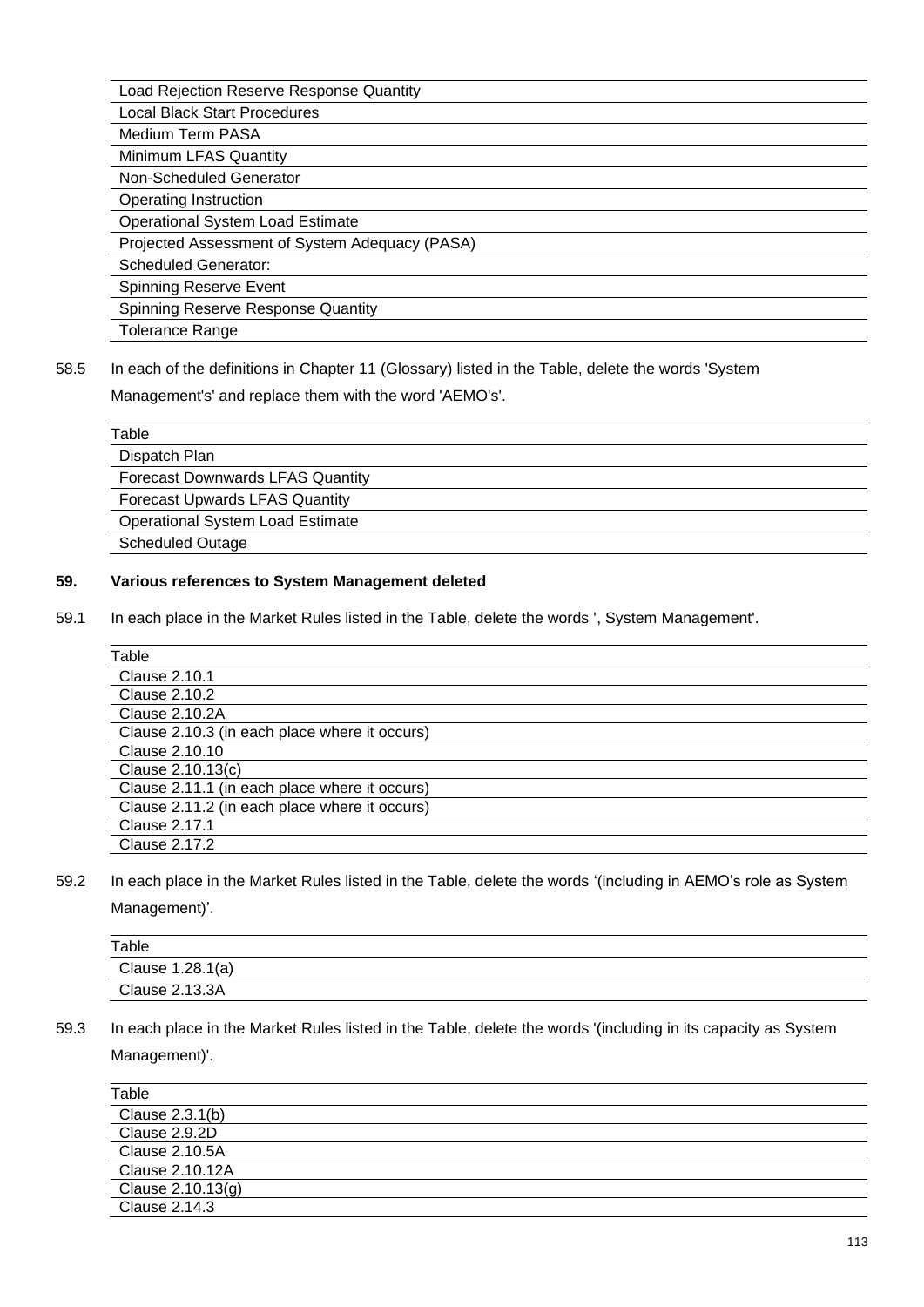| Clause 2.15.6B         |
|------------------------|
| Clause $2.15.6C(a)$    |
| Clause 2.16.10(c)      |
| Clause 2.16.12(b)      |
| Clause 2.28.3B(a)      |
| Clause 2.28.3B(b)      |
| Clause 2.28.3B(d)      |
| Clause $2.28.3C(c)$    |
| Clause 10.2.2(c)(iiA)  |
| Clause 10.2.2(d)(iiiA) |
| Clause 10.2.2(e)(i)    |
| Clause 10.2.2(f)(iiA)  |
| Clause 10.2.2(g)(iii)  |

59.4 In each place in the Market Rules listed in the Table, delete the words '(in its capacity as System Management)'.

| Table                 |
|-----------------------|
| <b>Clause 2.28.3C</b> |
| Clause 4.25.2(a)(ii)  |
| Clause 4.25.2(b)(ii)  |
| Clause 4.25.2(c)      |
| Clause 4.25.4         |
| Clause 7.6.11         |
| Clause 7.10.8         |
| Clause 7A.2.18(c)     |
| Clause 9.24.3A(a)(ii) |
| Clause 10.5.1(j)(ii)  |

59.5 In each place in the Market Rules listed in the Table, delete the words ', System Management's decision'.

| Table                                                     |  |  |
|-----------------------------------------------------------|--|--|
| Clause 2<br>$\overline{\phantom{0}}$<br>и<br>-<br>.<br>-- |  |  |

59.6 In each place in the Market Rules listed in the Table, delete the words 'as System Management'.

| Table                                      |  |  |
|--------------------------------------------|--|--|
| 2(m)<br>$\cap$ lause $>$<br>៲឵ឝ<br><u></u> |  |  |
|                                            |  |  |

59.7 In each place in the Market Rules listed in the Table, delete the words 'or System Management'.

| Table        |  |
|--------------|--|
| Clause 2.9.8 |  |
|              |  |

59.8 In each of the definitions in Chapter 11 (Glossary) listed in the Table, delete the words ', System Management'.

| Table                     |  |
|---------------------------|--|
| Procedure Change Proposal |  |
| Procedure Change Report   |  |

# **60. Various clauses deleted**

60.1 In each place in the Market Rules listed in the Table, delete the contents of the section or clause and replace them with the word '[Blank]'.

| Table              |  |
|--------------------|--|
| Clause 1.<br>l.8.2 |  |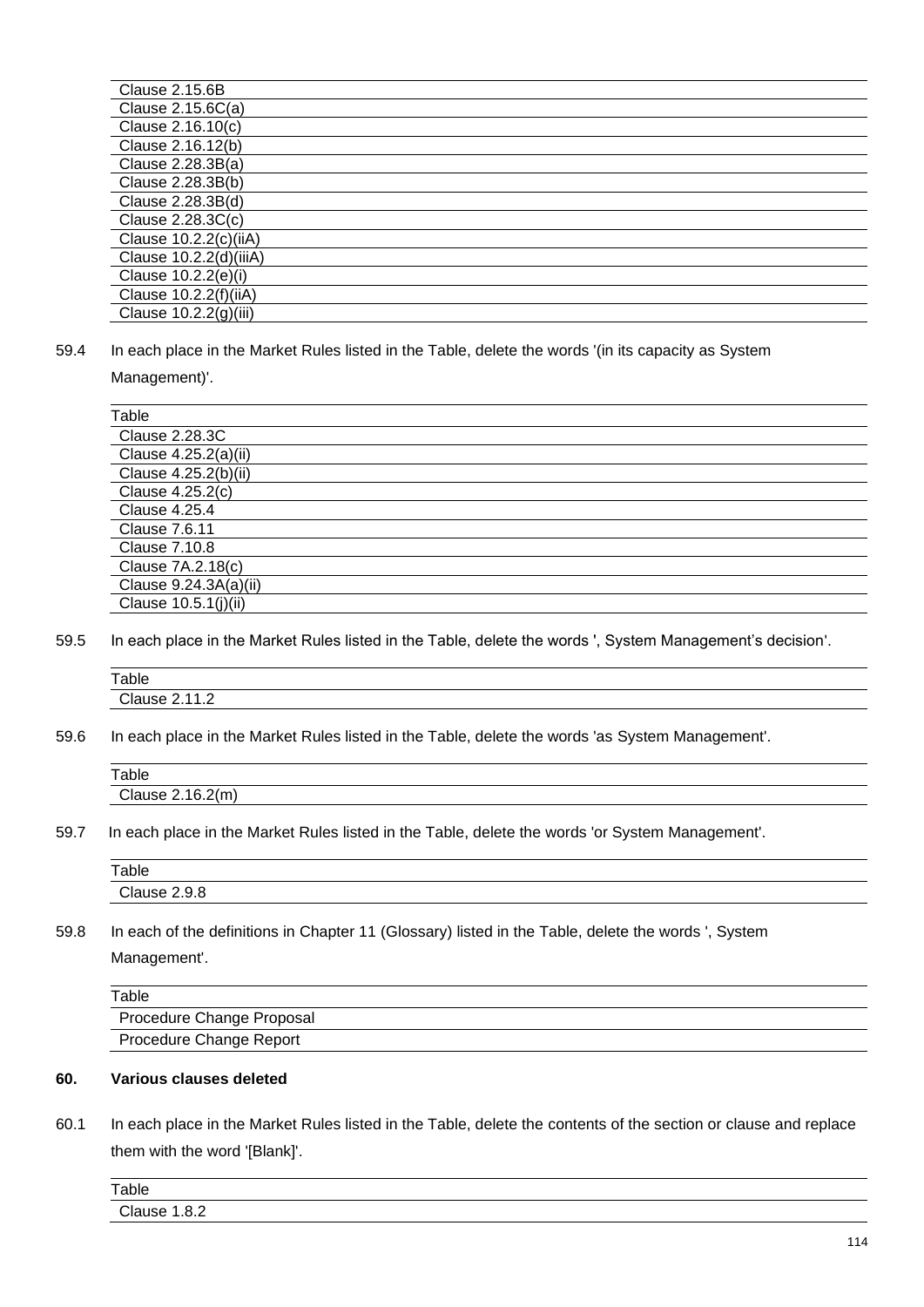| Clause 1.8.5         |
|----------------------|
| Section 1.12         |
| Section 1.13         |
| Section 1.14         |
| Section 1.15         |
| Section 1.16         |
| Section 1.17         |
| Section 1.18         |
| Section 1.19         |
| Section 1.25         |
| Section 2.2          |
| Clause 2.3.5(f)      |
| Clause 2.9.2         |
| Clause 2.9.7         |
| <b>Clause 2.21.3</b> |
| <b>Clause 2.21.4</b> |
| Clause 2.28.1(d)     |
| Clause 2.28.14       |
| Clause 7B.3.1(b)     |
| Clause 10.5.1(r)(ii) |

# **61. Various references to the Coordinator added**

61.1 In each place in the Market Rules listed in the Table, insert the words ', the Coordinator' immediately after the words 'the Economic Regulation Authority'.

| Table                                          |
|------------------------------------------------|
| Clause $2.3.1(b)$                              |
| <b>Clause 2.10.1</b>                           |
| Clause 2.10.2                                  |
| <b>Clause 2.10.2A</b>                          |
| Clause 2.10.3 (in each place where it occurs)  |
| Clause 2.10.7 (in each place where it occurs)  |
| Clause 2.10.17 (in each place where it occurs) |
| Clause 2.10.18                                 |
| Clause 2.11.1 (in each place where it occurs)  |
| Clause 2.11.2 (in each place where it occurs)  |
| Clause 2.11.4 (in each place where it occurs)  |
| Clause 2.17.1                                  |
| Clause 2.17.2                                  |

#### **62. Various references to Market Procedure amended**

62.1 In each place in the Market Rules listed in the Table, delete the words 'Market Procedure' and replace them with the words 'WEM Procedure'.

| Table                                              |
|----------------------------------------------------|
| Clause 1.6.1                                       |
| Clause 1.6.2                                       |
| <b>Clause 1.29.2</b>                               |
| Clause 1.33.2(b)                                   |
| Clause 1.34.1(a)                                   |
| Clause 2.9.2D (in the first place where it occurs) |
| Clause $2.9.2D(a)$                                 |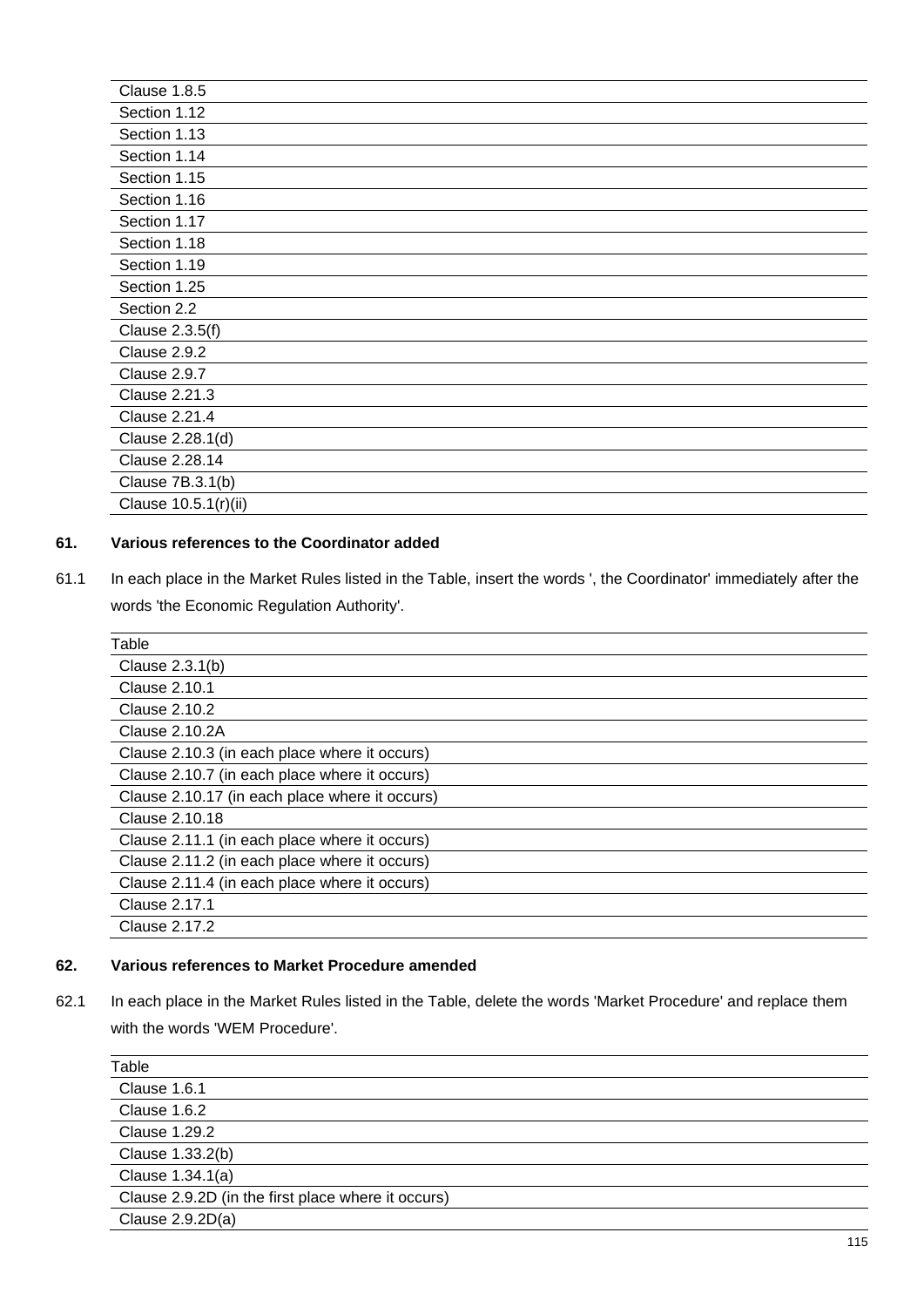| Clause 2.9.2D(b)                                     |
|------------------------------------------------------|
| Clause 2.9.2D(c)(ii) (in each place where it occurs) |
| Clause 2.9.5                                         |
| <b>Clause 2.10.2</b>                                 |
| Clause 2.10.2A(a)                                    |
| Clause 2.10.2A(b)                                    |
| Clause 2.10.6(a) (in each place where it occurs)     |
| Clause 2.10.6(b) (in each place where it occurs)     |
| Clause 2.10.13(a) (in each place where it occurs)    |
| Clause 2.10.13(b) (in each place where it occurs)    |
| Clause 2.10.13(f)                                    |
| Clause 2.10.13(g)                                    |
| Clause 2.10.13(h)                                    |
| Clause 2.10.13(i)                                    |
| <b>Clause 2.11.1</b>                                 |
| Clause 2.11.2 (in each place where it occurs)        |
| Clause 2.11.4 (in each place where it occurs)        |
| <b>Clause 2.13.2</b>                                 |
| <b>Clause 2.13.3</b>                                 |
| <b>Clause 2.13.4</b>                                 |
| Clause 2.13.6A                                       |
| <b>Clause 2.15.1</b>                                 |
| <b>Clause 2.15.2</b>                                 |
| <b>Clause 2.15.3</b>                                 |
| <b>Clause 2.15.4</b>                                 |
| Clause 2.15.6A (in each place where it occurs)       |
| <b>Clause 2.15.6B</b>                                |
| <b>Clause 2.15.6C</b>                                |
| Clause 2.26.3(f)                                     |
| <b>Clause 2.27.6</b>                                 |
| Clause 2.27.10(a)                                    |
| Clause 2.27.15(a)                                    |
| Clause 2.27.15(b)                                    |
| Clause 2.27.17                                       |
| Clause 2.27A.2(c)                                    |
| Clause 2.27A.3                                       |
| Clause 2.27A.6(c)                                    |
| Clause 2.27A.7(a)                                    |
| Clause 2.27A.7(b)                                    |
| Clause 2.27A.10                                      |
| Clause 2.27A.11                                      |
| Clause 2.27B.3(e)                                    |
| Clause 2.27B.4(b)                                    |
| Clause 2.27B.6(d)                                    |
| <b>Clause 2.27B.8</b>                                |
| Clause 2.30.11                                       |
| <b>Clause 2.30A.6</b>                                |
| Clause 2.31.23 (in the first place where it occurs)  |
| Clause 2.31.23(a)                                    |
| Clause 2.31.23(b)                                    |
| <b>Clause 2.36A.1</b>                                |
| Clause 2.36A.2(a) (in each place where it occurs)    |
| Clause 2.36A.2(c)                                    |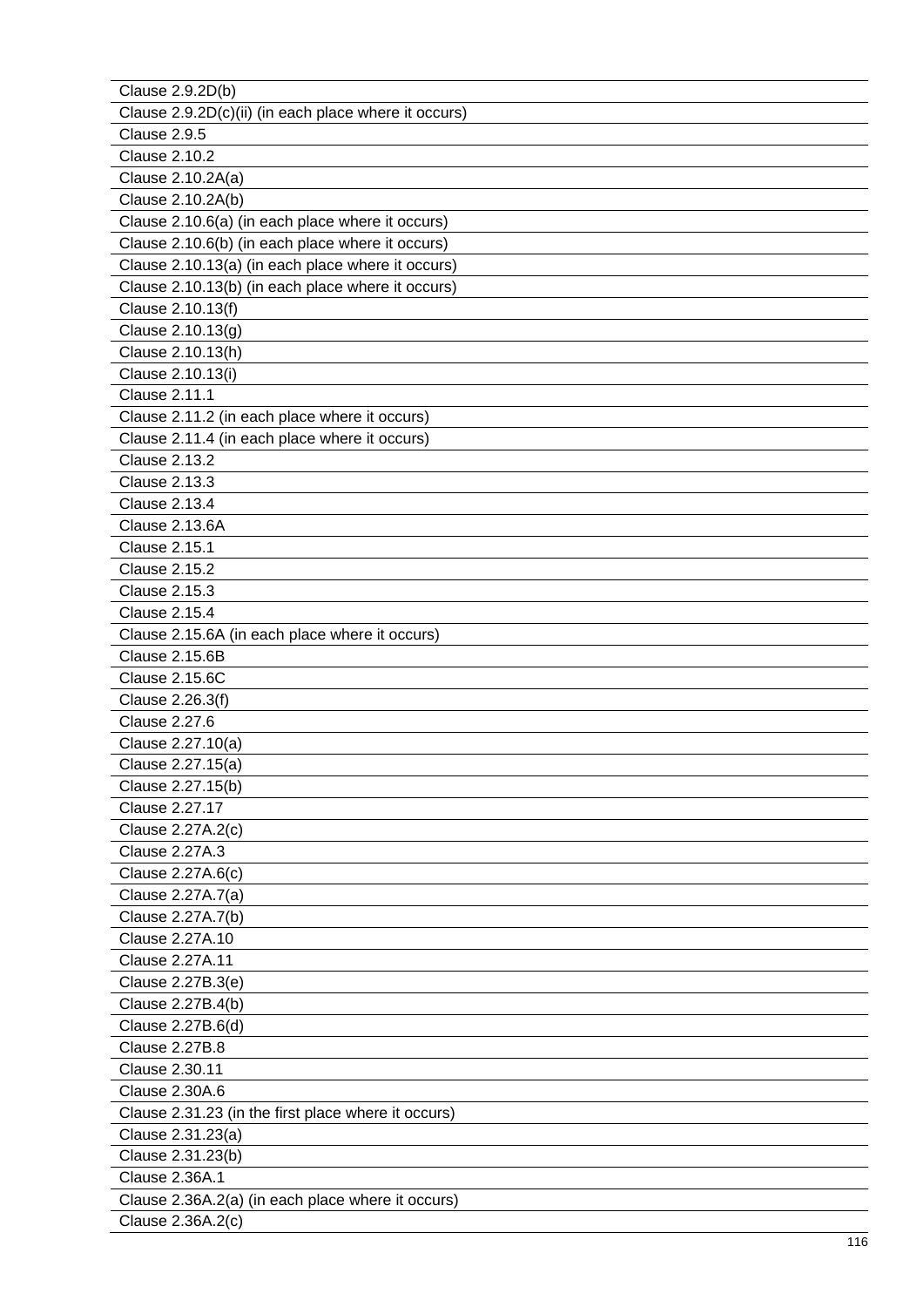| Clause 2.36A.2(e)                                  |
|----------------------------------------------------|
| Clause 2.37.4(c)                                   |
| <b>Clause 2.37.7</b>                               |
| <b>Clause 2.37.8</b>                               |
| <b>Clause 2.38.3</b>                               |
| Clause 2.40.1(c)                                   |
| <b>Clause 2.41.5</b>                               |
| <b>Clause 2.42.4</b>                               |
| <b>Clause 2.43.1</b>                               |
| Clause 3.8.5                                       |
| Clause 3.18.19(c)                                  |
| <b>Clause 3.24.1</b>                               |
| <b>Clause 3.24.3</b>                               |
| <b>Clause 3.24.5</b>                               |
| <b>Clause 3.24.8</b>                               |
| <b>Clause 3.24.9</b>                               |
| Clause 3.24.10 (in each place where it occurs)     |
| <b>Clause 3.24.11</b>                              |
| Clause 3.24.12                                     |
| <b>Clause 3.24.14</b>                              |
| <b>Clause 4.5.14</b>                               |
| Clause 4.5.14B                                     |
| Clause 4.5.14C                                     |
| Clause 4.5.14D                                     |
| Clause 4.5.14E                                     |
| Clause 4.5.14F                                     |
| <b>Clause 4.5.15</b>                               |
| <b>Clause 4.5.16</b>                               |
| <b>Clause 4.5.17</b>                               |
| Clause 4.5.20(b)                                   |
| Clause 4.9.3(a)                                    |
| <b>Clause 4.9.10</b>                               |
| <b>Clause 4.13.4</b>                               |
| <b>Clause 4.13.8</b>                               |
| <b>Clause 4.13.10C</b>                             |
| Clause 4.13A.12                                    |
| Clause 4.13A.23                                    |
| Clause 4.14.11                                     |
| Clause 4.16.3 (in the first place where it occurs) |
| Clause 4.16.3(a) (in each place where it occurs)   |
| Clause 4.16.3(b)                                   |
| <b>Clause 4.16.5</b>                               |
| <b>Clause 4.16.9</b>                               |
| <b>Clause 4.17.9</b>                               |
| Clause 4.24.18                                     |
| <b>Clause 4.25.14</b>                              |
| <b>Clause 4.25A.1</b>                              |
| Clause 4.26.2CB(a)                                 |
| Clause 4.26.2CD(b)                                 |
| Clause 4.26.2CE                                    |
| Clause 4.27.5(a)                                   |
| Clause 4.27.5(b)                                   |
| Clause 4.27.12 (in each place where it occurs)     |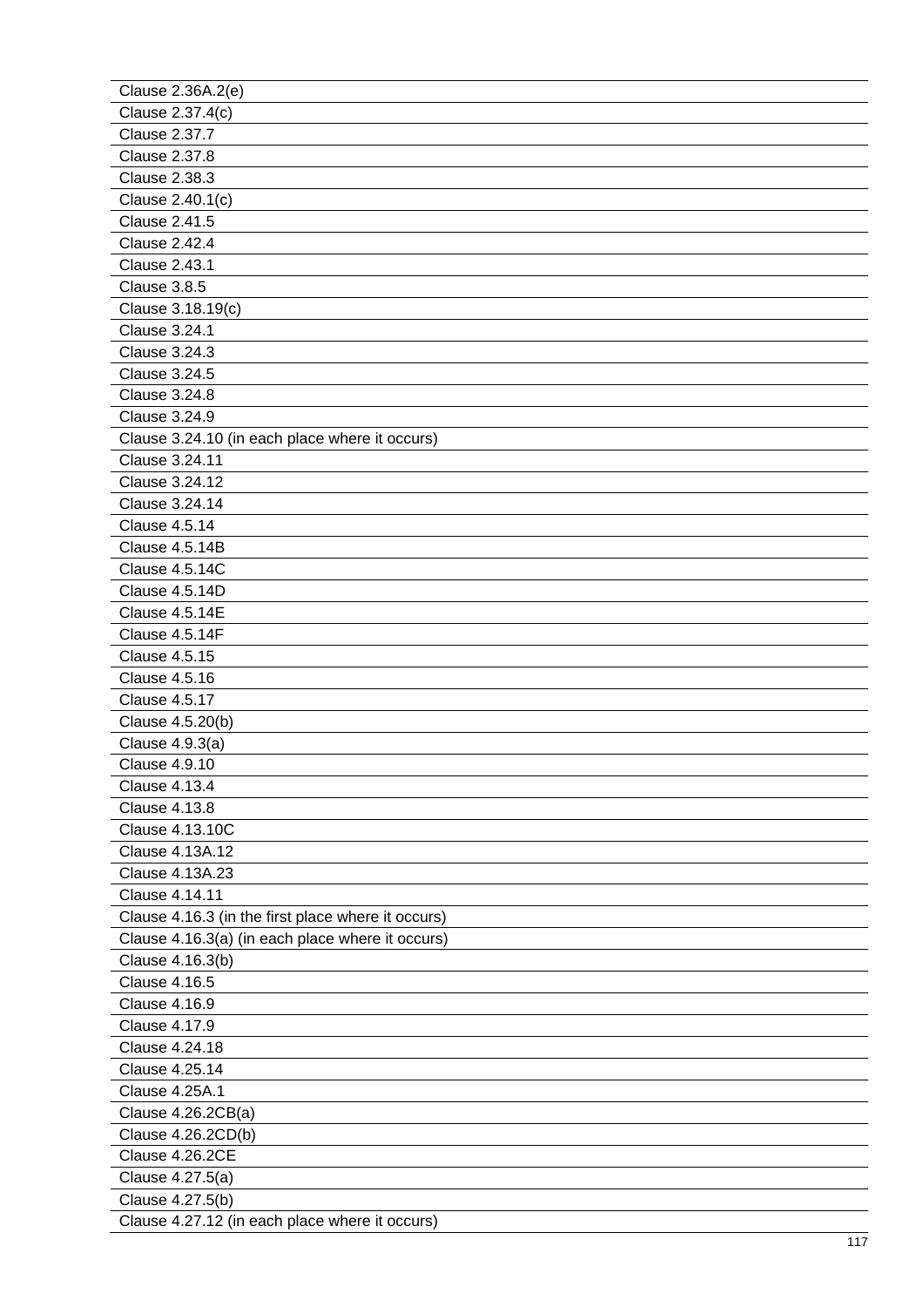| Clause 4.28.9A                                        |
|-------------------------------------------------------|
| Clause 4.28.9C(b)                                     |
| <b>Clause 4.28.9D</b>                                 |
| <b>Clause 4.28.9E</b>                                 |
| <b>Clause 4.28.12</b>                                 |
| Clause 4.28A.3                                        |
| <b>Clause 4.28B.9</b>                                 |
| Clause 4.28C.15                                       |
| Clause 6.17.6B                                        |
| Clause 6.17.6E                                        |
| Clause 6.17.6F                                        |
| Clause 6.19.6(f)                                      |
| Clause 6.19.10(a)                                     |
| Clause 6.19.10(b)                                     |
| <b>Clause 7.10.4</b>                                  |
| Clause 7A.1.6                                         |
| <b>Clause 7A.1.15</b>                                 |
| Clause 7A.3.1(d)                                      |
| Clause 7A.3.2(c)                                      |
| Clause 7A.3.3                                         |
| Clause 7A.3.4                                         |
| Clause 7B.3.2(c)                                      |
| Clause 8.6.2 (in each place where it occurs)          |
| Clause 9.2.1                                          |
| Clause 9.4.17(a)                                      |
| <b>Clause 9.4.18</b>                                  |
| <b>Clause 9.20.1</b>                                  |
| <b>Clause 9.20.4</b>                                  |
| <b>Clause 10.2.7</b>                                  |
| Clause 10.5.1(a)                                      |
| Clause 10.5.1(a)(vii) (in each place where it occurs) |

62.2 In each of the definitions in Chapter 11 (Glossary) listed in the Table, delete the words 'Market Procedure' and replace them with the words 'WEM Procedure'.

| Table                                  |
|----------------------------------------|
| <b>Balancing Facility Requirements</b> |
| <b>Balancing Forecast</b>              |
| <b>Constraints Library</b>             |
| <b>LFAS Facility Requirements</b>      |
| <b>Procedure Amendment</b>             |
| Procedure Change Process               |
| <b>Transitional Procedure</b>          |

#### **63. Various references to Market Procedures amended**

63.1 In each place in the Market Rules listed in the Table, delete the words 'Market Procedures' and replace them with the words 'WEM Procedures'.

| Table           |  |
|-----------------|--|
| Clause 1.5.1(a) |  |
| Clause 1.5.2(d) |  |
| Clause 1.7.4    |  |
|                 |  |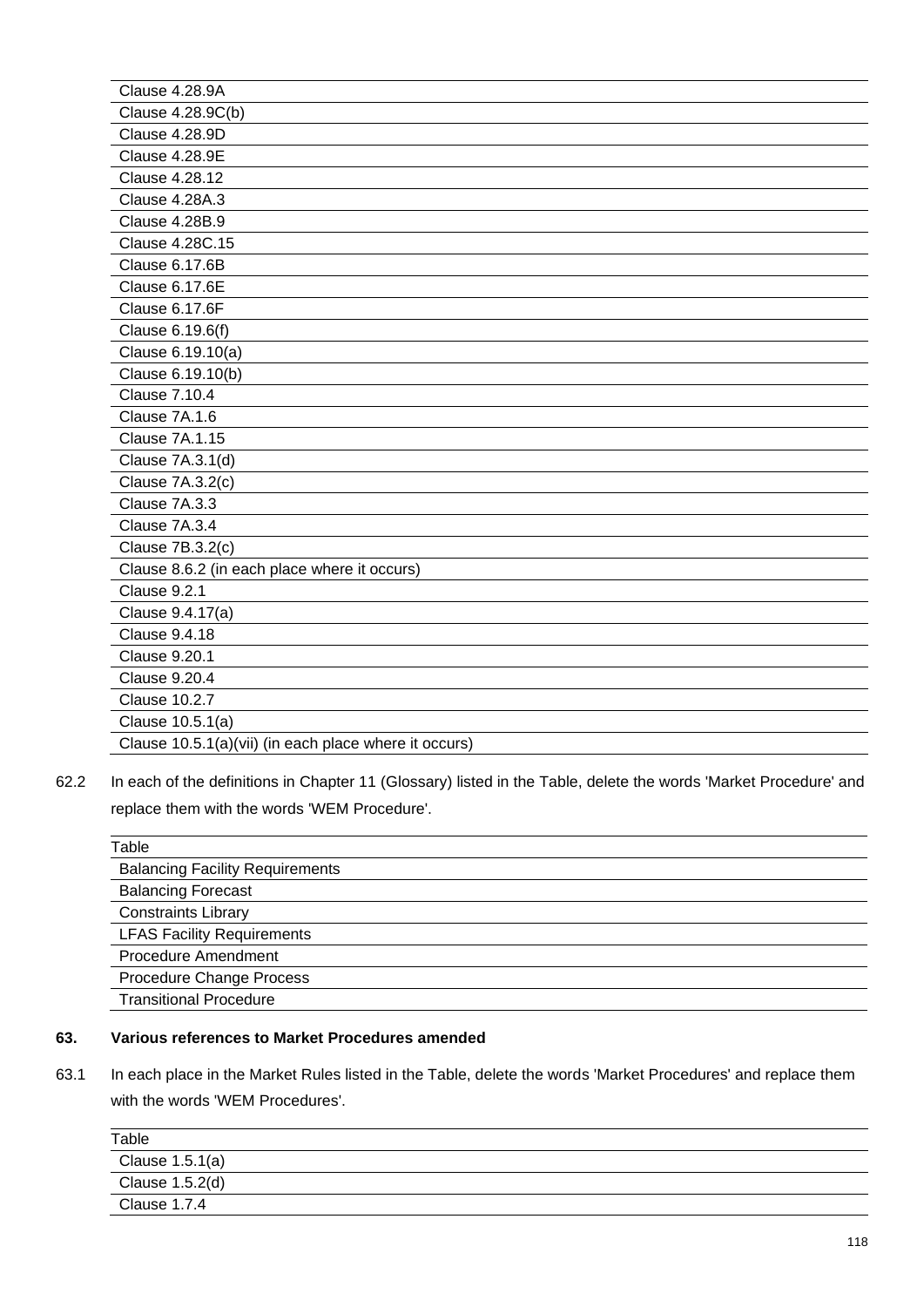| Clause 2.1A.2(h)                                       |
|--------------------------------------------------------|
| Clause 2.1A.2(i)                                       |
| Clause 2.2C.1(c)                                       |
| Clause 2.9.2A                                          |
| Clause 2.9.2B                                          |
| Clause 2.9.2C                                          |
| Clause 2.9.2CA                                         |
| Clause 2.9.2D                                          |
| Clause 2.9.5                                           |
| Clause 2.9.7A                                          |
| Clause 2.9.7B                                          |
| Clause 2.9.7C                                          |
| Clause 2.9.8                                           |
| Clause 2.10.3 (in each place where it occurs)          |
| <b>Clause 2.13.2</b>                                   |
| <b>Clause 2.13.3</b>                                   |
| Clause 2.13.3A (in each place where it occurs)         |
| <b>Clause 2.13.9A</b>                                  |
| Clause 2.13.9D                                         |
| Clause 2.13.10 (in the first place where it occurs)    |
| Clause 2.13.10(d) (in the first place where it occurs) |
| Clause 2.13.10(d)(i)                                   |
| Clause 2.13.11                                         |
| Clause 2.13.12                                         |
| Clause 2.13.13                                         |
| Clause 2.14.3(b)                                       |
| <b>Clause 2.14.5A</b>                                  |
| Clause 2.14.5B (in the first place where it occurs)    |
| Clause 2.14.5B(b)                                      |
| <b>Clause 2.15.2</b>                                   |
| Clause 2.15.3(a)                                       |
| Clause 2.15.3(c)                                       |
| Clause 2.15.3(d)                                       |
| Clause 2.15.3(e)                                       |
| <b>Clause 2.15.6B</b>                                  |
| Clause 2.15.6C(a)                                      |
| Clause 2.16.9(b)                                       |
| Clause 2.16.10(c)                                      |
| Clause 2.16.10(d)                                      |
| <b>Clause 2.27A.4</b>                                  |
| Clause 2.27A.7(d)                                      |
| Clause 2.27C.2(c)                                      |
| Clause 3.8.3(b)                                        |
| Clause 3.8.5A (in each place where it occurs)          |
| <b>Clause 3.24.7</b>                                   |
| Clause 6.19.10                                         |
| Clause 10.2.1 (in each place where it occurs)          |
| <b>Clause 10.3.2</b>                                   |
| Clause 10.5.1(a)(vi)                                   |
| Clause 10.5.1(a)(vii)                                  |
|                                                        |

**64. Various references to Power System Operation Procedure amended**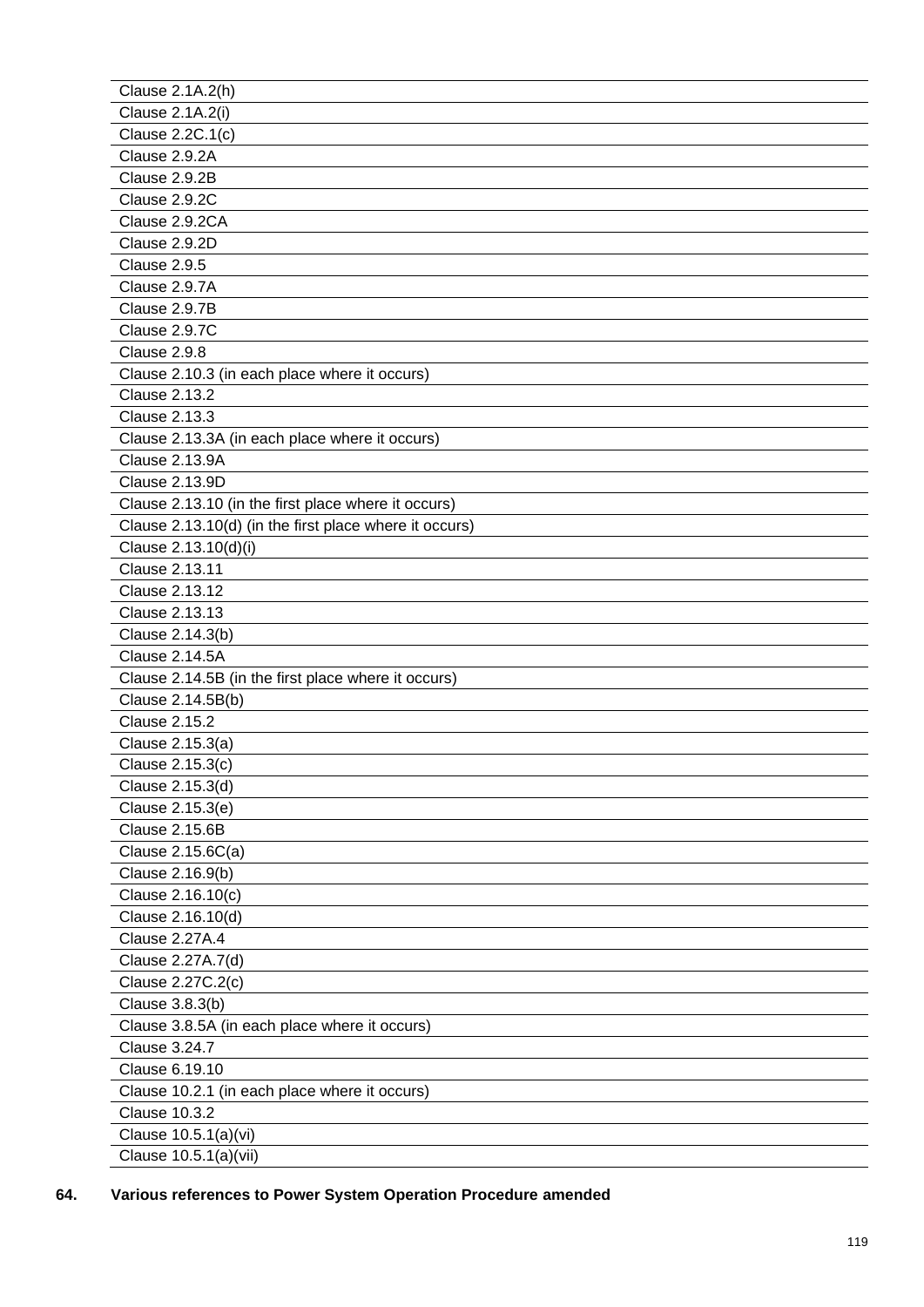64.1 In each place in the Market Rules listed in the Table, delete the words 'Power System Operation Procedure' and replace them with the words 'WEM Procedure'.

| Table                                              |
|----------------------------------------------------|
| <b>Clause 2.13.6K</b>                              |
| <b>Clause 2.28.3A</b>                              |
| <b>Clause 2.35.4</b>                               |
| Clause 3.2.2                                       |
| Clause 3.2.4 (in each place where it occurs)       |
| Clause 3.2.6                                       |
| Clause 3.2.7                                       |
| Clause 3.2.8                                       |
| Clause 3.3.3                                       |
| Clause 3.4.9                                       |
| <b>Clause 3.5.11</b>                               |
| Clause 3.11.14                                     |
| Clause 3.11.15                                     |
| <b>Clause 3.16.4</b>                               |
| <b>Clause 3.16.7</b>                               |
| Clause 3.16.8A                                     |
| Clause 3.16.10                                     |
| Clause 3.17.10                                     |
| Clause 3.18.1B(b)                                  |
| Clause 3.18.3(c)(i)                                |
| Clause 3.18.3(c)(ii)                               |
|                                                    |
| Clause 3.18.15(a)                                  |
| Clause 3.18.15(f)(i)                               |
| Clause 3.18.15(f)(ii)                              |
| Clause 3.18.21                                     |
| Clause 3.19.10                                     |
| Clause 3.19.14                                     |
| Clause 3.21.12                                     |
| Clause 3.21A.15                                    |
| Clause 3.21B.5(a)                                  |
| <b>Clause 3.21B.8</b>                              |
| Clause 4.11.1(h)                                   |
| Clause 7.2.5                                       |
| Clause 7.6.10 (in each place where it occurs)      |
| Clause 7.6.10A                                     |
| <b>Clause 7.6.13</b>                               |
| Clause 7.6A.7                                      |
| Clause 7.6A.8                                      |
| <b>Clause 7.6A.10</b>                              |
| Clause 7.7.4A (in each place where it occurs)      |
| Clause 7.7.5A (in the first place where it occurs) |
| Clause 7.7.5A(c)                                   |
| Clause 7.7.5B                                      |
| Clause 7.7.5C                                      |
| Clause 7.7.6(a) (in each place where it occurs)    |
| Clause 7.7.6(b)                                    |
| Clause 7.7.9                                       |
| Clause 7.9.19                                      |
| Clause 7.13.1(eD)                                  |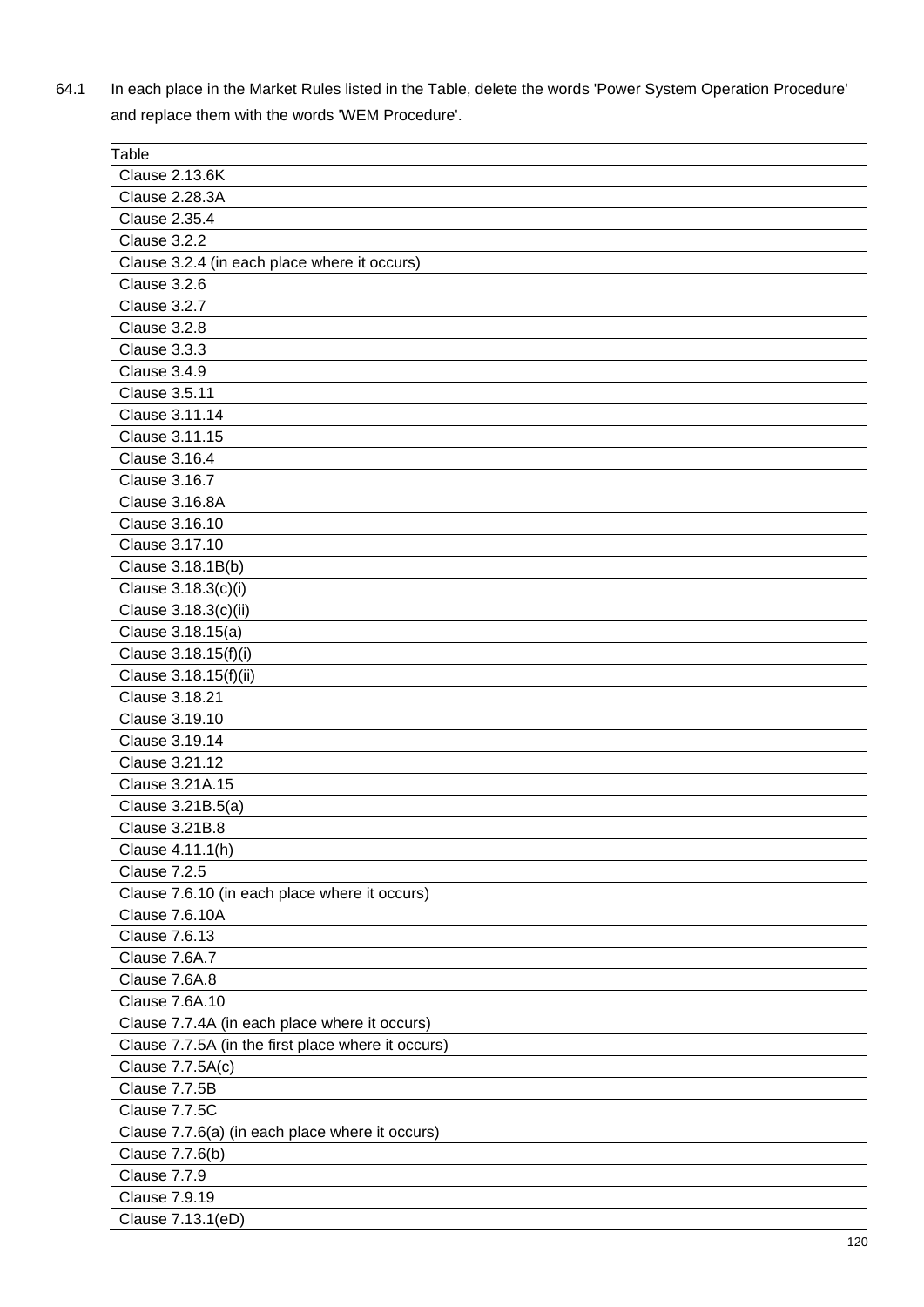| Clause 7.13.1C(a)                          |
|--------------------------------------------|
| <b>Clause 7.13.3</b>                       |
| Clause 7.13.5(b)                           |
| Clause 7A.3.7                              |
| Clause 7A.3.7A                             |
| Clause 7A.3.15                             |
| Clause 7B.1.2                              |
| Clause 7B.1.4                              |
| Appendix 9 (in each place where it occurs) |

64.2 In each of the definitions in Chapter 11 (Glossary) listed in the Table, delete the words 'Power System Operation Procedure' and replace them with the words 'WEM Procedure'.

| Table                                  |  |  |
|----------------------------------------|--|--|
| <b>Equivalent Planned Outage Hours</b> |  |  |

#### **65. Various references to System Management Functions and System Management Fees amended**

65.1 In each place in the Market Rules listed in the Table, delete the words 'System Management' and replace them with the words 'System Operation'.

| Clause 2.1A.2(ID)<br>Clause 2.24.1(a)<br><b>Clause 2.24.2</b>  |
|----------------------------------------------------------------|
|                                                                |
|                                                                |
|                                                                |
| <b>Clause 2.24.2A</b>                                          |
| Clause 2.24.2B (in each place where it occurs)                 |
| Clause 2.24.3 (in the first place where it occurs)             |
| Clause 2.24.3(b) (in the first place where it occurs)          |
| <b>Clause 2.24.4</b>                                           |
| Clause 2.25.1                                                  |
| Clause 2.25.2                                                  |
| Clause 2.25.4(a)                                               |
| Clause 2.25.4(b)                                               |
| Clause 7A.4.2(a)                                               |
| Clause 7A.4.7(a)(i)                                            |
| Clause 9.1.2(g)(ii)                                            |
| Clause 9.13.1 (in the first and second places where it occurs) |
| Clause 9.16.3(d)                                               |
| Clause 9.19.1(a)(v)                                            |
| Clause $10.5.1(v)(ii)$                                         |

#### **66. Various references to Power System Operation Procedures amended**

66.1 In each place in the Market Rules listed in the Table, delete the words 'Power System Operation Procedures' and replace them with the words 'WEM Procedures'.

| Table                                              |  |
|----------------------------------------------------|--|
| Clause $2.13.6C(c)$                                |  |
| Clause $2.13.6H(b)(i)$                             |  |
| Clause 2.13.8 (in the first place where it occurs) |  |
| Clause 2.13.8(a)                                   |  |
|                                                    |  |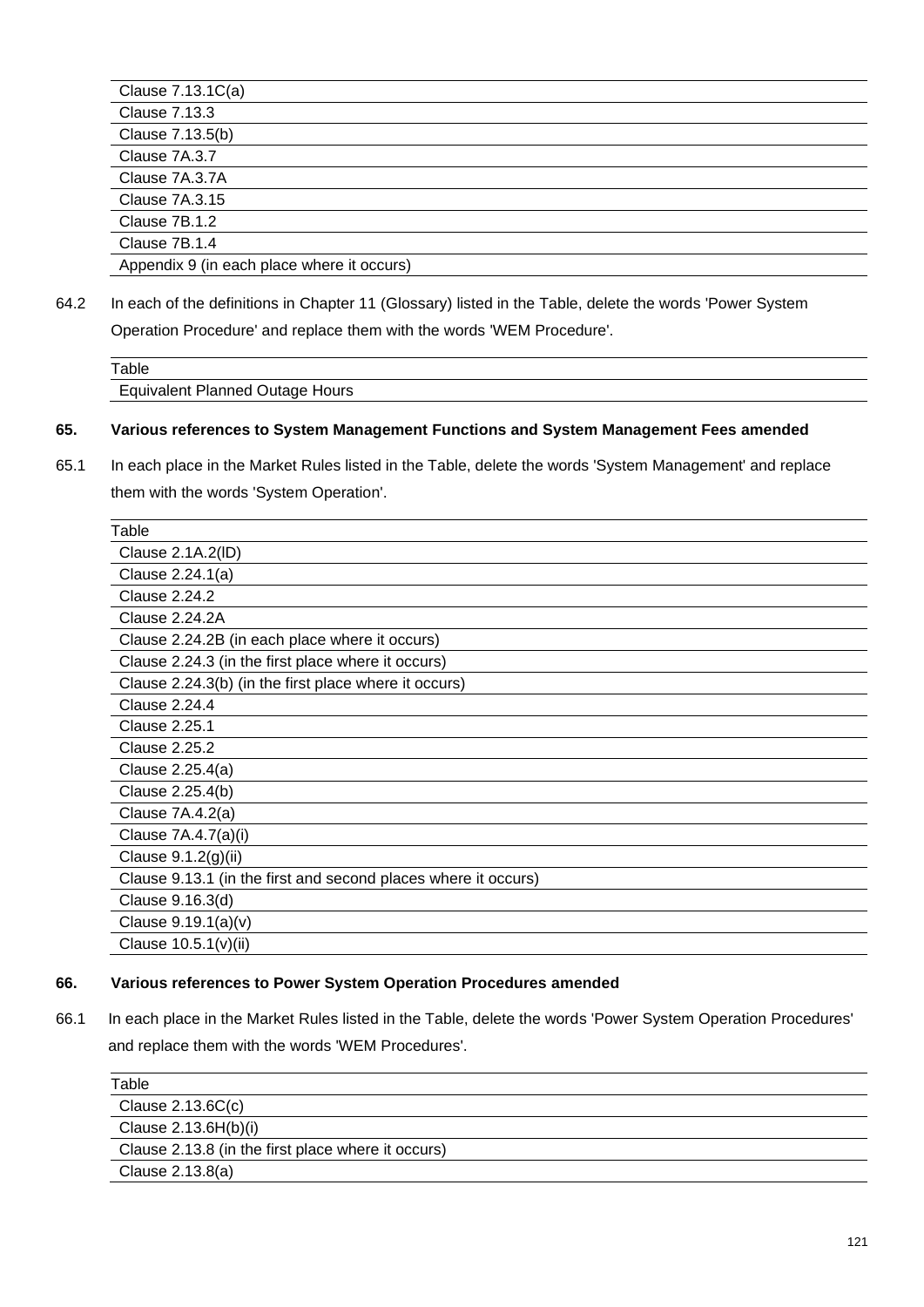# **67. Various references to Power System Operation Procedure and Power System Operation Procedures deleted**

67.1 In each place in the Market Rules listed in the Table, delete the words 'and Power System Operation Procedure'.

| Table                                           |  |
|-------------------------------------------------|--|
| $\sim$<br>$^{\circ}$ lause $\sim$ .<br><br>____ |  |

67.2 In each place in the Market Rules listed in the Table, delete the words 'and Power System Operation Procedures'.

| Table         |  |
|---------------|--|
| Clause 2.9.2D |  |

67.3 In each place in the Market Rules listed in the Table, delete the words '(including the Power System Operation Procedures)'.

| Table                 |  |
|-----------------------|--|
| <b>Clause 2.15.6B</b> |  |
|                       |  |

67.4 In each place in the Market Rules listed in the Table, delete the words 'or Power System Operation Procedure'.

| Clause $2.9.2D(b)$                                   |
|------------------------------------------------------|
| Clause $2.9.2D(c)(i)$                                |
| Clause 2.9.2D(c)(ii) (in each place where it occurs) |

## **68. Various references to Market Rule amended**

68.1 In each place in the Market Rules listed in the Table, delete the words 'Market Rule' and replace them with the words 'WEM Rule'.

| Table                  |  |
|------------------------|--|
| Clause 2.13.15         |  |
| Clause 2.13.18(a)      |  |
| Clause 2.15.3(f)       |  |
| Clause 2.16.10(a)      |  |
| Clause 2.16.12(b)(vii) |  |
| Clause 3.18.19(c)      |  |
| Clause 10.5.1(a)       |  |
|                        |  |

## **69. Various references to Market Rules amended**

69.1 In each place in the Market Rules listed in the Table, delete the words 'Market Rules' and replace them with the words 'WEM Rules'.

| Table                                             |
|---------------------------------------------------|
| <b>Clause 1.1.2</b>                               |
| Clause 1.3.1                                      |
| Clause 1.4.1 (in the first place where it occurs) |
| Clause 1.4.1(f)                                   |
| Clause 1.4.1(i)                                   |
| Clause 1.4.1(k)                                   |
| Clause 1.4.1(m)                                   |

 $\overline{\phantom{a}}$  $\overline{\phantom{a}}$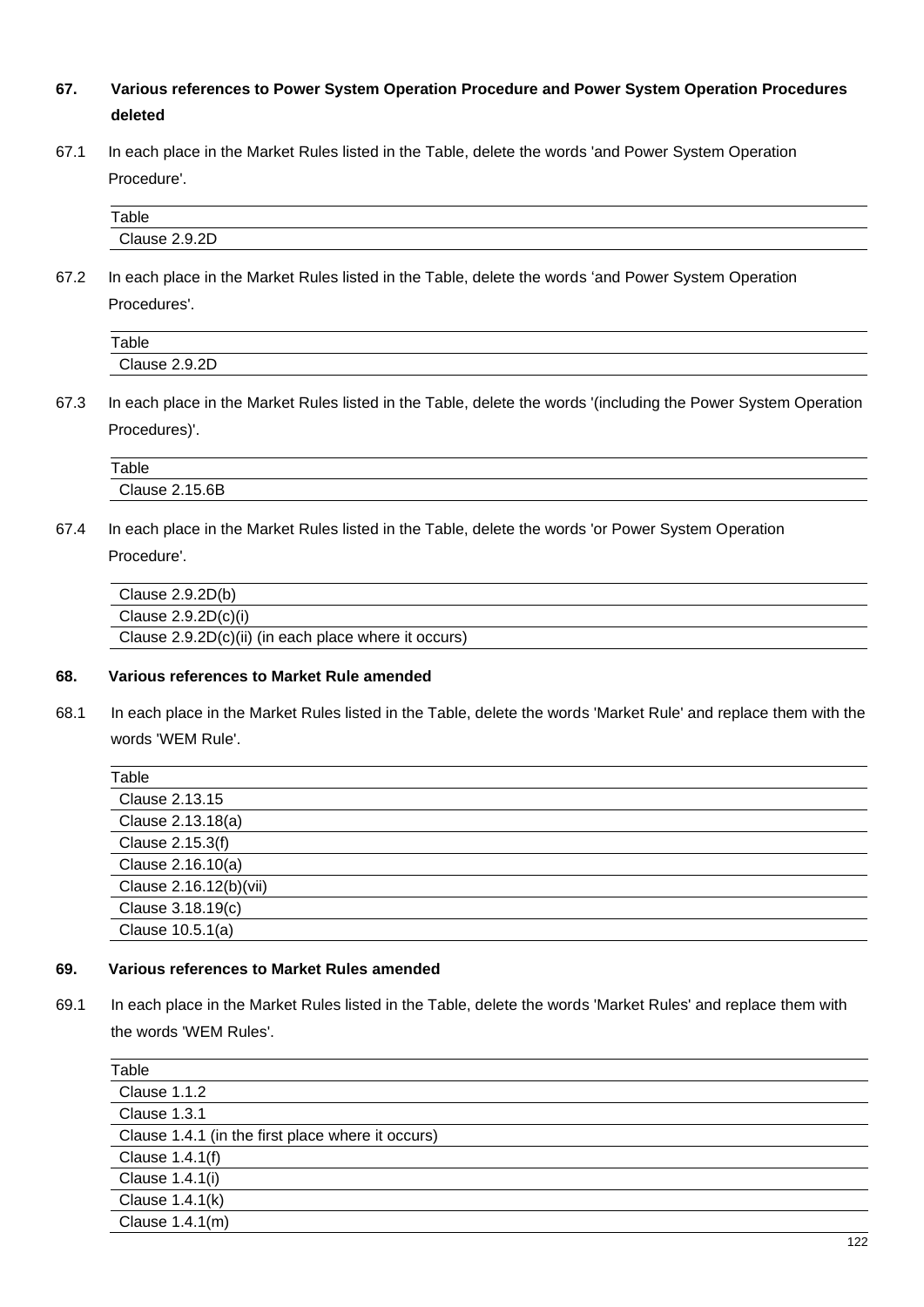| Clause 1.4.1(c)(in each place where it occurs)                |  |
|---------------------------------------------------------------|--|
| Clause 1.4.2                                                  |  |
| Clause 1.4.3                                                  |  |
| Clause 1.5.1 (in the first place where it occurs)             |  |
| Clause 1.5.2 (in the first place where it occurs)             |  |
| Clause 1.5.2(c)                                               |  |
| Clause 1.5.2(dA)                                              |  |
| Clause 1.5.2(dB)                                              |  |
| Clause 1.5.2(dC)                                              |  |
| Clause 1.6.1                                                  |  |
| Clause 1.6.2                                                  |  |
| <b>Clause 1.7.1</b>                                           |  |
| Clause 1.7.3 (in the first place where it occurs)             |  |
| Clause 1.7.3(b)                                               |  |
| Clause 1.7.4 (in the first and second places where it occurs) |  |
| Clause 1.7.4(b)                                               |  |
| Clause 1.8.3                                                  |  |
| Clause 1.8.6                                                  |  |
| <b>Clause 1.20.1</b>                                          |  |
| Clause 1.20.2(b)                                              |  |
| Section 1.21                                                  |  |
| Section 1.22                                                  |  |
| Clause 1.24.1 (in each place where it occurs)                 |  |
| Clause 1.26.1 (in each place where it occurs)                 |  |
| <b>Clause 1.27.1</b>                                          |  |
| <b>Clause 1.28.3</b>                                          |  |
| Clause 1.30.1 (in each place where it occurs)                 |  |
| Clause 1.36.1 (in each place where it occurs)                 |  |
| Clause 2.1A.2 (in the first place where it occurs)            |  |
| Clause 2.1A.2(b)                                              |  |
| Clause 2.1A.2(f)                                              |  |
| Clause 2.1A.2(g)                                              |  |
| Clause 2.1A.2(h)                                              |  |
| Clause 2.1A.2(j)(i)                                           |  |
| Clause 2.1A.2(j)(ii)                                          |  |
| Clause 2.1A.2(j)(iii)                                         |  |
| Clause 2.1A.2(IA)(iii)                                        |  |
| Clause 2.1A.2(IA)(iv)                                         |  |
| Clause 2.1A.2(m)                                              |  |
| Clause 2.2A.1 (in the first place where it occurs)            |  |
| Clause 2.2A.1(a) (in each place where it occurs)              |  |
| Clause 2.2A.1(c)                                              |  |
| Clause 2.2C.1 (in the first place where it occurs)            |  |
| Clause 2.2C.1(c)                                              |  |
| Clause 2.2C.1(e)                                              |  |
| Clause 2.3.1(d)                                               |  |
| Clause 2.3.3                                                  |  |
| Clause 2.3.15(a)                                              |  |
| Clause 2.3.15(aA)                                             |  |
| Clause 2.3.15(c) (in each place where it occurs)              |  |
| Clause 2.3.17(a)                                              |  |
| Clause 2.3.17(b)                                              |  |
| Clause 2.4.1(a)                                               |  |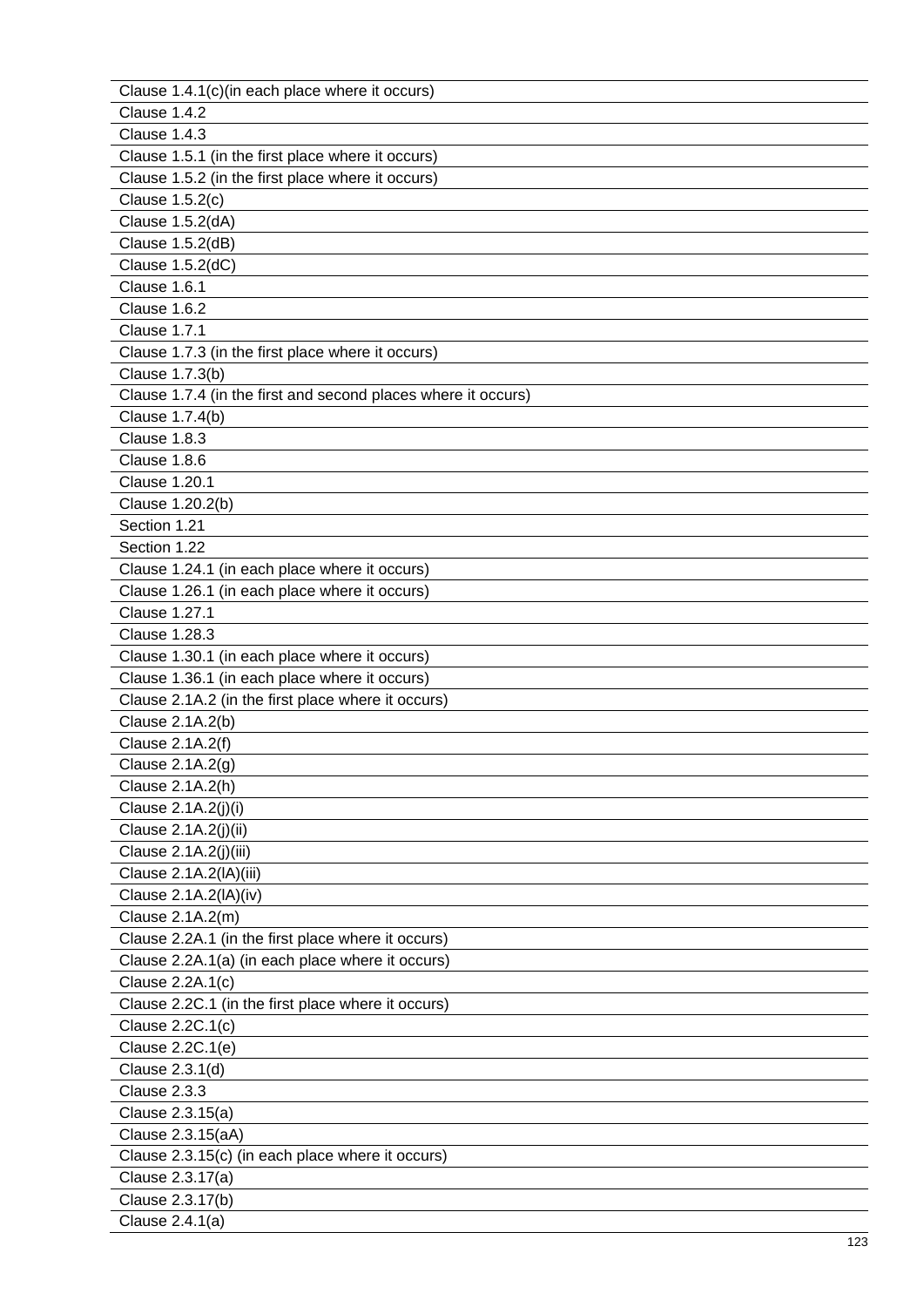| Clause 2.4.1(b)                                        |
|--------------------------------------------------------|
| Clause 2.4.2                                           |
| Clause 2.4.4(b)(v)                                     |
| Clause 2.4A.2                                          |
| Clause 2.5.4 (in the first place where it occurs)      |
| Clause 2.5.4(a)                                        |
| Clause 2.5.7(c)                                        |
| Clause 2.5.7(d)                                        |
| Clause 2.8.4                                           |
| Clause 2.8.5(c)                                        |
| Clause 2.8.13(h)                                       |
| Clause 2.9.2A                                          |
| Clause 2.9.2B                                          |
| Clause 2.9.2C                                          |
| Clause 2.9.2CA                                         |
| Clause 2.9.2D (in the first place where it occurs)     |
| Clause 2.9.2D(c)(i)                                    |
| Clause 2.9.2D(c)(ii)                                   |
| Clause 2.9.3(a)(i)                                     |
| Clause 2.9.3(a)(iii)                                   |
| <b>Clause 2.13.2</b>                                   |
| <b>Clause 2.13.3</b>                                   |
| Clause 2.13.3A (in each place where it occurs)         |
| <b>Clause 2.13.4</b>                                   |
| <b>Clause 2.13.6</b>                                   |
| Clause 2.13.6A                                         |
| <b>Clause 2.13.6B</b>                                  |
| Clause 2.13.6C(a)                                      |
| Clause 2.13.6C(c) (in each place where it occurs)      |
| Clause 2.13.6H(b)(i)                                   |
| Clause 2.13.8 (in the first place where it occurs)     |
| Clause 2.13.8(a)                                       |
| <b>Clause 2.13.9A</b>                                  |
| <b>Clause 2.13.9D</b>                                  |
| Clause 2.13.10 (in the first place where it occurs)    |
| Clause 2.13.10(d) (in the first place where it occurs) |
| Clause 2.13.10(d)(i)                                   |
| Clause 2.13.11                                         |
| Clause 2.13.12                                         |
| Clause 2.13.13                                         |
| Clause 2.13.15                                         |
| Clause 2.13.16(b)(i)                                   |
| Clause 2.13.18(b)                                      |
| <b>Clause 2.13.23</b>                                  |
| Clause 2.14.3(a)                                       |
|                                                        |
| Clause 2.14.3(b)<br>Clause 2.14.5A                     |
| Clause 2.14.5B (in the first place where it occurs)    |
|                                                        |
| Clause 2.14.5B(b)                                      |
| Clause 2.15.2 (in each place where it occurs)          |
| Clause 2.15.3(a)                                       |
| Clause 2.15.3(c)                                       |
| Clause 2.15.3(d)                                       |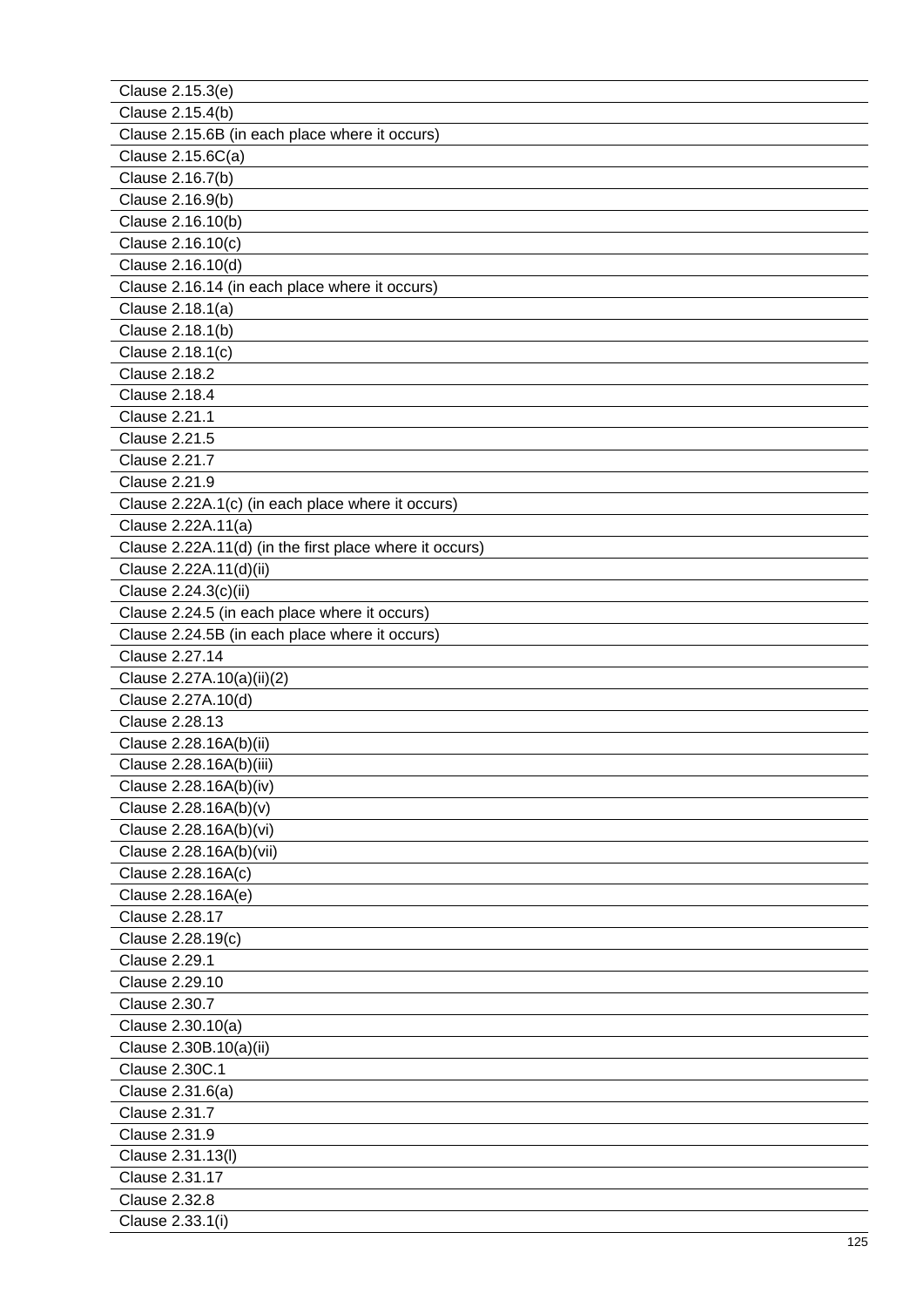| Clause 2.33.1(n)                                    |
|-----------------------------------------------------|
| <b>Clause 2.34.2</b>                                |
| Clause 2.34.2A (in each place where it occurs)      |
| Clause 2.34.7(a)(i)                                 |
| <b>Clause 2.35.4</b>                                |
| Clause 2.36.1(d)                                    |
| Clause 2.36A.1 (in the first place where it occurs) |
| Clause 2.36A.1(b)                                   |
| Clause 2.36A.2 (in the first place where it occurs) |
| Clause 2.36A.2(a)                                   |
| Clause 2.36A.2(c)                                   |
| Clause 2.36A.2(e)                                   |
| Clause 2.38.4(a)(iv)                                |
| Clause 2.40.1(a)                                    |
| Clause 2.40.1(b)                                    |
| Clause 2.44.1                                       |
| Clause 3.5.2                                        |
| Clause 3.8.3(a)                                     |
| Clause 3.8.3(b)                                     |
| Clause 3.8.4                                        |
| Clause 3.8.5                                        |
| Clause 3.11.7A                                      |
| Clause 3.11.15                                      |
| Clause 3.18.3(c)(i)                                 |
| Clause 3.18.3(c)(ii)                                |
| Clause 3.18.15(a)                                   |
| Clause 3.18.15(f)(i)                                |
| Clause 3.18.15(f)(ii)                               |
| Clause 3.19.10 (in each place where it occurs)      |
| Clause 3.21.2A (in each place where it occurs)      |
| Clause 3.21A.17                                     |
| Clause 3.24.2(b)                                    |
| <b>Clause 3.24.6</b>                                |
| Clause 3.24.15(b)                                   |
| Clause 4.1.1C                                       |
| Clause 4.1.34(b)                                    |
| <b>Clause 4.1.36</b>                                |
| Clause 4.1.37(f)                                    |
| Clause 4.3.1(h)                                     |
| Clause 4.5.7                                        |
| Clause 4.5.20(b)                                    |
| Clause 4.10A.6(a)                                   |
| Clause 4.12.6(a)                                    |
| Clause 4.13.5(a)(iv)                                |
| <b>Clause 4.13.9</b>                                |
| <b>Clause 4.13.10A</b>                              |
| Clause 4.13A.6(a)(iv)                               |
| Clause 4.13A.14                                     |
| Clause 4.13A.25                                     |
| <b>Clause 4.14.2</b>                                |
| <b>Clause 4.14.8</b>                                |
| Clause 4.17.4(a)                                    |
| <b>Clause 4.20.3</b>                                |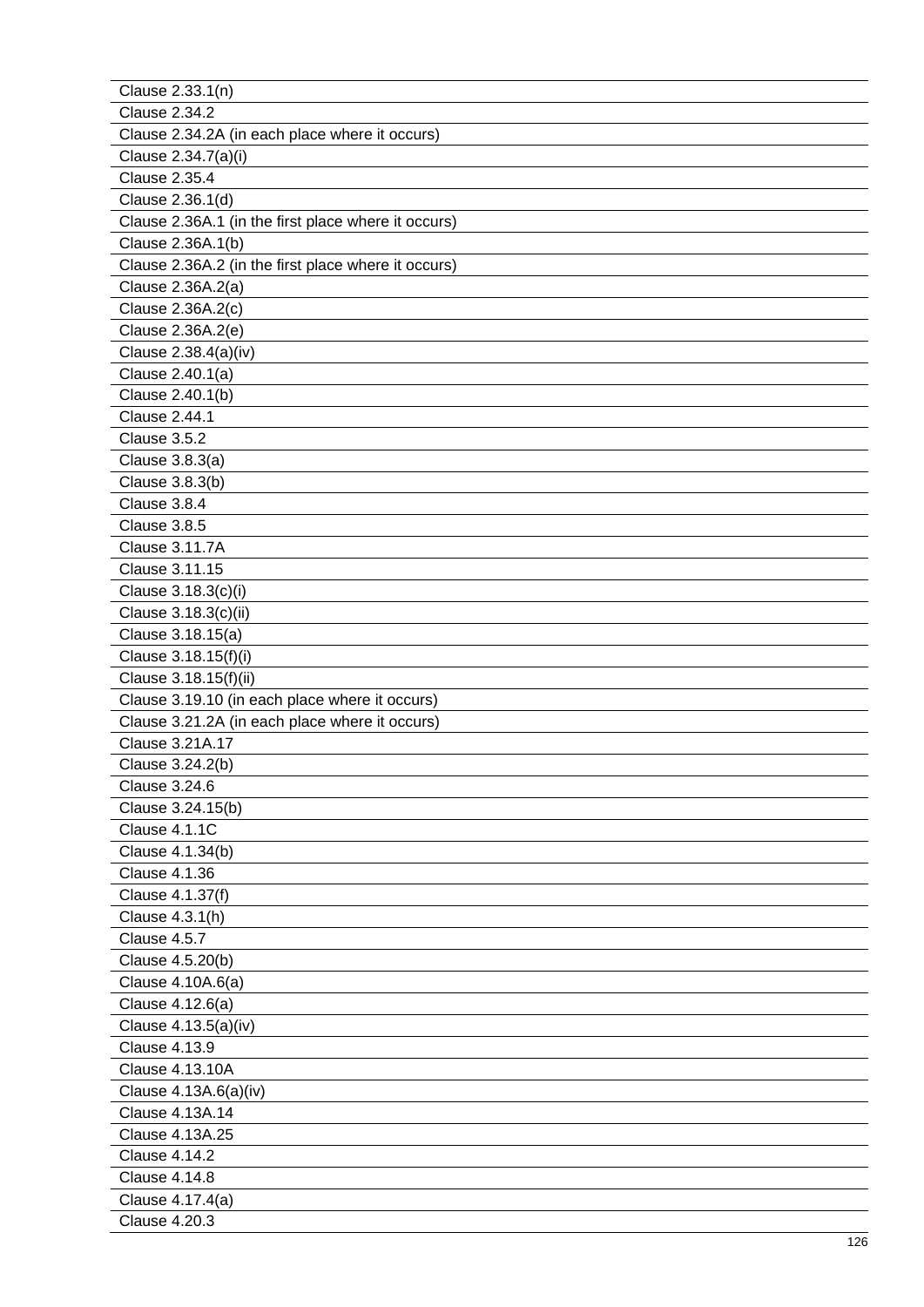| <b>Clause 4.20.7</b>                               |
|----------------------------------------------------|
| Clause 4.24.19                                     |
| Clause 4.25.4CA                                    |
| Clause 4.25.9(b)                                   |
| Clause 5.2A.3(a)                                   |
| Clause 5.2A.3(b)                                   |
| Clause 6.17.6D(b)(iii)                             |
| Clause 6.19.5(a)                                   |
| Clause 6.19.5(b) (in each place where it occurs)   |
| Clause 6.20.24                                     |
| Clause 7.6.1B(c)                                   |
| <b>Clause 7.6.13</b>                               |
| <b>Clause 7.6A.10</b>                              |
| Clause 7.8.3                                       |
| Clause 7.11.6A(b)(ii)                              |
| <b>Clause 7.12.2</b>                               |
| Clause 7A.1.11                                     |
| <b>Clause 7A.1.12</b>                              |
| <b>Clause 7B.2.19</b>                              |
| Clause 8.7.1(f)                                    |
| Clause 8.8.1                                       |
| Clause 9.1.2(a)                                    |
| Clause 9.1.2(c)                                    |
| Clause 9.1.2(d)                                    |
| Clause 9.1.2(e)                                    |
| Clause 9.1.2(g)(ii)                                |
| Clause 9.1.3                                       |
| Clause 9.4.5(a)                                    |
| Clause 9.4.10(b)                                   |
| <b>Clause 9.4.15</b>                               |
| Clause 9.7.2                                       |
| <b>Clause 9.13.1</b>                               |
| <b>Clause 9.16.2</b>                               |
| Clause 9.16.3(cA)                                  |
| Clause 9.16.3(g)                                   |
| Clause 9.16.3A(a)(iii)                             |
| Clause 9.16.3A(a)(v)                               |
| Clause 9.16.3A(b)(iii)                             |
| Clause 9.16.3A(b)(viii)                            |
| Clause 9.19.1(a)(vii)                              |
| Clause 9.19.1(a)(viii)                             |
| Clause 9.20.5(c)(ii)                               |
| Clause 9.20.6(a)                                   |
| Clause 9.22.4(a)                                   |
| <b>Clause 9.22.5</b>                               |
| <b>Clause 9.22.9</b>                               |
| Clause 9.22.11                                     |
| Clause 9.23.1 (in the first place where it occurs) |
| Clause 9.23.1(a)                                   |
| Clause 9.23.1(d)                                   |
| Clause 9.23.4(b)                                   |
| <b>Clause 9.24.1</b>                               |
| <b>Clause 9.24.2</b>                               |
|                                                    |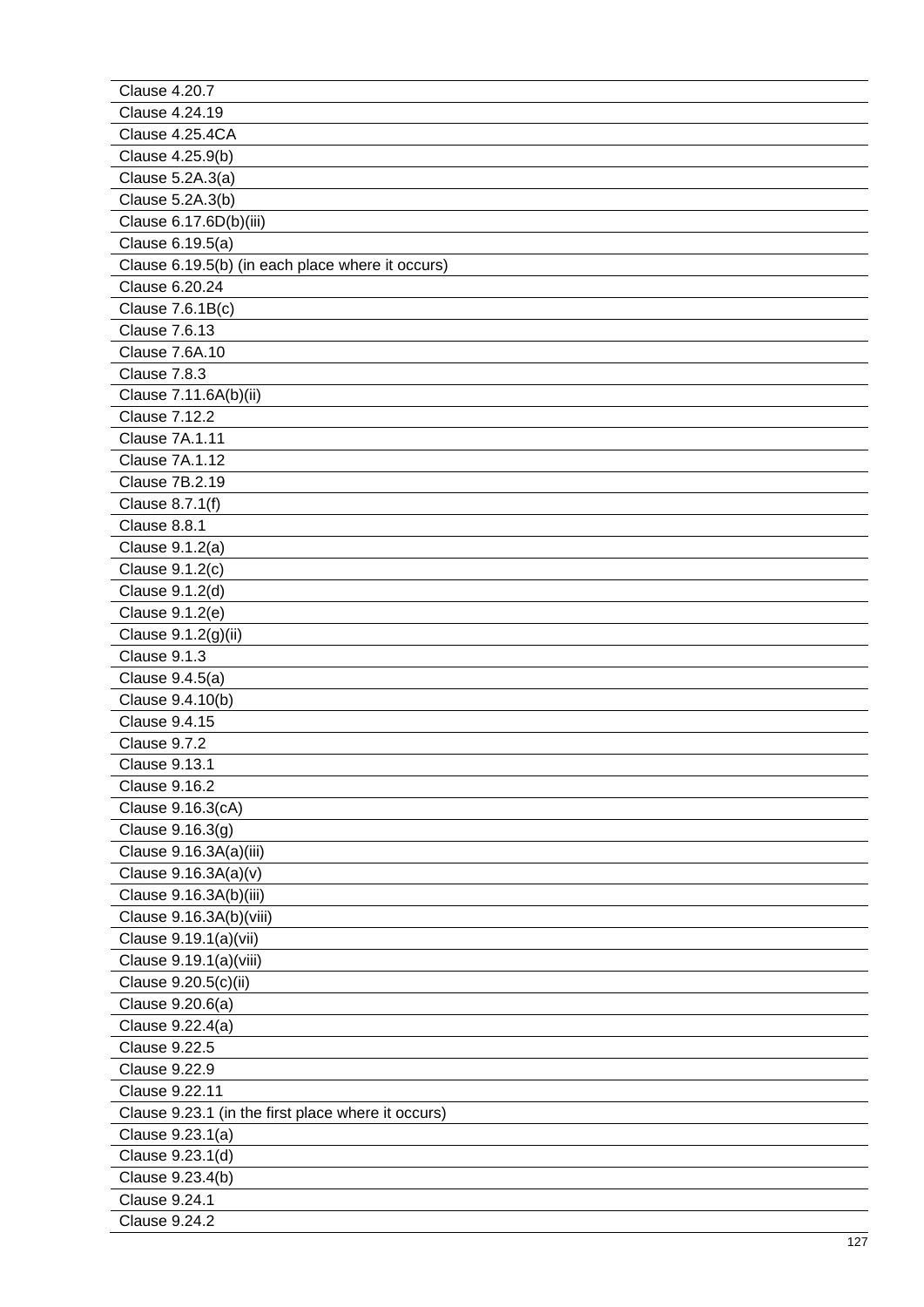| Clause 9.24.3 (in each place where it occurs) |
|-----------------------------------------------|
| Clause 10.2.1 (in each place where it occurs) |
| Clause 10.2.3(a)                              |
| Clause 10.2.3(c)                              |
| Clause 10.2.3(ca)                             |
| Clause 10.2.3(cb)                             |
| Clause 10.2.3(d)                              |
| <b>Clause 10.2.3A</b>                         |
| <b>Clause 10.2.3B</b>                         |
| Clause 10.3.2                                 |
| Clause 10.4.2(b)                              |
| Clause 10.5.1(a)(iii)                         |
| Clause 10.5.1(a)(iv)                          |
| Appendix 11                                   |

69.2 In each of the definitions in Chapter 11 (Glossary) listed in the Table, delete the words 'Market Rules' and replace them with the words 'WEM Rules'.

| Table                                                              |
|--------------------------------------------------------------------|
| <b>Capacity Credit</b>                                             |
| Category A (in each place where it occurs)                         |
| Category B (in each place where it occurs)                         |
| Category C (in each place where it occurs)                         |
| <b>Certified Reserve Capacity</b>                                  |
| <b>Facility Tolerance Range</b>                                    |
| Invoice                                                            |
| <b>Maximum Facility Refund</b>                                     |
| Maximum Participant Generation Refund                              |
| Operating Instruction                                              |
| <b>Payment Default</b>                                             |
| <b>Protected Provision</b>                                         |
| <b>Regulator Fees</b>                                              |
| <b>Reserve Capacity Mechanism</b>                                  |
| <b>Reserve Capacity Obligation Quantity</b>                        |
| Reserve Capacity Performance Improvement Report                    |
| Reserve Capacity Performance Report                                |
| Spinning Reserve                                                   |
| Tolerance Range                                                    |
| Transitional Procedure (in each place where it occurs)             |
| Wholesale Electricity Market and Constrained Network Access Reform |
| <b>Working Group</b>                                               |
|                                                                    |

# **70. Various references to Market Web Site amended**

70.1 In each place in the Market Rules listed in the Table, delete the words 'Market Web Site' and replace them with the words 'WEM Website'.

| Table                                                |  |
|------------------------------------------------------|--|
| Clause 1.7.1                                         |  |
| Clause 1.7.3(b) (in the first place where it occurs) |  |
| Clause 1.7.3(b)(ii)                                  |  |
| Clause 1.7.4(b) (in the first place where it occurs) |  |
| Clause 1.7.4(b)(ii)                                  |  |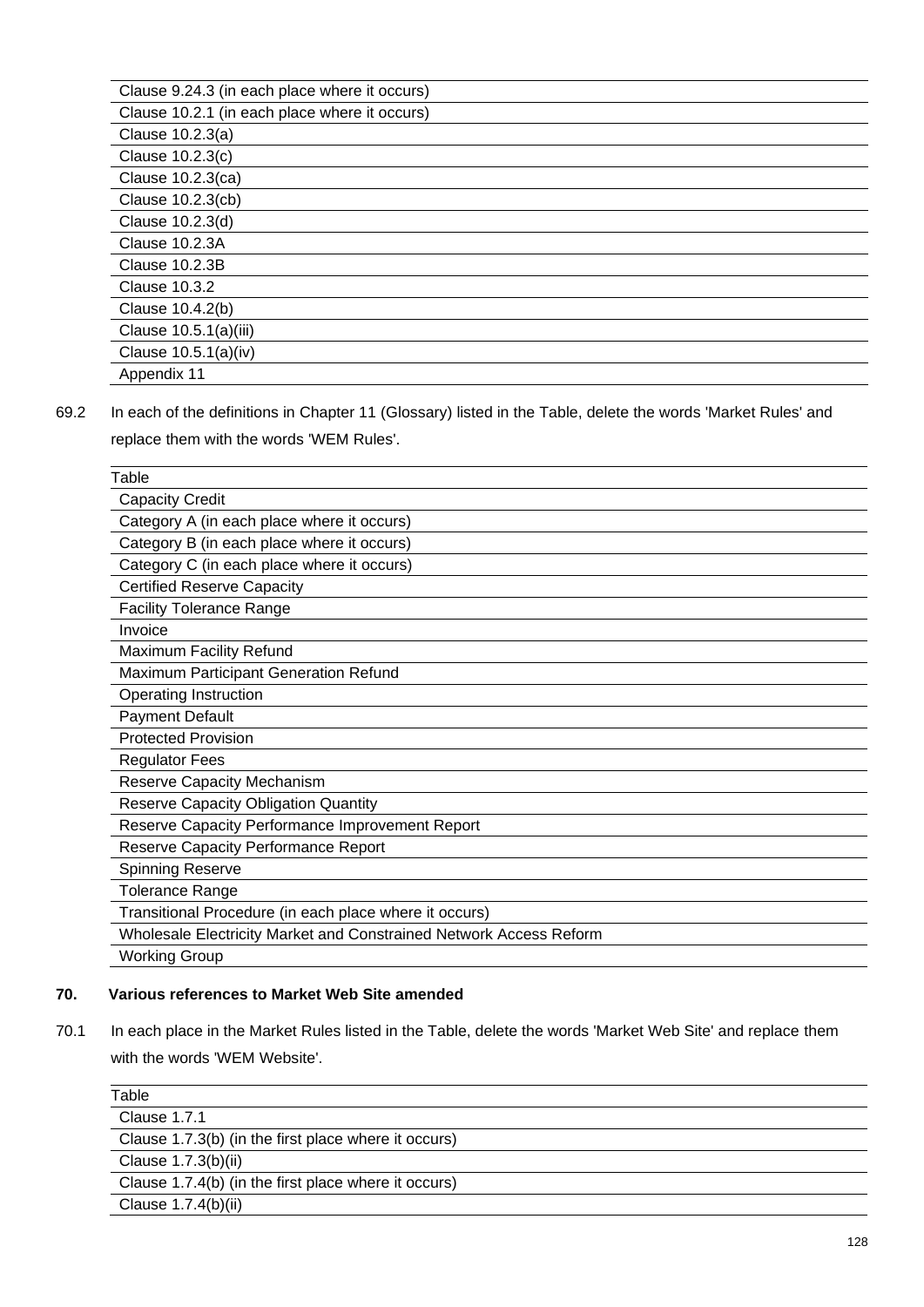| Clause 2.4.4                                       |
|----------------------------------------------------|
| Clause 2.5.7                                       |
| Clause 2.8.7                                       |
| Clause 2.9.2D                                      |
| Clause 2.9.4                                       |
| Clause 2.10.2A(b)                                  |
| <b>Clause 2.10.7</b>                               |
| Clause 2.13.6D(b)                                  |
| Clause 2.13.6E(b)                                  |
| Clause 2.13.6H(d)                                  |
| Clause 2.16.9D                                     |
| Clause 2.16.9FA                                    |
| Clause 2.27B.2(b)                                  |
| Clause 2.31.1                                      |
| <b>Clause 2.38.7</b>                               |
| Clause 3.18.2(a)                                   |
| Clause 3.18.2(b)                                   |
| Clause 3.18.3(d)                                   |
| <b>Clause 3.23.1</b>                               |
| <b>Clause 3.24.7</b>                               |
| Clause 3.24.12                                     |
| Clause 3.24.16                                     |
| Clause 4.1.1C                                      |
| <b>Clause 4.1.10</b>                               |
| Clause 4.4A.2                                      |
| Clause 4.4A.4                                      |
| Clause 4.4A.7                                      |
| Clause 4.7.2                                       |
| Clause 4.7.3(c)                                    |
| <b>Clause 4.11.1A</b>                              |
| Clause 4.11.6(a)                                   |
| <b>Clause 4.16.6</b>                               |
| <b>Clause 4.16.7</b>                               |
| <b>Clause 4.16.8</b>                               |
| <b>Clause 4.17.1</b>                               |
| Clause 4.20.13                                     |
| Clause 4.24.6 (in the first place where it occurs) |
| Clause 4.24.6(h)                                   |
| Clause 4.24.6(i)                                   |
| <b>Clause 6.20.2</b>                               |
| Clause 6.20.9                                      |
| Clause 6.20.9A                                     |
| Clause 6.20.11(b)                                  |
| <b>Clause 7.13.2</b>                               |
| <b>Clause 7A.1.16</b>                              |
| Clause 7A.3.1(d)                                   |
| Clause 7A.3.8(c)                                   |
| Clause 7B.3.1(d)                                   |
| Clause 9.1.1                                       |
| Clause 9.22.4(b)                                   |
| <b>Clause 10.3.1</b>                               |
| <b>Clause 10.3.2</b>                               |
| Clause 10.5.1 (in the first place where it occurs) |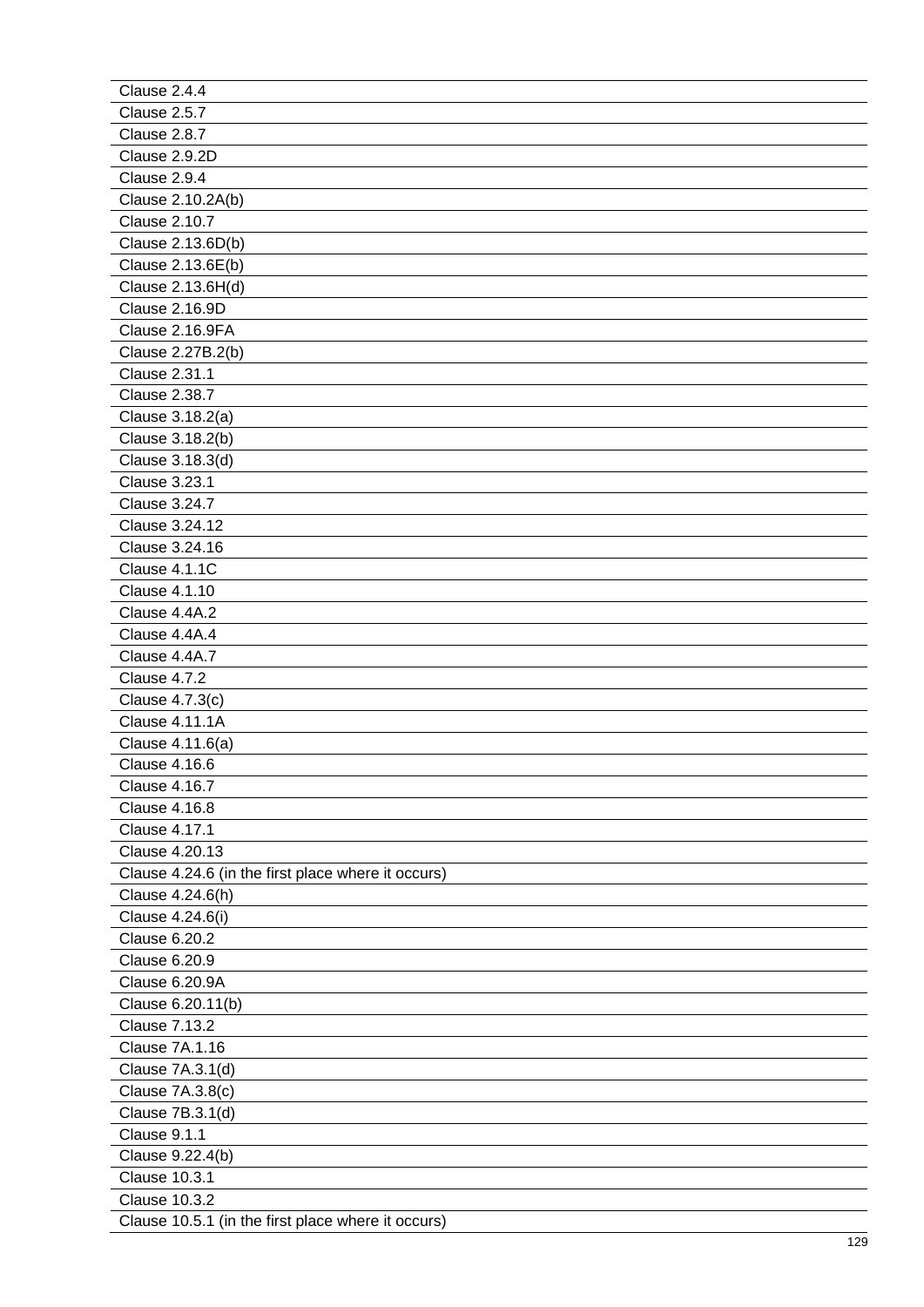| Clause $10.5.1(y)$                         |
|--------------------------------------------|
| Clause $10.5.1(z)$                         |
| Clause 10.5.3                              |
| Clause 10.7.1                              |
| Appendix 9 (in each place where it occurs) |

70.2 In each of the definitions in Chapter 11 (Glossary) listed in the Table, delete the words 'Market Web Site' and replace them with the words 'WEM Website'.

| Table                      |  |
|----------------------------|--|
| Minimum LFAS Q<br>Quantity |  |
|                            |  |

# **71. Various punctuation references amended**

71.1 In each place in the Market Rules listed in the Table, delete the long dash (-) and replace it with a colon (:).

| Table                                                         |
|---------------------------------------------------------------|
| Clause 1.7.3 (in the first place where it occurs)             |
| Clause 1.7.3(b)                                               |
| <b>Clause 1.20.1</b>                                          |
| <b>Clause 1.20.2</b>                                          |
| <b>Clause 1.20.5</b>                                          |
| Section 1.21                                                  |
| Section 1.22                                                  |
| Clause 2.1A.2(j)                                              |
| Clause 2.2A.1                                                 |
| Clause 2.5.4                                                  |
| <b>Clause 2.14.5B</b>                                         |
| <b>Clause 2.14.5C</b>                                         |
| Clause 2.22A.11 (in the first place where it occurs)          |
| Clause 2.22A.11(a)                                            |
| Clause 2.22A.11(d)                                            |
| Clause 2.22A.14                                               |
| Clause 2.24.3 (in the first place where it occurs)            |
| Clause 2.24.3(a) (in the first place where it occurs)         |
| Clause 2.24.3(a)(ii)                                          |
| Clause 2.24.3(c)                                              |
| <b>Clause 2.24.6</b>                                          |
| Clause 2.28.3A (in the first place where it occurs)           |
| Clause 2.28.3A(a)                                             |
| Clause 2.28.3B (in the first place where it occurs)           |
| Clause 2.28.3B(e)                                             |
| Clause 2.28.3C (in each place where is occurs)                |
| <b>Clause 3.17.1</b>                                          |
| Clause 3.23.1 (in the first and third places where it occurs) |
| Clause 3.23.1(a)                                              |
| <b>Clause 4.1.34</b>                                          |
| Clause 4.1.37                                                 |
| Clause 4.5.14C                                                |
| Clause 4.5.14D                                                |
| Clause 4.5.14E (in the first place where it occurs)           |
| Clause 4.5.14E(b)                                             |
| Clause 4.10A.6                                                |
| Clause 4.11.1(bA)                                             |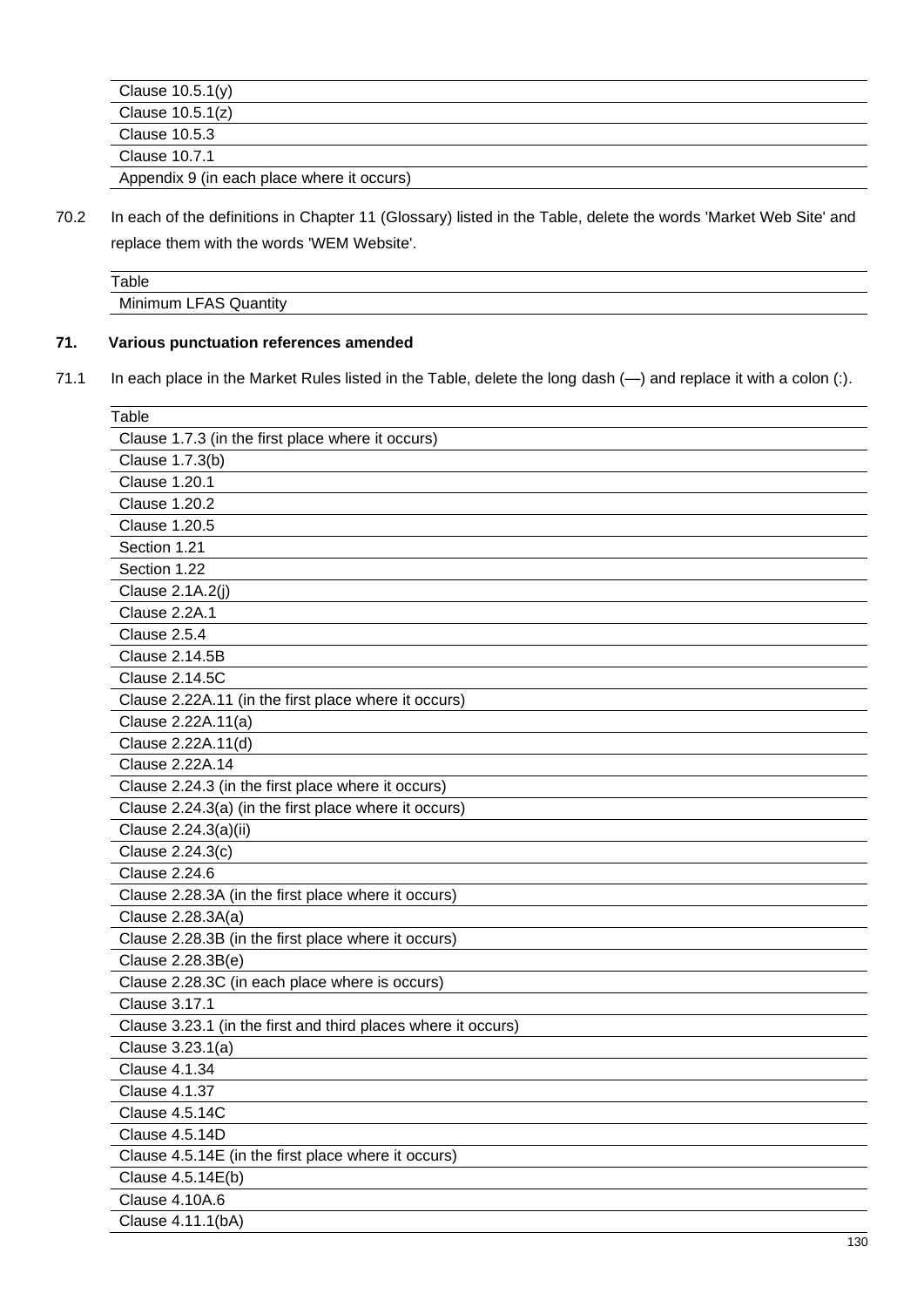| Clause $4.11.1(g)$                                  |
|-----------------------------------------------------|
| Clause 4.11.1(h)                                    |
| Clause 4.11.1(j)                                    |
| Clause 4.11.1B (in the first place where it occurs) |
| Clause 4.11.1B(b)                                   |
| Clause 4.16.3                                       |
| Clause 4.26.1C (in the first place where it occurs) |
| Clause 4.27.5                                       |
| Clause 5.2A.3                                       |
| Clause 6.17.6D                                      |
| Clause 6.17.6E                                      |
| Clause 7A.4.2                                       |
| Clause 7A.4.7 (in the first place where it occurs)  |
| Clause 7A.4.7(a)                                    |
| Clause 7.6.10                                       |
| Clause 7.13.5 (in the first place where it occurs)  |
| Clause 7.13.5(a)                                    |

71.2 In each of the definitions in Chapter 11 (Glossary) listed in the Table, delete the long dash (—) and replace it with a colon (:).

| ™able                                        |  |
|----------------------------------------------|--|
| <b>Maximum Participant Generation Refund</b> |  |
|                                              |  |

# **72. Various amendments to other clauses**

72.1 In each place in the Market Rules listed in the Table, delete the word 'clause' and replace with the word 'section'.

| <b>Clause 1.7.1</b><br>Clause 1.7.3(a)<br>Clause 2.9.3(b) (in each place where it occurs)<br>Clause 2.13.6B (in the second place where it occurs)<br>Clause 2.13.6C(b) (in the second place where it occurs)<br>Clause 2.29.10 (in the first place where it occurs)<br>Clause 2.44.1<br>Clause 3.2.5(d)<br>Clause 3.3.2(d)<br>Clause 3.4.1(a)<br>Clause 3.4.1(b)<br><b>Clause 3.8.5</b><br>Clause 3.8.5A<br>Clause 3.16.4(a)(ii)<br>Clause 3.24.15<br>Clause 4.5.20 (in the first place where it occurs)<br>Clause 4.5.20(a)<br>Clause 4.25.3A(a)<br>Clause 4.25.3A(c)<br>Clause 4.25.6 (in the last place where it occurs)<br><b>Clause 6.13.1</b><br>Clause 7.2.3A(a)<br><b>Clause 7.2.4</b> | Table |
|------------------------------------------------------------------------------------------------------------------------------------------------------------------------------------------------------------------------------------------------------------------------------------------------------------------------------------------------------------------------------------------------------------------------------------------------------------------------------------------------------------------------------------------------------------------------------------------------------------------------------------------------------------------------------------------------|-------|
|                                                                                                                                                                                                                                                                                                                                                                                                                                                                                                                                                                                                                                                                                                |       |
|                                                                                                                                                                                                                                                                                                                                                                                                                                                                                                                                                                                                                                                                                                |       |
|                                                                                                                                                                                                                                                                                                                                                                                                                                                                                                                                                                                                                                                                                                |       |
|                                                                                                                                                                                                                                                                                                                                                                                                                                                                                                                                                                                                                                                                                                |       |
|                                                                                                                                                                                                                                                                                                                                                                                                                                                                                                                                                                                                                                                                                                |       |
|                                                                                                                                                                                                                                                                                                                                                                                                                                                                                                                                                                                                                                                                                                |       |
|                                                                                                                                                                                                                                                                                                                                                                                                                                                                                                                                                                                                                                                                                                |       |
|                                                                                                                                                                                                                                                                                                                                                                                                                                                                                                                                                                                                                                                                                                |       |
|                                                                                                                                                                                                                                                                                                                                                                                                                                                                                                                                                                                                                                                                                                |       |
|                                                                                                                                                                                                                                                                                                                                                                                                                                                                                                                                                                                                                                                                                                |       |
|                                                                                                                                                                                                                                                                                                                                                                                                                                                                                                                                                                                                                                                                                                |       |
|                                                                                                                                                                                                                                                                                                                                                                                                                                                                                                                                                                                                                                                                                                |       |
|                                                                                                                                                                                                                                                                                                                                                                                                                                                                                                                                                                                                                                                                                                |       |
|                                                                                                                                                                                                                                                                                                                                                                                                                                                                                                                                                                                                                                                                                                |       |
|                                                                                                                                                                                                                                                                                                                                                                                                                                                                                                                                                                                                                                                                                                |       |
|                                                                                                                                                                                                                                                                                                                                                                                                                                                                                                                                                                                                                                                                                                |       |
|                                                                                                                                                                                                                                                                                                                                                                                                                                                                                                                                                                                                                                                                                                |       |
|                                                                                                                                                                                                                                                                                                                                                                                                                                                                                                                                                                                                                                                                                                |       |
|                                                                                                                                                                                                                                                                                                                                                                                                                                                                                                                                                                                                                                                                                                |       |
|                                                                                                                                                                                                                                                                                                                                                                                                                                                                                                                                                                                                                                                                                                |       |
|                                                                                                                                                                                                                                                                                                                                                                                                                                                                                                                                                                                                                                                                                                |       |
|                                                                                                                                                                                                                                                                                                                                                                                                                                                                                                                                                                                                                                                                                                |       |
|                                                                                                                                                                                                                                                                                                                                                                                                                                                                                                                                                                                                                                                                                                |       |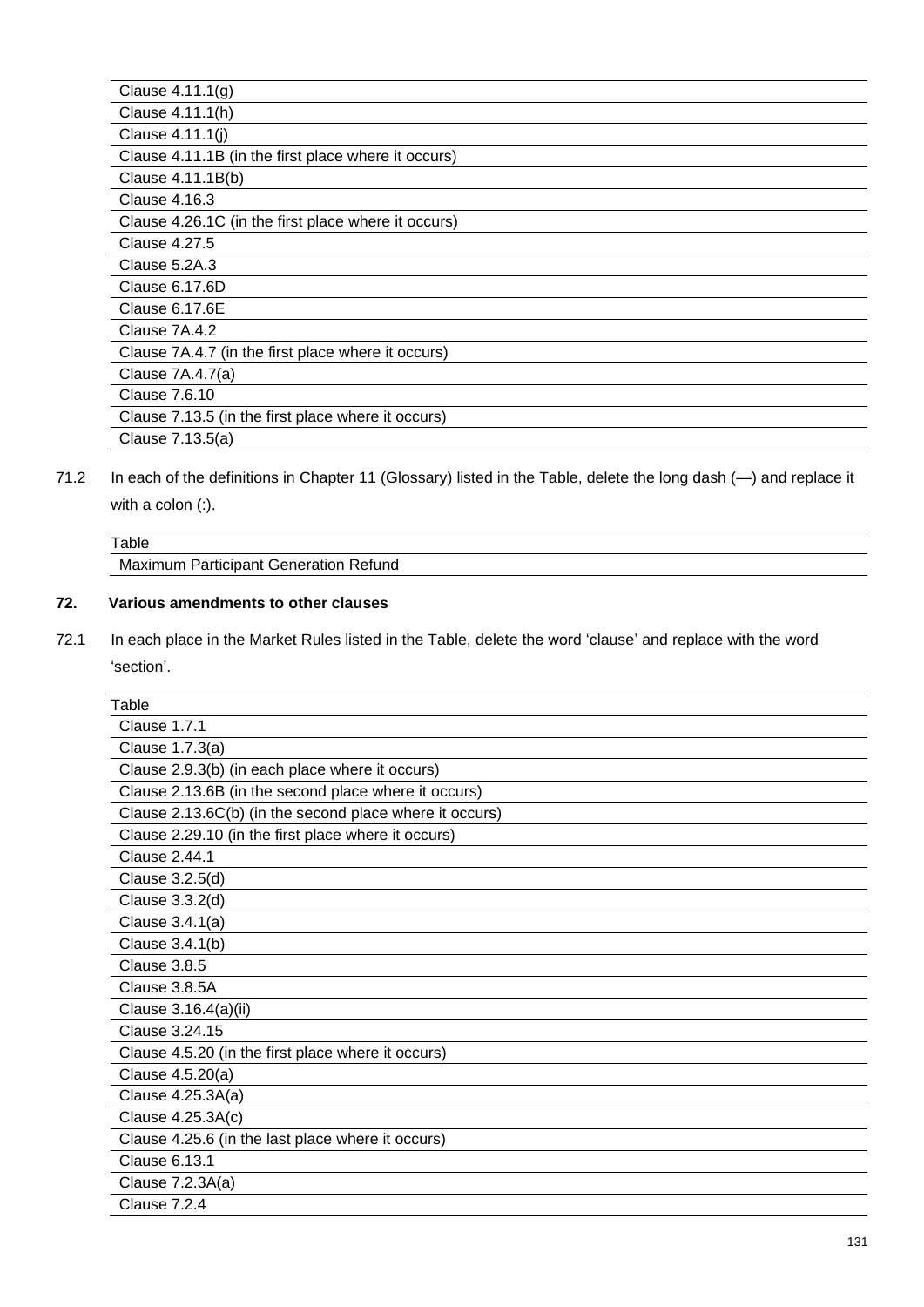| Clause 7.6.2A                                                 |
|---------------------------------------------------------------|
| Clause 7.6A.6 (in each place where is occurs)                 |
| Clause 7.8.3 (in the first and second places where it occurs) |
| Clause 7.9.6A                                                 |
| Clause 7.10.5(d)                                              |
| Clause 7.10.6A(b)                                             |
| Clause 7.13.1(d)                                              |
| Clause 9.1.3                                                  |

72.2 In each place in the Market Rules listed in the Table, delete the word 'clauses' and replace it with the word 'sections'.

| Table                    |
|--------------------------|
| Clause 2.18.1            |
| Clause 2.28.16A(b)(viii) |
| Clause 3.8.4             |
|                          |

72.3 In each place in the Market Rules listed in the Table, delete the word 'section' and replace it with the word 'clause'.

| Table            |  |
|------------------|--|
| Clause 4.16.3(b) |  |

72.4 In each of the definitions in Chapter 11 (Glossary) listed in the Table, delete the word 'clause' and replace it with the word 'section'.

| Table                                                                   |  |
|-------------------------------------------------------------------------|--|
| Capacity Credit (in the first, second and third places where it occurs) |  |
| Certified Reserve Capacity (in the second place where it occurs)        |  |
| Dispatch Order                                                          |  |
| Market Fees (in the first place where it occurs)                        |  |
| Medium Term PASA                                                        |  |
| <b>Regulator Fees</b>                                                   |  |

72.5 In each of the definitions in Chapter 11 (Glossary) listed in the Table, delete the word 'clauses' and replace it with the word 'sections'.

| Table                                                                      |  |
|----------------------------------------------------------------------------|--|
| Procedure Change Process                                                   |  |
| Reserve Capacity Obligation Quantity (in the second place where it occurs) |  |

## **Schedule C**

#### **1. Reference to System Management deleted**

1.1 In clause 4.25.2(b)(ii) delete the words '(in its capacity as System Management)'.

#### **2. Reference to Market Procedure amended**

2.1 In each place in the Market Rules listed in the Table, delete the words 'Market Procedure' and replace them with the words 'WEM Procedure'.

| Table                                |  |
|--------------------------------------|--|
| Clause 9<br>$\overline{\phantom{a}}$ |  |
|                                      |  |